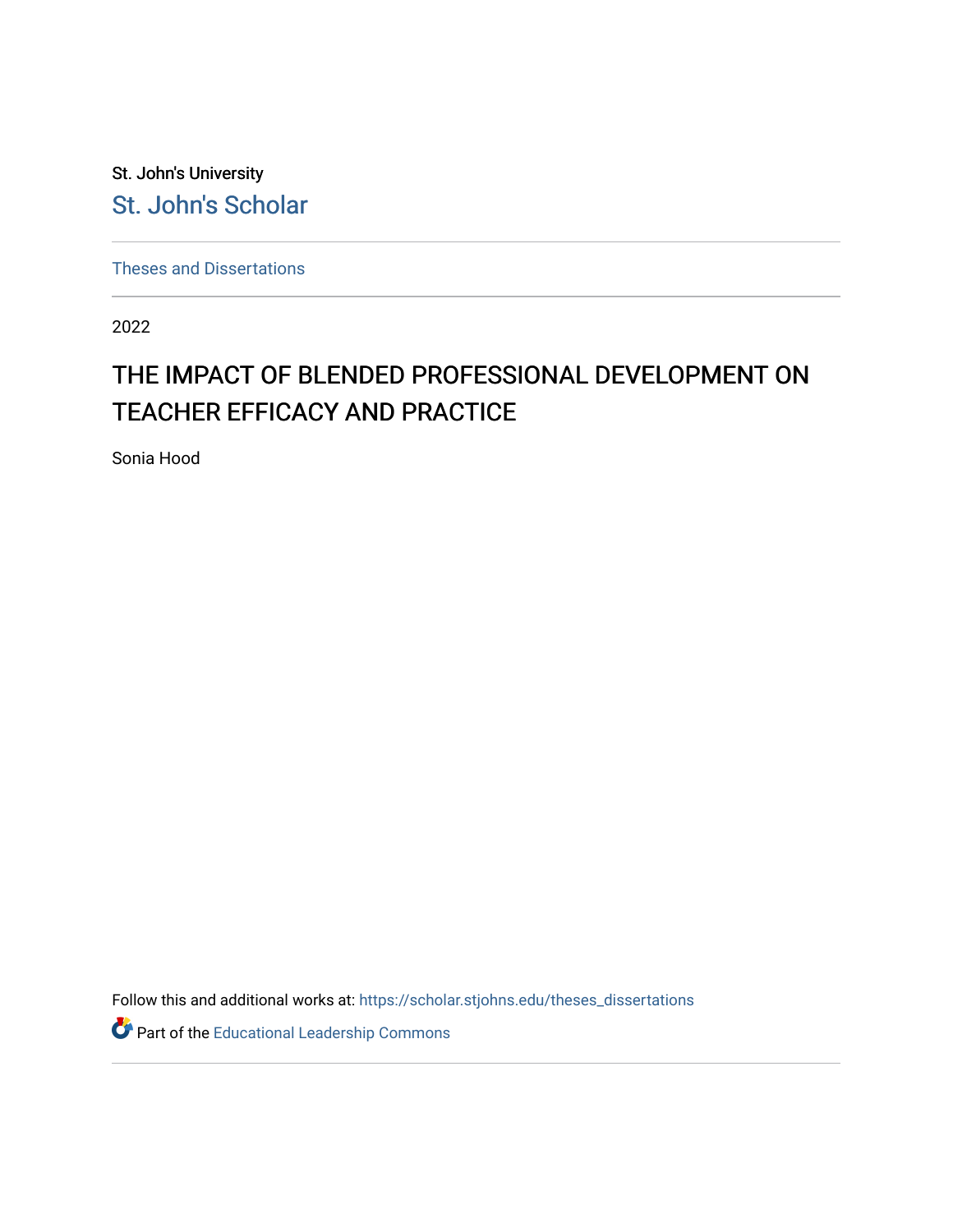# THE IMPACT OF BLENDED PROFESSIONAL DEVELOPMENT ON TEACHER EFFICACY AND PRACTICE

A dissertation submitted in partial fulfillment

of the requirements for the degree of

DOCTOR OF EDUCATION

to the faculty of the

## DEPARTMENT OF ADMINISTRATIVE AND INSTRUCTIONAL LEADERSHIP

of

## THE SCHOOL OF EDUCATION

at

# ST. JOHN'S UNIVERSITY

New York

by

# Sonia Hood

 $\mathcal{L}_\text{max}$  , and the contribution of the contribution of  $\mathcal{L}_\text{max}$  , and the contribution of  $\mathcal{L}_\text{max}$ 

Date Submitted March 22, 2022 Date Approved May 17, 2022

Sonia Hood Dr. Anthony Annunziato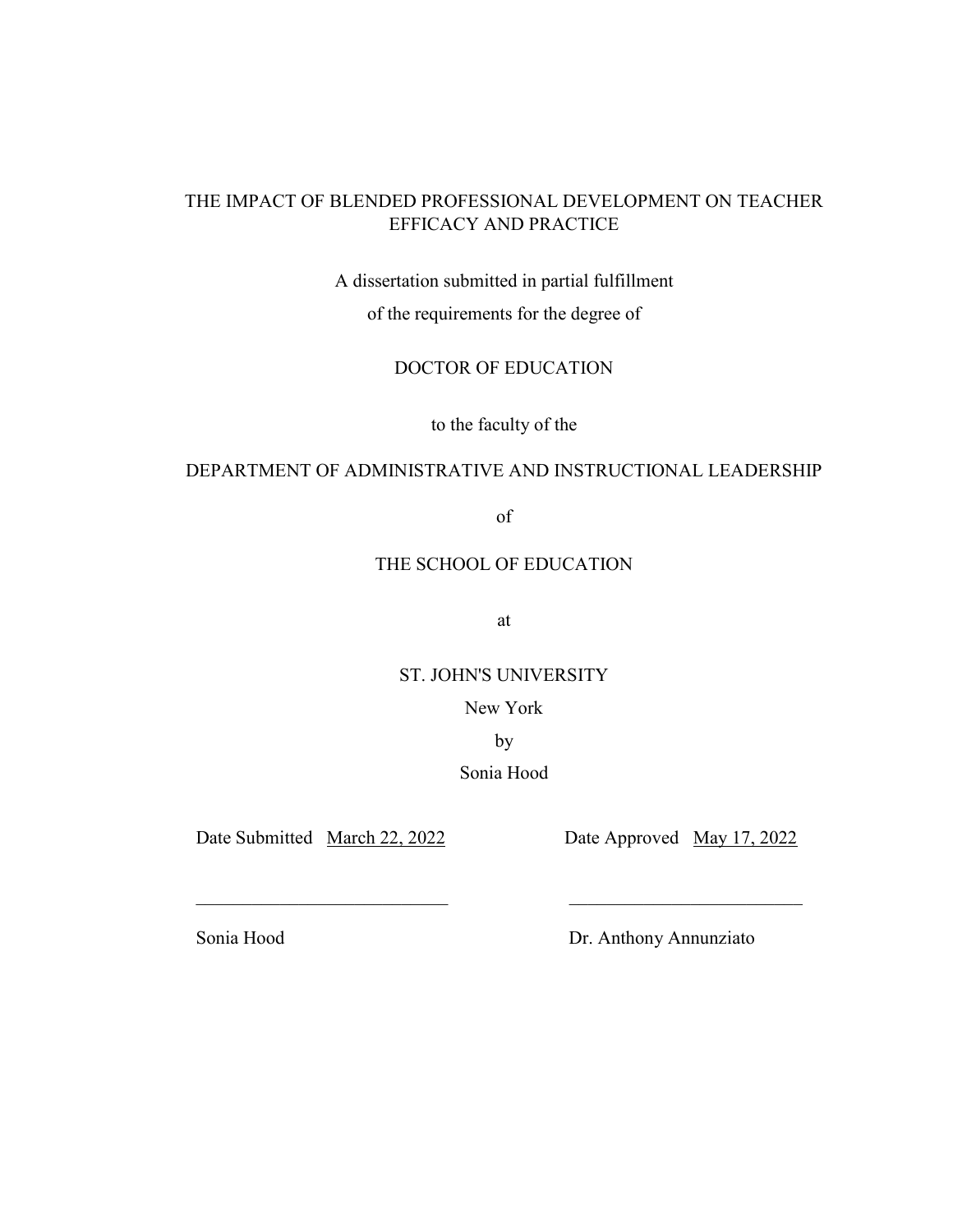© Copyright by Sonia Hood 2022 All Rights Reserved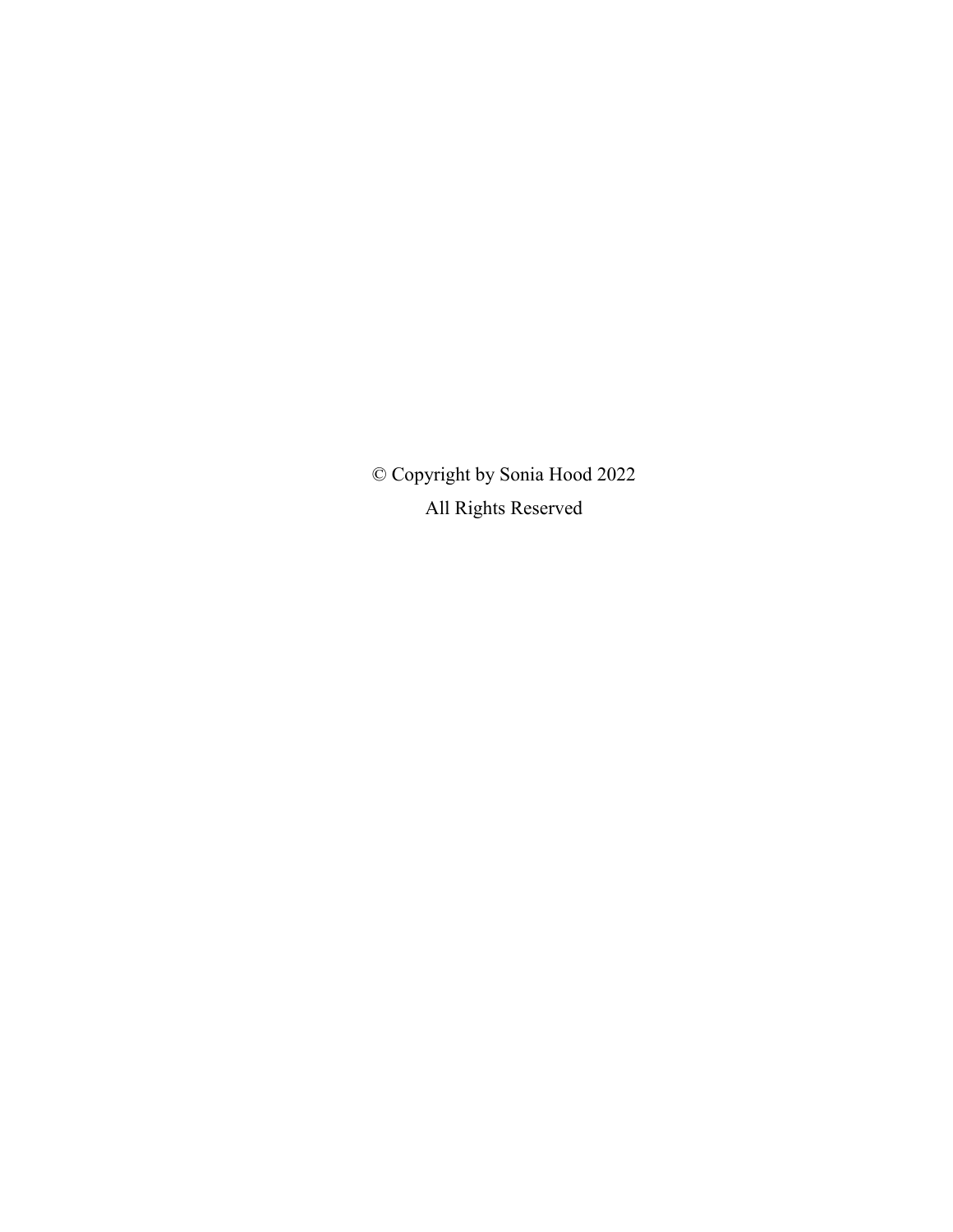#### **ABSTRACT**

# THE IMPACT OF BLENDED PROFESSIONAL DEVELOPMENT ON TEACHER EFFICACY AND PRACTICE

Sonia Hood

The purpose of this quantitative study was to examine the impact of blended professional development on teacher efficacy. The variables hours of blended learning, subjects taught, and years of experience were investigated. Additionally, teacher efficacy was analyzed across domains of student engagement, instructional practices, and classroom management. Multiple regression analyses were conducted, and the Teachers' Sense of Efficacy Scale was administered to 112 teachers to investigate the following research questions: (a) What is the relationship between teachers' self-efficacy and blended professional learning? (b) Is teacher efficacy influenced by the amount of time spent receiving blended professional learning, by the years of teaching experience, and by the subjects taught?

 Through analysis of the TSES, high efficacy scores were found across subscales of student engagement, instructional practices, and classroom management. Multiple regression analysis did not reveal significant findings that resulted in statistical significance.

 Recommendations and implications for future research includes development of protocols and guidelines for professional learning that support collaborative, teachercentered practices that support enhanced efficacy.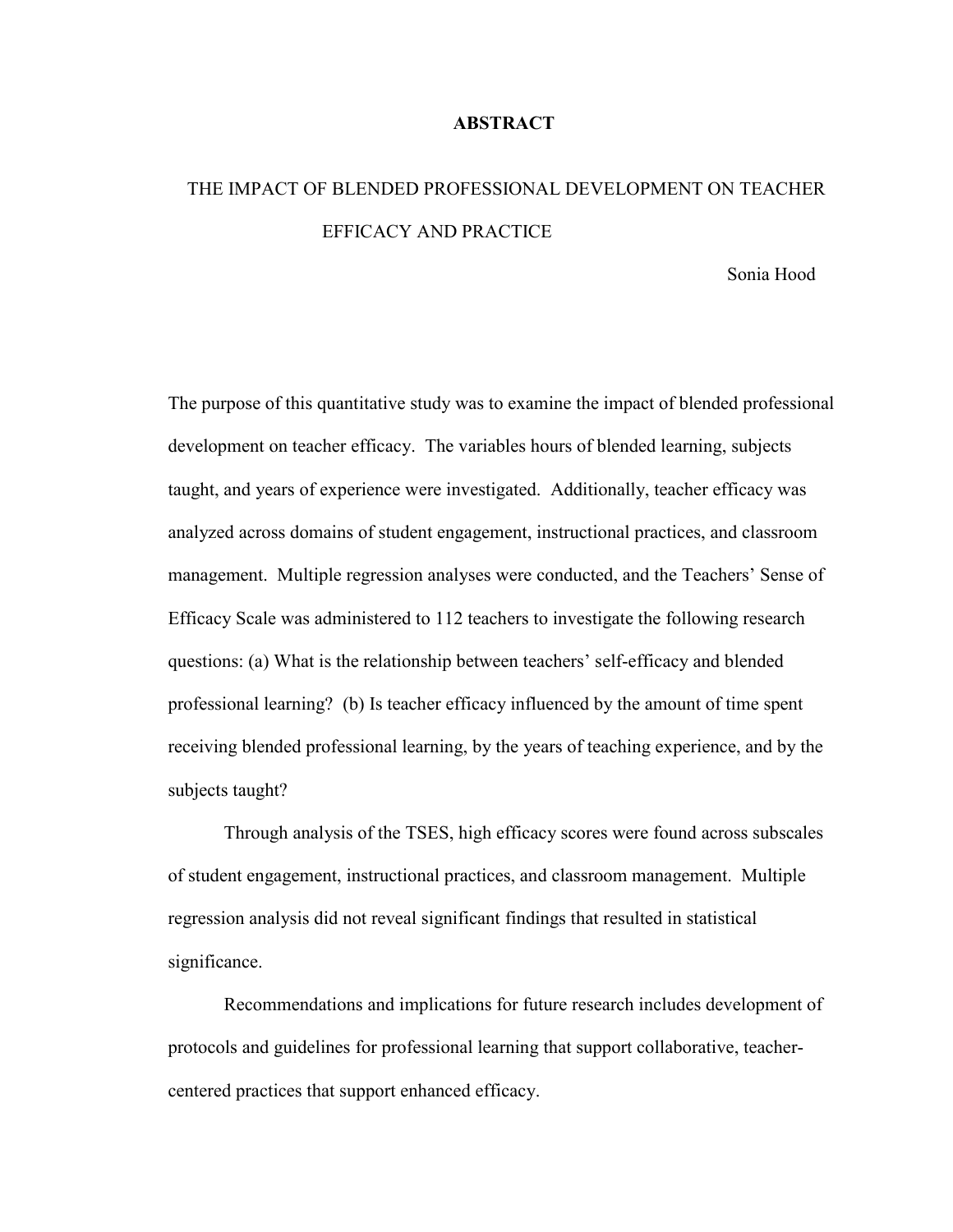#### **DEDICATION**

I give thanks to God, who fuels my spirit to be all that I am.

This research study is dedicated to my family; my mother, my daughters Nydja and Nia and my sister Cynthia.

Your unconditional love and support throughout this process provided perspective and a solid foundation that kept me sane, motivated, and focused. Your combined belief that I can do anything guides me daily to pursue excellence.

Mom, you are truly the wind beneath my wings. Your support is unwavering, and your love is infinite. Thank you for all that you are in my life.

My two heartbeats Nydja and Nia, your determination and commitment to chase your dreams inspires me to chase mine. Your compassion, energy, and drive to live out loud and follow your goals excites me and makes me proud. As you both continue to evolve, keep the faith, and know that if you dream it you can achieve it. I am honored and blessed to call you my daughters.

Thanks to my sister Cynthia, for always believing in me. You are my cheerleader and a discerning prayer warrior who always finds the right words to say at the right time. Thank you for your steadfast prayers and love. I am grateful that you are my sister.

ii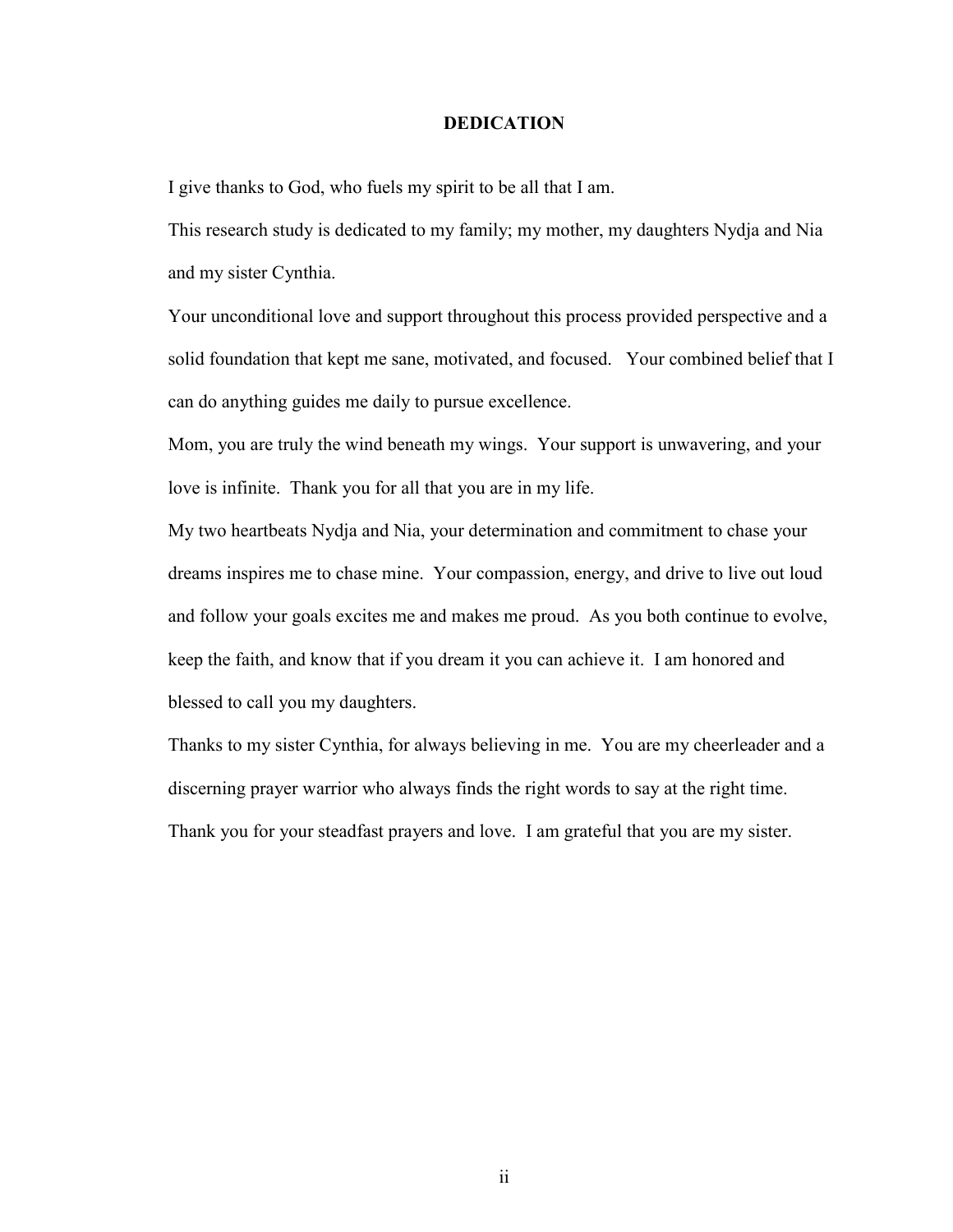### **ACKNOWLEDGEMENTS**

I would like to acknowledge and give thanks to Dr. Richard Bernato, Dr. Stephen Kotok, and Dr. Anthony Annunziato for serving on my dissertation committee and providing insightful feedback.

Thank you Dr. Annunziato for your consistency, dedication, and willingness to share your knowledge and expertise. Your efforts and guidance were instrumental in successfully navigating through this journey. Every step along the process, you kept a focus on priorities and provided encouragement that supported completion of my dissertation. I am fortunate to have you as a mentor.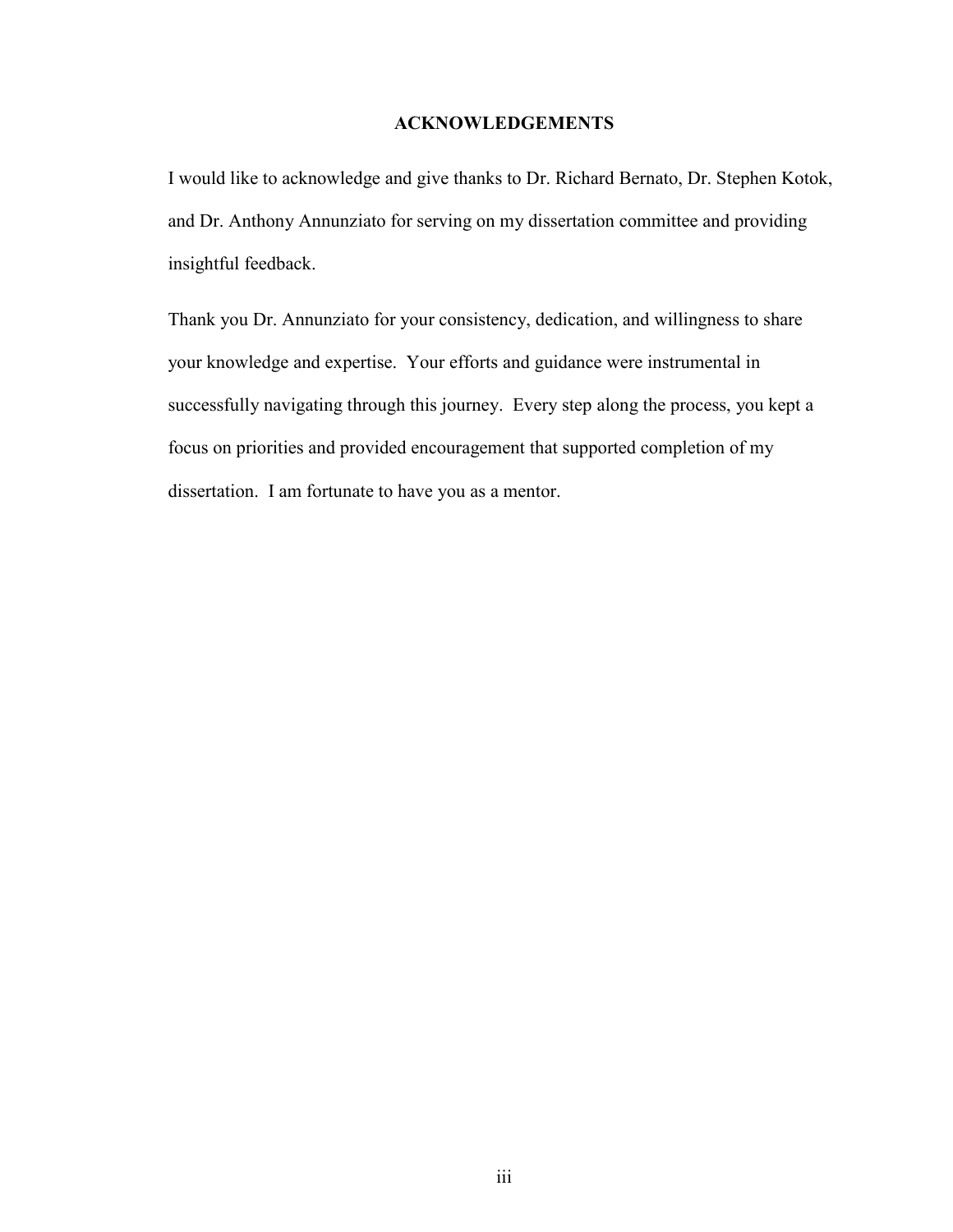# **TABLE OF CONTENTS**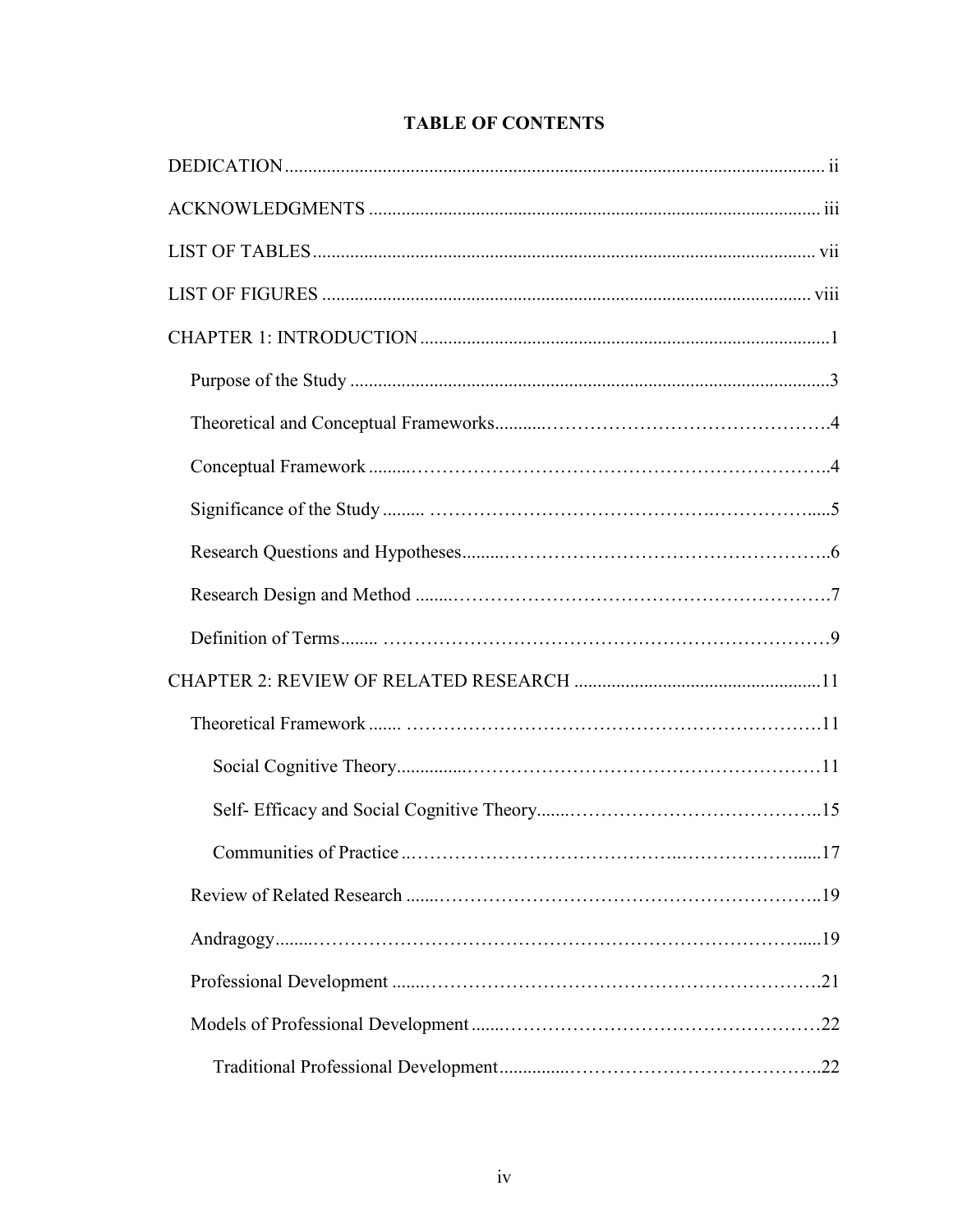| Professional Learning Networks Designed for Teacher Learning36 |  |
|----------------------------------------------------------------|--|
|                                                                |  |
|                                                                |  |
|                                                                |  |
|                                                                |  |
|                                                                |  |
|                                                                |  |
|                                                                |  |
|                                                                |  |
|                                                                |  |
|                                                                |  |
|                                                                |  |
|                                                                |  |
|                                                                |  |
|                                                                |  |
|                                                                |  |
|                                                                |  |
|                                                                |  |
|                                                                |  |
|                                                                |  |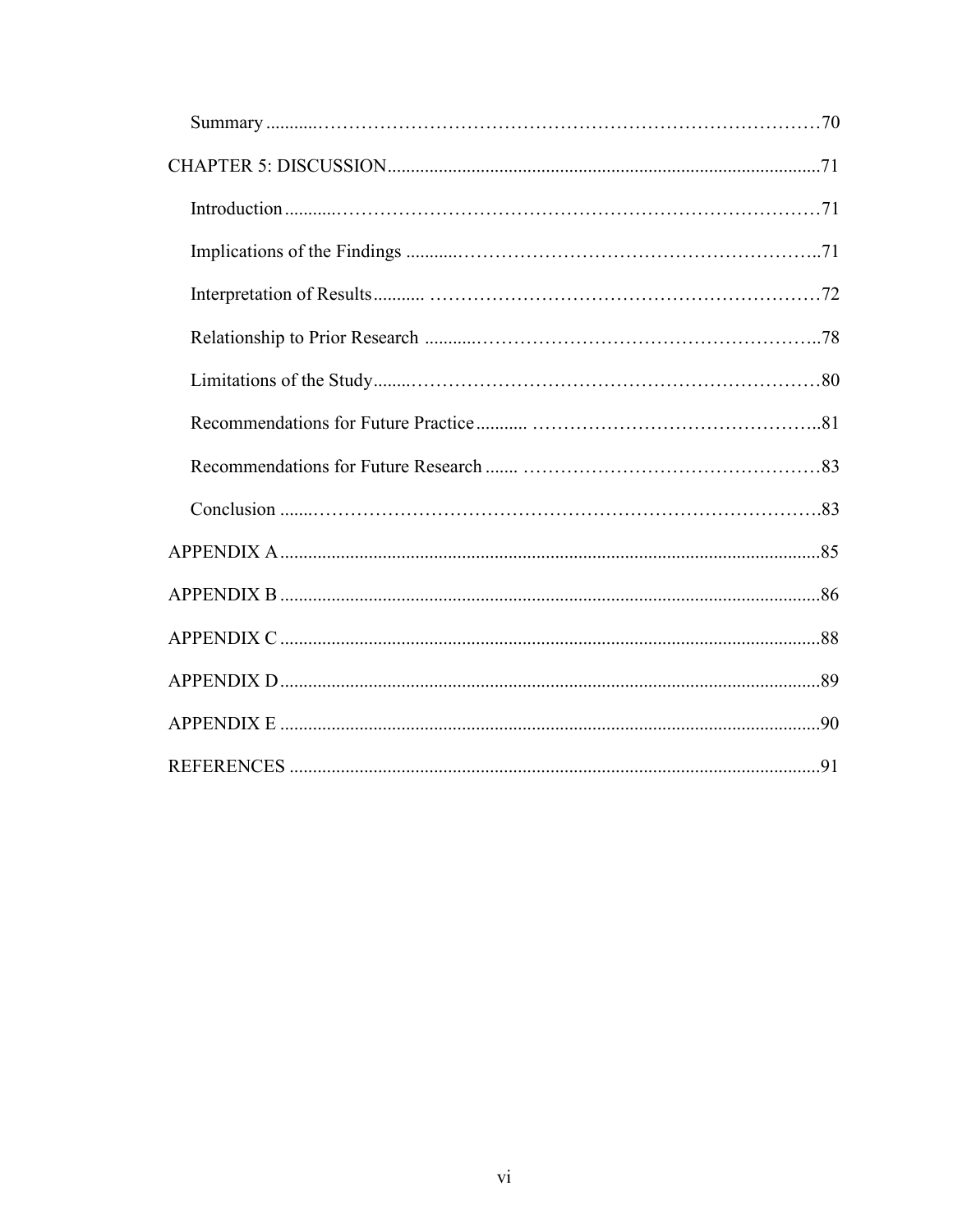# **LIST OF TABLES**

| Table 1  |                                                             |
|----------|-------------------------------------------------------------|
| Table 2  |                                                             |
| Table 3  |                                                             |
| Table 4  |                                                             |
| Table 5  |                                                             |
| Table 6  |                                                             |
| Table 7  |                                                             |
| Table 8  | Hours of Blended Professional Development per School Year62 |
| Table 9  |                                                             |
| Table 10 |                                                             |
| Table 11 |                                                             |
| Table 12 |                                                             |
| Table 13 |                                                             |
| Table 14 |                                                             |
| Table 15 |                                                             |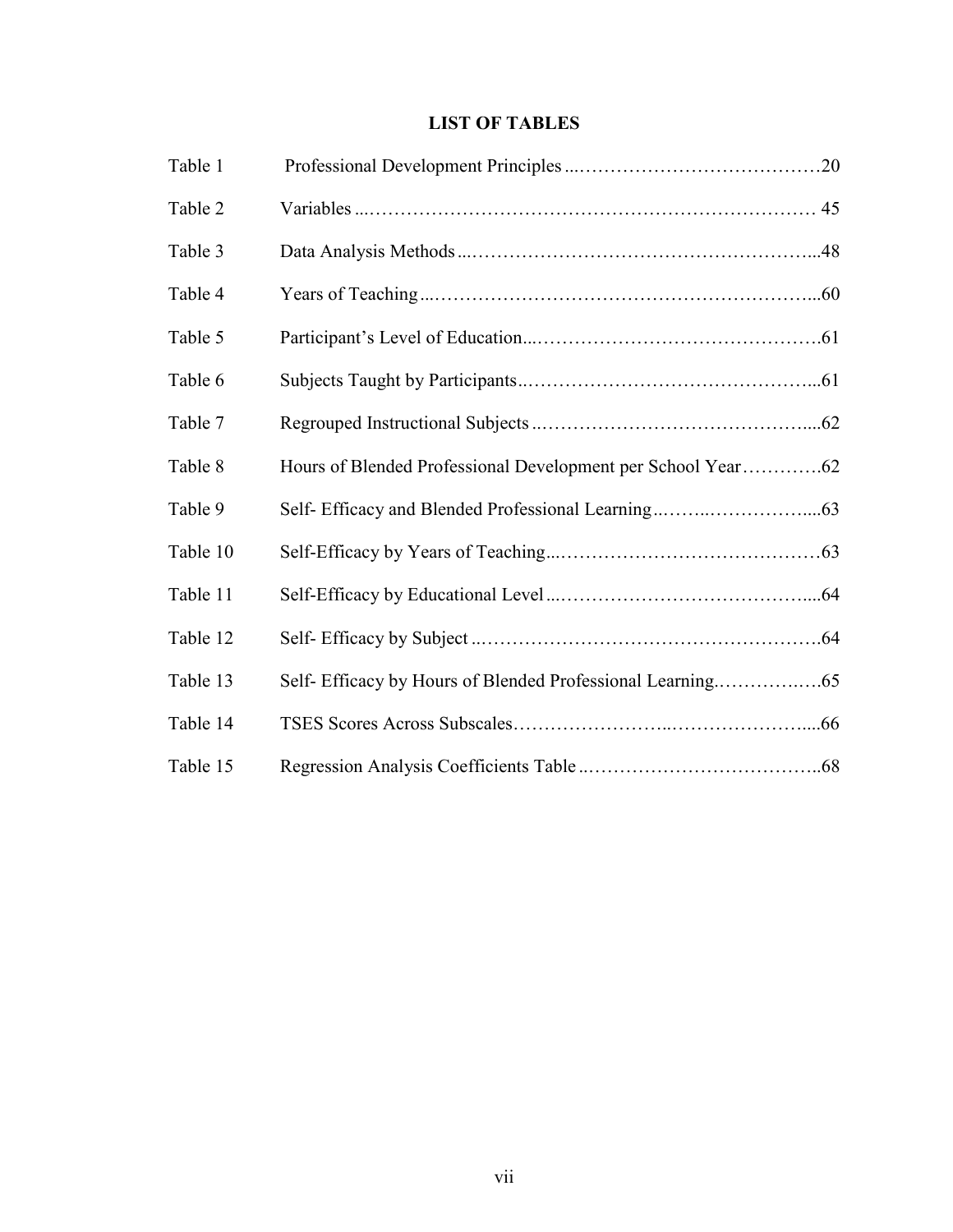# **LIST OF FIGURES**

| Figure 1 |  |
|----------|--|
| Figure 2 |  |
| Figure 3 |  |
| Figure 4 |  |
| Figure 5 |  |
| Figure 6 |  |
| Figure 7 |  |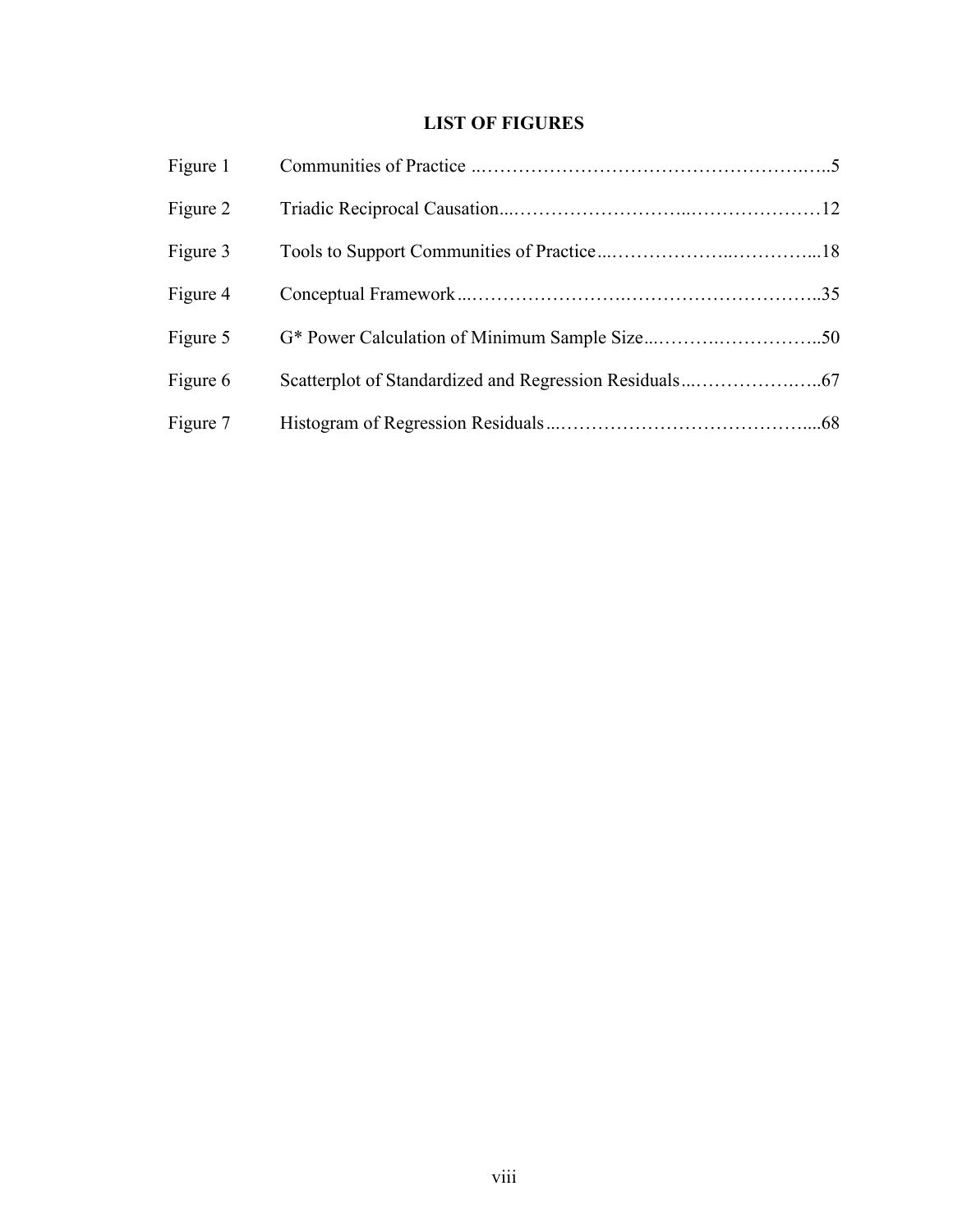#### **CHAPTER 1: INTRODUCTION**

 Teacher quality is a major indicator of student success. Professional development is the primary tool that is often used to improve pedagogy and teaching practice. Professional development, which in the United States is budgeted at \$18 billion per year (Scherff, 2018), may be mandated at the district, state, or federal levels. Under Part 100.2 of the New York State Department of Education Commissioner's Regulations, teachers are required to maintain 175 hours of professional development every five years (www.nysut.org, 2022). Professional development, sometimes known as professional learning (Scherff, 2018), is defined as professional learning that provides an opportunity to observe, evaluate, and reflect on practices, but it also results in changes in teaching practices and improvements in student learning outcomes (Hammond et al., 2017). Professional development is traditionally provided face-to-face by a consultant or practitioner who is viewed as an expert on a specific topic, skill, or strategy, and opportunities for professional development may be offered on-site within school districts. However, recently there has been an increased acceptance of a blended or virtual model of professional learning, which is a combination of face-to-face classroom learning and online learning (Philipsen et al., 2019). This mode of professional learning has presented a creative and flexible means of providing professional development. Regardless of the mode of presentation, the goal of professional learning is to improve or enhance teaching practices to positively impact the academic outcomes of students. Moreover, professional development not only provides an opportunity for pedagogical growth, but also allows for expansion and enhancement of technological skills.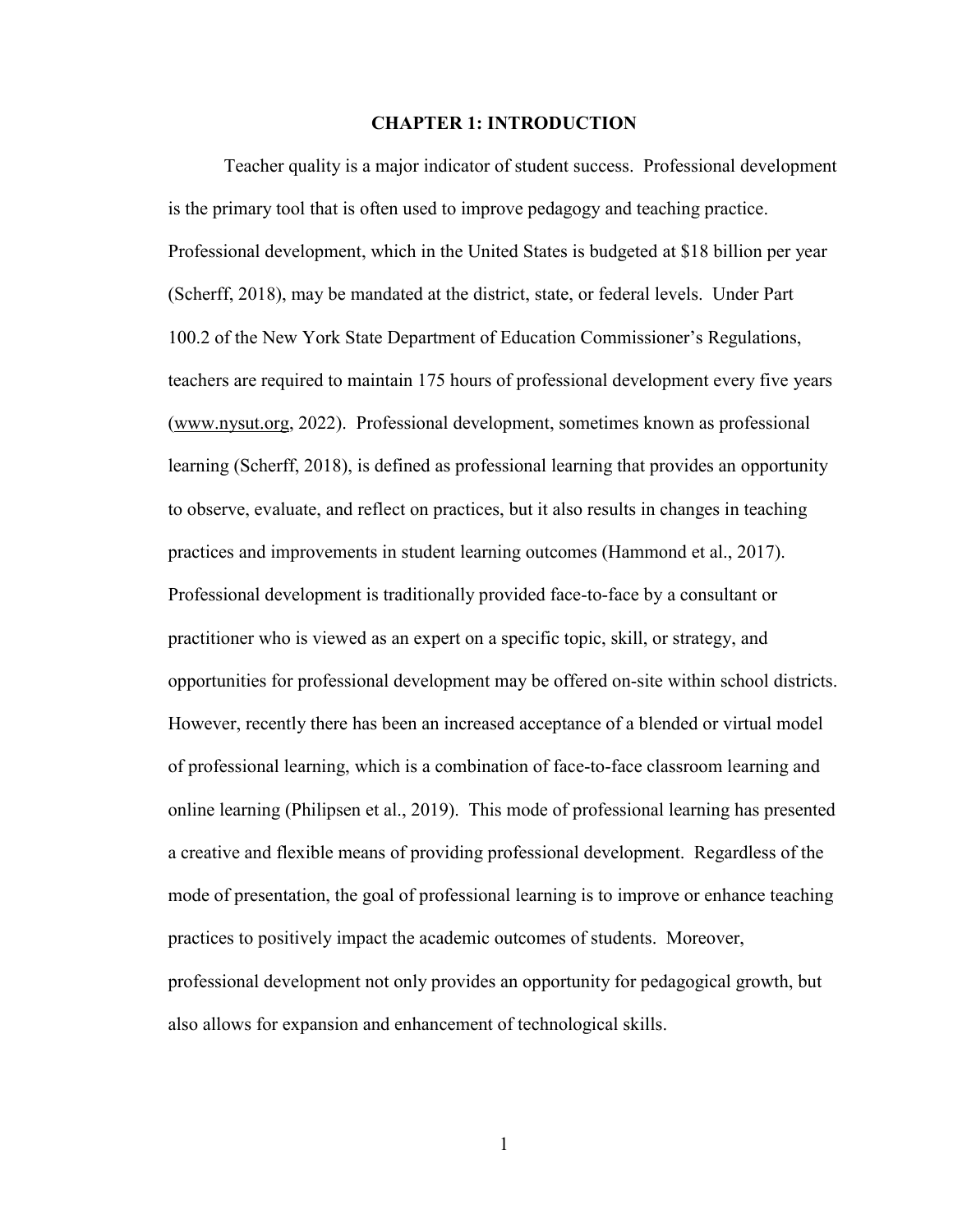In districts across the United States, professional development has been targeted as the medium of enhancing instructional classroom practices (Reimers, 2020). At the same time, teachers often express concerns over the level of involvement in decision-making about the professional learning content offered, the level of effectiveness, and the impact of professional learning on teaching practice (Richter et al., 2021). Even though teachers engage in 90 hours of PD annually, and approximately \$20 billion dollars is spent each year on professional learning (Gates Foundation, 2016), teachers report that results are lackluster and that the goals of professional development are not being achieved. Teachers question the value and benefit of district-led professional development. They believe there is a misalignment between their professional learning needs and what is traditionally offered. Along these lines, noteworthy nationwide statistics that further support and drive the need for professional learning reform are as follows:

- A limited number of teachers (29%) are satisfied with professional development.
- A limited number of teachers (34%) report improvement in professional learning.
- Fewer than 11% of teachers believe they have any influence over professional development programming.
- Almost half (44%) of teachers assert that there is not enough time built into their schedules for professional development.
- Most teachers (60%) maintain that professional learning does not adequately prepare them for the changing nature of their responsibilities, which include technology, digital learning methods and tools, and analysis of student data to appropriately differentiate and implement updated learning standards (Gates Foundation, 2016).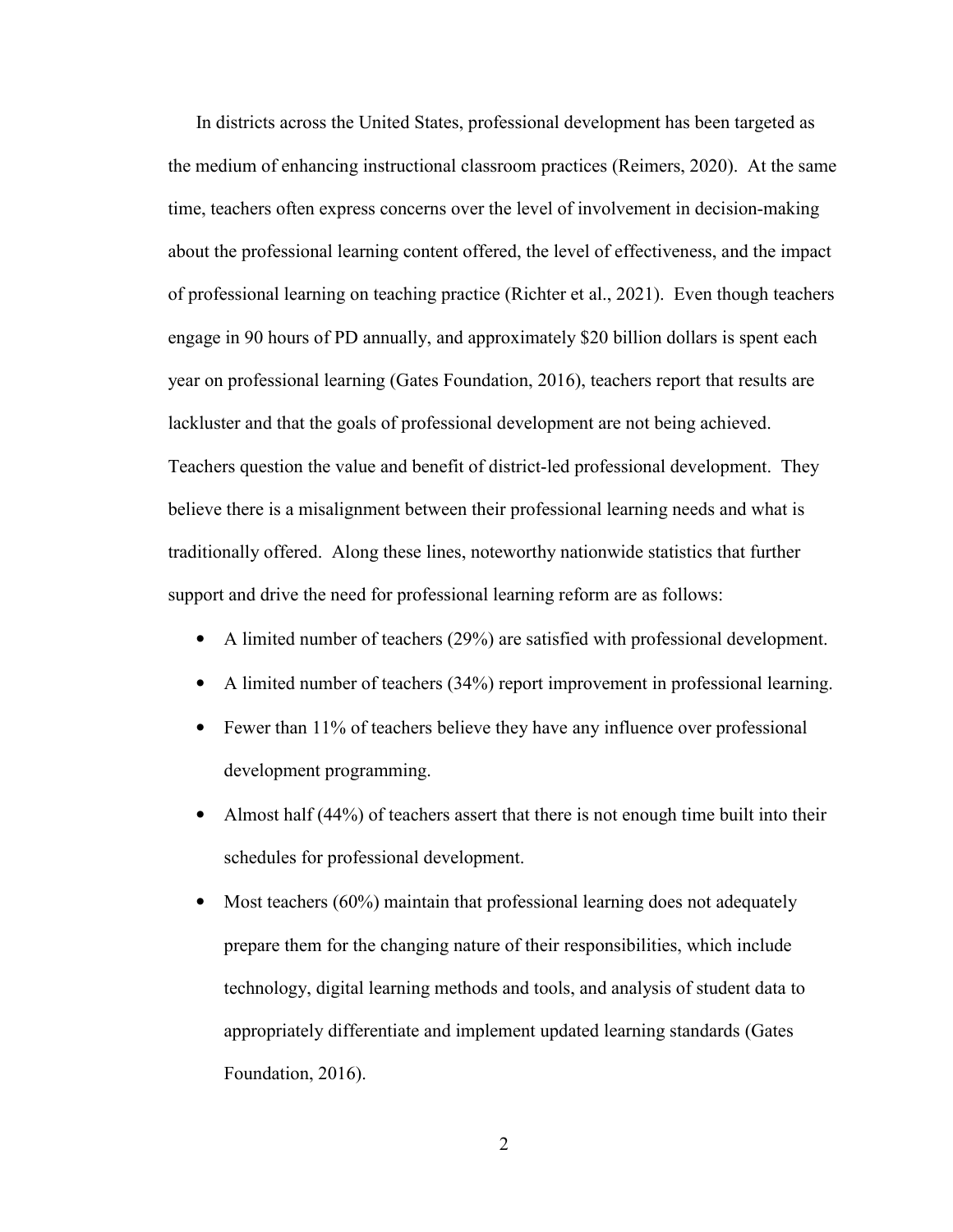Given such contrasts, this research is intended to explore the underlying causes of these issues. By examining teacher efficacy through the lens of social cognitive and situational learning theory based upon the communities of practice conceptual framework, one can begin to address how to effectively close the gap in the research and provide a targeted plan and model of professional learning.

#### **Purpose of the Study**

 The purpose of this research is to explore perceptions of blended models of professional development and their impact on teacher efficacy. The secondary goal of this study was to analyze teachers' lived experiences and use the findings of the research to develop a framework or protocol of meaningful and effective professional development for educators. This protocol would serve as an inclusive and comprehensive framework that school educators and administrators could use as a model of success, based on the data and findings of the study.

 As the field of education evolves, adjustments must be made to equip educators with the appropriate skills and tools to successfully address the changes. Teachers need to feel secure in tackling the ever-changing needs of the 21st-century student. In districts across the United States, professional development has been targeted as the medium of building capacity and enhancing instructional classroom practices. Although teachers engage in 90 hours annually, and approximately \$20 billion dollars is spent each year on professional learning (Gates Foundation, 2016), teachers report that their specific pedagogical needs are not being addressed.

 An extensive study (Gates Foundation, 2016) was conducted to ascertain various stakeholders' perspectives on professional development. The study gathered data from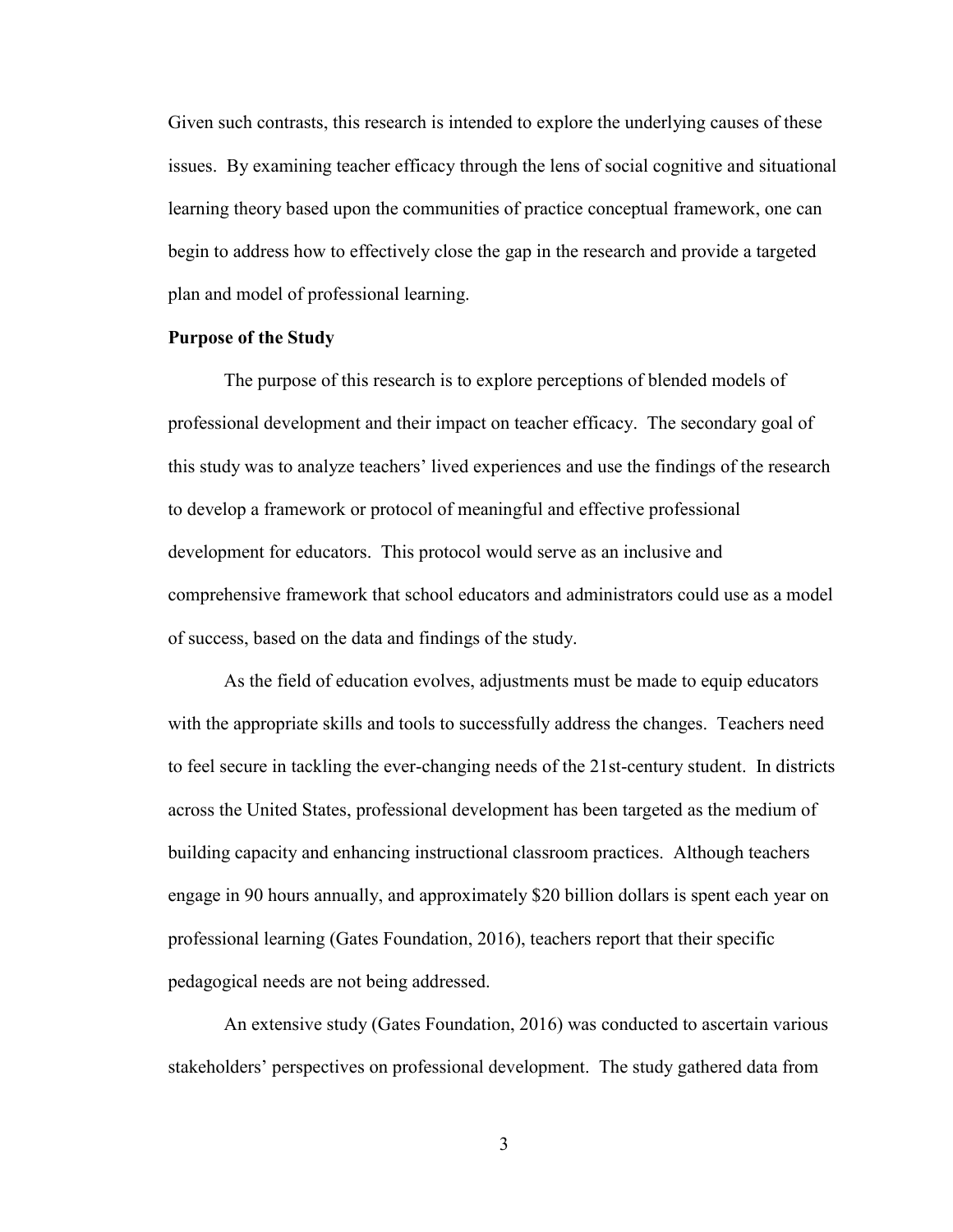interviews and surveys of approximately 2900 educators, administrators, and professional development leaders. The goal was to gain an understanding of the issues, needs, challenges, and barriers of professional development. Some of the key issues that were identified included the lack of social characteristics such as coaching, collaboration, communication, and opportunities to model and apply learned skills. Additional barriers to meaningful professional development included the lack of direct connections to the classroom such as data analysis and technology supports. Professional development is viewed as more of an activity of compliance than relevant and meaningful learning.

#### **Theoretical and Conceptual Frameworks**

The study is based upon a conceptual framework premised upon social cognitive fundamentals to address how learners engage through communities of practice (CoPs), as a model of professional learning (Smith et al., 2017). This study was also based upon a theoretical framework consisting of Bandura's (1986) social cognitive theory and Lave and Wenger's (1991) theory of situated learning was used to frame the research in the context of CoPs.

#### **Conceptual Framework**

 The study is premised upon social cognitive fundamentals that address how learners engage through CoPs, as a model of professional learning (Smith et al., 2017). In this context, educators mutually develop, share, and sustain skills that foster meaningful transformative practices. The CoP perspective is derived from situated learning theory, which considers the social nature of learning. Elements of peer engagement, discourse, and collaboration are incorporated. There are three components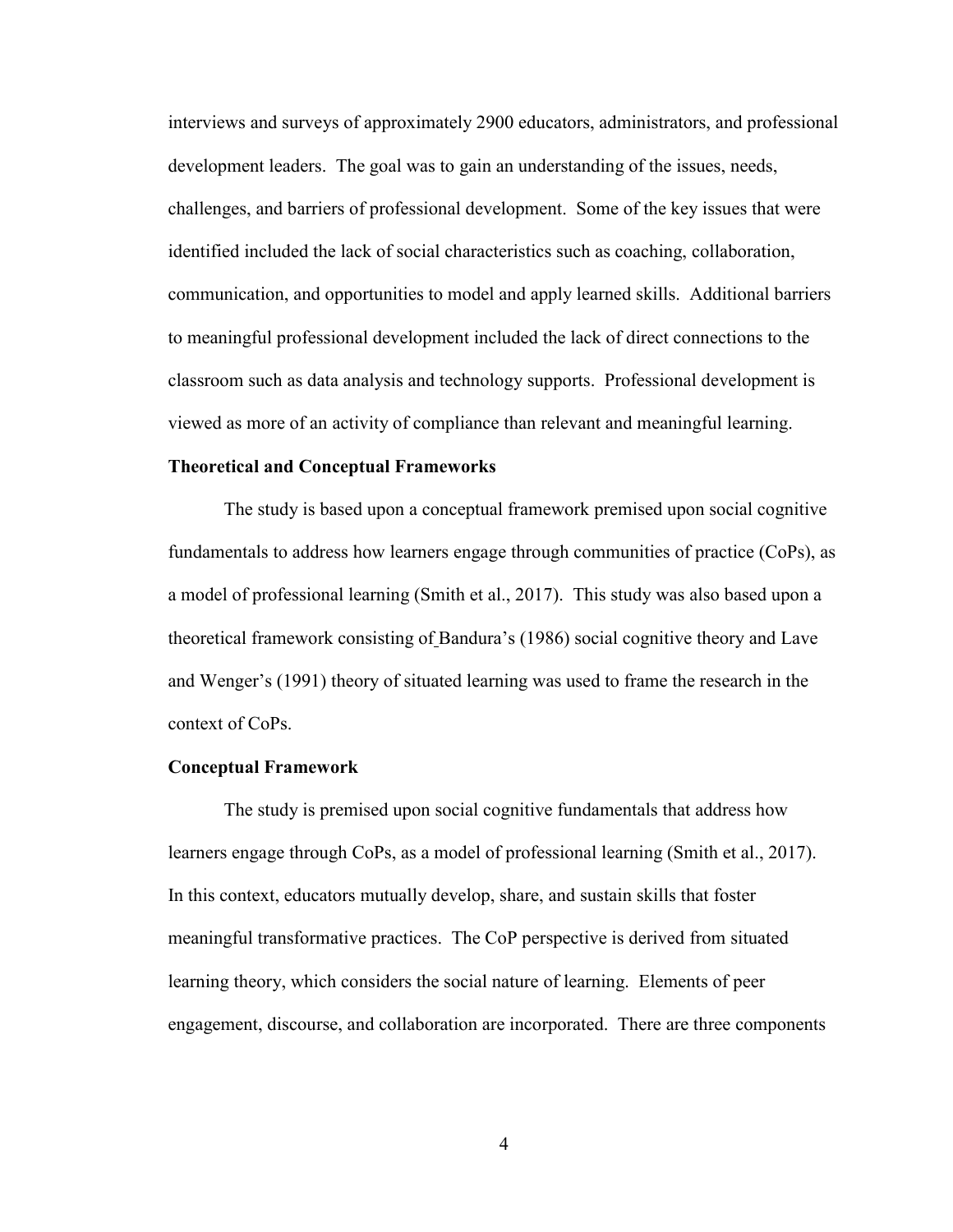of CoPs: presence of group identity, community, and practice. Figure 1 provides an overview of these domains of CoPs:

## **Figure 1**

*Communities of Practice* 



*Note:* From *Communities of Practice: Learning, Meaning, and Identity* (p. 2), by E. Wenger, (1998) Cambridge University Press.

 Using the CoPs model as a model of professional learning will elucidate the social context of teacher learning and professional development. In contrast to traditional teacher training models, the CoPs model supports situated, social, and distributed learning experiences including leadership roles, organizational support, personalized and social teacher learning, and the use of guiding principles and purpose (Trust & Horrocks, 2019).

# **Significance of the Study**

 This study is important for the ongoing evaluation of professional development programming. The persistent issue has been that practitioners feel disconnected from models of traditional face-to-face training, and this impacts their perceptions of the benefits (Nese et al., 2019). By evaluating teacher perceptions of professional learning,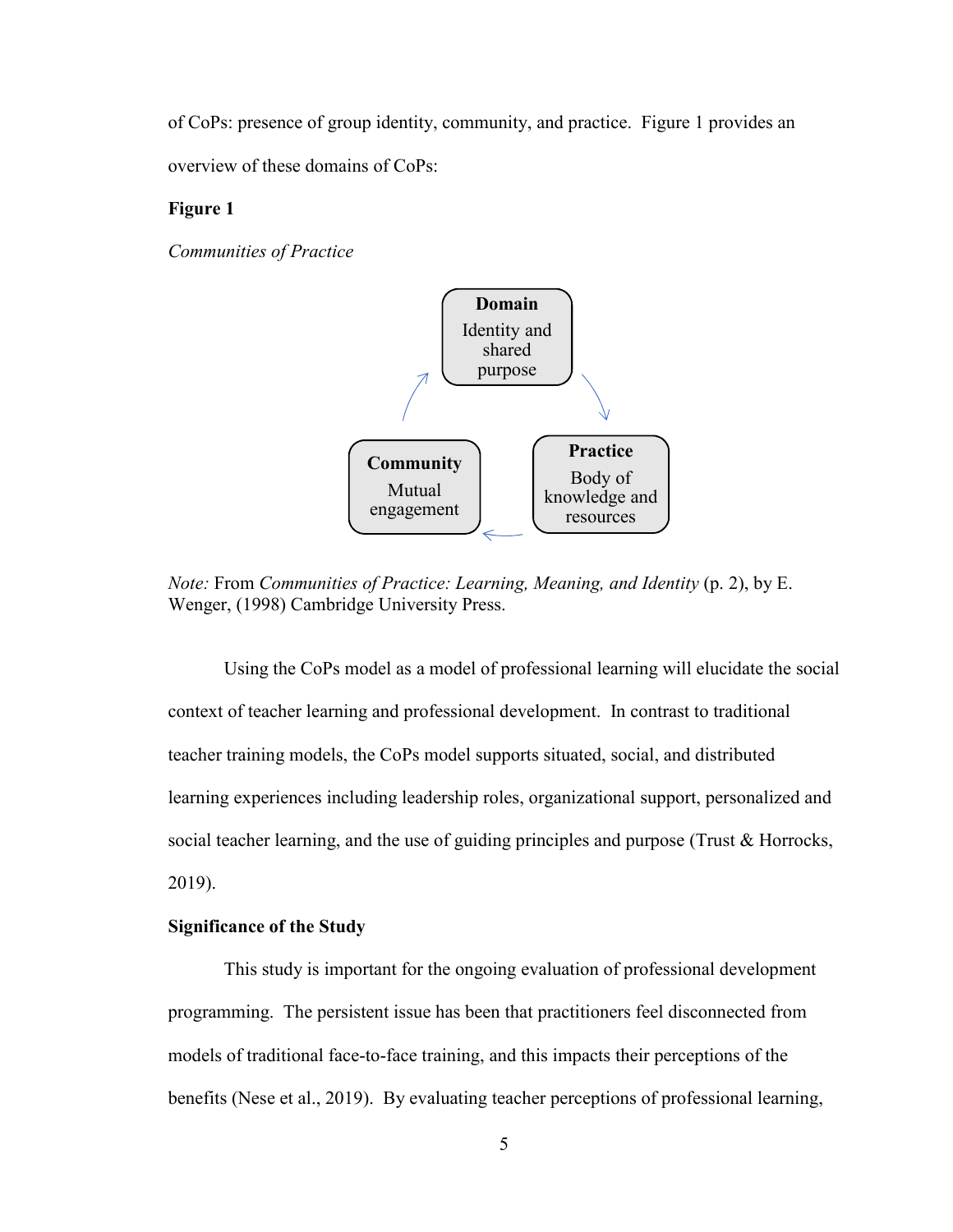one can gain a better understanding of protocols and models that can be applied to highlight best practices of professional development. Teachers and educators across K– 12 stand to benefit from the findings of the study, which will ultimately translate to enhanced instructional practices in the classroom and successful outcomes for students.

 This study extends current research on professional learning by examining teacher efficacy and teaching practice through the lenses of social cognitive and situational learning theory and upon the basis of a CoPs conceptual framework. No extensive research focuses on blended professional learning within these frameworks, particularly amidst the challenges presented during the current COVID-19 pandemic.

#### **Research Questions and Hypotheses**

This study was guided by two research questions:

**RQ1:** What is the relationship between teachers' self-efficacy and blended professional learning?

**RQ2:** Is teacher efficacy influenced by the amount of time spent receiving blended professional learning, by the years of teaching experience, and by the subjects taught? **H0:** There is no significant relationship between teachers' self-efficacy and the amount of time spent receiving blended professional learning, years of teaching experience, and subjects taught.

**H1**: There is a significant relationship between teachers' self-efficacy and the amount of time spent receiving blended professional learning, years of teaching experience, and subjects taught.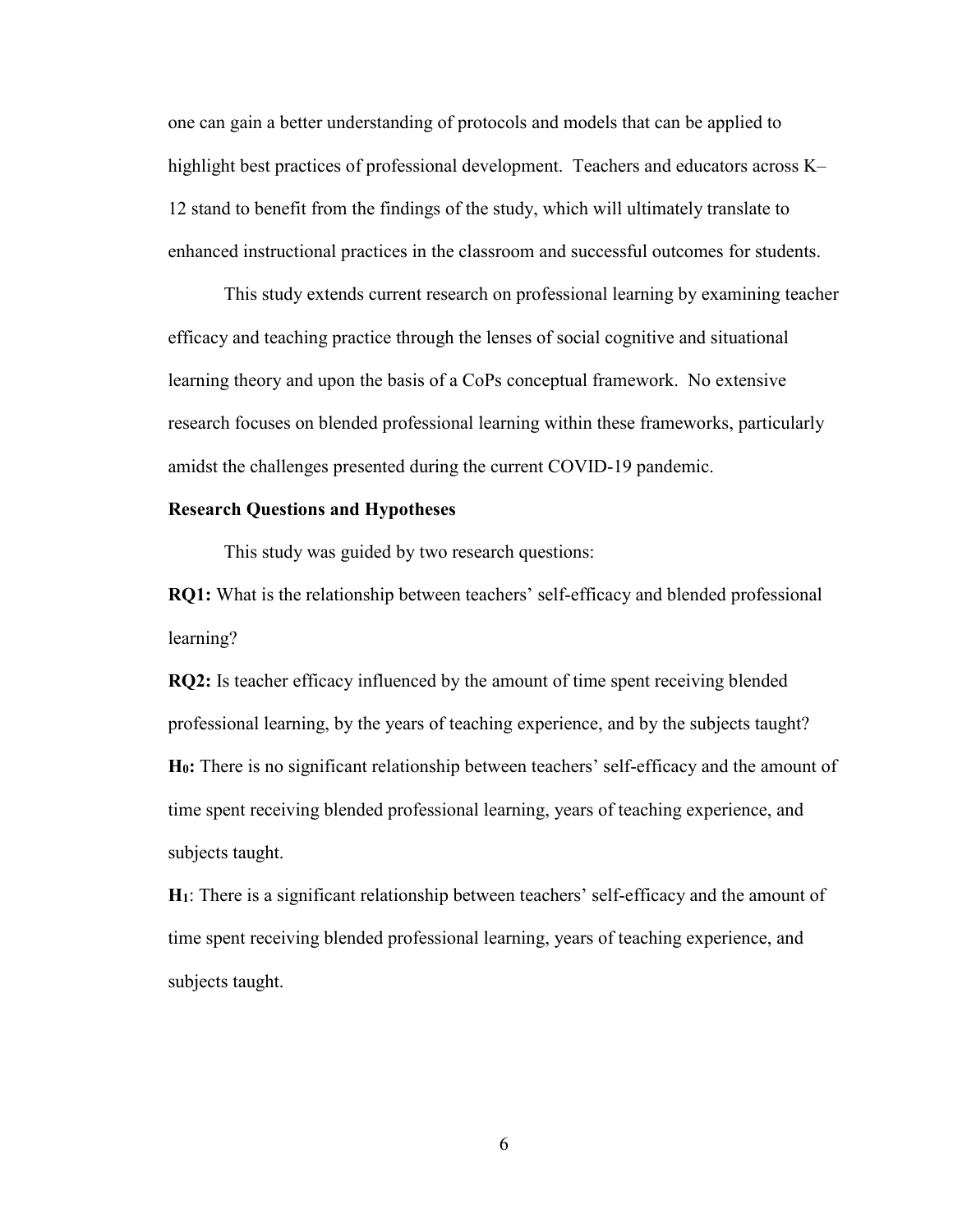#### **Research Design and Method**

 Multiple regression was used to address the questions: What are teachers' perceptions of the impact of blended professional learning on teacher efficacy? What elements of professional learning impact teaching practice and pedagogy? Multiple regression examines the relationships between two or more independent variables and one dependent variable (Mertler & Vannatta, 2013). I recoded, categorized, and grouped the data to make the analysis process more efficient and organized prior to uploading to SPSS.

Where correlations exist, a level of statistical significance is indicated by a pvalue < .05. Analysis was conducted across relationships among teacher engagement, perceptions of confidence, empowerment, development of strategies, and pedagogical practices in relation to various modes of professional learning.

 A quantitative correlational research design was used examine the impact of professional learning on teacher efficacy and instructional practices. Teacher reflections on professional learning were collected based on their prior professional learning activities that have occurred in blended professional development experiences, which provided a basis for selection of this design. This type of design is ideal to use with phenomena that have already taken place (Onyia, 2012) and variables that have not been manipulated (Martella et al., 2013). In addition, correlational research design is less expensive, more feasible, and less difficult to conduct than alternatives such as the experimental design (Martella et al., 2013).

 This quantitative study involved a cross section population of secondary teachers who teach in school districts across Long Island, NY. Demographics were cross-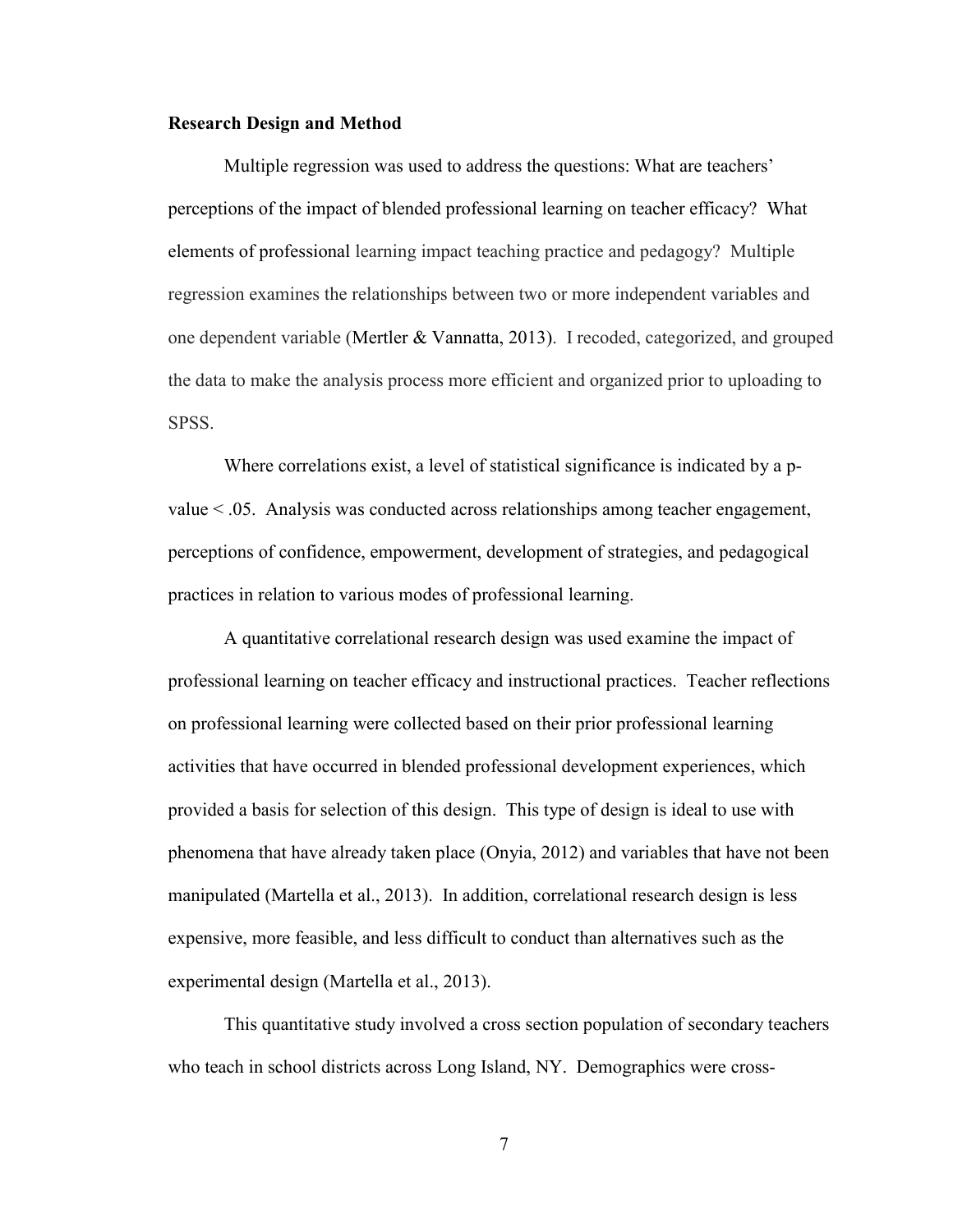referenced with NYS data for accuracy to ensure the sample in the study represented the target population.

 The study instrumentation incorporated the Teacher Scale of Self Efficacy (TSES; Tschannen-Moran & Hoy, 2001) and Technological Pedagogical and Content Knowledge (Schmidt et al., 2009) which consists of statements that provide insight into teachers' perceptions of their knowledge base, pedagogical strategies, and instructional practices following participation in professional learning activities. The survey required participants to rate items on a Likert-type scale using responses ranging from (1) least to (9) greatest.

The survey builds on the premise of teacher perceptions of the impact of blended professional learning on teacher efficacy and teacher practice. The bulk of the survey is made up of statements that cover a range of topics from the mode of PD delivery to measures of satisfaction with the session(s). The last item of the survey is open-ended and provides an opportunity for participants to share additional information of their personal choice.

Additional questions were also framed using the CoPs perspective derived from the situated learning theory, which considers the social nature of learning. Elements of peer engagement, discourse, and collaboration were also included. Cronbach's alpha was employed to support internal consistency of the instrument. Once the surveys were completed, each item in the survey was coded and assigned a value to identify each response. All variables were assigned a code to assist with categorizing and analyzing data using SPSS software.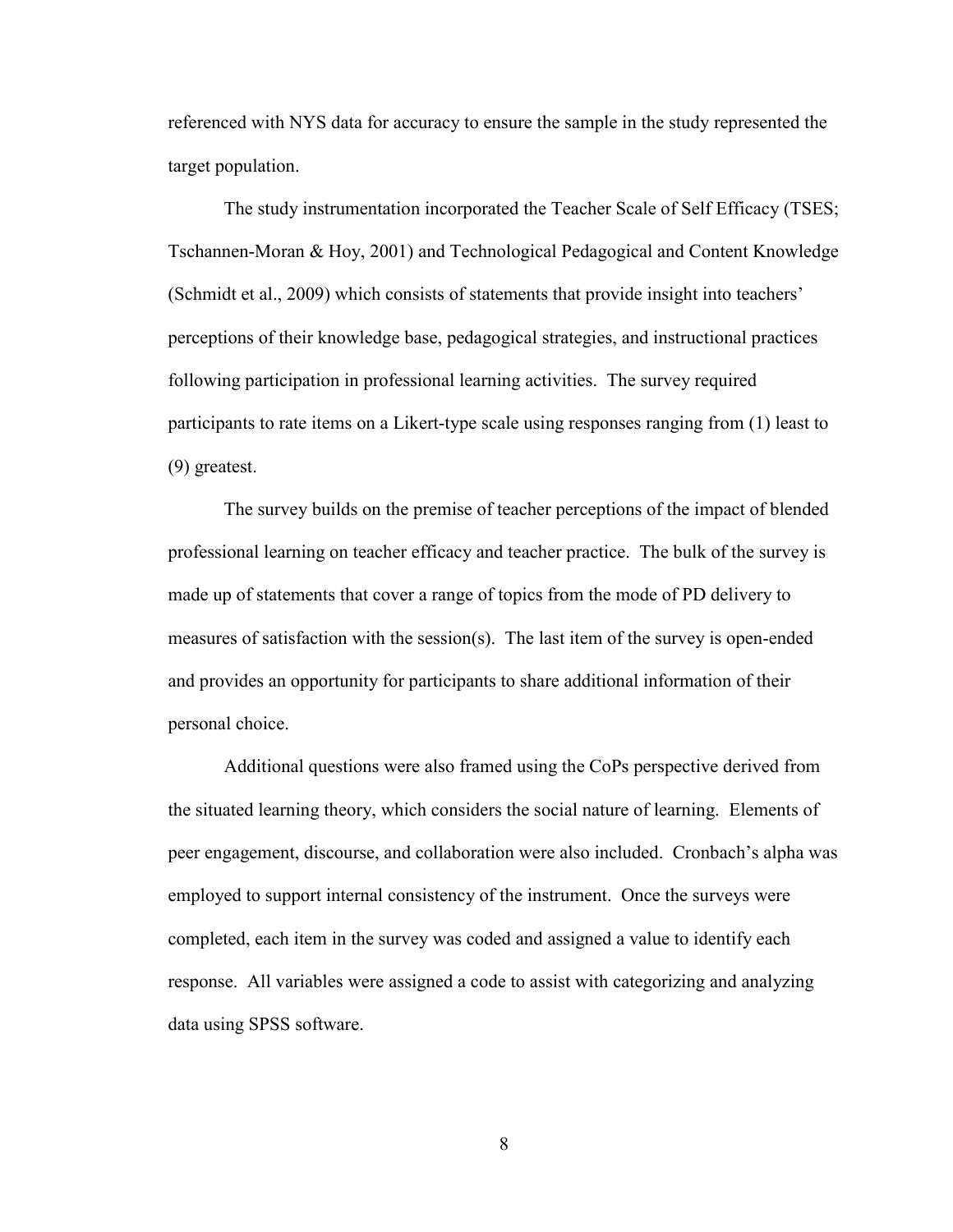#### **Definition of Terms**

 The following terms and their definitions are used throughout the study. **Andragogy:** Andragogy is the art and science of adult learning and adult education (Knowles, 1970).

**Blended learning**: Blended learning is a combination of face-to-face learning and online learning (Philipsen et al., 2019).

**Communities of practice**: CoPs are comprised of individual groups that each contain and concern people with shared interests and shared competence. Often discussed in tandem with professional learning communities, CoPs involve people of the same profession improving upon their practice through regular, interactive learning intervals (Lave & Wenger, 1991).

**Instructional practice**: Instructional practice includes strategies that support knowledge and skill attainment (Artino, 2012).

**Pedagogy:** Pedagogy includes components of instruction that incorporate teaching and the learning process for students (Darling-Hammond et al., 2017).

**Professional development**: Professional development is defined as professional learning that provides an opportunity to observe, evaluate, and reflect on practices though it also results in changes in teacher practices and improvements in student learning outcomes (Hammond et al., 2017). For the purposes of this study, professional development (PD) and **professional learning** (PL) are interchangeable.

**Teacher self-efficacy**: Teacher self-efficacy is defined as the "belief in one's ability to perform a specific task; …[and] a judgment about one's ability to organize and execute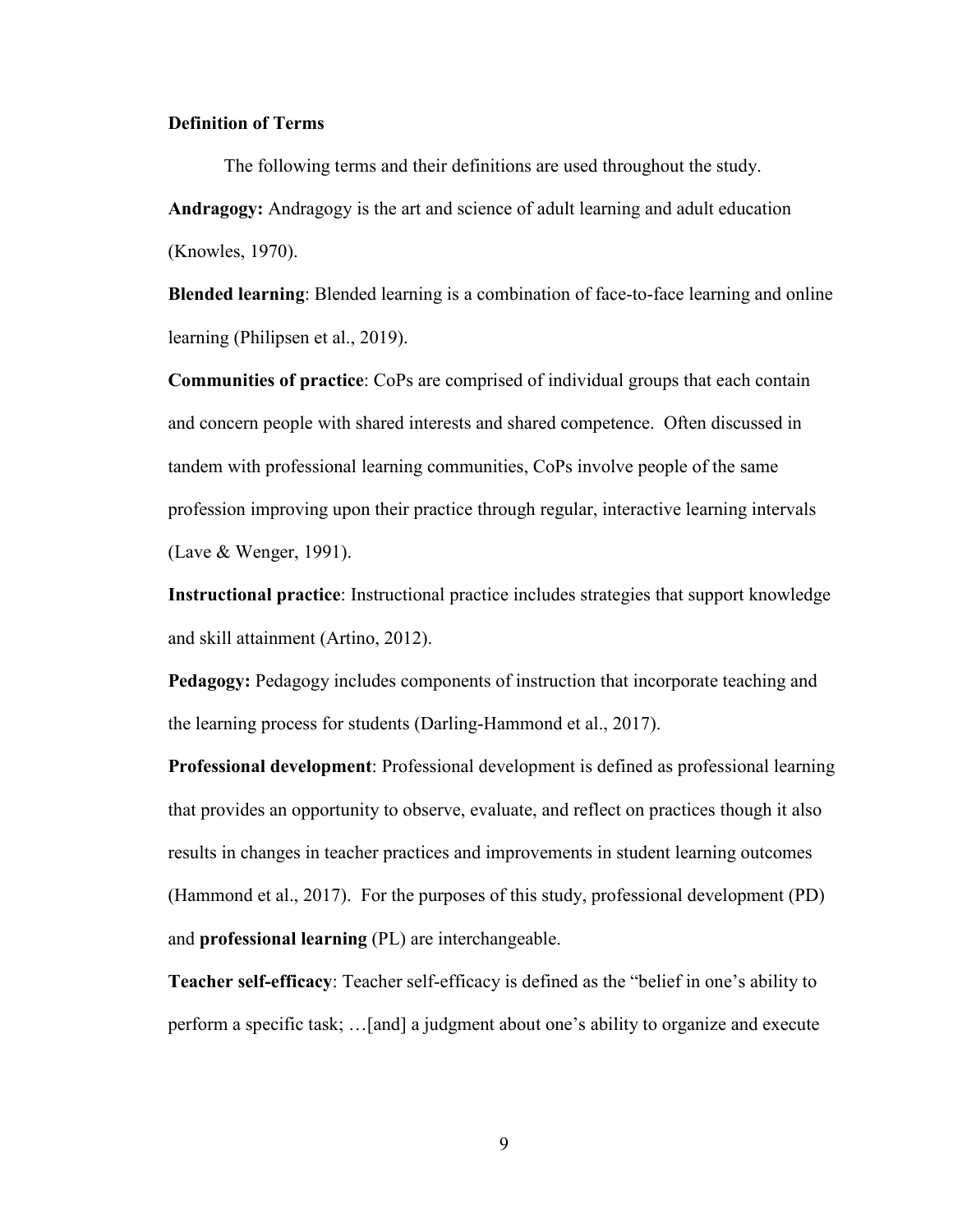the courses of action necessary to attain a specific goal" (Rittmayer & Beier, 2008, p. 1, qtd. in Knowles, 2017, p. 9, Bandura, 1997).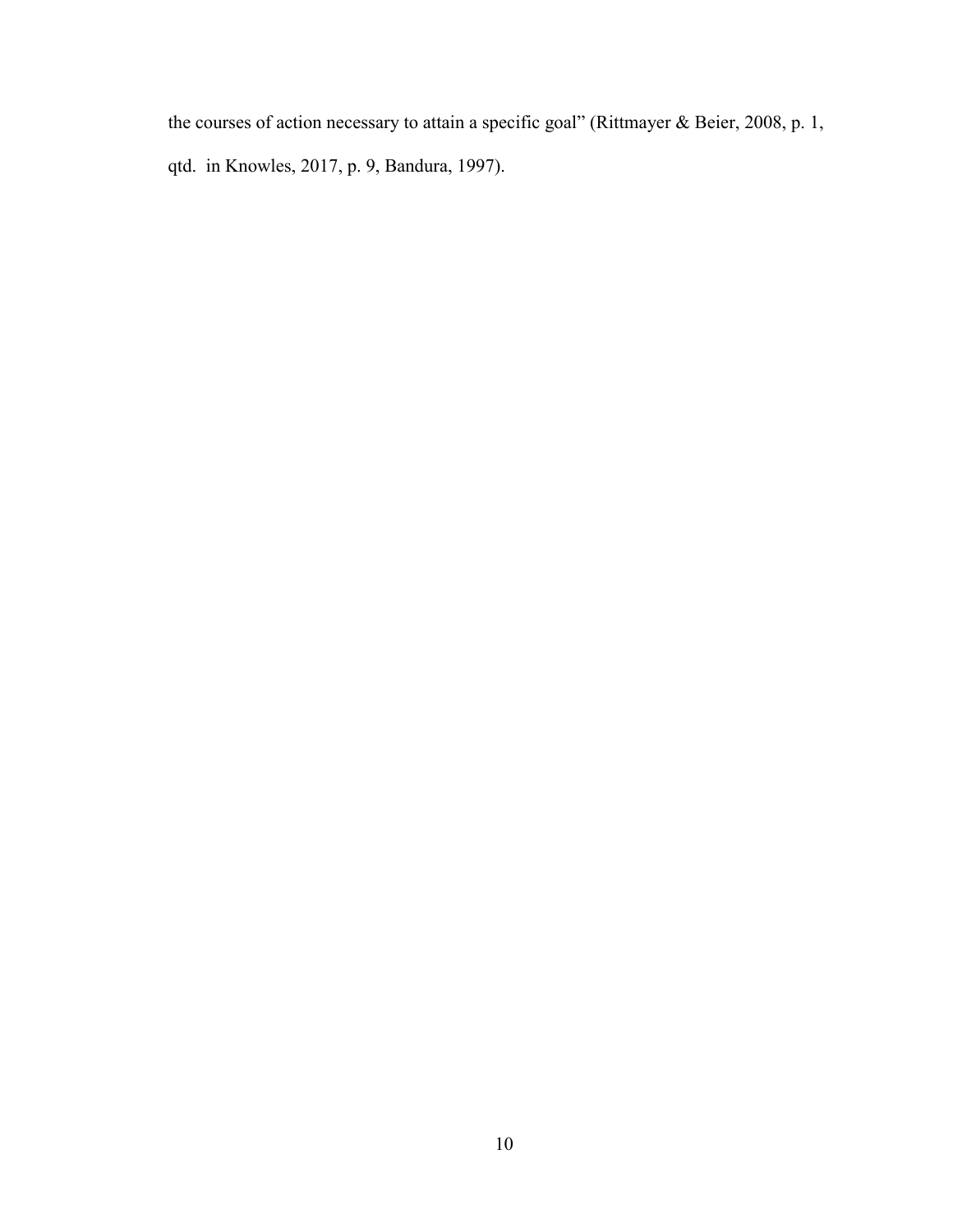#### **CHAPTER 2: REVIEW OF RELATED RESEARCH**

 The literature review is delineated into three subsections and includes an overview of (a) Lave and Wenger's situated learning theory, which draws on Bandura's social cognitive theory; (b) an examination of the construct of self-efficacy; and (c) a comprehensive analysis of research literature on blended professional learning. This collective theoretical framework draws on the fundamentals of collaborative professional learning for educators and lends support to communities of practice (CoPs), which are representative of a teacher-centered model of professional learning.

#### **Theoretical Framework**

 This study was informed by Bandura's (1986) social cognitive theory and Lave and Wenger's (1991) theory of situated learning, which was used to frame the research in the context of CoPs.

#### *Social Cognitive Theory*

 Bandura's (1986) social cognitive theory was based on the proposition that learning is a social behavior done in social contexts through ongoing, ever-changing (growing), and reciprocal interactions among the individual, their environment, and other learners. Social cognitive theory is rooted in reciprocal determinism (Bandura, 1978), which focuses on triadic reciprocal causation (Bandura, 1989), suggesting that social contexts have both internal and external influence on the learning and learner through social reinforcement. Figure 2 illustrates this concept: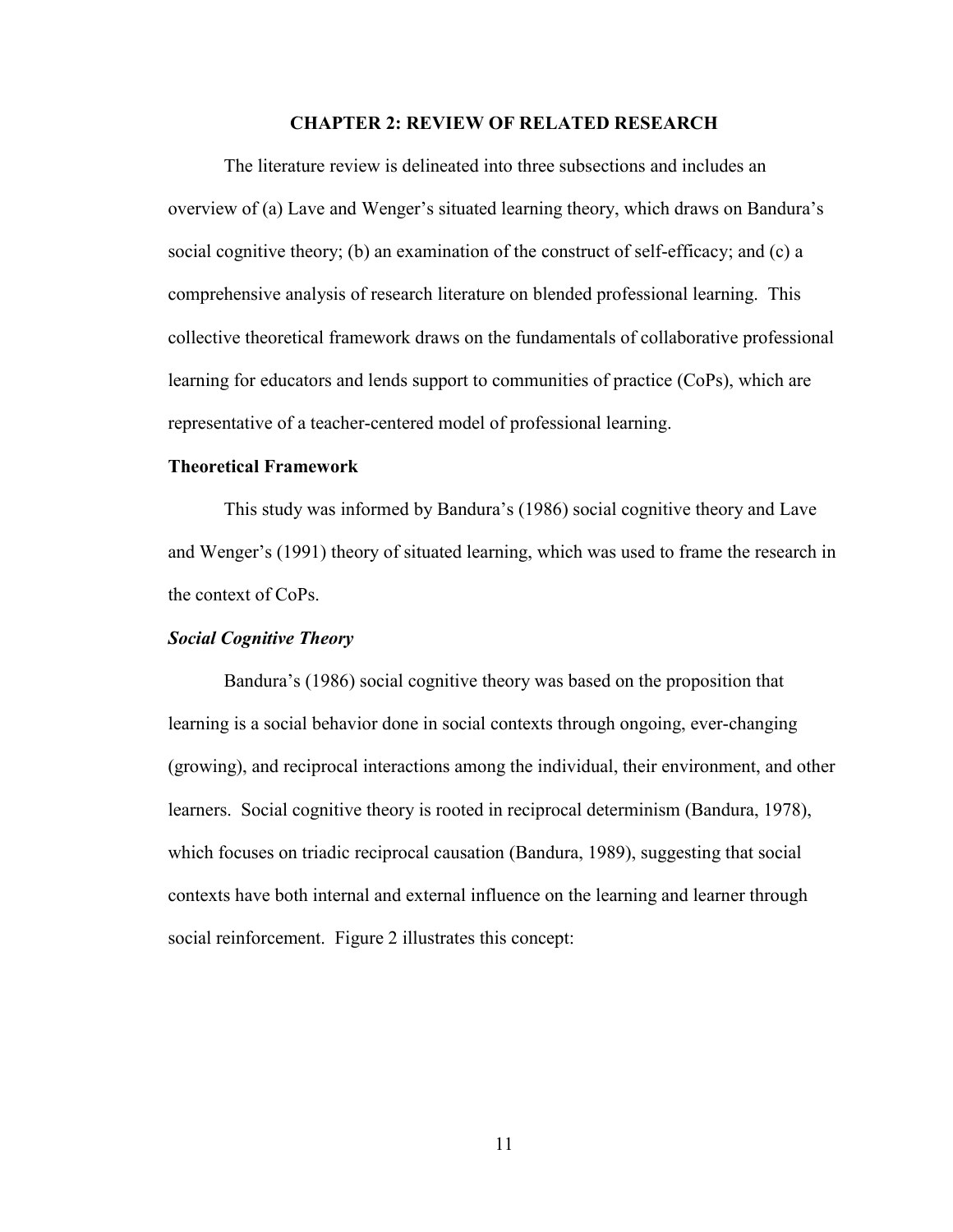#### **Figure 2**

#### *Triadic Reciprocal Causation*



*Note*: From *Social Foundations of Thought and Action: A Social Cognitive Theory* (p. 454), by A. Bandura, 1986, Prentice-Hall.

 According to the theory, the individual learns through observing human behavior, observing a live model, following a verbal instructional model, or following a symbolic model; internal mental states (motivations toward esteem, well-being, achievement, etc.) are activated; and, combined with external environmental reinforcement, the individual imitates the observed behavior. Bandura emphasizes behavior, personal (internal), and environmental factors as key influences on learning environments (such as teacher professional development contexts).

 Taking into account the impact of all three reciprocal influences, (behavioral, personal, and environmental), researchers have been able to identify teachers' internal personal factors such as cognitive, affective, and biological processes as well as teachers' personal choices for participating in professional development programs (Richter et al., 2021; Urban et al., 2017), teachers' perceptions of particular programs and training environments (Urban et al., 2017; Walker, 2019), and teachers' behavior and efficacy in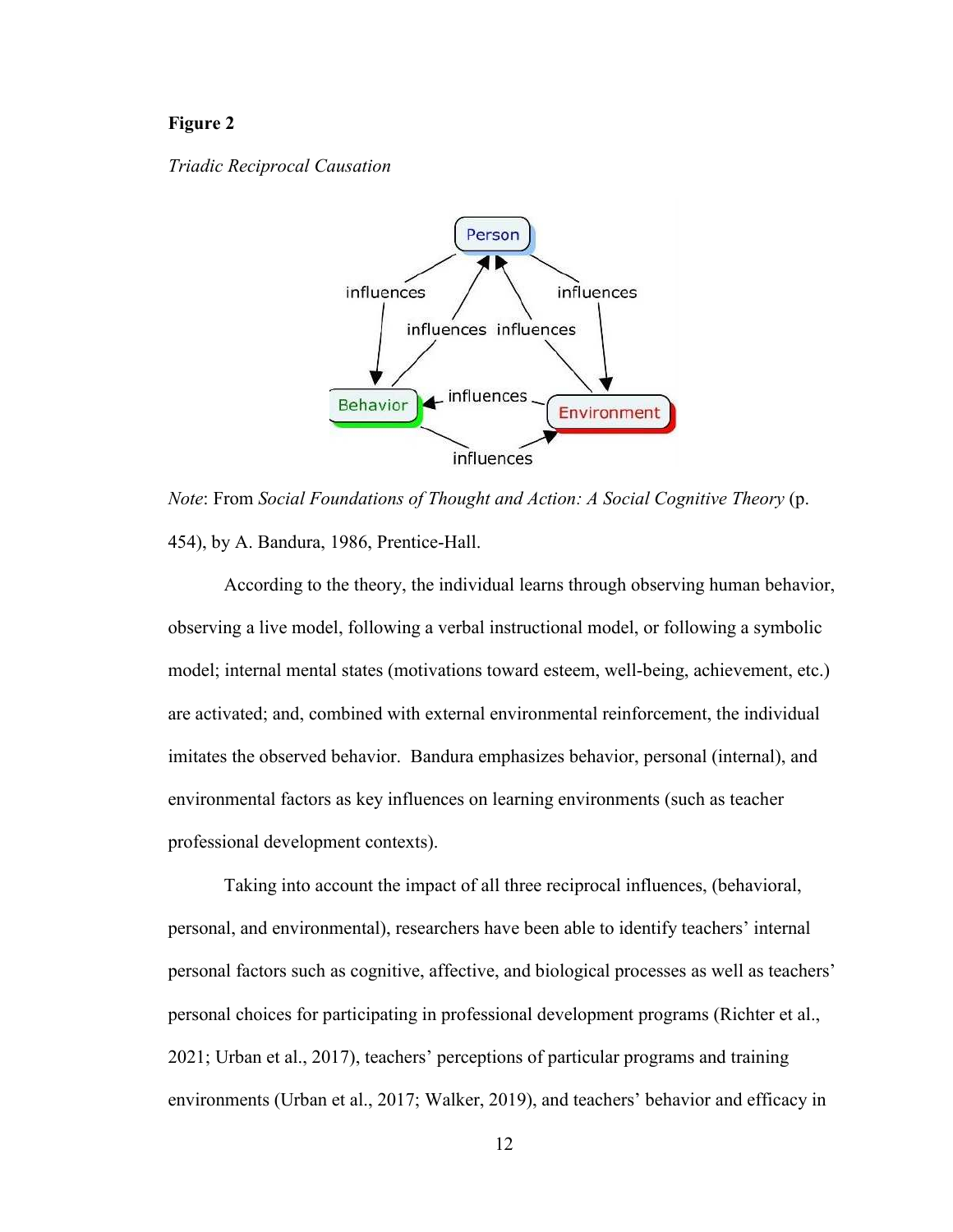professional development (Loughland & Ryan, 2020), as they impact each other for effective outcomes. In this sense, teachers have the capacity of being regarded as both the product and producer of their outcomes and learning environments (Bandura, 1978).

 At the core of Bandura's social learning theory is observation. One's mental state and level of motivation combined with observation enhances the ability to impact and internalize learning (Bandura, 1969). External reinforcements help shape learning, but the learner must feel that the learning is of value to apply and implement the new behavior. Forces of intrinsic and extrinsic reinforcement are equally factored into the process and must be present to provide an optimal learning environment. The learner must feel that they can successfully execute the behaviors, which also impacts one's level of self- efficacy.

 Bandura (1969) identifies subprocesses that impact the observational learning process as attention, retention, reproduction, and motivation:

- **Attention:** Learners must be engaged in the process and be able to differentiate distinctive features.
- **Retention:** The ability to store and recall information is important so that the observer can later perform the behavior.
- **Reproduction:** The observer must be able to imitate the patterns of behavior. Continued practice of the learned behavior leads to improvement of skills.
- **Motivation:** Learning is activated once an individual is motivated to perform behaviors. Reinforcement can influence levels of motivation

These are all necessary elements of professional development that impact outcomes for teachers. The social context and flexibility of blended professional learning afford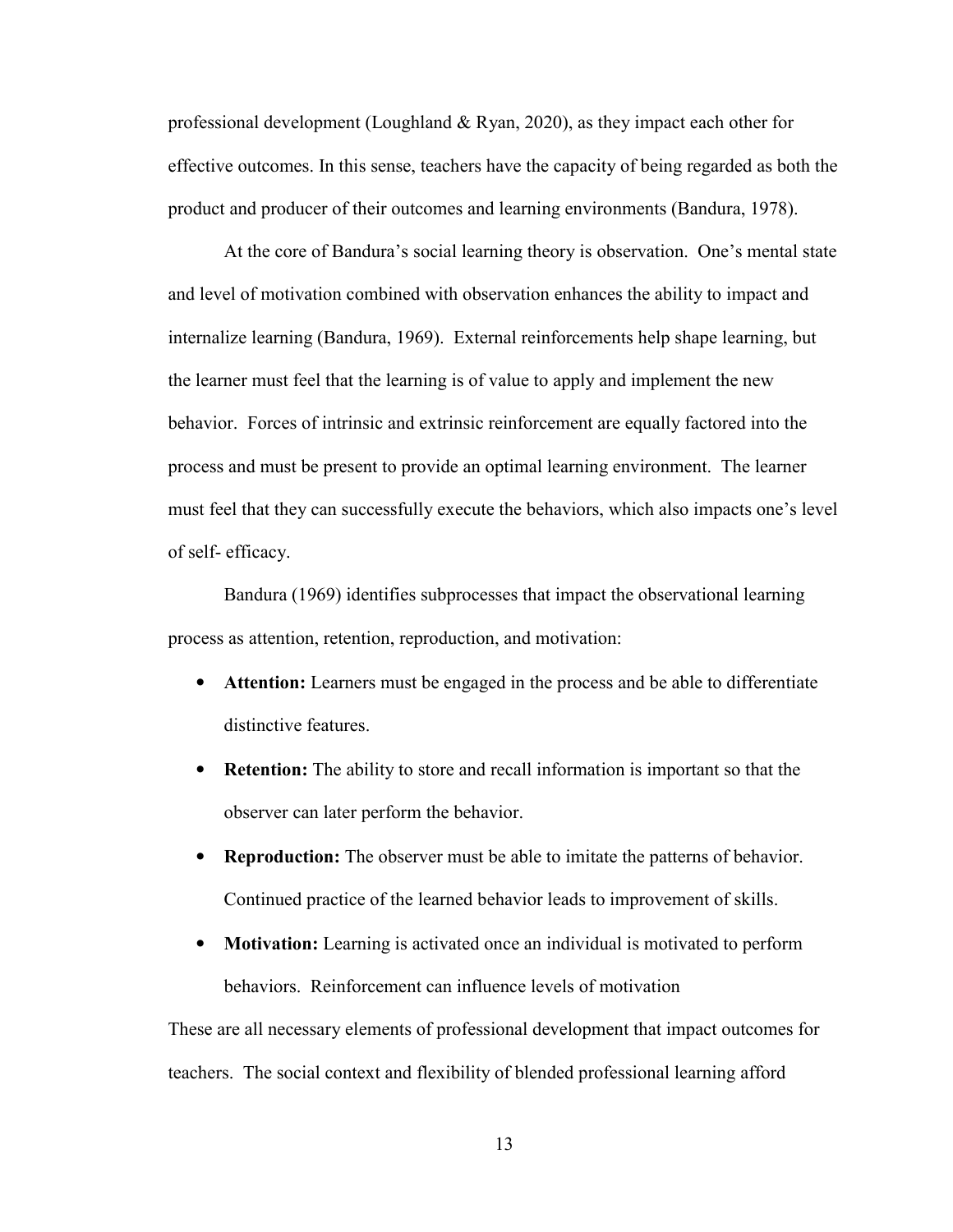opportunities that lend themselves to active and meaningful experiences that are valued by educators (Darling- Hammond et al., 2017, Gates, 2014).

 Lave and Wenger's (1991) theory of situated learning highlights the social nature of learning. According to situated learning theory, in the context of CoPs, situated learning occurs by way of learner socialization, visualization, and imitation. The social component of situational learning occurs through social interaction as learners become involved in a CoP that embodies certain beliefs and behaviors to be acquired (Lave  $\&$ Wenger, 1990).

 The visualization component of situational learning accounts for learners following a model (or demonstration of a preferred behavior) that they access and process by seeing and hearing what is established as the content to be learned. The imitation component of situational learning then follows, accounting for the observation, repetition, and experience of learning behaviors produced in group learning environments. Relevant to the proposed study, situated learning theory is supported by research that considers learning as a function of the activity, context, and culture in which learning takes place, and promotes teachers' professional development in authentic, social learning contexts. New knowledge will be applied in these contexts (Amendum & Liebfreund, 2019).

 Situated learning theory provides the context for interaction and engagement because teacher professional development relies on collaboration and interaction among a community of learners. There is value in the social nature of learning among practitioners that serves as the context for effective professional development. A community of learners can be a powerful and valuable resource when ideas, practices, and strategies are shared and implemented. As teachers model practices and strategies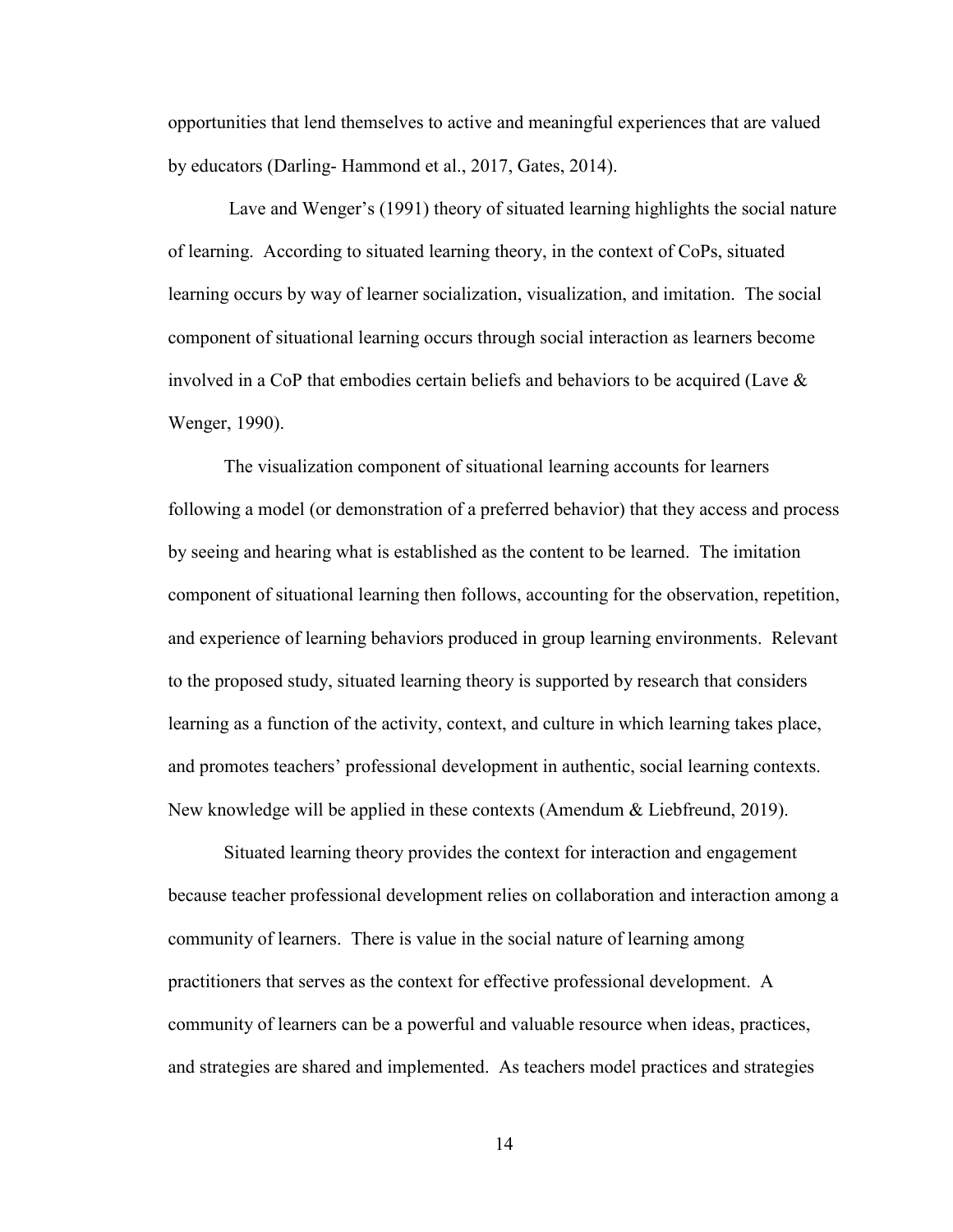from experienced practitioners and colleagues in a community of practice, they can evaluate, make meaning, and reconstruct new knowledge. Teachers use each other's experiences of practice to collaborate, engage, develop, and grow by way of observing, reflecting, reconstructing, and evaluating the new knowledge and skills needed for their classrooms.

#### *Self-Efficacy and Social Cognitive Theory*

 Bandura's social cognitive theory focuses on the triadic interplay of personal factors, environmental influences, and behaviors (Bandura, 1998). This holds significance for educators who enter learning environments with a set of experiences, insights, and skills and use these variables to make meaning of new situations. These factors impact self-efficacy. When adult learners engage in professional learning, efficacy is a key factor that impact beliefs and the types of activities that foster certain competencies. The social nature and influence of learning is outlined in social cognitive theory (Bandura, 1986) and evidenced in CoPs, which provide the structure for professional learning in this research.

 Bandura's social cognitive theory (1997) describes self-efficacy as "belief in one's capabilities to organize and execute the courses of action required to produce given attainments" (p.3).

 Bandura studied human behavior and motivators of behavior. Self-efficacy influences behavior, decision-making, and the choices that one makes. A person with a high level of efficacy believes that they can achieve a task irrespective of the skill level. Conversely, an individual who has low self-efficacy may not have a positive belief of their abilities to successfully complete a task regardless of the level of skill (Bandura,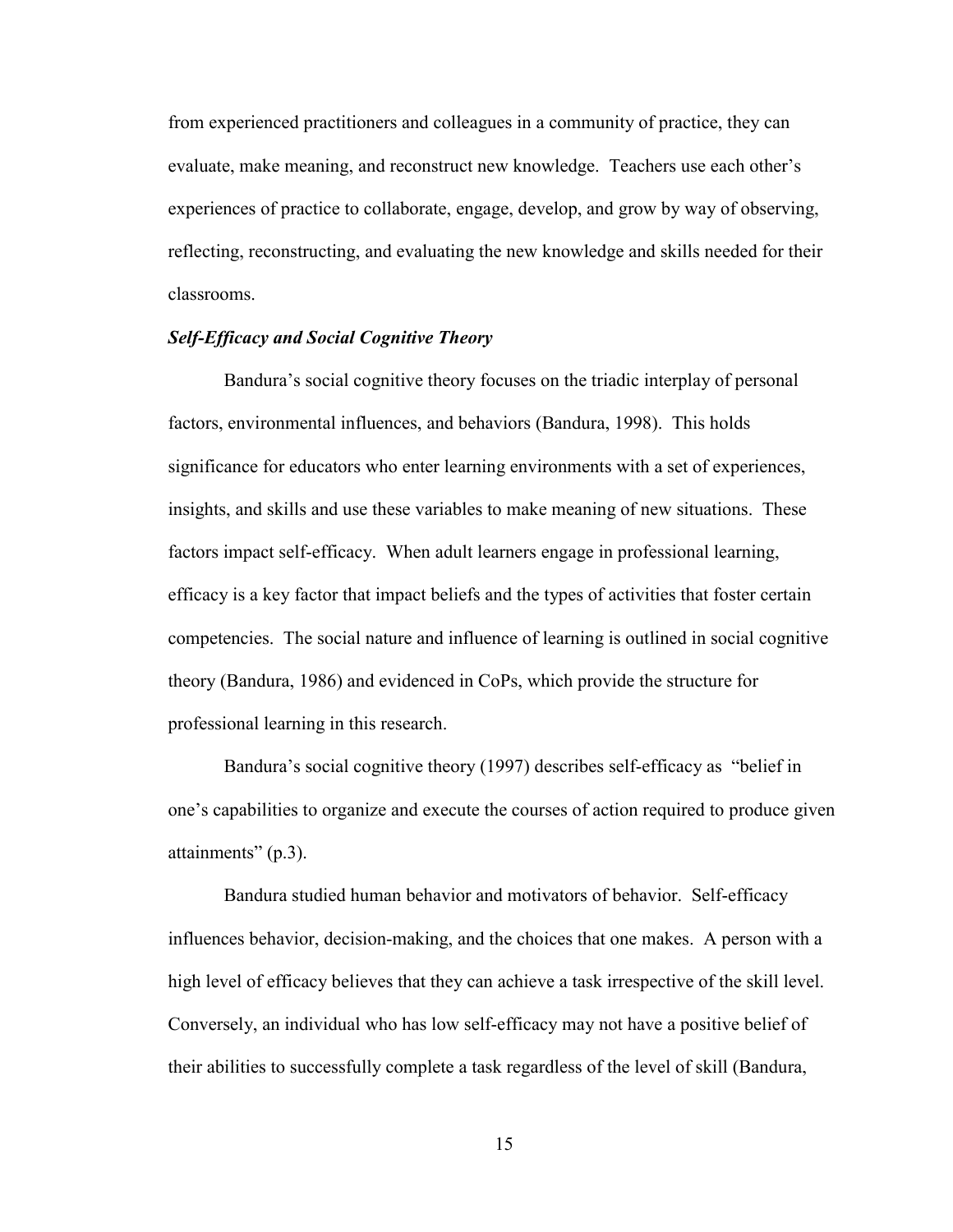2001). This is applicable to teachers' beliefs about pedagogical practices and their ability to effectively produce desired outcomes in the classroom.

 Self-efficacy as outlined by Bandura (1997) has four key domains: mastery experiences, vicarious experiences, verbal persuasion, and physiological and affective states. Mastery experience is the most powerful of the four domains. Mastery of an experience gives the individual a sense of confidence based on successful accomplishment of a task. As teachers experience mastery, they are more likely to believe in their abilities and expect that future experiences will create successful outcomes.

Vicarious experiences are based upon witnessing the success of others. Observers of success share the belief that they can replicate the modeled behavior (Tschannen-Moran & McMaster, 2009). Forms of professional learning including webinars and teacher-to-teacher observation and videos, which are formats that provide vicarious experiences that teachers can model. This provides the encouragement and motivation that many teachers need to feel confident so they can experience the same positive outcome. A teacher may observe new instructional strategies and become motivated to try out these new skills in the classroom based on the observed experience. This can also have an adverse effect if the observation is of an unsuccessfully completed or implemented task or skill.

 Verbal persuasion is the third domain of self-efficacy. It is the ability to impact or influence thoughts, actions, or beliefs based on verbal suggestion (Bandura, 1997). Verbal persuasion is considered the weakest domain in that it is not rooted in an authentic experience. Through verbal suggestion, teachers may feel strengthened in their belief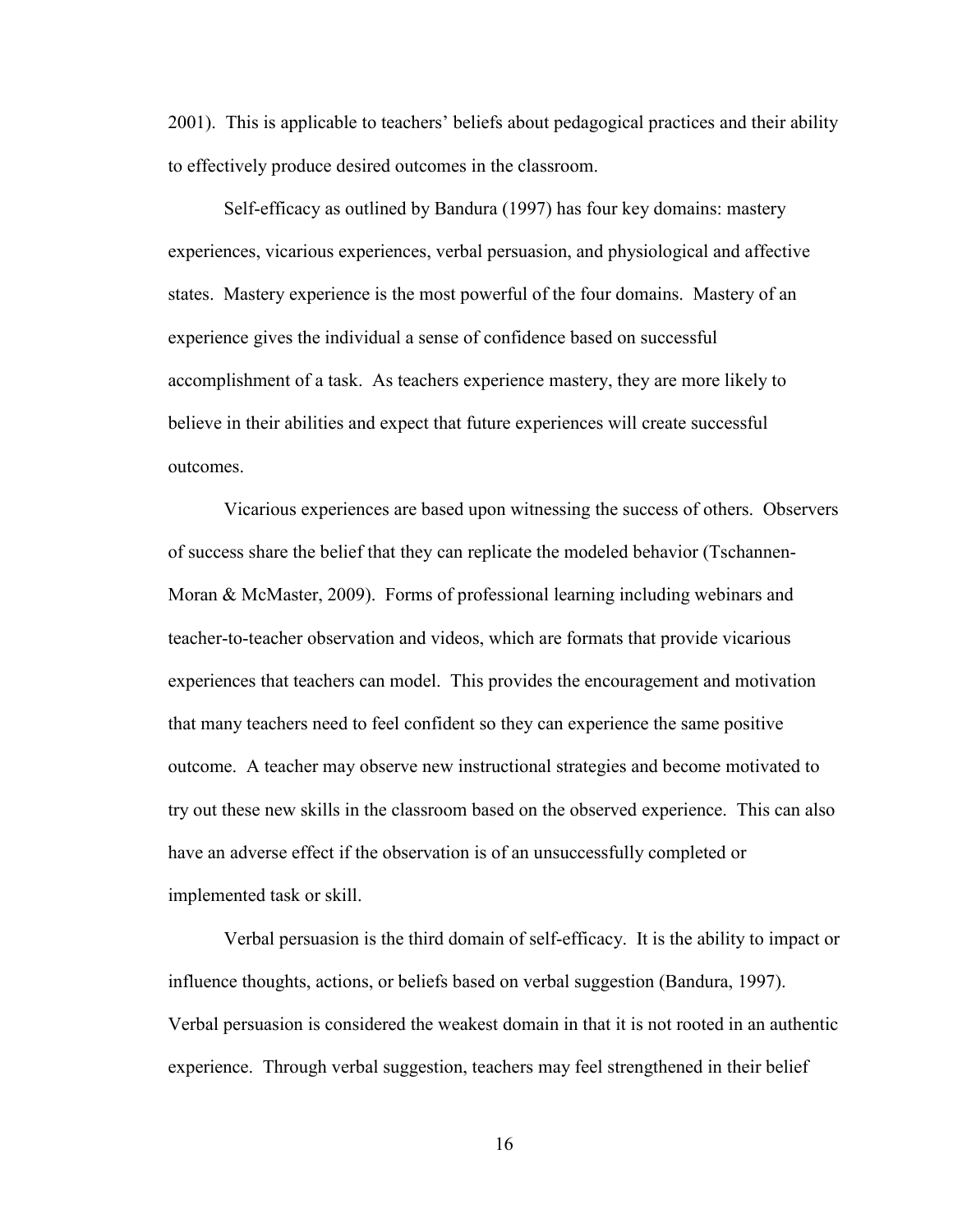that they can successfully achieve a goal or task. Through professional learning experiences, verbal encouragement and motivation can serve to bolster self-efficacy. Positive reinforcement may have the potential to encourage positive beliefs about one's ability and skills to effect change.

 Physiological and affective states constitute the fourth domain of self-efficacy. This domain relates to one's emotional state and the impact on the perception or belief that success can be achieved. Emotional arousal, as identified by Bandura (1997), can have positive or adverse implications for self-efficacy. In terms of professional learning, teachers learning a new skill or strategy may feel confident about the ability to experience a successful outcome dependent on their physiological or affective state of being.

#### **Communities of Practice**

CoPs are built on the premise that learning occurs within a social dynamic where members observe, communicate, engage, and share within an authentic context of reallife experiences (Lave & Wenger, 1991). Within this context, teachers can share instructional strategies or common issues and concerns experienced in classroom environments. It may not be uncommon for teachers who share the same students across content areas to discuss specific assessments, strengths, and strategies that have been successful. As members of the community engage and become paired with expert or veteran teachers, confidence may increase and bolster self-efficacy in the process.

 Aligned with social cognitive theory, CoPs foster socialization and collaboration among members. Support and construction of knowledge is anchored in the structure of CoPs. Learning in a digital environment fosters the flexibility and effectiveness that is found in virtual CoPs (Wenger, 2006). These platforms include Facebook, Twitter, Web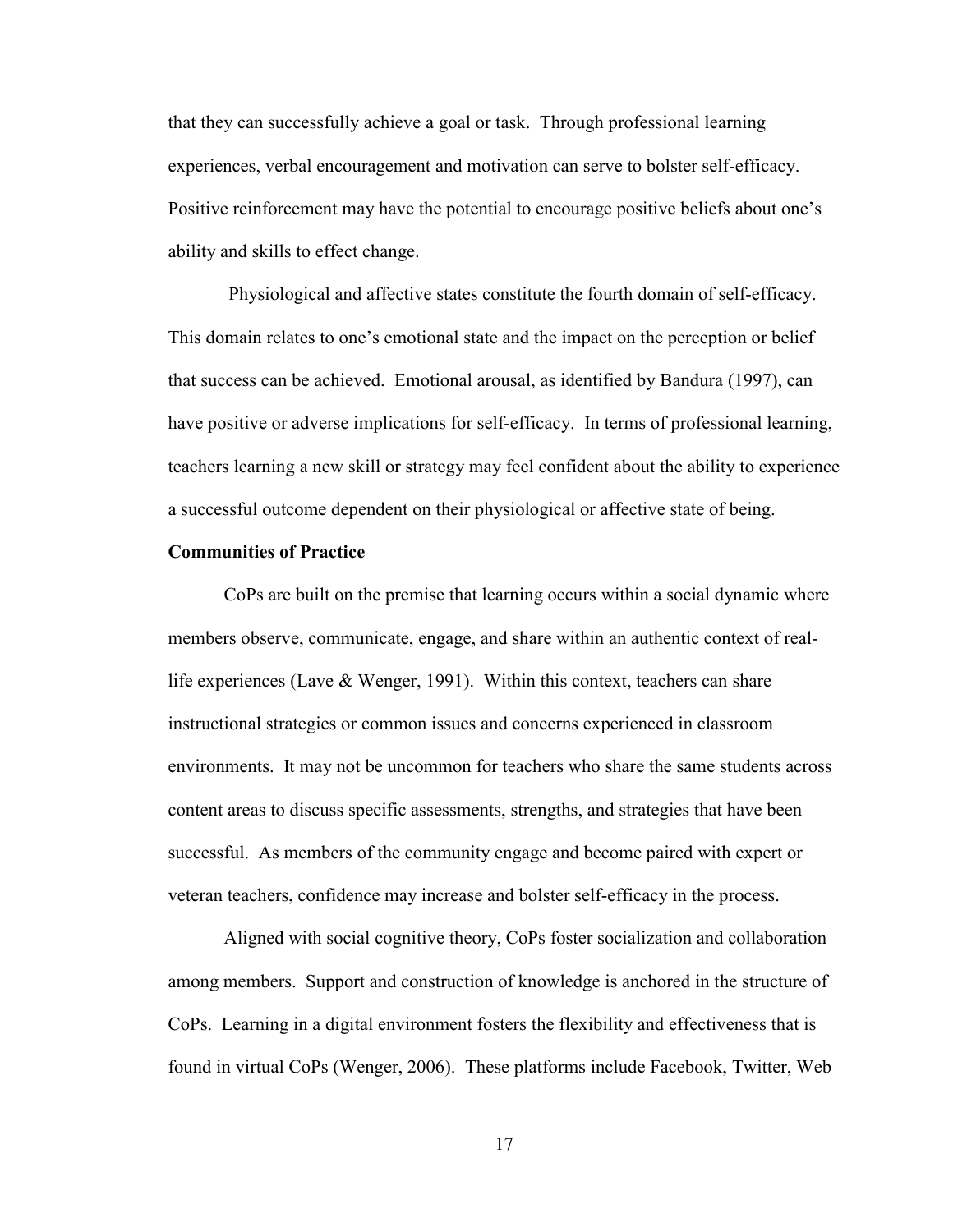2.0, professional learning networks (PLNs) and various other digital platforms of engagement (Trust, 2012).

#### **Figure 3**

*Tools to Support Communities of Practice* 



*Note.* (Wenger, 2010)

 In the CoP, Wenger (2000) outlines four components: community, practice, meaning, and identity. The community should be mutually agreed upon by all, connected under a unified practice, a shared unique identity, and meaningful lived experiences. The following components represent the foundation of all CoPs:

- **Domain**: a common interest that connects and holds together the community.
- **Community**: a collective body that is connected by the shared activities pursued in a common domain.
- **Practice:** members of a community of practice are practitioners; what they do informs their participation in the community, and what they learn from the community affects what they do (Wenger, 2000).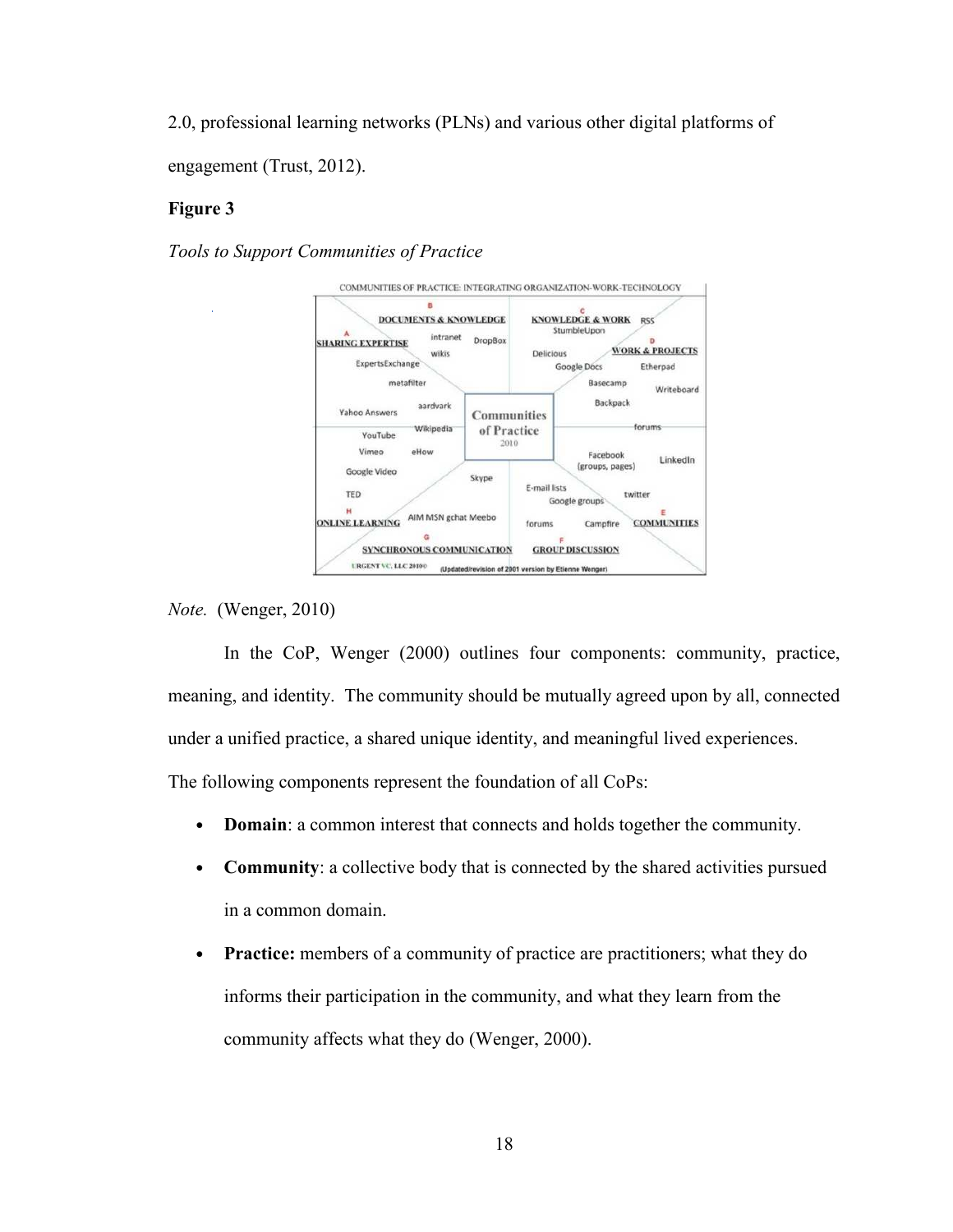#### **Review of Related Research**

 Research shows that when learners are rooted in authentic contexts, the acquisition and implementation of skills are more readily achieved (Lave &Wenger,1991). Similarly, when teachers engage in virtual communities, their shared goals and strategies are positively impacted. Virtual CoPs encourage reexamination of traditional models of PD by fostering purposeful situated learning experiences that are not found in traditional models.

#### **Andragogy**

Malcolm Knowles (1970) provided a context for adult learners that is identified as andragogy, the science of adult learning. This is known to be separate and distinct from pedagogy, the science of teaching children.

Knowles highlights five key assumptions of adult learning (andragogy) as follows:

- Adults are active and motivated learners who move from dependence to selfdirection.
- Adults have rich experiences that they bring into learning situations, becoming a valuable resource.
- Adults display a readiness to learn as they mature and channel through developmental processes.
- Adults' orientation to learning shifts as they grow and encounter various situations. Adult learners need to be able to understand how the learning will assist in problem-solving relevant issues that occur daily.
- Adults tend to be led by intrinsic factors for motivation as opposed to extrinsic. There must be a valid and meaningful purpose for learning.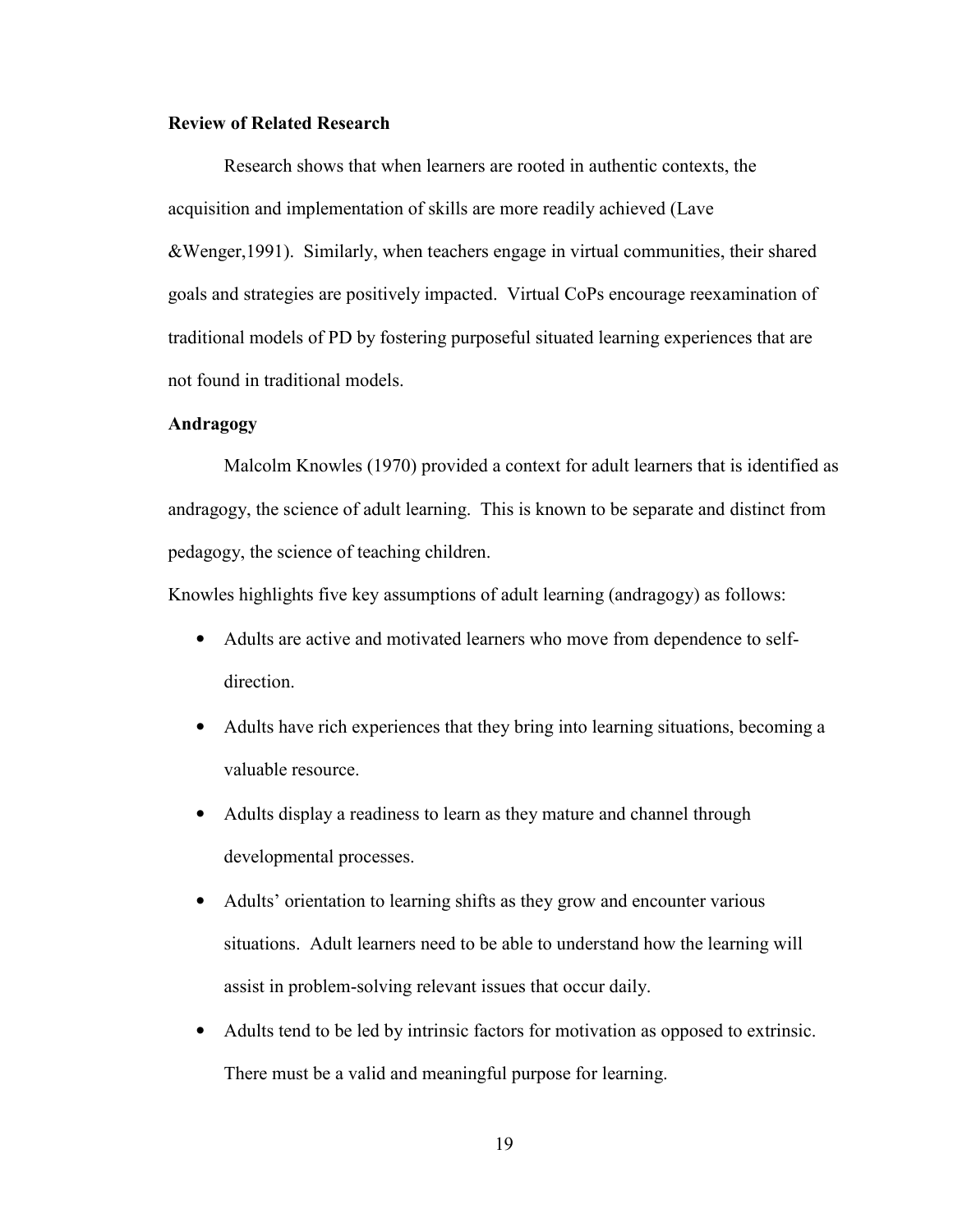Knowles' theory of andragogy is relevant to this study because it provides an overview of adult learning and sets the foundation of optimal conditions that can provide guidance for successful blended professional learning experiences for teachers. The principles and assumptions of Knowles' theory of adult learning can be integrated into practice to be taken into consideration when planning professional development.

# **Table 1**

|  |  | <b>Professional Development Principles</b> |  |
|--|--|--------------------------------------------|--|
|--|--|--------------------------------------------|--|

| <b>Self-Concept</b>       | Adults should play an active role in the learning and            |
|---------------------------|------------------------------------------------------------------|
|                           | development of the professional learning process. Engagement,    |
|                           | collaboration, and active decision-making should be inherent in  |
|                           | the process to ensure the targeted and collective needs of       |
|                           | teachers are being addressed.                                    |
| <b>Experience</b>         | Professional learning should consider the diverse experiences of |
|                           | each teacher. Teachers enter professional learning environments  |
|                           | with rich experiences that could be used as a springboard to     |
|                           | filter and incorporate new knowledge. Material presented in a    |
|                           | format that builds upon prior knowledge and experience may       |
|                           | elevate confidence and encourage risk-taking and new strategies. |
| <b>Readiness to Learn</b> | Professional learning experiences should allow learners to share |
|                           | best practices and to model and collaborate with autonomy.       |
|                           | Teachers need to experience a level of readiness and emotional   |
|                           | safety within the community of practice. Teachers must also be   |
|                           | provided with time to practice newly learned skills, to reflect, |
|                           |                                                                  |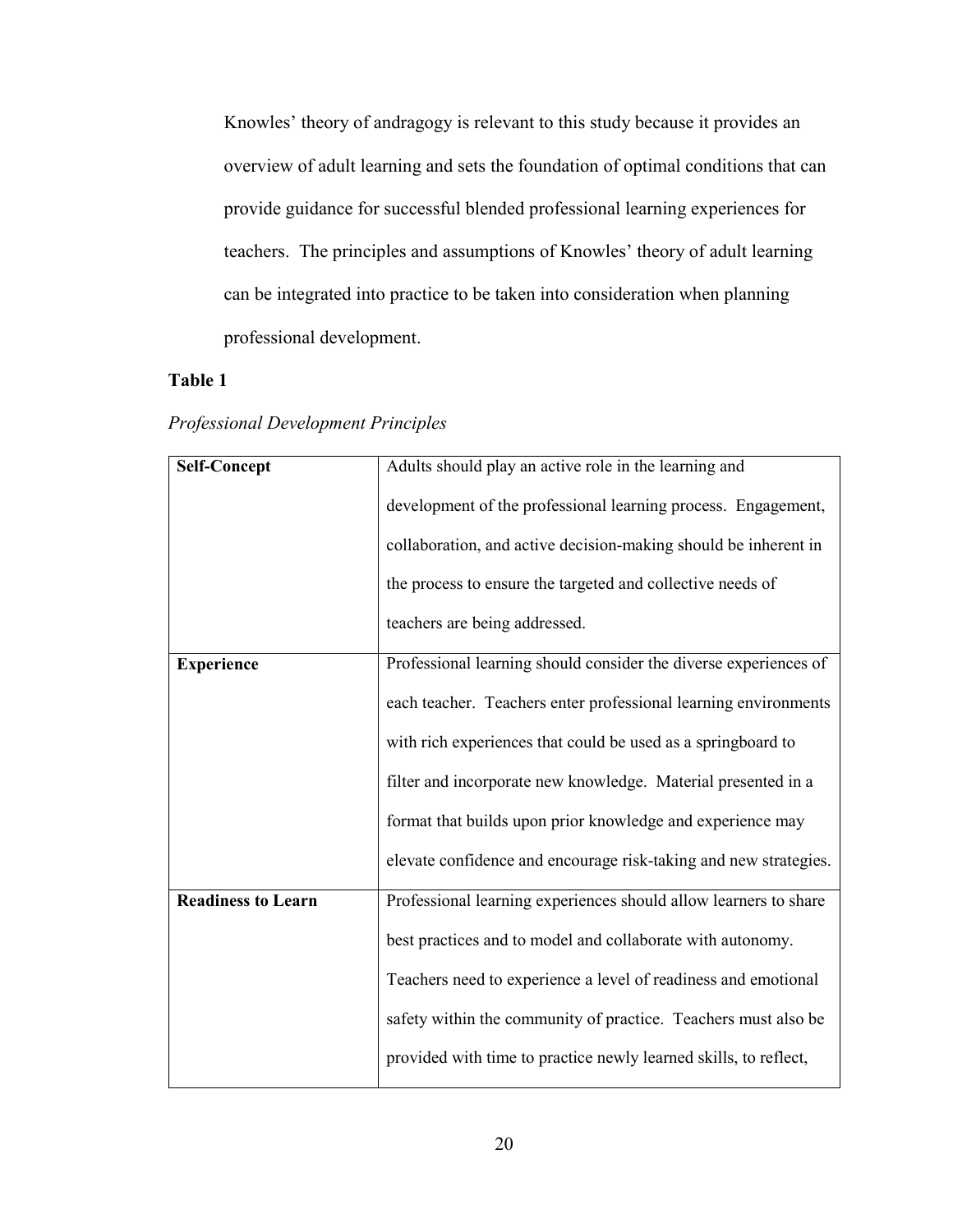|                             | and to revisit. Ongoing support will not only promote but       |
|-----------------------------|-----------------------------------------------------------------|
|                             | sustain the gains and growth achieved.                          |
| <b>Orientation to Learn</b> | Professional learning for adults must be purposeful and         |
|                             | connected to classroom instruction. It must incorporate the     |
|                             | everyday skills, strategies, and problem-solving processes that |
|                             | are authentic and applicable to the classroom experience.       |
| <b>Motivation</b>           | Professional learning should be tied into learning philosophies |
|                             | and pedagogical beliefs of best practices and methods for       |
|                             | enhancing instruction. Teachers must feel an intrinsic          |
|                             | connection to the learning.                                     |
|                             |                                                                 |

*Note.* Blended professional learning practices adapted from Knowles (1977) "Assumptions and Principles of Adult Learning"*.* 

#### **Professional Development**

Professional Development is defined as professional learning that brings about shifts in teacher knowledge and practice that support and improve teaching and student learning (Darling-Hammond et al., 2017). Job-embedded activities are traditionally the primary focus of teacher professional development. The primary goal of improving teacher knowledge and practice is ultimately to improve student learning outcomes. Professional development enhances teacher knowledge and pedagogy while addressing the evolving and transformative needs of the 21st-century learner. When teachers are collectively invested in meaningful learning experiences, they build collective efficacy that results in shared problem-solving and increasing effort and persistence (Bandura, 1993).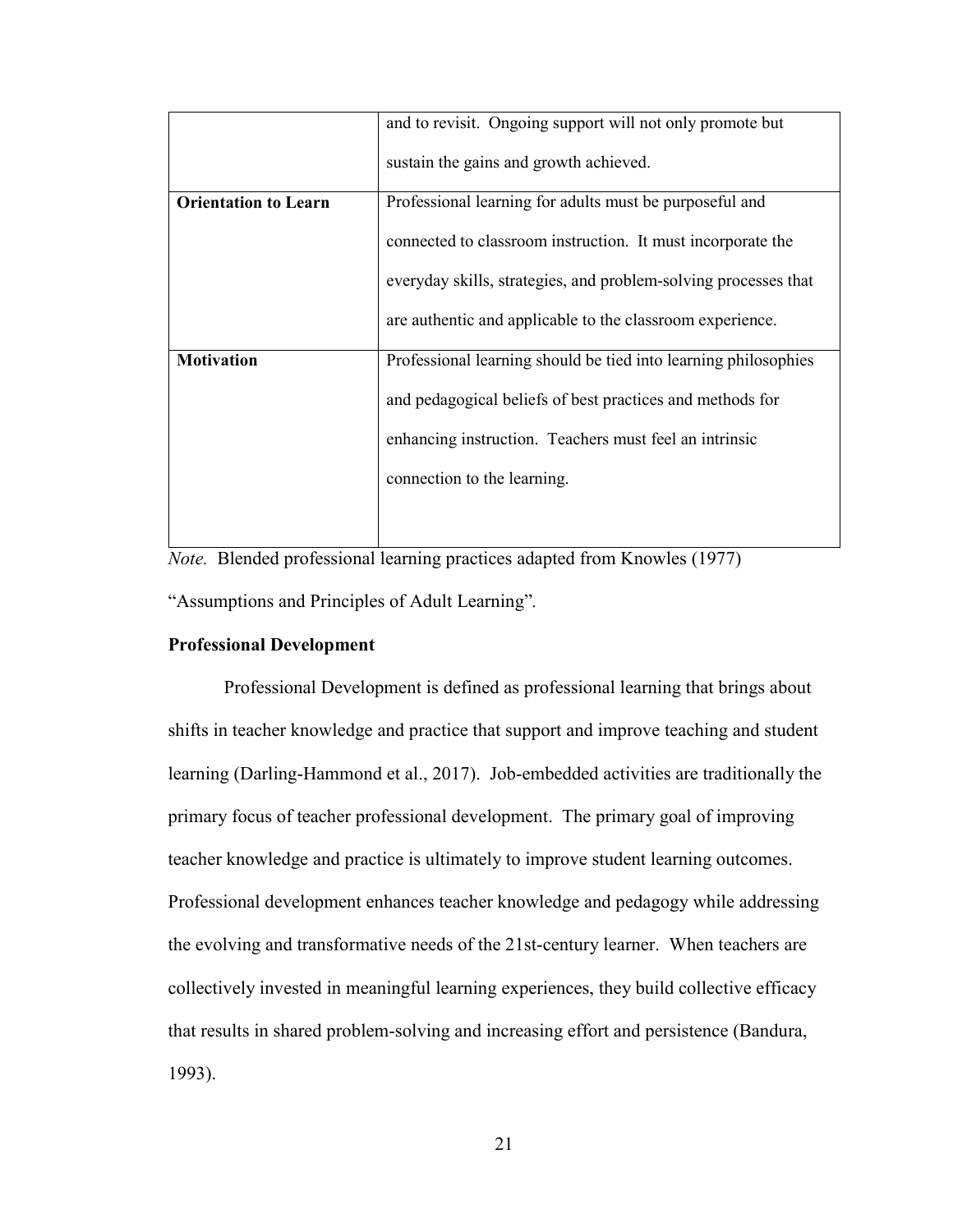Despite scholarship that highlights the importance and correlation of professional development and positive learning outcomes, teachers report that their professional learning needs are not being met and that their PD experiences have been limited, inadequate, or misaligned with their needs or have failed to add value that could be immediately transferred to classroom practice (Guskey, 2002).

 Teacher quality has been highlighted as a major indicator of success in the classroom. The traditional forum that has been used to enhance pedagogy and develop teachers' skills has been professional development. Well-known researcher and educator Robert J. Marzano indicates that effective and successful teachers are created (Loewus, 2011). This perception is shared by many school districts across the country, and for this reason most K–12 school districts mandate annual hours of PD to deepen content matter knowledge and keep teachers current in their practices

#### (http://www.highered.nysed.gov/tcert, 2022).

Elmore et. al (2009) emphasized principles of professional development that highlight the active building of teachers' knowledge and skills and the development of a professional knowledge-building culture as essential to improving teaching and learning practices. This notion underscores the importance of teacher collaboration and having systems in place to foster a shared culture of learning that is sustained.

#### **Models of Professional Development**

#### **Traditional Professional Development**

Traditional professional development is largely school based and presented with a top- down approach. Whole group presentations delivered at the school or district level under the guidance of an experienced facilitator are the traditional method of PD. This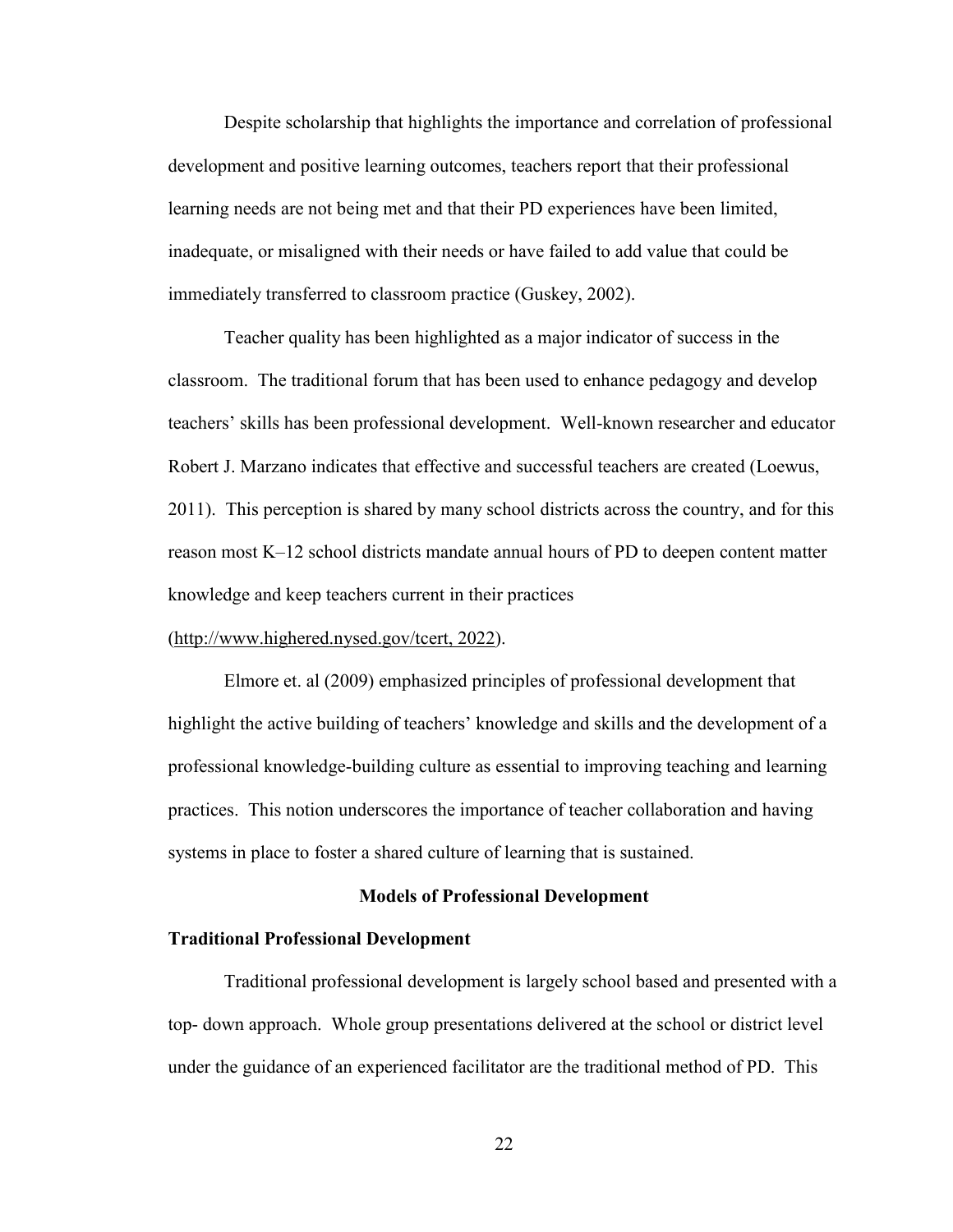mode of learning is typically provided via workshops, seminars, and large groups with a one-size-fits-all approach (Darling-Hammond, 2017; Guskey, 2002). Research indicates that traditional modes of professional learning tend to have little-to-no impact on instruction (Darling-Hammond et al.; 2017, Moore et al., 2017). School-based traditional professional development is passive in nature and takes on a lecture-style approach that does not enhance pedagogy, develop skills, or address content specific needs.

 Research indicates that traditional PD is limited in scope depending on parameters of time, flexibility of location, and provision of generalized concepts that do not address the specific pedagogical concerns that teachers may share (Azukas, 2019). This supports reevaluation of innovative and alternative ways to deliver professional development that addresses the varied needs of all teachers. Extensive research (Blitz, 2013; Guskey & Yoon, 2009) suggests that traditional PD does not result in a shift in teacher practices and instructional strategies (Darling-Hammond et al., 2017).

 PD is used in most K–12 schools across the country for the specific purpose of developing teachers. The key issue has been that it has largely been ineffective in meeting the needs of teachers and creating successful outcomes in the classroom (Darling-Hammond et al, 2017). Teachers reported that traditional models of professional learning draw more on theory than real-life practical experiences that are teacher-centered and pertinent to the day-to-day classroom.

#### **Attributes of Quality Professional Development**

Overall, research on professional development indicates positive outcomes and experiences for teachers who connect to increased content knowledge, teacher efficacy, and positive student outcomes when specific criteria are met. Elements of high quality and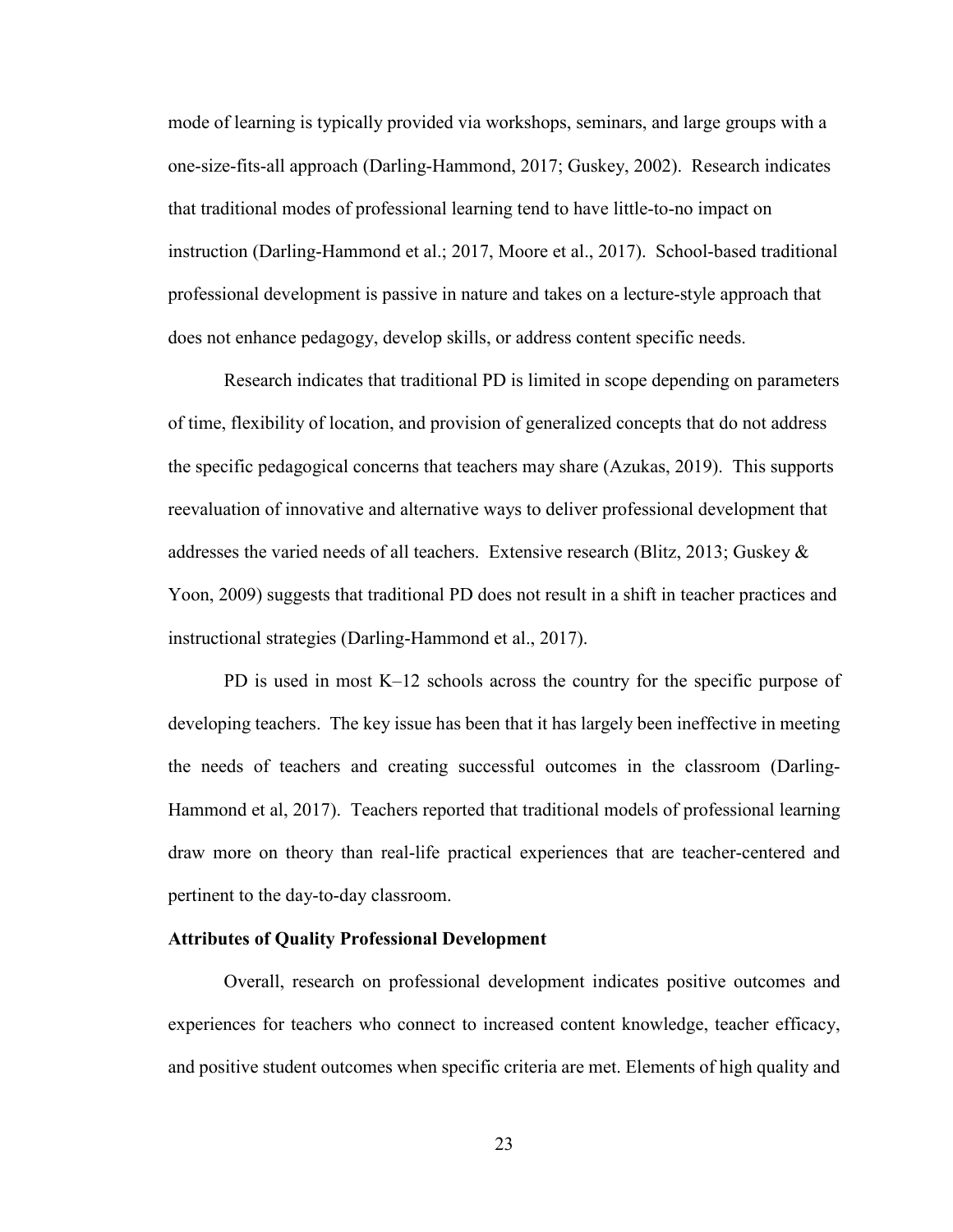effective professional learning experience include teacher support, collaboration, active engagement, ongoing sustained learning, and specific content while providing opportunities for modeling, mentoring, and reflection (Darling-Hammond et al. 2017; Gates, 2016; Guskey, 2009).

 Teachers identified active learning and the ability to make clear connections across learning and actual classroom practice as valuable authentic learning experiences. Highly contextualized learning that included interactive activities, teacher observations, analyses of student work, and opportunities to learn and practice new skills were key elements that contributed to positive perceptions of PD.

 Elmore (2009) emphasized the role of the school district to promote collaboration, create opportunities for interaction among teachers, and sustain instructional improvement. In line with social cognitive theory, Elmore (2002) recognizes learning as a social and individual process that is best supported by interdependent structures. Best practices of professional development should be ongoing with follow-up to extend learning that opens new ideas, perspectives, and ways of teaching and learning.

 A comprehensive meta-analysis of 35 studies found that features of flexible professional learning models were more impactful than other formats. Identified features included teacher-led activities, active involvement in decision-making, reflective practices, collaboration, and authentic experiences (Darling-Hammond et al., 2017, Guskey, 2009). These were most often represented in blended or virtual professional learning models that allowed flexibility and active engagement.

 This is consistent with research on CoPs, which suggests that adult learners are more confident and find professional development to be more purposeful and effective in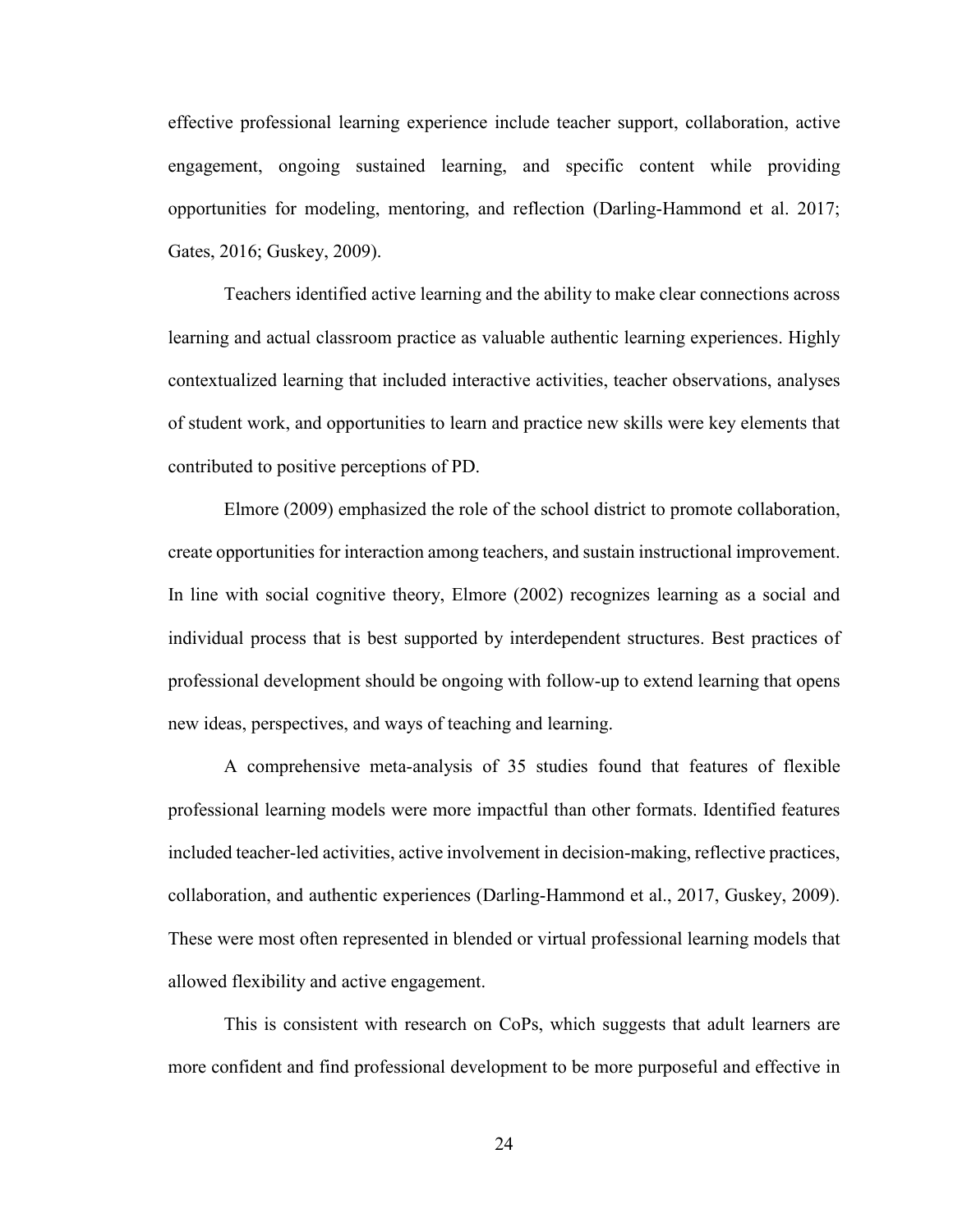a social, collaborative environment (Wenger & Snyder, 2000). Teachers want to learn by practicing learned strategies and then reconnecting with collaborative groups to share and exchange practices and experiences.

 Blitz (2013) identified mentoring, pairing veteran teachers with newer or less experienced teachers, and promoting self-reflection as the best practices of blended professional learning environments. Creating opportunities for members to socialize was highlighted as most important for fostering efficacy and building community. This holds consistent with the principles of social cognitive theory and CoPs (Bandura, 1977, Blitz, 2013; Wenger, 2000). Pairing teachers through activities such as peer coaching, study groups, and mentoring provides ways for teachers to engage and contribute to the development of a strong professional learning community that supports positive selfefficacy (Azukas, 2019; Lave & Wenger, 2009). Effective professional development entails successful implementation and execution of practices that change teachers' attitudes and beliefs and enhance pedagogy.

#### **Blended Professional Development**

 Twenty-first century learning has brought a shift in the use of digital technologies and the delivery of professional development. In recent years, professional learning has incorporated various formats and modes of delivery, such as the blended model of professional development, which incorporates a combination of face-to-face and online learning (Moore et al., 2018). Although not a new concept, during the recent worldwide pandemic, blended instruction became the primary model of classroom instruction for students and professional learning for educators (Sabawoola & Mishra, 2021). Blended learning offers opportunities for continued learning and greater flexibility for teachers.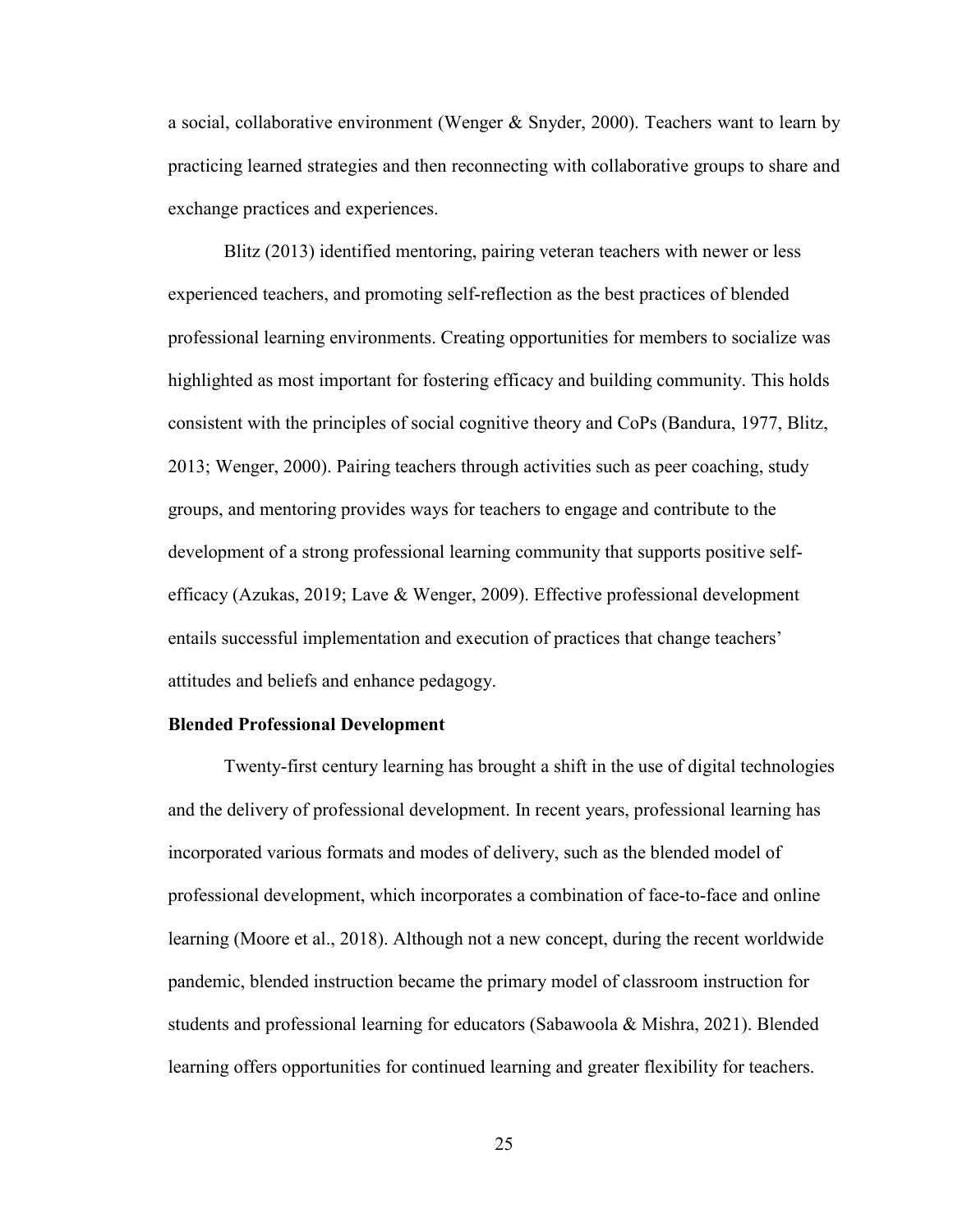These formats include face-to-face lectures, workshops, webinars, online seminars, video-conferencing, and asynchronous online communities (Sabawoola & Mishra 2021). This form of learning provides a learning style that meets the diversified needs of teachers and frames the foundation of CoPs, which derive from social cognitive theory.

 Blended professional learning provides educators with a flexible forum for active engagement to learn, share, and enhance technological skills (Birman et al., 2000). Teachers report meaningful activities that directly connect to the classroom and build upon their knowledge base. Best practices are shared, and teachers learn at their own pace. In one study, teachers reported that traditional district-led professional learning in contrast to blended models was inadequate and left teachers feeling ineffective (Rice & Dawley, 2007). This is turn may contribute to feelings of low self-efficacy.

 Blended PD provides opportunities for educators to determine their own professional learning goals and select activities that will successfully lead them to meet those goals. Navigation of individual and shared activities empowers learners and increases teacher confidence as they make new meaning of their learning experiences. This model of professional learning offers a variety of flexible options that enable educators to individualize their professional growth experiences.

 A meta-analysis review of blended professional learning revealed components that participants recorded as effective, including substantive and supportive online discussions, teacher-created resources, and development of skills and instructional strategies (Keengwe & Kang, 2012). Overall, recommendations were made by teachers to include authentic experiences, examples, and models of instructional strategies that can be practiced and implemented in the classroom (Belland et al. 2015). Teachers expressed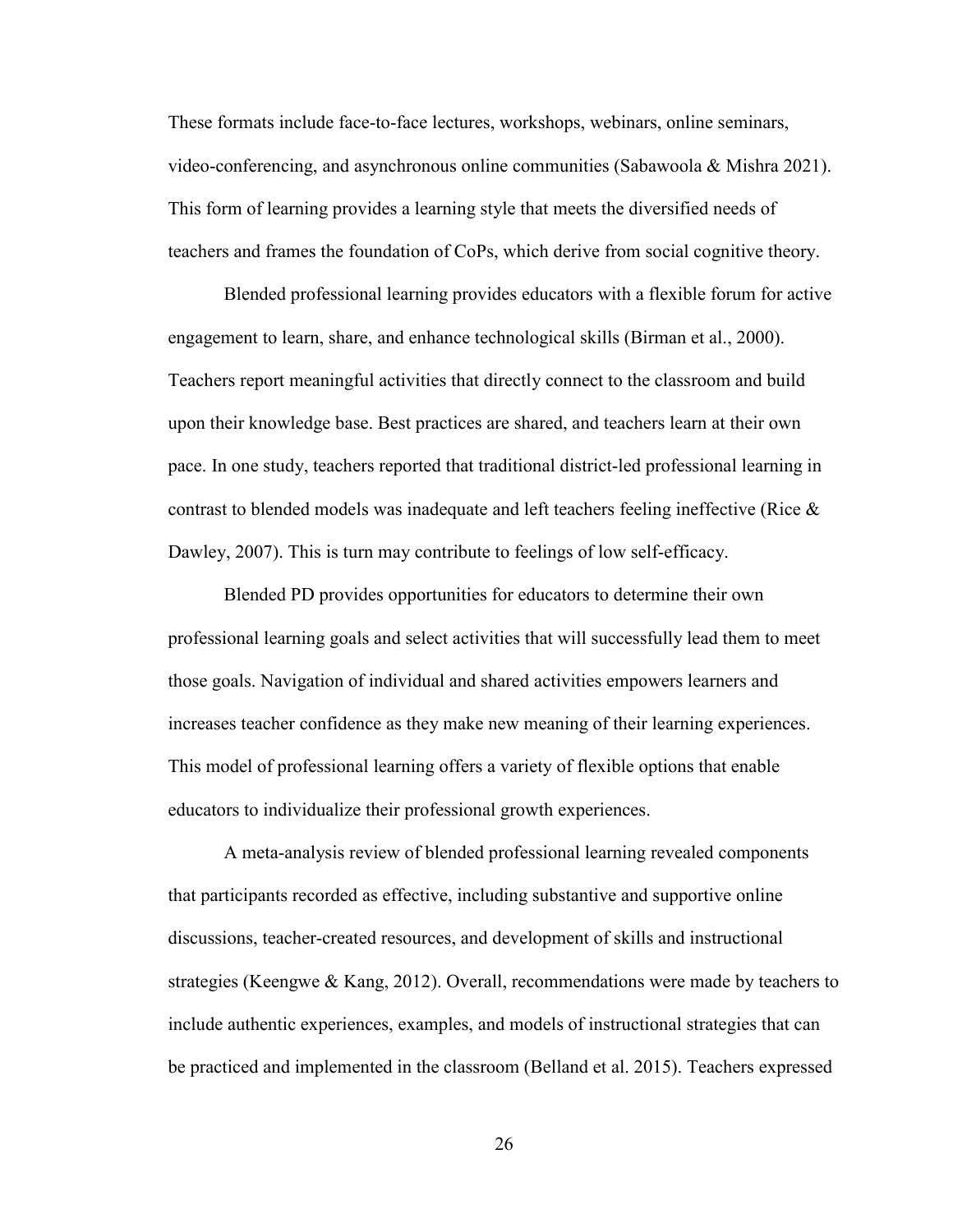the need to learn, practice, reflect, and engage in learning communities to discuss. Traditional professional learning does not always afford teachers the flexibility and time to engage in professional communities and practice and revisit learned skills with other teachers. The collaborative nature of professional learning communities is a key factor in building self-efficacy. As teachers build capacity and enhance pedagogy through collaborative support, confidence and the belief that one can be successful will increase (Bandura, 1997; Chambliss & Murray, 1979).

 The literature indicates that online professional-learning communities of teachers can successfully accomplish learning goals (Azukas, 2019, Blitz, 2013). Research finds that teachers who collaborate in blended learning environments develop a sense of community, provide support to their colleagues, and enhance their knowledge of pedagogical content. They are also able to effectively modify their instructional practices accordingly (Azukas, 2019). The flexibility of this model provides a stronger advantage over traditional face-to-face professional development models. The virtual and blended learning environment enables teachers to access and share knowledge in real time. It also was found to foster better self-reflection practices for learning and instruction as opposed to face-to-face professional development (Blitz, 2013).

#### **Flipped Classroom Model**

 The flipped classroom learning model incorporates online learning with face-to face- instruction. Asynchronous instruction is integrated with face-to-face activities (Bishop & Verleger, 2013). Scholarship that compared flipped classroom blended learning models to traditional formats of learning found that learners in the blended learning model experienced a higher level of collaboration, motivation, and overall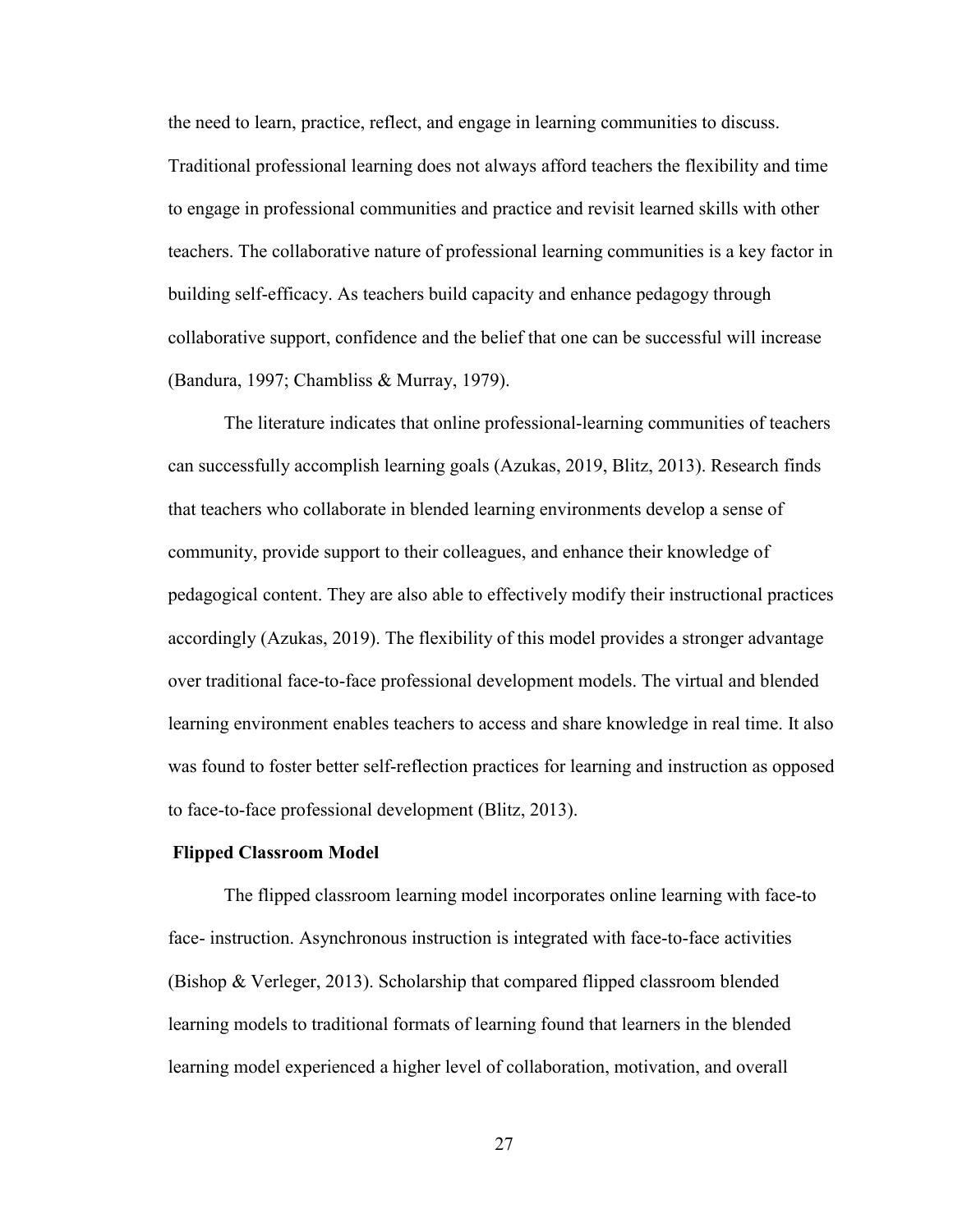success (Bishop & Verleger, 2013; Yapici & Akbayin, 2012). Learners also preferred interactive activities and the higher level of engagement experienced in the flipped classroom model over the traditional format.

 In 2016, findings from an extensive research study on professional development were released. The study involved approximately 3,000 teachers and educators and was initiated and funded by the Bill and Melinda Gates foundation (Gates Foundation, 2016). Factors that teachers have indicated as determinants of successful professional development include social characteristics such as coaching, collaboration, communication, and opportunities to model and apply learned skills. Teachers also reported that comprehensive professional development not only serves to improve teacher practice but teacher efficacy as well. Models of delivery, via the traditional format (faceto-face) or blended model (virtual learning) did not hold as much significance as the following tangible factors that allow for change:

- $\triangleright$  Tools that provide for sharing of resources, lessons among teachers, and materials for use with students
- $\triangleright$  Data analysis tools to identify student needs and inform instruction
- $\triangleright$  Assessment tools to provide diverse ways of monitoring learning (Gates Foundation, 2016)

 One size fit all professional development models delivered under the guidance of an outside facilitator are the conventional methods most used at school districts. However, there is growing interest in less traditional models that provide self-directed study and collaboration. One such model is known as Edcamp (Wake & Mills, 2018)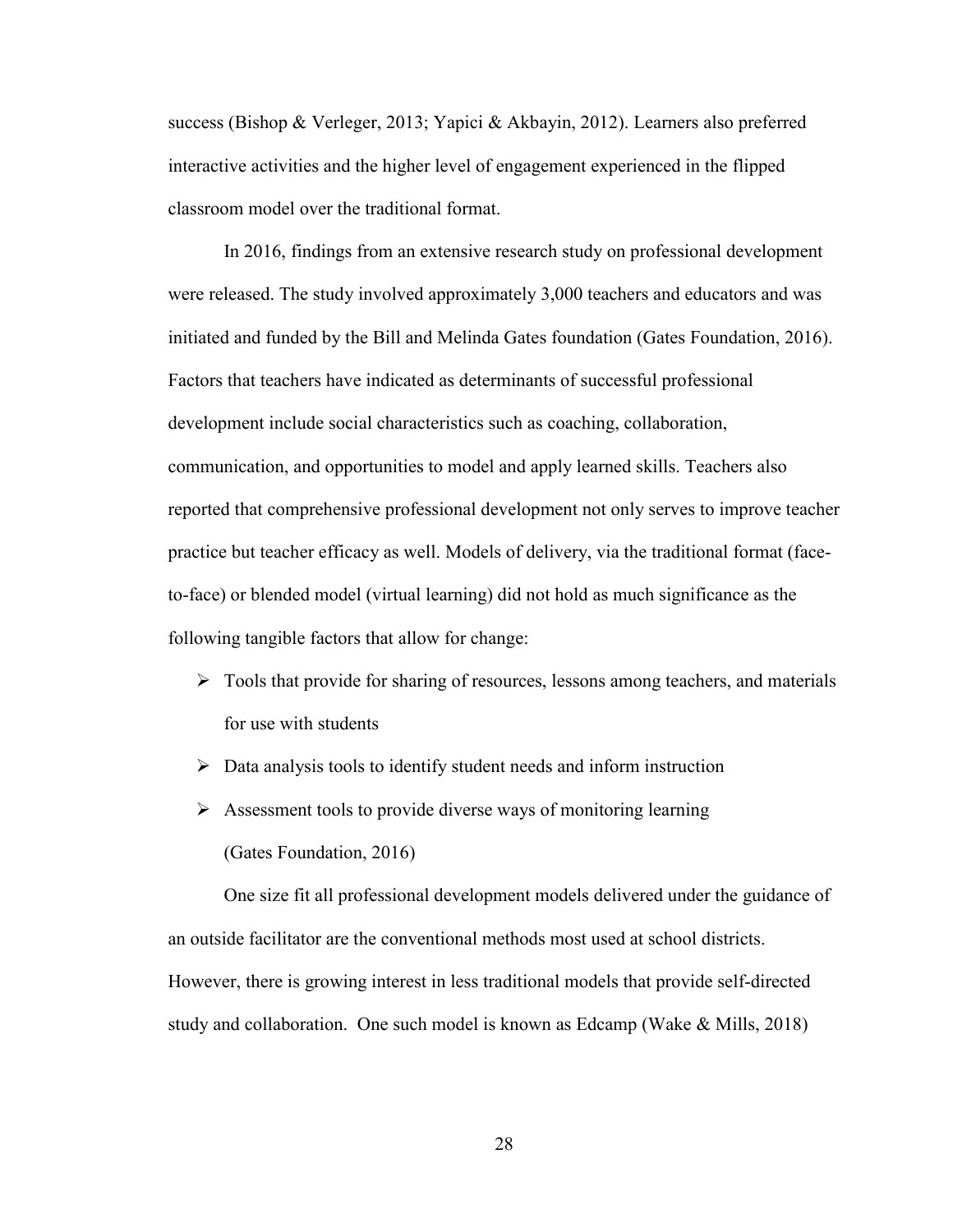The Edcamp model of professional learning is more of an organic and democratic concept, where participants set the goals and areas of focus. It is also not uncommon for participants to move from the role of facilitator to participant. In the Edcamp model, teachers have more control over topics and discussions related to pedagogy and educational trends. Areas of focus are decided the day of the professional development to ensure that is teacher-driven and organic in nature (Wake and Mills 2018).

 Edcamp professional development does not have to be formal in its presentation and participants can choose to have a predefined agenda provided by a facilitator. Participants can change the selection of a workshop and choose to attend sessions based on self-interest. At the beginning of the session, participants can sign up at a general meeting room and select an area of interest, and at the end of the day, participants gather to debrief and share experiences. This model closely aligns with CoP principles that emphasize the value and impact of practitioner collaboration, as addressed in the present study.

 Following several professional development sessions using the Edcamp model, research data were collected via surveys to determine teacher perceptions and the levels of effectiveness of the Edcamp model (Wake and Mills, 2018). The research used a mixed method design of qualitative and quantitative methods. Teachers across all subject areas were included.

The following questions provide an overview of the main areas of focus:

 $\triangleright$  How do teachers describe and respond to their traditional professional development experiences?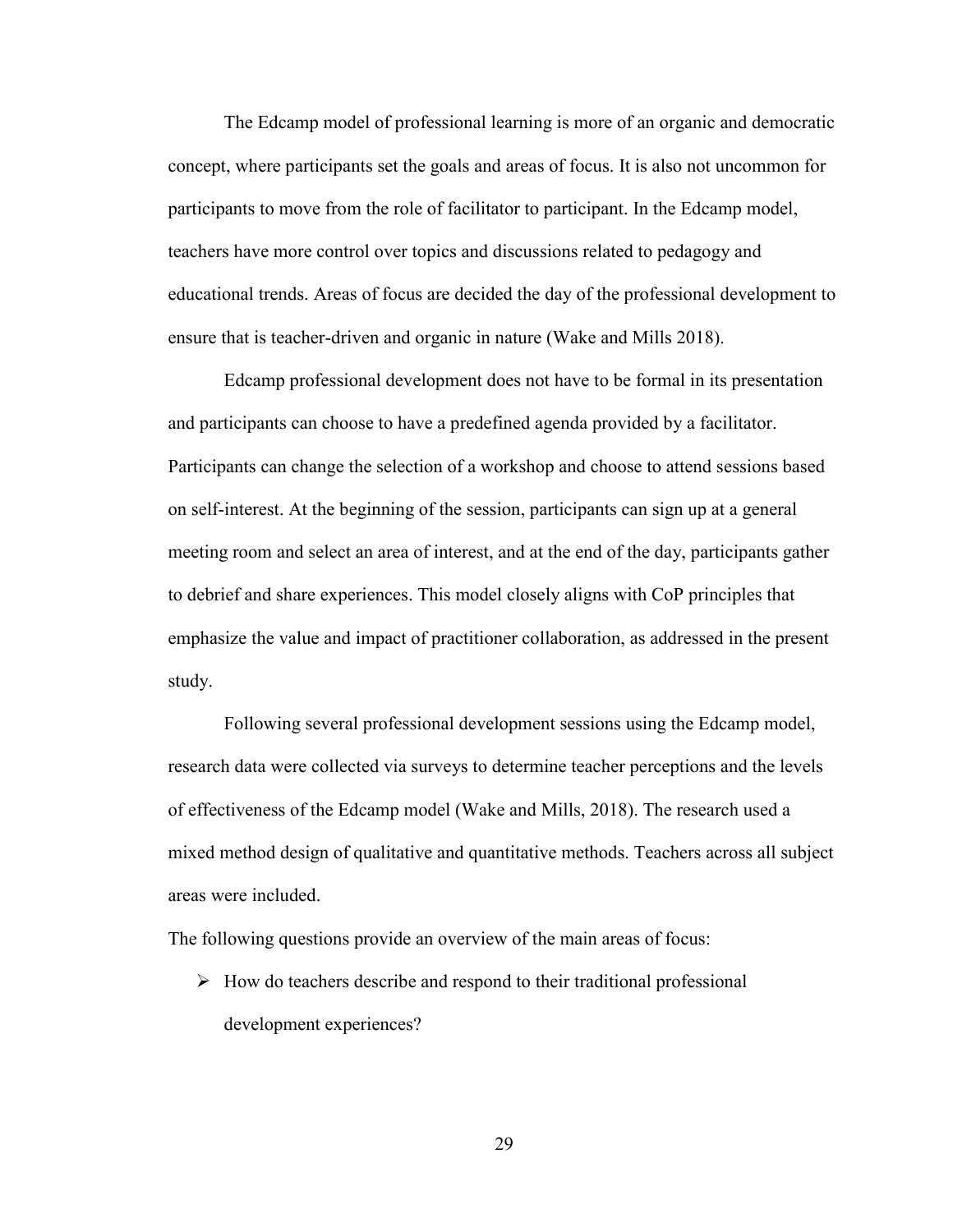- $\triangleright$  What professional development topics, issues, and needs are being requested by teachers?
- $\triangleright$  How do teachers respond to the "Edcamp" professional development model in terms of levels of satisfaction and effectiveness?

 An analysis of the data revealed that 94% of teachers expressed satisfaction with the Edcamp model (Wake & Mills, 2018). Overall, teachers felt that collaboration with other participants not only helped update their professional knowledge but also provided opportunities to impact student learning. Teachers felt the training increased the excitement of teaching, equipped them with instructional strategies, and encouraged reflective practices. Based on the teacher selection of sessions, teachers felt better equipped to use technology for instructional purposes and to engage students. Teachers were less enthusiastic about the packaged professional development provided by their respective school districts (Wake & Mills, 2018).

 The self-directed model empowered participants because it was more specific to their own needs and interests. Teachers found elements of blended PD to be more valuable and effective. The Blended Practice Profile is a teacher self-assessment tool that was used in a study to determine teachers' perceptions of their level of skills, abilities, and strengths in a blended learning environment (Parks et al., 2016). Self-reported data was used with the goal of establishing a baseline of growth and generating a professional development pathway for teachers. The study consisted of middle and high school teachers and took place over the time span of one year. Findings from the yearlong study resulted in four major areas that teachers highlighted as best practices for blended learning professional development: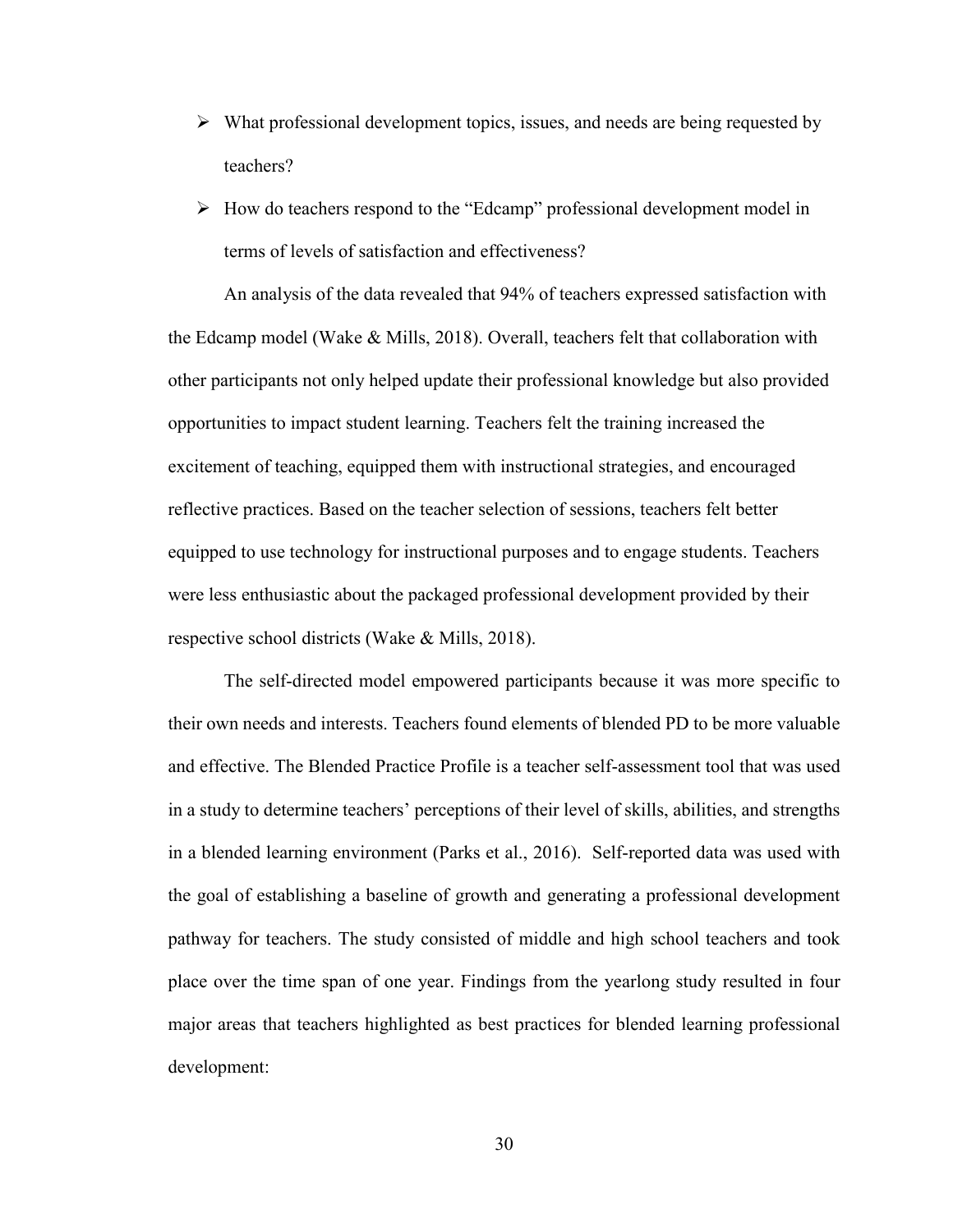- $\triangleright$  Authentic and personalized experiences
- $\triangleright$  Research-based and proven methodologies
- $\triangleright$  Experiences modeled and rooted in real-life
- $\triangleright$  Sustained and supported by school leadership

(Parks et al., 2016)

 One common understanding that teachers shared is that professional development must be layered and allow for differentiation and continuous growth based on skill and level of expertise.

 Professional learning networks (PLNs) are another notable form of professional development that is teacher driven and has grown in popularity (Trust, 2012). The Professional Learning Network is an online-based platform where teachers can discuss practices, collaborate, and share strategies. This form of professional learning provides an environment for self- efficacy that encourages verbal persuasion. Teachers find this form of professional learning to be effective and meaningful. It encourages learning, sharing, and professional growth without regard to geographic boundaries. Aligned to CoP and social cognitive theory, this format encourages learning within a collaborative, social, and engaging context.

 Similarly, Azukas (2019) examined a blended learning CoP model of professional development for K–12 teachers through the lens of personalized learning and selfefficacy. Participants included eighteen (18) K–12 teachers who volunteered to participate and represented a cross section of all subjects and grades on the secondary level (middle and high school). There were sixteen (16) female and two (2) male participants. Pre and post self-efficacy surveys were administered to all participants.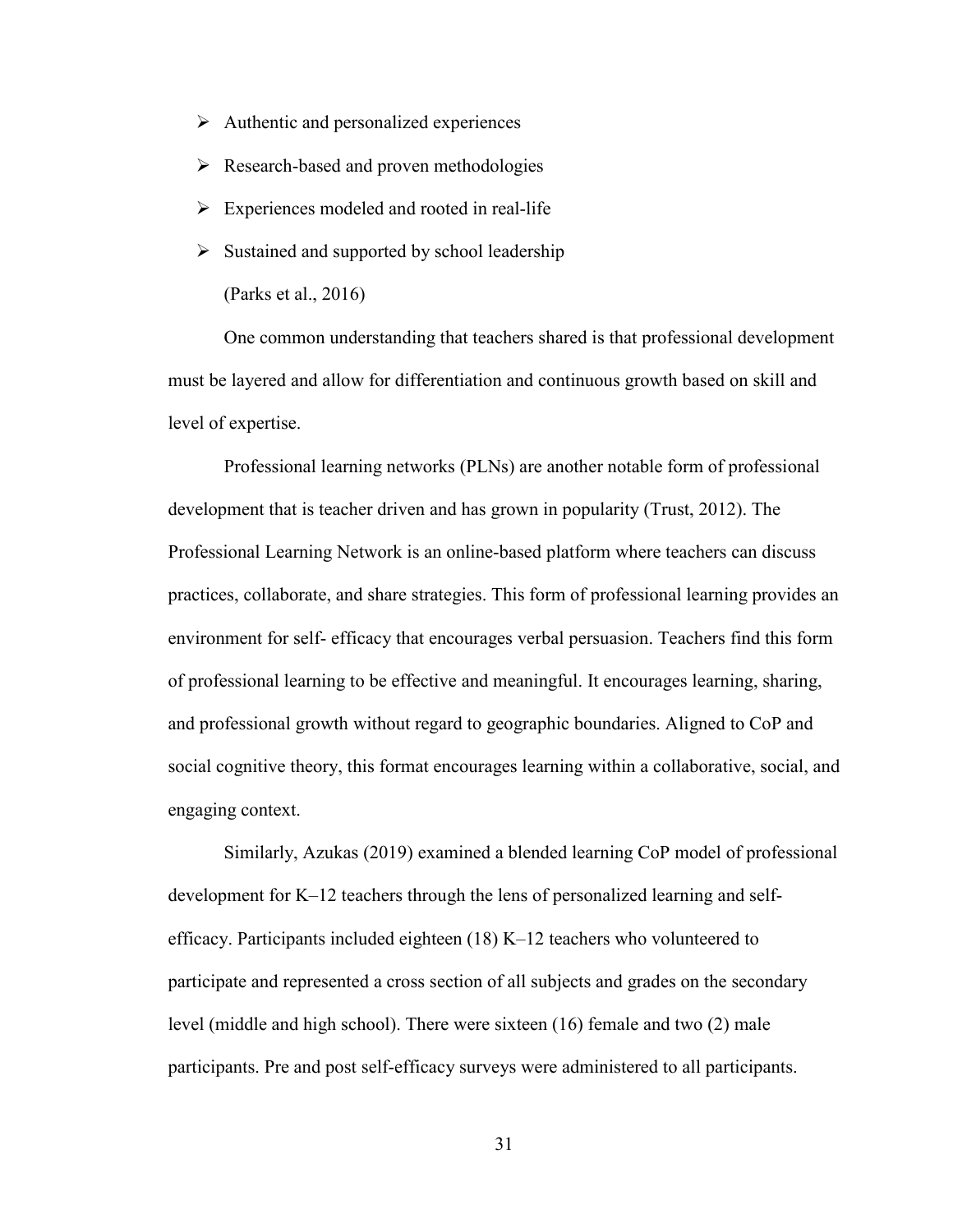Qualitative data were also obtained from interviews, online discussions postings, and emails. The mean and standard deviation for each construct were calculated and a paired t-test was conducted to compare means. Statistical significance  $(p < .05)$  was revealed across all constructs related to self-efficacy, and posttest values were higher than pretest values.

 Researchers found that because of the blended personalized learning model, teachers experienced an increase in confidence in collaborating, taking risks in the classroom, implementing personalized learning, and problem solving. A shift was also noted in the teachers' roles, from the role of provider of knowledge to facilitator of learning. Teachers also indicated an increase in flexibility and open-mindedness (Azukas, 2019). This is one of the few studies that examined blended learning models of professional development for teachers. This study aligns with the topic I have selected in that it includes a blended model of professional development, which incorporates components of virtual, online, and in-person models. Quantitative methods for measuring efficacy suggest a strong positive correlation among blended professional learning models and teacher efficacy (Azukas, 2019).

 Trust (2012) analyzed teacher perceptions and the levels of effectiveness of two of the PLN platforms, Edmodo and Classroom 2.0. Using Edmodo, teachers can build or strengthen pedagogical skills and practices by connecting with other educators and engaging in podcasts, blogs, discussions, and learning opportunities. A unique characteristic of Edmodo is that it can also be used for working with students. Teachers can create classroom groups and have students complete assignments and assessments and then post the grades. This platform opens a dimension of learning that not only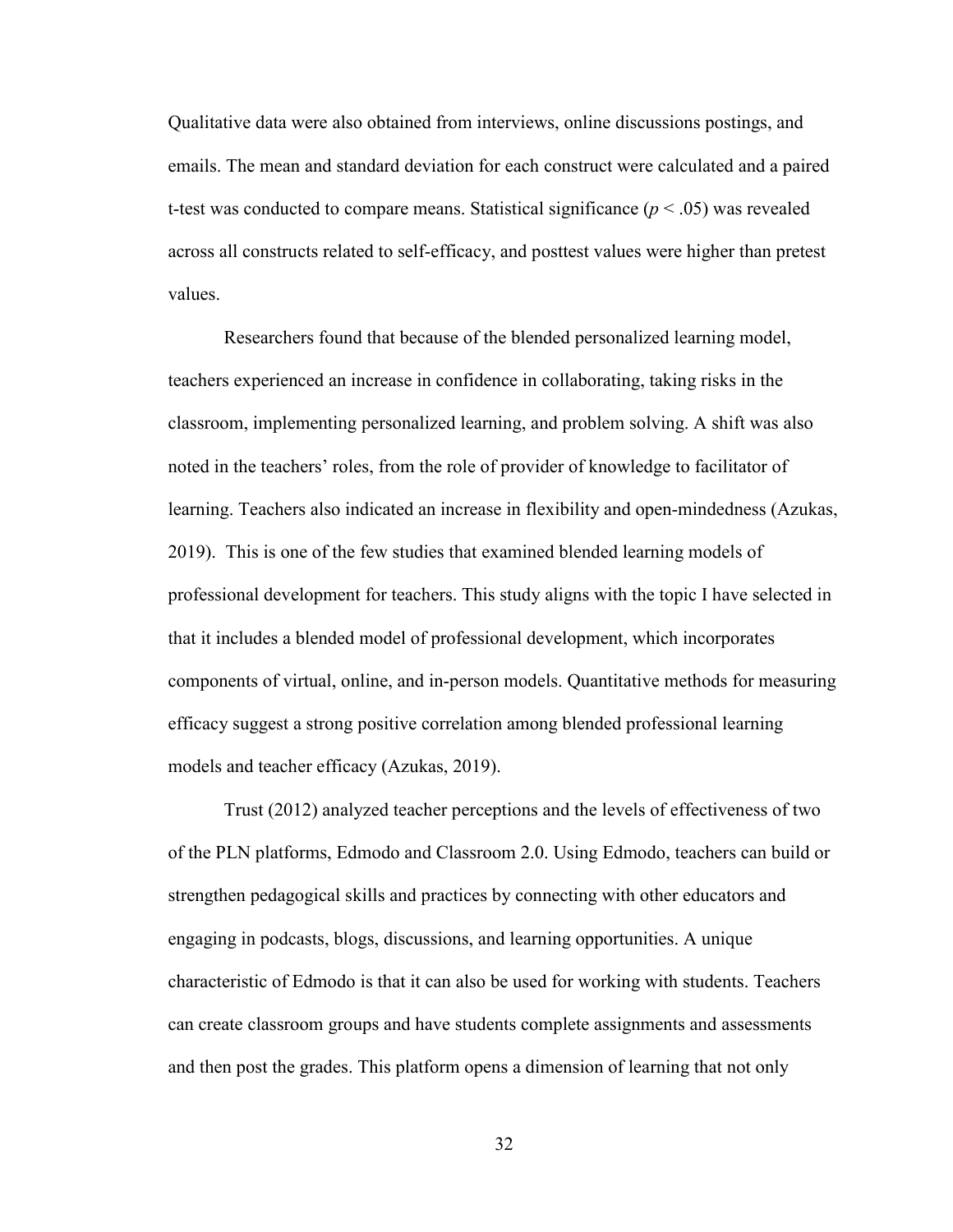empowers teachers but students as well. Teachers express satisfaction with this form of professional development where communities of educators come together to develop new skills, learn from one another, and then immediately apply what they have learned in the classroom (Trust, 2012).

 This collaborative form of learning ties into Lave and Wenger's theory of situated learning, which underscores the role of personalized experiences, critical discourse, and collaboration (Kitchenham, 2008). These factors are key in building self-efficacy and in making meaning of new learning. It is through these experiences that teachers engage, discuss, and construct new frameworks for understanding that impact instructional practices.

Classroom 2.0 offers an additional platform that is teacher directed, and educators can engage in discussion boards or video chats. Teachers can pace their own learning and connect with other educators based on content, area of specialization, or special interest (Trust, 2012). Classroom 2.0 also offers chat features and a live webcast that hosts, or guest presenters can facilitate. Webcasts are recorded so that teachers can use them in the future for reference or further discussion. Research indicates that teachers find these innovative methods to be valuable because they easily connect to classroom instruction and allow for pacing, collaboration, and feedback among colleagues (Trust, 2012).

 Martin et al. (2018) conducted research to identify aspects of professional learning in math and literacy that teachers believe are beneficial. Participants included 98 teachers in elementary and middle schools. Online surveys were provided to 150 teachers and 98 responses were received. The survey was based on the responses to the following open-ended requests: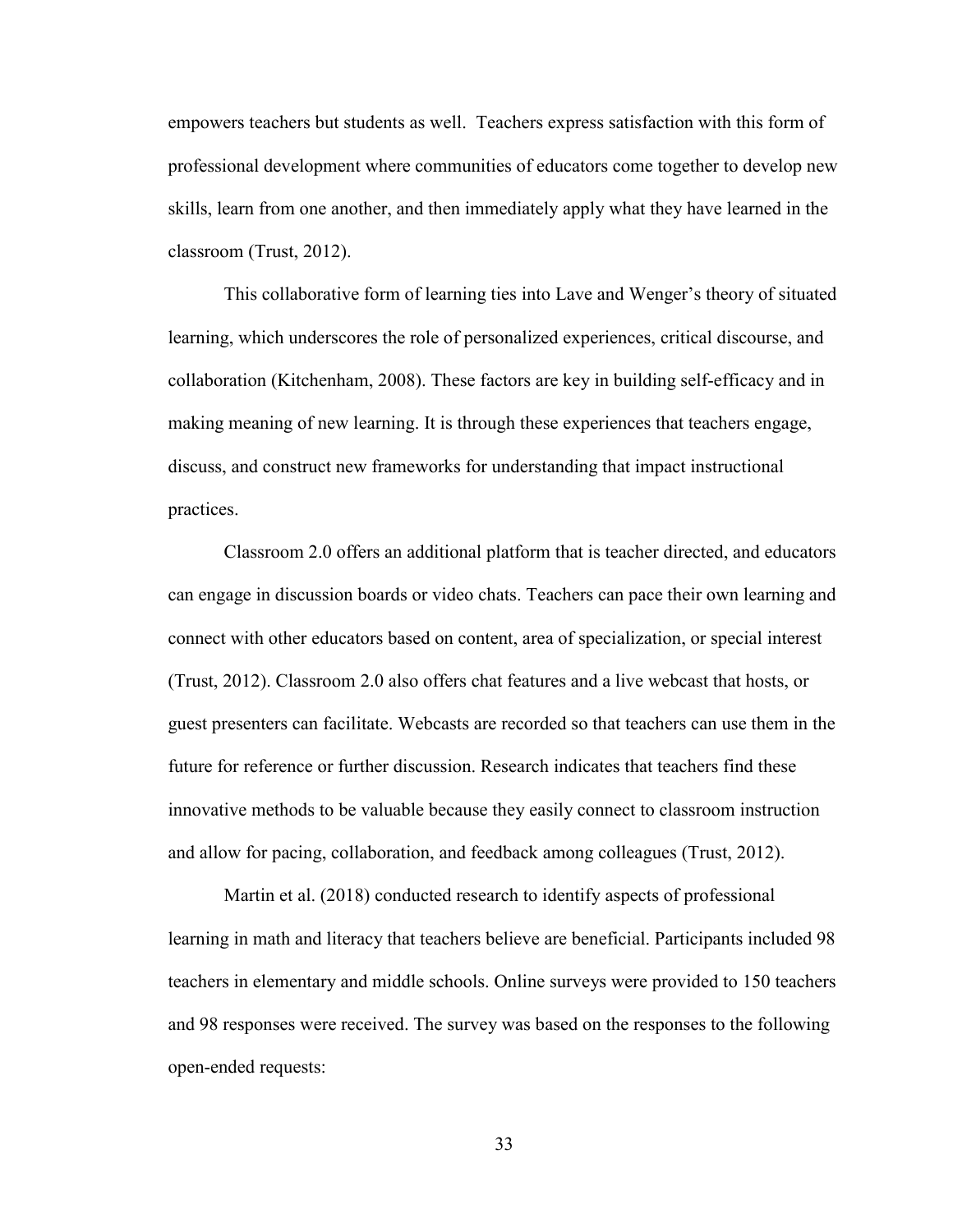1. Explain the best professional development experience in math and literacy over the past three years.

2. Explain how the professional learning influenced student learning.

3. How do you know the professional learning was beneficial?

The responses were coded by themes and analyzed (Martin et al., 2018).

 Findings indicated that 9% of the teachers reported professional development had no impact on student learning, and 3% believed that professional development was negative for student learning. However, the majority (88%) of teachers found value in professional development experiences and as a result, they brought a greater understanding back into the classroom, which in turn helped students think deeply about literacy and mathematics

(Martin et al., 2018).

 Yoo (2016) examined the effect of virtual professional development on teachers' self- efficacy. A total of 148 participants (K–12 teachers) were included in the study, 22 males and 126 females. Professional development was administered on a five-week online learning module and pre- and posttest questionnaires were administered to participants. Twenty-four items were rated on a nine-point Likert scale. Results suggested that across all scales, online professional development had a positive effect on teacher efficacy.

 Literature on professional development models suggests the most effective models that teachers find valuable incorporate features that are most often included in blended PD models. Features that afford teachers the opportunity to participate in decision-making and to collaborate, share best practices, reflect, and build a community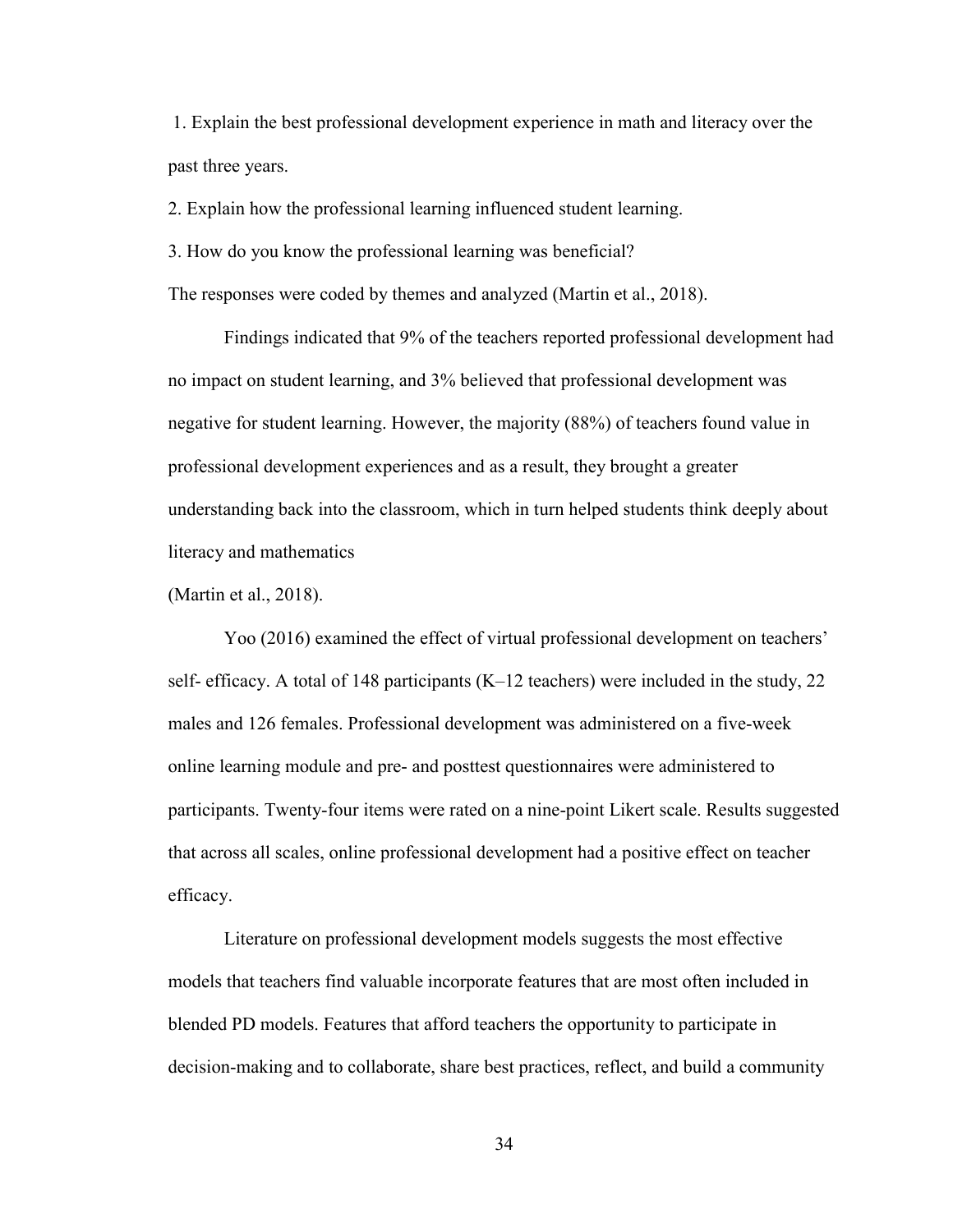of support outweigh traditional models of whole group lecture styles. These elements are inherent in social cognitive-based styles of teaching and learning. Digital technologies have allowed educators to reexamine and reframe the way PD is delivered to best meet the needs of all educators.

The figure below shows the conceptual framework for this researcher's study:

## **Figure 4**

*Conceptual Framework* 



 The conceptual framework outlines professional learning for educators and highlights a blended model of professional development. Traditional models include the lecturer whole group style of learning and usually do not include differentiation or contextualization. In this context, professional development is often based on the expertise of the facilitator and not driven by data based on the instructional needs of educators. Blended models tend to offer more flexibility and are more collaborative and teacher centered. Research shows that best practices of professional development help learners construct their own learning through authentic, collaborative experiences often found in blended models (Azukas, 2019; Guskey, 2009; Martin et al., 2018). These models take form as CoPs; situated learning; and interactive, flexible models. When this learning environment is set in motion, self-efficacy is bolstered (Darling-Hammond & Hyler, 2020). The increase in self-efficacy encourages risk-taking and allows teachers to feel confident about exploring new instructional strategies. Learners are empowered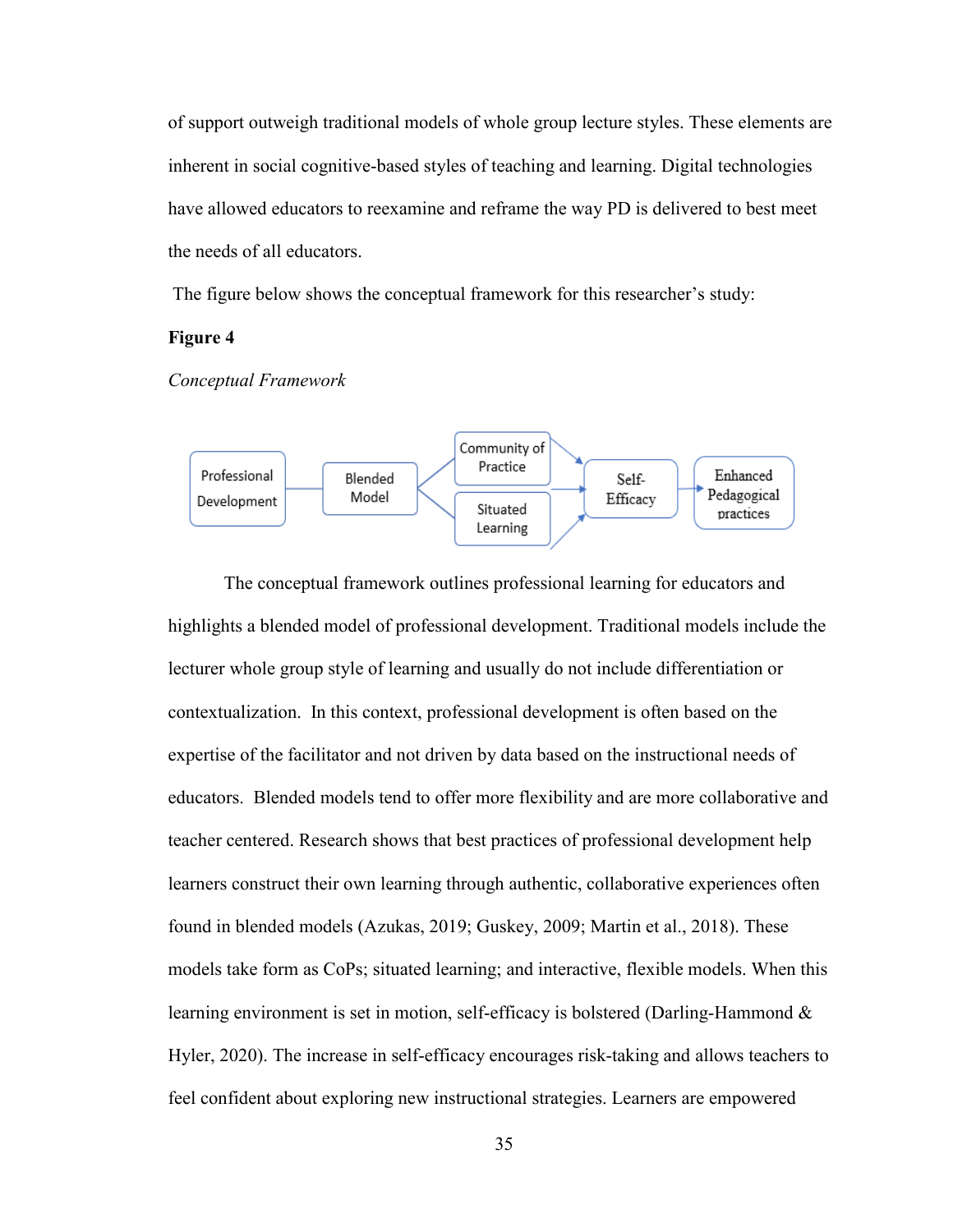when provided with support and are involved with PD planning and establishing goals based on what is relevant and meaningful in their day-to-day practice (Azukas, 2019).

 Research supports the use of blended PD as an effective tool that affords teachers the opportunity and flexibility to learn at their own pace, location, and time. This model embraces an effective 21st-century vehicle of learning, which encapsulates the best of both virtual and face-to-face professional learning.

### **Professional Learning Networks Designed for Teacher Learning**

Because of technological advances, students are required to have the skills and abilities to navigate and exploit the increasing network of information. Effective teachers help students achieve this by designing appropriate teaching approaches such as collaboration, studying pedagogical techniques, and professional development (Trust et al., 2017). Trust et al. (2017) argued that to continue providing quality learning and improve their professional practices, teachers have joined online communities to interact with like-minded people. Today, over 6 million teachers and learners are using Edmodo, which is a social media platform used for education interactions between teachers and students. Other popular online communities for educators are The Educator's PLN and Classroom 2.0, which have over 72, 000 users. According to Azorin et al. (2020), "When a teacher joins an online community or subscribes to education blogs, podcasts, and news feeds, the teacher is building a professional learning network (PLN)" (Trust et al., 2017, p. 2). Trust et al. noted that a PLN is a form of interpersonal connection that ensures that teachers and students continue to interact in informal ways. Azorín et al. (2020) agreed that PLN is appropriate for teachers because it is teacher-driven, reduces isolation, and increases independence. According to Krutka et al., (2017), the aggregation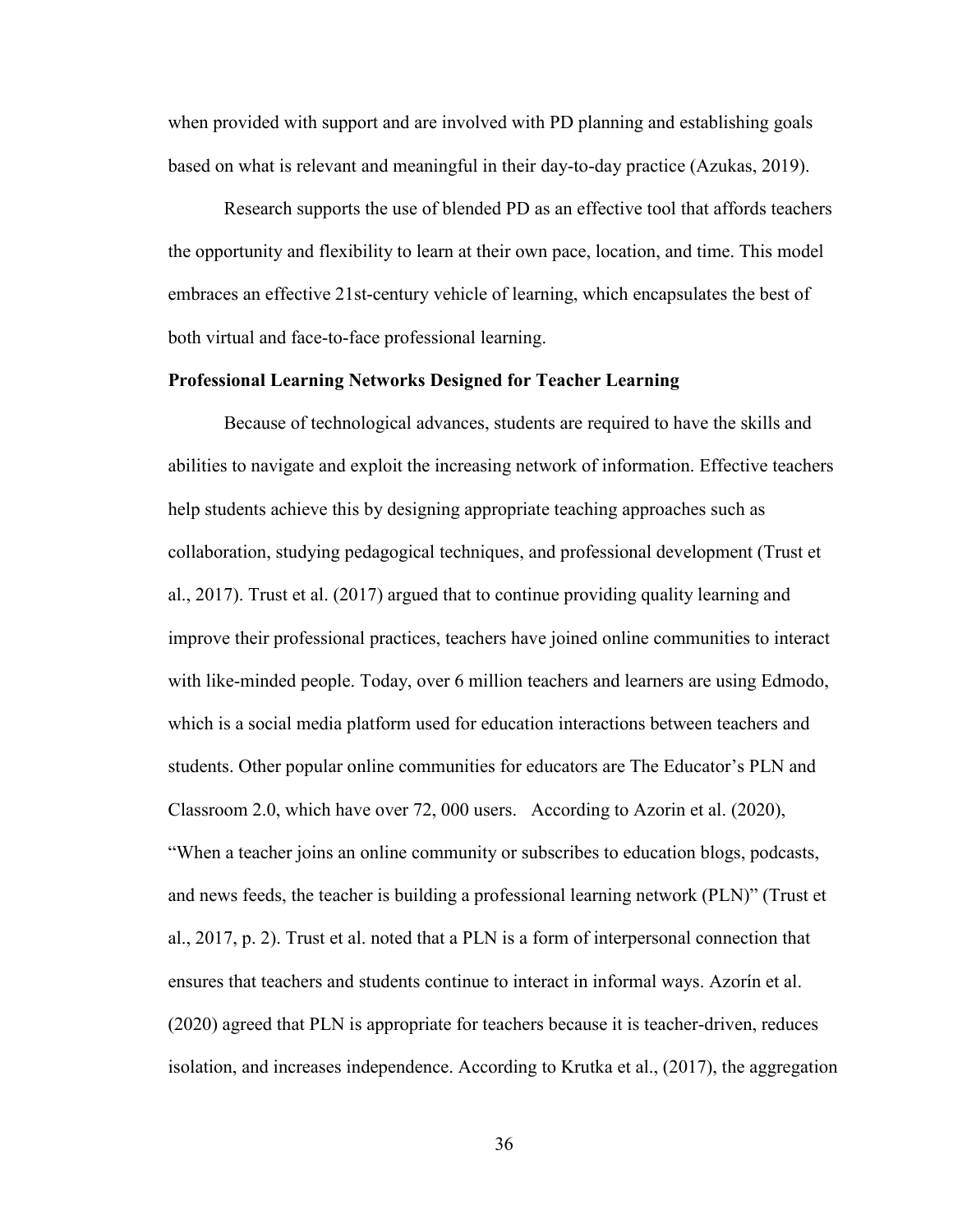of information within a PLN provides teachers with opportunities to stay up to date with new information that comes from blogs, websites, and feeds. Email subscriptions are another important form of information aggregation in PLNs. Different websites use widgets such as *subscribe* or *follow me*, which allow users to receive emails anytime, turning emails into RSS readers. Therefore, teachers receive information in their emails rather than having to spend time visiting websites (Krutka et al., 2017).

As Azorín et al. (2020) noted, social media connections are another PLN that teachers use. Teachers utilize social media platforms such as Facebook, Twitter, and Instagram to connect with other individuals across the world. Azorín et al. (2020) suggested that these social media platforms have interaction capabilities allowing teachers to post questions for discussion. Teachers prefer these platforms, which are less demanding of their time, because they can write or respond to posts whenever they have free time in their schedule. Consistent with these findings, Krutka et al. (2017) shared that social media platforms provide space for the collective building of knowledge and a place where teachers can seek support. The real-time interaction tools of social media pages provide opportunities for teachers to have conversations with each other and to receive feedback on new ideas, lesson plans, curriculums, and problem-solving skills and to ask for support (Krutka et al., 2017). Teachers with the ability to manage a PLN's information overload gain instant support: "PLNs transform the paradigm of the isolated teacher who shows minimal professional growth into a lifelong learner who grows and shares expertise with others in his or her network" (Trust et al., 2017, p. 10). Edmodo, Classroom 2.0, and The Educator's PLN are three popular PLNs preferred because they feature both social media platforms and information aggregation. According to Trust et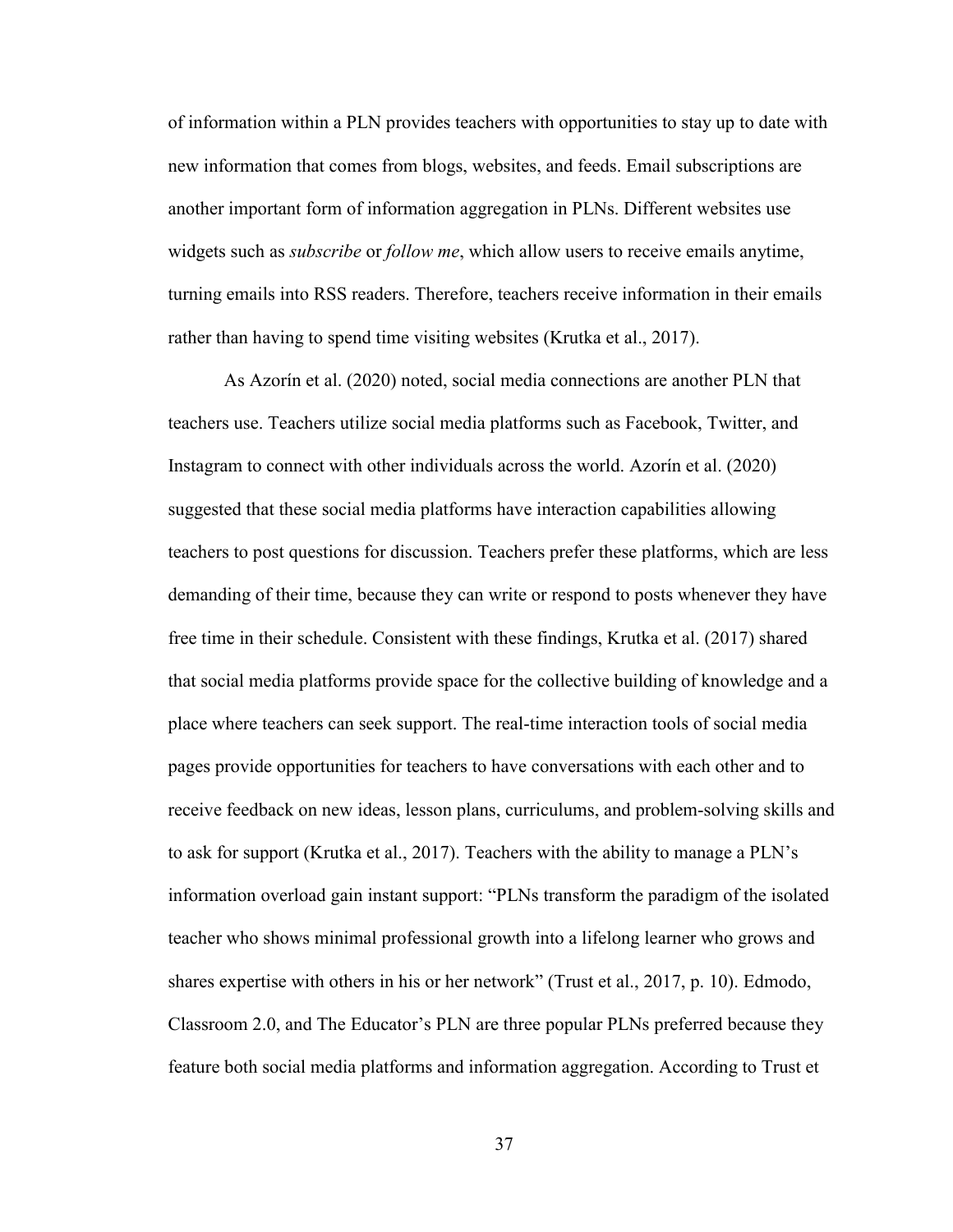al. (2017), these PLNs make it easier for teachers to shape their learning by creating profiles, joining interest groups, and taking active roles in group discussions.

### **Teachers' Professional Development**

PD is an important process among teachers and often takes place through workshops that are normally provided by the learning institutions and other educational organizations (Nordgren et al., 2021). According to Nordgren et al. (2021), an effective PD can be important for enhancing students' performances and satisfaction. However, in the past few years, teachers have reported their PD experiences as lackluster or unresponsive to their immediate needs. PD is an important factor in the success and sustainability of teachers' careers. Many states have developed polices that require mandated hours of annual PD to retain their licenses (Nordgren et al., 2021). Dille and Rokenes (2021) identified seven steps that are basic to teacher development, which include: "(1) school and district-based PD models, (2) teacher collaboration, (3) university coursework, (4) professional conferences, (5) mentoring/coaching relationships, (6) informal communications with more knowledgeable colleagues, and (7) self-study" (p. 34). Most teachers have used informal consultations to further their knowledge of students and classroom contexts.

Sprott (2019) argued the biggest challenge and concern for teachers is that they are exposed to traditional PD. Topics delivered in traditional PD do not address their needs and lived experiences. The current PD offered in schools is not practical and there are no adequate resources to support it. Furthermore, Sprott stated the current PD trainers often do not have the minimum classroom experience required. Therefore, the teachers' attitudes toward current PD programs offered in schools reduce the effectiveness of PD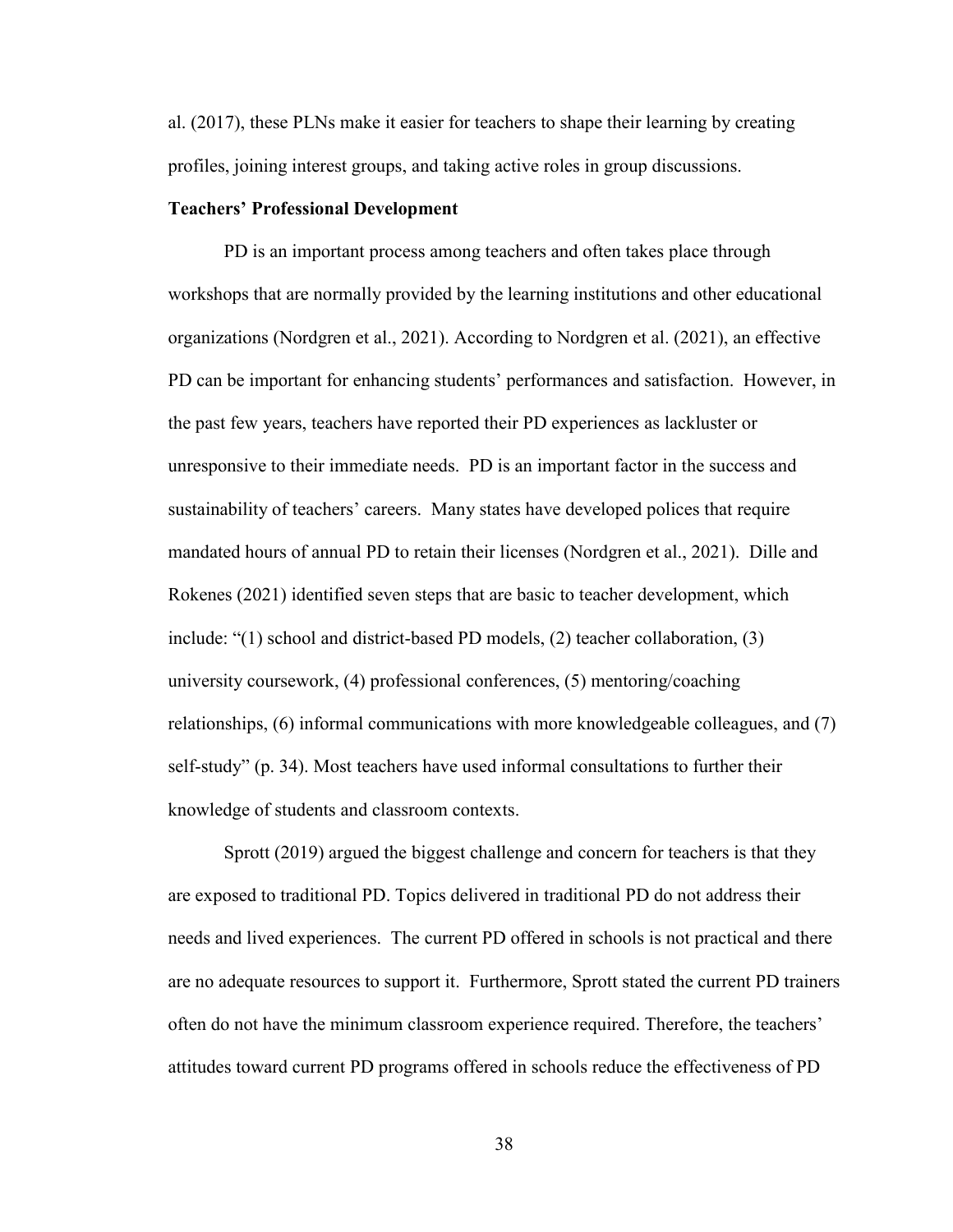initiatives. Sprott recommended that alternative methods be implemented in schools. In line with Sprott, Nordgren et al. (2021) suggested that schools must create active and engaging environments where teachers can openly exchange ideas and focus on supporting student learning. An effective PD model allows teachers to develop new knowledge and skills with their colleagues and then use this information to enhance students' performances. For Nordgren et al., a good PD model should have the following qualities:

"(a) a content focus, (b) active learning and participation opportunities, (c) an emphasis on collaborative and teambuilding activities, (d) coherence with other PD experiences, and (e) content delivered over time to include at least 20 hours of contact time (Desimone, 2011). In addition, effective PD provides teachers with experiences that "(a) are sustained and intensive rather than short-term, (b) are focused on content and standards enacted in classrooms, (c) promote active and inquiry-based learning opportunities, (d) support teacher collaboration, (e) support teacher leadership in PD development and implementation,(f) are enacted and integrated with daily school practice and culture, (g) reflect teachers' learning goals, and (h) reflect the school mission and reform goals."

Dille and Rokenes (2021) suggested an effective PD model should be aligned with teachers' knowledge and skills. The implementation of PD is successful when teachers are allocated more time, resources, and support to plan for class work. In recent years, several approaches have been developed to give teachers opportunities to take part in relevant and self-directed inquiry-based study. Some of these approaches include Professional Learning Communities (PLCs) and the Edcamp model (Dille & Rokenes,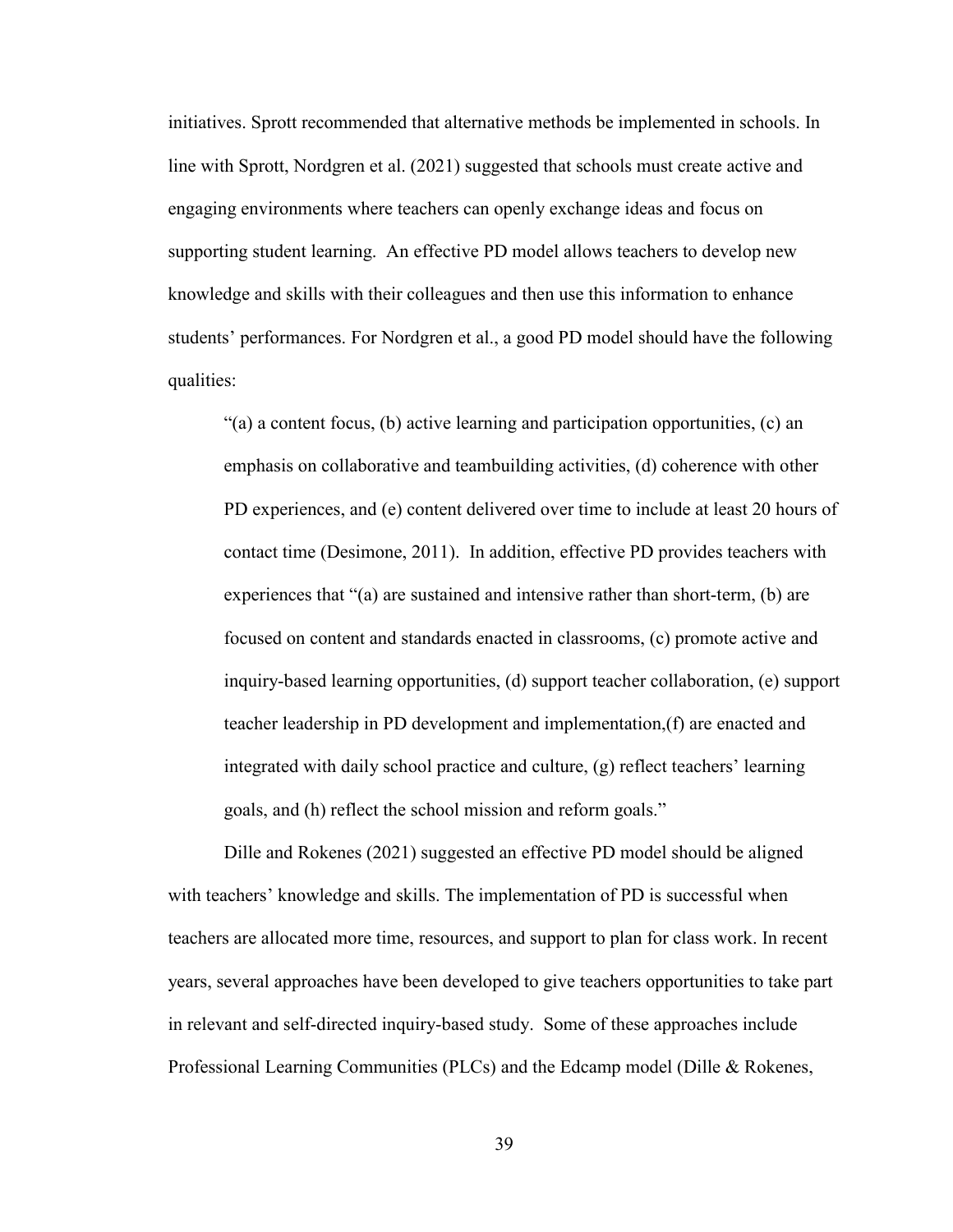2021). According to Sprott (2019), the Edcamp model is effective for developing a responsive PD. The model allows teachers to incorporate technology and current educational trends to enhance the learning process. The Edcamp model is preferred in the current educational settings because it can promote "organic, participant-driven PD for K–12 educators worldwide" (Sprott, 2019, p. 45).

## **Active Learning**

Castaño-Muñoz et al. (2018) noted the design of PD for teachers must address what and how teachers learn. The authors argued that teachers come to the classroom with experiences that should be utilized as resources for new learning. Furthermore, teachers should choose their learning opportunities based on interest and their own classroom experiences and needs. According to Castaño-Muñoz et al. (2018), active learning requires moving away from traditional approaches and implementing models that encourage direct teacher engagement. Direct engagement has been associated with the connection between teachers and students in classrooms. Active learning uses authentic artifacts and interactive activities to engage teachers. Valiandes and Neophytou (2018) referred to active learning as highly contextualized professional learning. Active learning incorporates important factors such as collaboration, feedback, training, and reflection. According to Valiandes and Neophytou, "Active learning opportunities allow teachers to transform their teaching and not simply layer new strategies on top of the old, a hallmark of adult learning theory" (p. 12).

Santos and Miguel (2019) investigated how the PD learning model improved students' science learning at California high school and found that teachers analyzed students' work and videotaped classroom lessons to enhance their performances. In this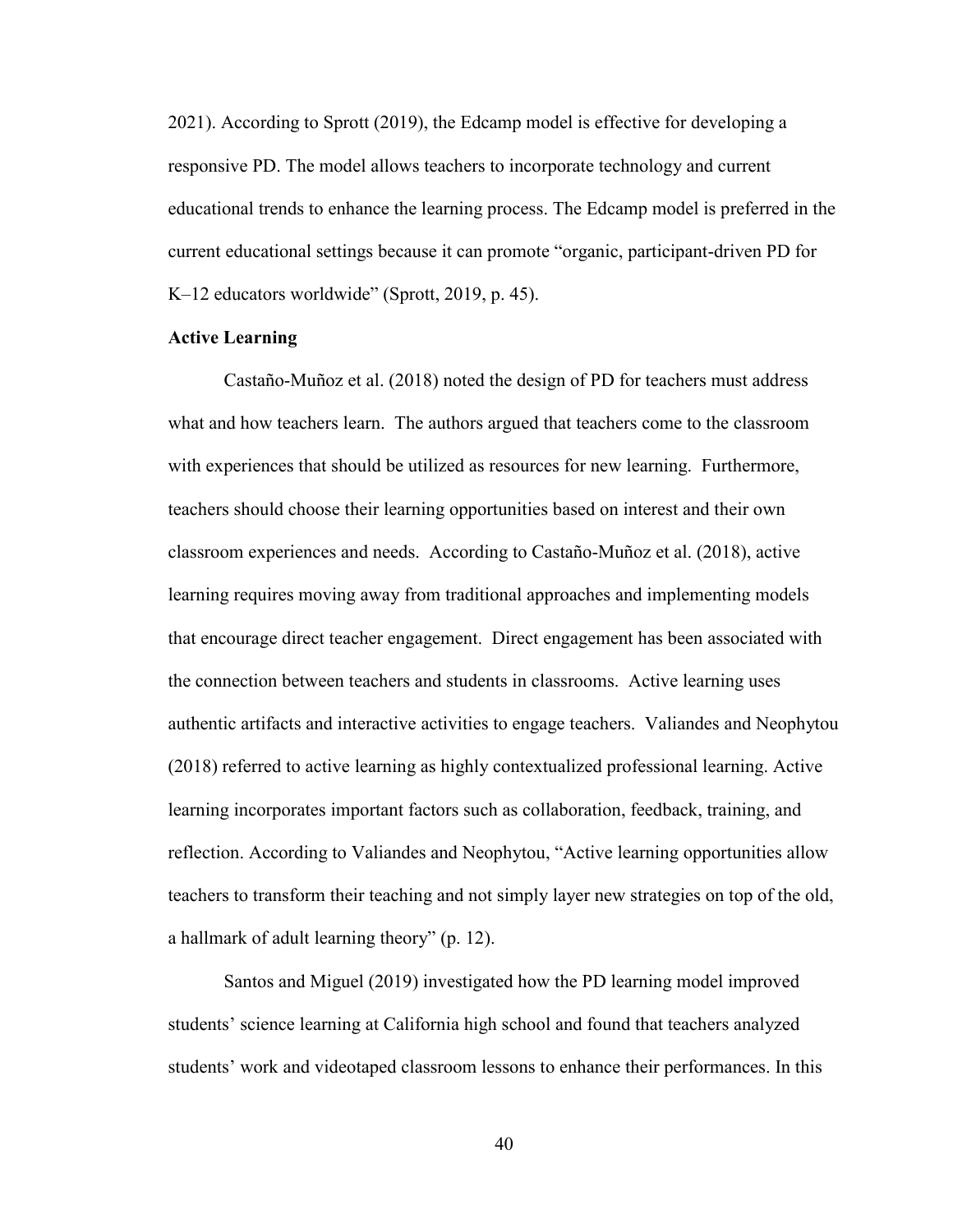California high school, biology teachers, through Reading Apprenticeship, participated in PD by integrating academic literacy and biology instruction. The teachers were equipped with experience and knowledge of different learning approaches. According to Castaño-Muñoz et al. (2018), having teachers take part in the same learning activities as their students is an effective form of active learning. Previous researchers have highlighted PD programs that allow educators to engage students through effective curriculums. For example, Santos and Miguel suggested fourth- and sixth-grade teachers can engage students through constructivist, hands-on experiences. Furthermore, the researchers argued that teachers can use role-playing as a way of practicing their lessons to enhance students' learning and understanding.

Other than active learning, observation is another important feature of welldesigned PD. According to Trust et al. (2017), collaboration involves interactions between teachers, groups, or other professionals beyond the school. Researchers at the University of Virginia developed *My Teaching Partner-Secondary* (MTP-S), a digital based learning model that is aimed at coaching teachers to improve teacher–student interactions (Trust et al., 2017). Students whose teachers took part in this program recorded improved performances. Such collaborative approaches have been found to be effective in promoting school change that extends beyond individual classrooms.

#### **Relationship Between Prior Research and Present Study**

As indicated, there is not extensive scholarship available that is focused on teacher efficacy and blended professional learning during a global pandemic. In this context, this study fills a gap that can be further explored. Online learning and interactive PD models that are teacher- centered and foster teacher collaboration such as Edcamp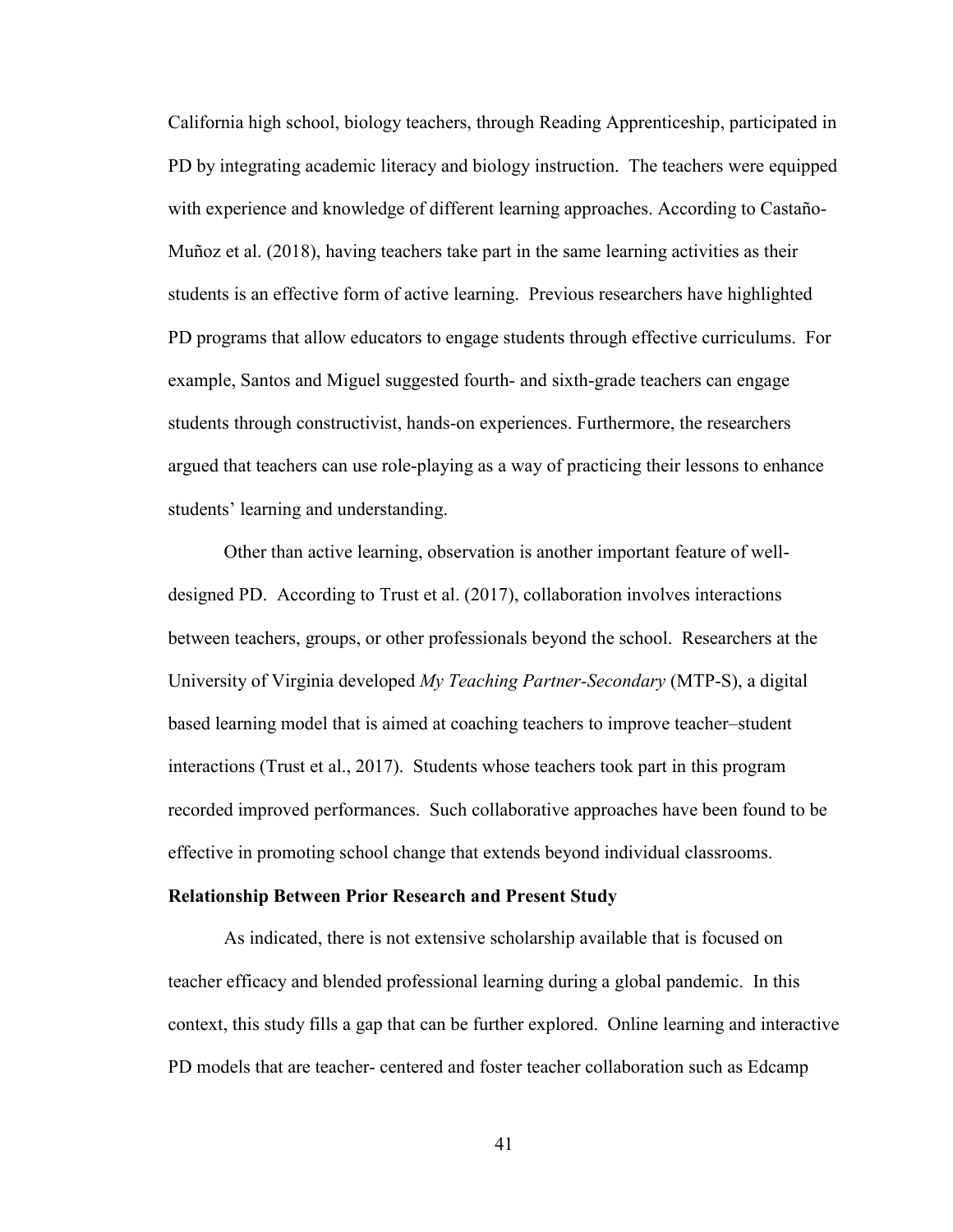and virtual professional learning networks are platforms that are growing in popularity (Wake & Mills, 2018, Trust 2012). Although research has not offered vast insight into hybrid models of professional development, more studies are being conducted that investigate the growing levels of satisfaction and effectiveness of virtual professional learning (Sprott, 2019).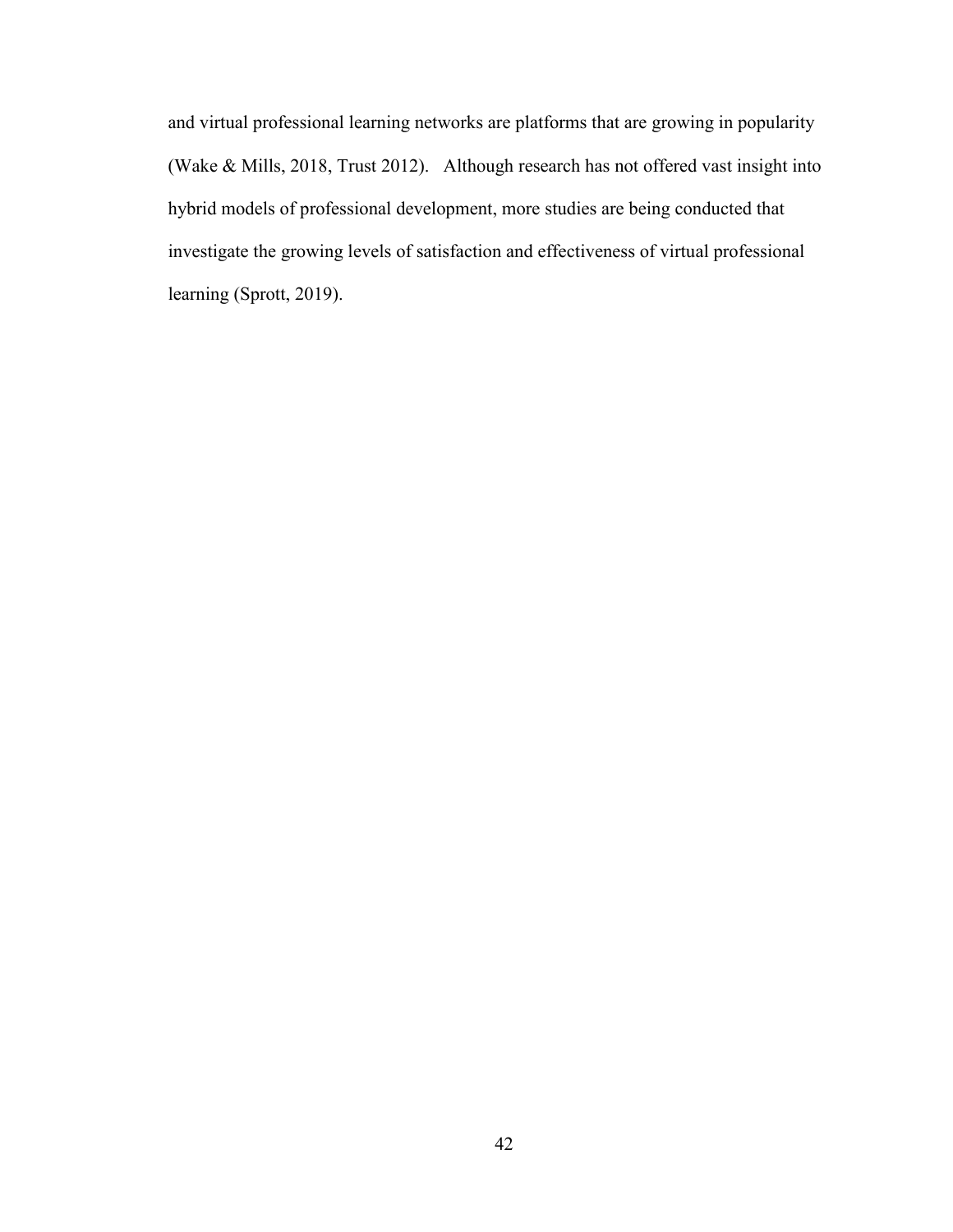#### **CHAPTER 3**

 The purpose of this quantitative study was to examine teachers' perceptions of the impact of blended professional learning on teacher efficacy. For the purposes of this study, the term *blended professional learning* is used to indicate a combination of online and face-to-face learning, and the term *self-efficacy* is used to indicate the confidence in one's ability to successfully complete a task. This chapter explores the research questions, research design, data analysis, sample, population, and instruments utilized in the study. Emphasis is focused on the methodology and procedures used to conduct the study to explore the relationship between blended professional development and teacher efficacy. This chapter builds on the prior chapters of this study by outlining and supporting the framework and context in which this study has been designed.

 Using a social cognitive framework, the researcher examined modes of blended professional learning and the impact on self-efficacy and instructional practices. Scholarly research from the previous chapter indicates that blended professional development provides a collaborative and flexible, teacher-centered learning environment that most traditional models lack (Guskey, 2002).

### **Research Questions**

This study was guided by two research questions:

**RQ1:** What is the relationship between teacher self-efficacy and blended professional learning?

**RQ2:** Is teacher efficacy influenced by the amount of time spent receiving blended professional learning, by the years of teaching experience, and by the subjects taught?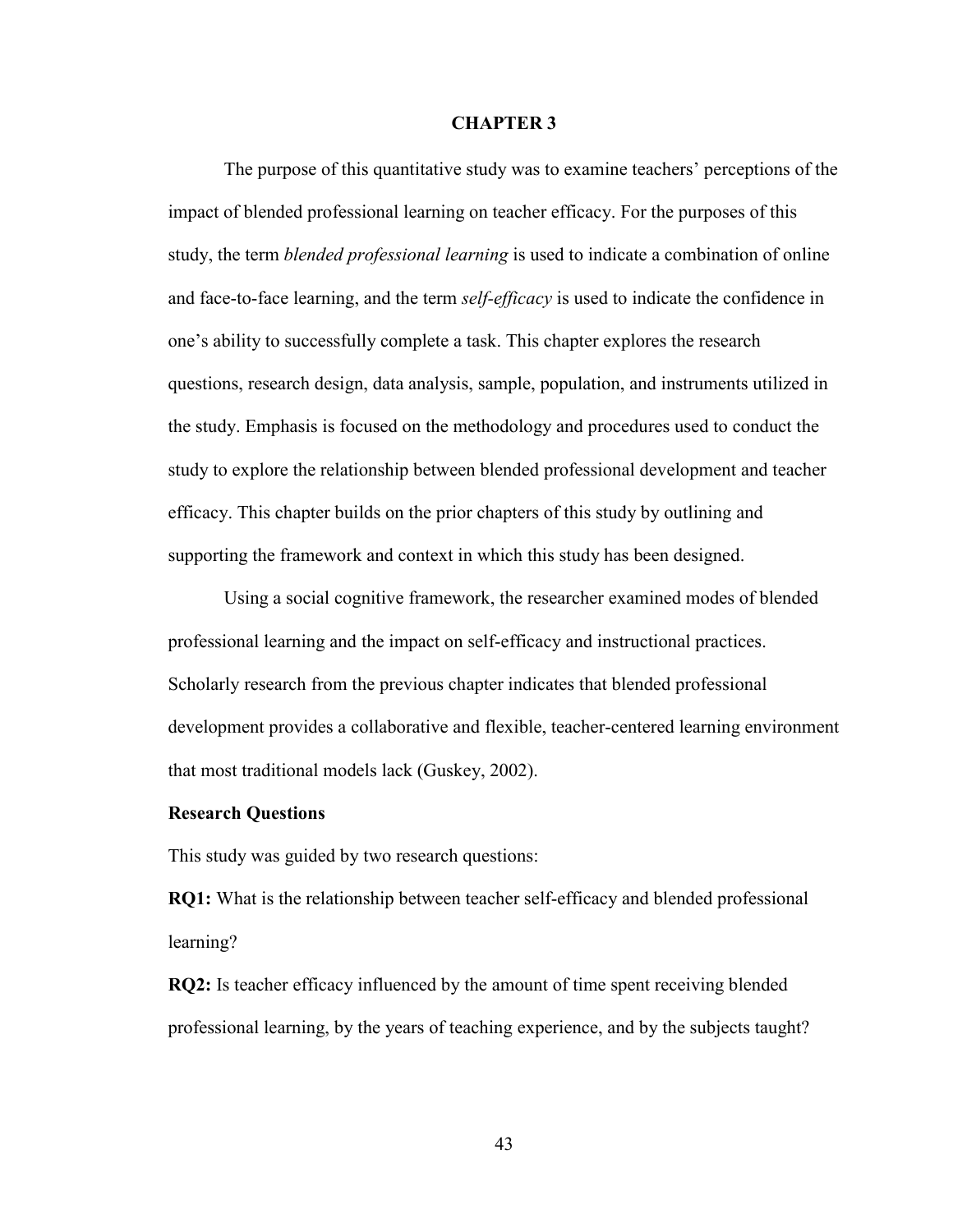## **Hypotheses**

**H0:** There is no significant relationship between teachers' self-efficacy and the amount of time spent receiving training in blended professional learning, years of teaching experience, and subjects taught.

**H1**: There is a significant relationship between teachers' self-efficacy and the amount of time spent receiving training in blended professional learning, years of teaching experience, and subjects taught.

### **Research Design**

 Goals, questions, and collection of evidence based on the research topic should drive the selection of an appropriate design and methodology (Voyt et al., 2012). Design selection is a significant concept in guiding the ways that research is conducted. It provides the blueprint that maps out the strategy of collecting, analyzing, and interpreting data. Design selection is a significant component of any research. According to Creswell (2014), selection of a specific research design is centered on the issue or concept being examined, the researcher's experience, and the intended audience.

 A quantitative correlational research design was employed for this study. Quantitative research is an approach that is commonly used to examine relationships among variables and can be measured numerically and analyzed using statistical procedures (Creswell & Creswell, 2018). Quantitative research can be delineated into two subcategories: experimental or nonexperimental. The design chosen for this quantitative research is nonexperimental, which does not include manipulation of variables or an applied intervention.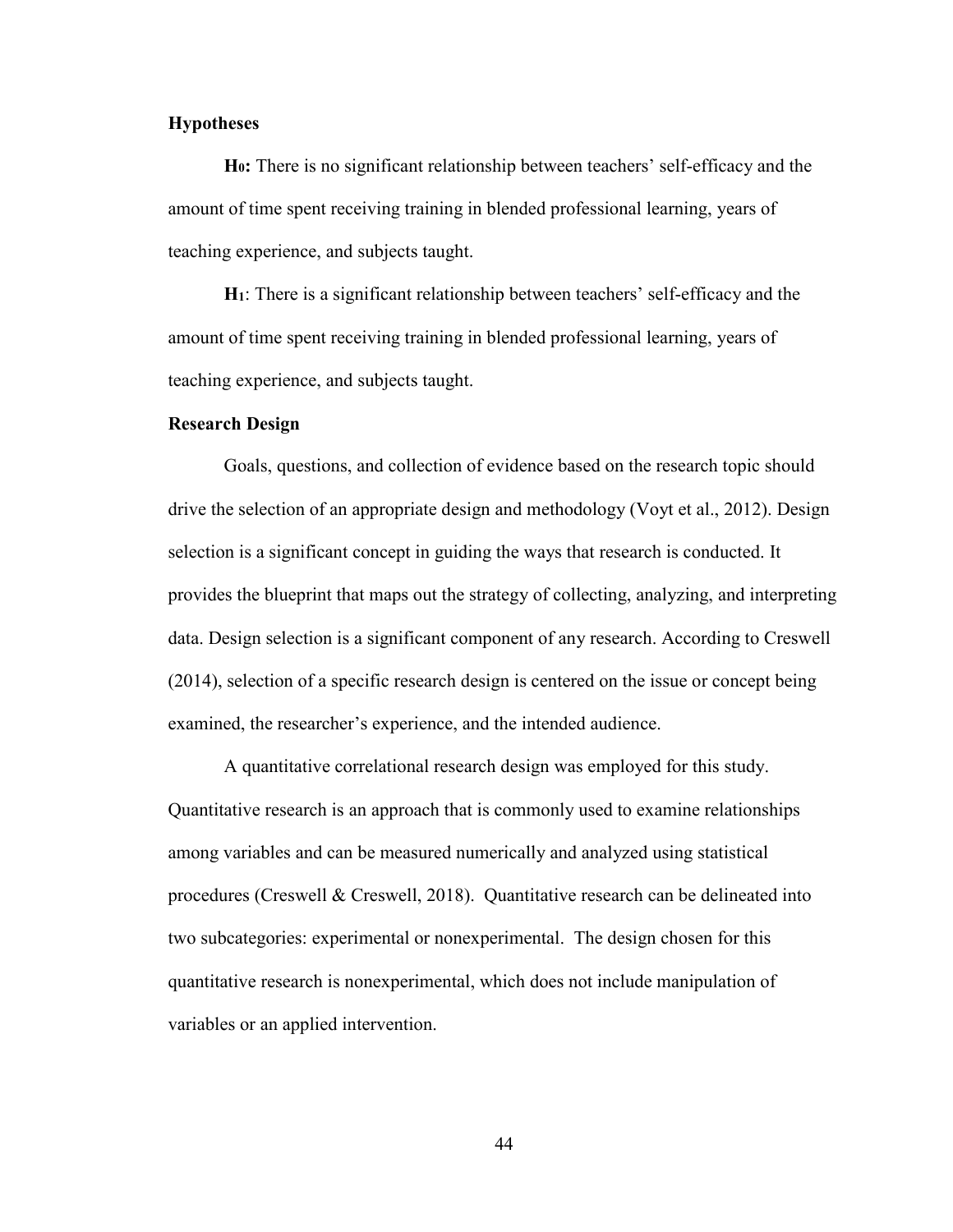A nonexperimental quantitative methodology with a correlational design is most appropriate for specific reasons. First, the study includes numerical data that are analyzed to test hypotheses (McCusker & Gunaydin, 2015). Second, the choice of a nonexperimental quantitative method with a correlational design ensures research objectivity because the researcher was separated from the research participants (McCusker & Gunaydin, 2015). Third, there was no manipulation of independent variables; thus, this study used a nonexperimental quantitative method with a correlational design (McCusker & Gunaydin, 2015). Additionally, a nonexperimental quantitative method with a correlational design was the correct design for the current study because the objective was to identify and evaluate the relationship between the dependent variables and the independent variables.

 The research strategy of correlational research was used to explain and interpret findings. Correlational research aims to explore relationships among variables and implications of cause and effect (Fraenkel & Wallen, 2003). The specific variables that were examined are *blended professional learning* (predictor variable), *self- efficacy* (outcome variable) and *instructional practices* (outcome variable).

### **Table 2**

### *Variables*

| Variable                      | Independent/Dependent | Definition                   |
|-------------------------------|-----------------------|------------------------------|
|                               |                       |                              |
| Blended professional learning | Predictor variable    | A combination of online and  |
|                               |                       | face-to-face learning        |
| Self-efficacy                 | Outcome variable      | Belief in one's ability to   |
|                               |                       | successfully complete a task |
| Instructional practices       | Outcome variable      | Teaching strategies used by  |
|                               |                       | teachers to enhance          |
|                               |                       | comprehension and address    |
|                               |                       | the academic needs of        |
|                               |                       | students                     |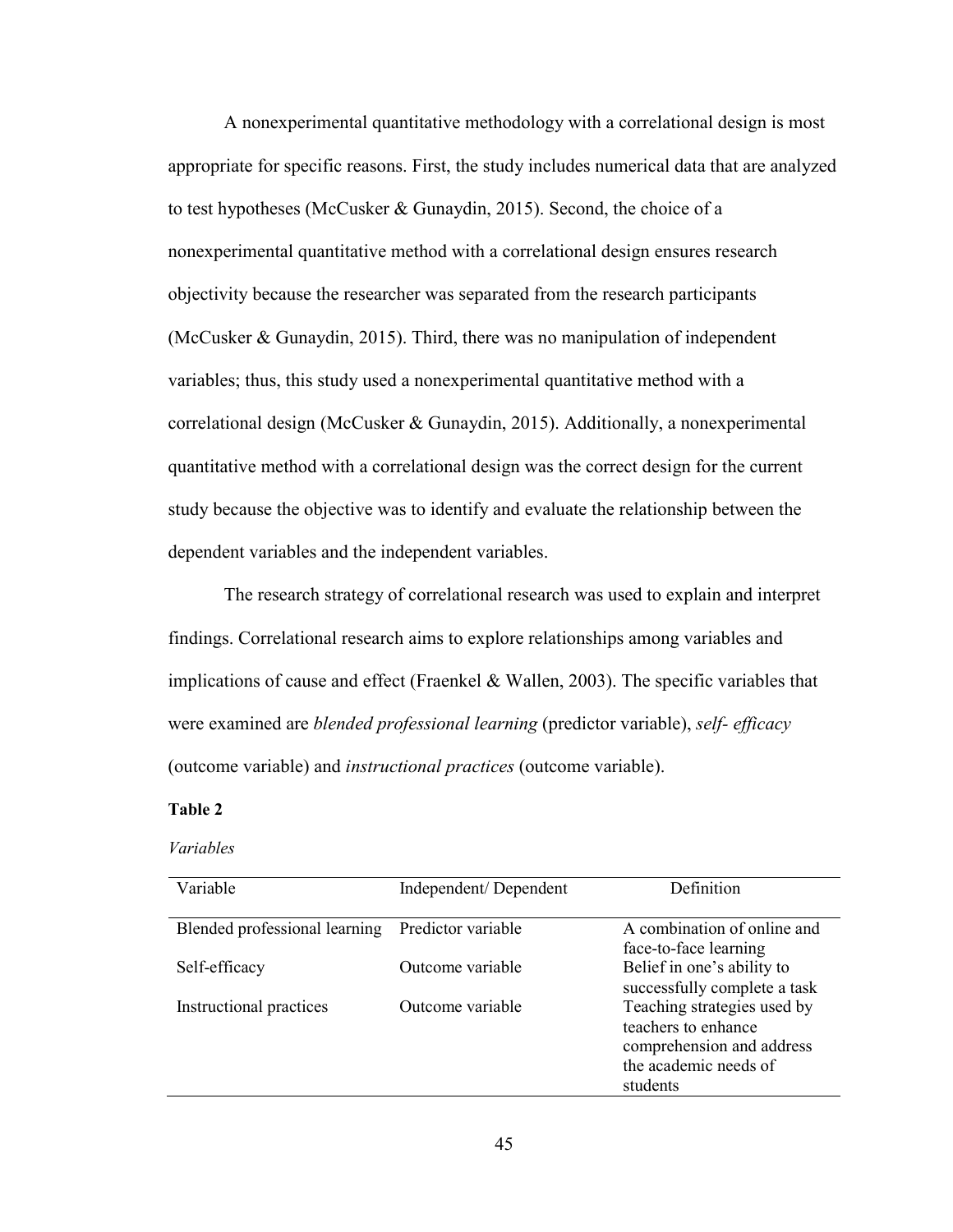A correlational research approach is most appropriate to explore the association among variables in the study. Selection of this type of research approach highlights the measurement of association among the variables. Across data, the change in one variable is typically associated with a change in another variable, which could be a positive correlation in the same direction or a negative correlation in the opposite direction (Fraenkel & Wallen, 2003).

#### **Statistical Tests and Data Analysis**

Because of the nature of the research questions posed, multiple regression is the best fit for data analysis in this study. Multiple regression analysis is used to predict a continuous dependent variable, (self-efficacy), and instructional practices in this case, based on independent variables, number of hours of professional learning received, number of years of teaching, and subject area (Mertler & Vannata, 2013). Additionally, multiple regression analysis also determines the overall fit and the relative contribution of each of the predictors to the total variance explained (Mertler & Vannatta, 2013).

Analysis of the resulting quantitative data was conducted using the statistical software suite Statistical Package for the Social Sciences (SPSS) version 23. The data was cleaned by examining the dataset for missing data (Field, 2018). If a value was missing, the entire case was removed from the analysis (listwise deletion). In listwise deletion, a case is dropped from an analysis because it has a missing value in at least one of the specified variables. The analysis was only conducted on cases that have a complete set of data. Categorical variables (i.e., nominal variables) were dummy coded for the purpose of regression (Field, 2018).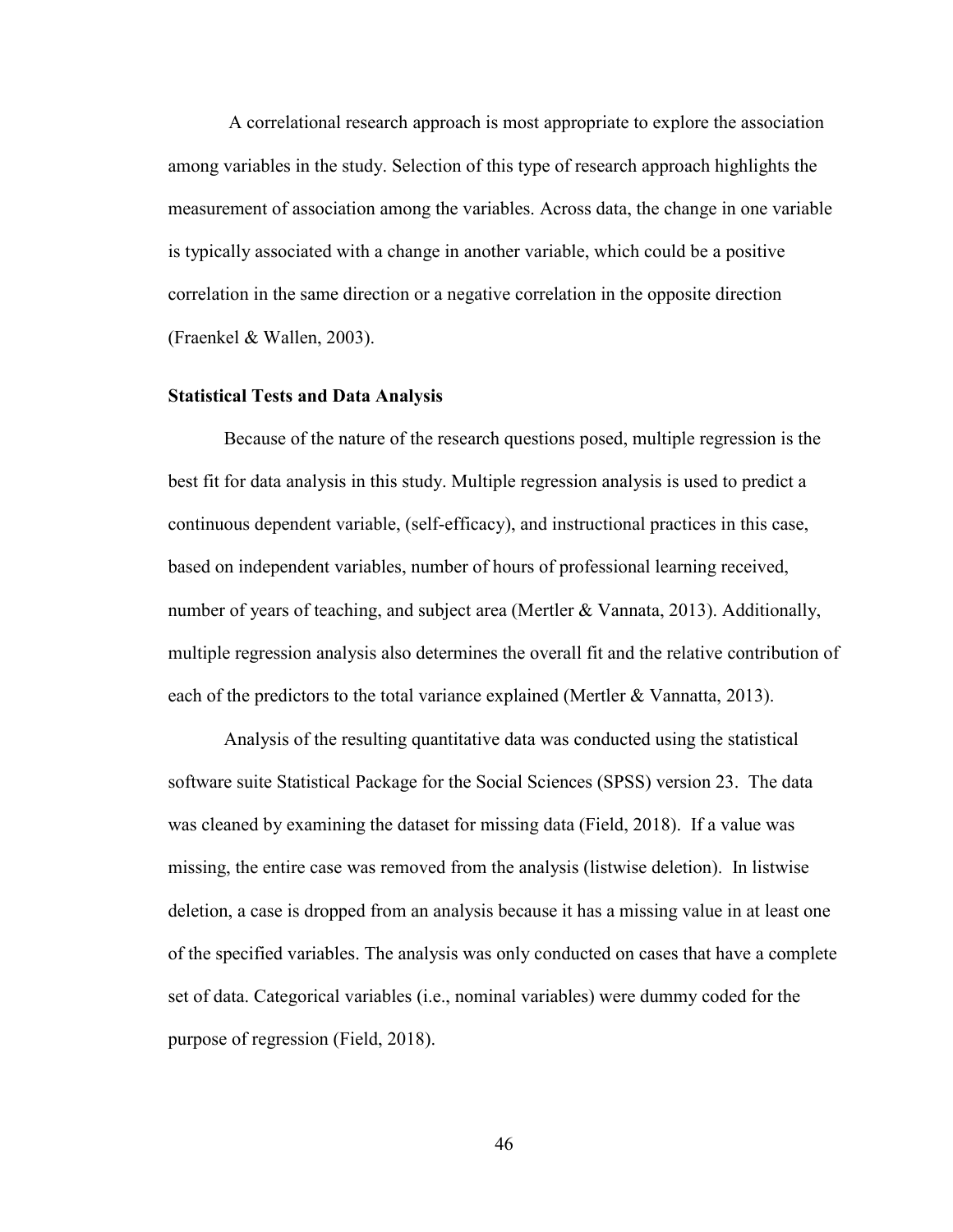Descriptive statistics of the data for the predictor and dependent variables were reported. The frequency and percentages summary were obtained for categorical variables while the measure of central tendencies of means, standard deviations and the minimum and maximum values were conducted for continuous demographic variables, such as the number of years of teaching.

 Prior to conducting multiple regression, the parametric assumptions were first tested. Parametric assumptions are statistical tests conducted to determine when the normality or homogeneity of variance assumptions is met or satisfied (Mertler & Vannatta, 2013). Mertler and Vannatta (2013) indicated that multiple regression analysis includes linearity, normality, homoscedasticity, and multicollinearity (Mertler  $\&$ Vannatta, 2013). Plots of the standardized residuals and the standardized predicted values were examined to assess linearity and homoscedasticity. If the plots are not curvilinear, there are violations of the assumption of linearity (Field, 2018). Additionally, if the plots form a rectangular pattern, there is no violation of the assumption of homoscedasticity (Field, 2018; Mertler & Vannatta, 2013). A Shapiro-Wilk test of normality was used to determine whether the data were normally distributed (Field, 2018). Kurtosis and skewness statistics were generated to further assess normality. Finally, the variable inflation factor (VIF) was calculated for each variable to determine whether there was a violation in multicollinearity between any two variables (Mertler & Vannatta, 2013). If the VIF scores fall below 10, there is no violation of the assumption of multicollinearity (Field, 2018). Outlier detection was assessed through visual inspection of the boxplots as well as the calculation of standardized values.

The following regression models were tested with SPSS: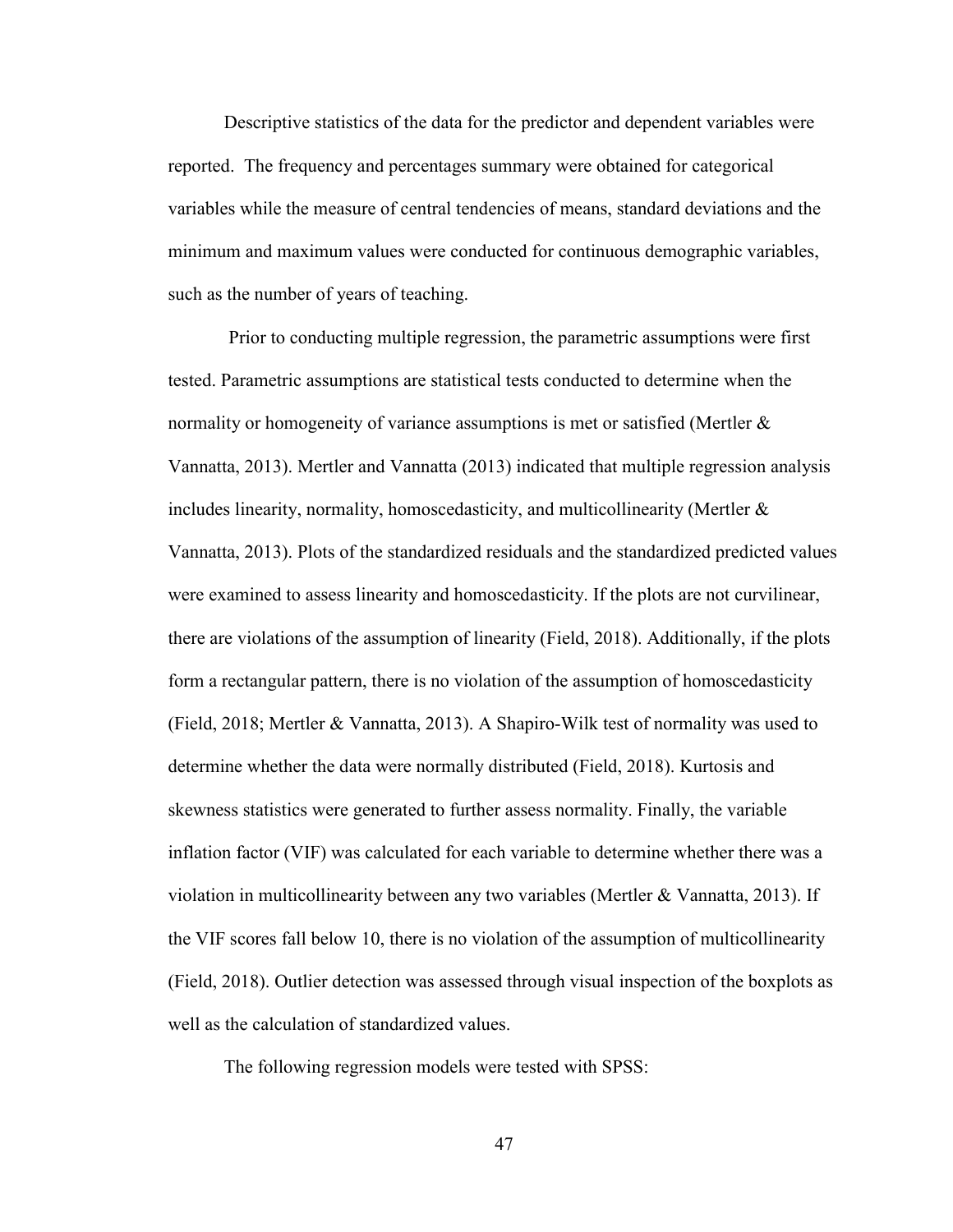Self-Efficacy =  $b0 + b1$  Hours Professional Learning +  $b2$  Number of Years of

Teaching + B3 gender + b4 Subject Area.

Student engagement =  $b0 + b1$  Hours Professional Learning +  $b2$  Number of

Years of Teaching + B3 gender + b4 Subject Area.

Classroom management =  $b0 + b1$  Hours Professional Learning +  $b2$  Number of

Years of Teaching + B3 gender + b4 Subject Area.

## **Table 3**

 *Data Analysis Methods*

| <b>Research Questions</b>                                                                                                                                    | Data<br><b>Source</b>   | Data Analysis                        |
|--------------------------------------------------------------------------------------------------------------------------------------------------------------|-------------------------|--------------------------------------|
| What is the relationship between teachers' self-<br>efficacy and blended professional learning?                                                              | Modified<br><b>TSES</b> | Multiple<br>regression               |
| Is teacher efficacy influenced by the amount of time<br>spent receiving blended professional learning, years<br>of teaching experience, and subjects taught? | Modified<br><b>TSES</b> | Multiple<br>regression TSES<br>score |

### **Sample and Population**

 The participants in the study represented a cross section of K–12 suburban school districts across Nassau County, Long Island. The researcher is a member of the Nassau Association of District Curriculum Officials (NADCO) and requested participation in this study from all participating school districts, including 25 districts and potential access to over 2500 teachers. Teachers were selected to participate in the study via email invitations. Demographics were cross-referenced with NYS data (https://data.nysed.gov/)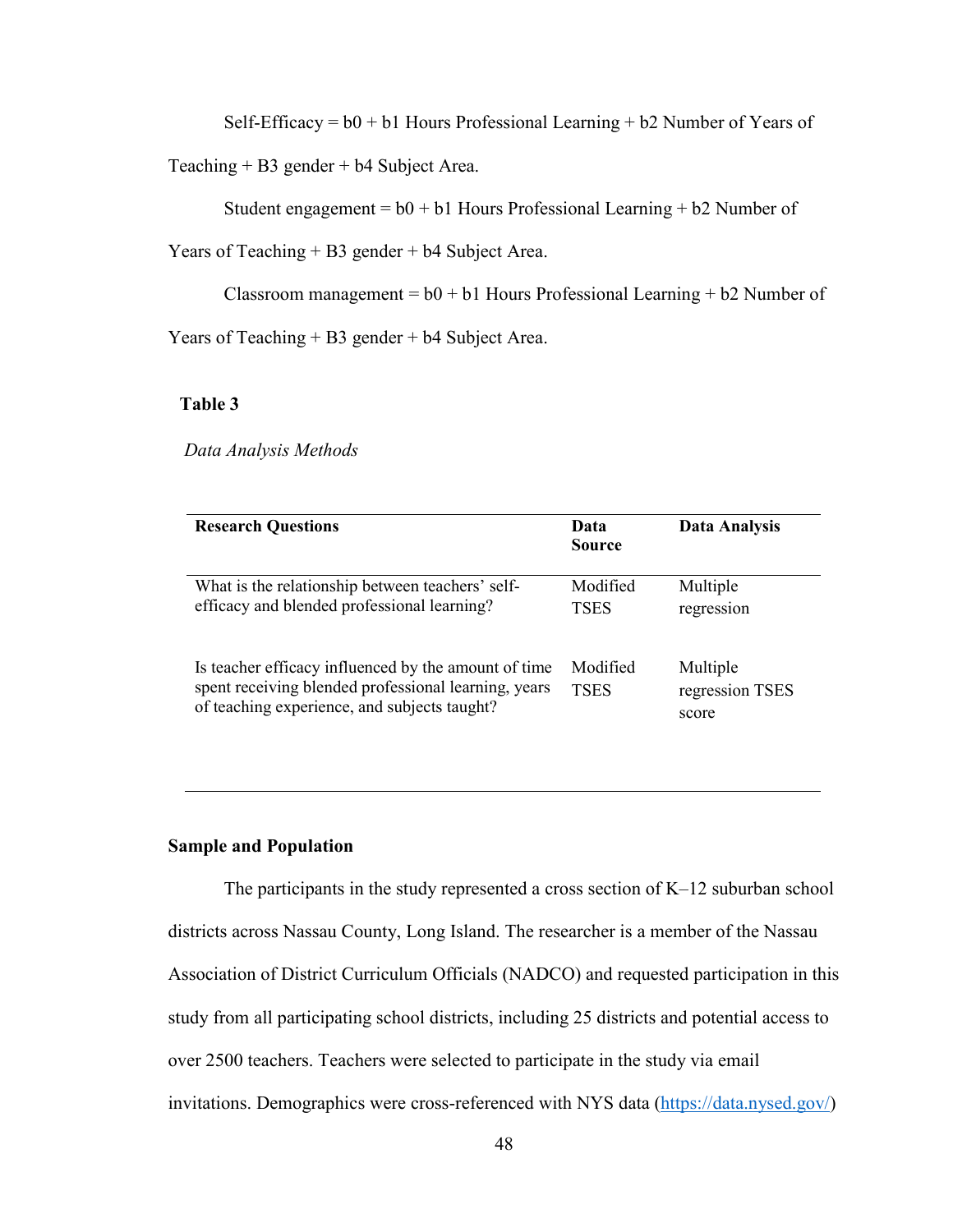for accuracy to ensure the sample in the study represented the target population. An overview of relevant participant information is provided in a demographics table that depicts years of experience, gender, and subjects taught.

 School districts require teachers to participate in annual professional learning but vary in the minimum number of hours required. NYS mandates teachers to complete 175 hours every five years (www.nysut.org, 2022), and this averages 35 hours each year. Over the course of the past 2 years, professional learning has taken the form of a blended model, inclusive of flexible virtual and face-to-face formats. Over the past 2 years, to address safety concerns and social distancing regulations, this format has been the primary means of professional learning for teachers.

 To establish groups and organize data, teachers were classified into three groups as follows: Core (math, science, social studies, English*)*, Specials (art, music, and physical education) and Support (*AIS*). The final group of educators represents teachers who push into classrooms to provide supplemental instruction in the form of enrichment, intervention, or support, which includes academic intervention service (AIS).

G\*Power was used to perform an a priori power analysis to establish the required minimum sample size for the study. The power analysis took into account four factors: significance level, effect size, test power, and statistical technique. The probability of rejecting a null hypothesis given that it is true is referred to as the *significance level*, commonly known as a *type I error* (Haas, 2012). A 95% confidence level is used in most quantitative studies because it gives sufficient statistical proof of a test (Creswell  $\&$  Poth, 2017). The estimated measurement of the relationship between the variables under consideration is referred to as the *effect size* (Cohen, 1988). Cohen (1988) divides effect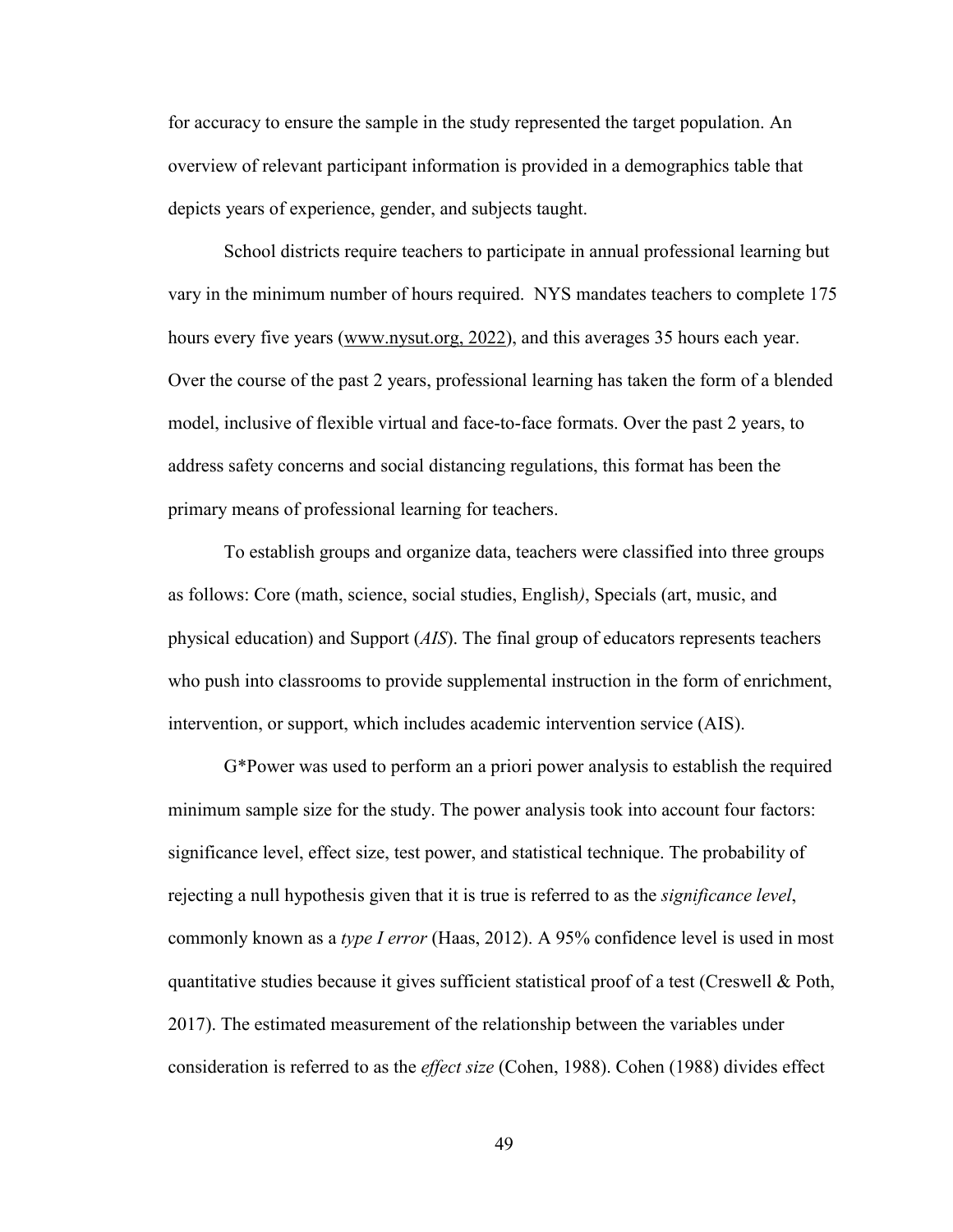size into three categories: small, medium, and large. A medium effect size, according to Berger et al., (2013), is preferable because it achieves a compromise between being overly stringent (small) and too lenient (large). The probability of accurately rejecting a null hypothesis is referred to as *test power* (Sullivan & Feinn, 2012). In most quantitative studies, a power of 80% is used (Sullivan  $\&$  Feinn, 2012). The statistical test that was used in this research is multiple regression. To conduct multiple regression to detect a medium effect size at the .05 level of significance with 80% power, at least 92 participants are required. The researcher conducted data collection from multiple sources to maximize responses and exceed the minimum number of participants.

## **Figure 5**

*G\*Power Calculation of Minimum Sample Size*

| Ba                                                                                                                                                                                                                                                                                                                                                                                                                                  | G*Power 3.1.9.7                              |                                                                             | $\times$      |
|-------------------------------------------------------------------------------------------------------------------------------------------------------------------------------------------------------------------------------------------------------------------------------------------------------------------------------------------------------------------------------------------------------------------------------------|----------------------------------------------|-----------------------------------------------------------------------------|---------------|
| File Edit View<br>Tests Calculator Help                                                                                                                                                                                                                                                                                                                                                                                             |                                              |                                                                             |               |
| Central and noncentral distributions                                                                                                                                                                                                                                                                                                                                                                                                | Protocol of power analyses                   |                                                                             |               |
| $[1]$ -- Thursday, December 02, 2021 -- 14:31:12<br>F tests - Linear multiple regression: Fixed model, R <sup>2</sup> deviation from zero<br>A priori: Compute required sample size<br>Analysis:<br>Input:<br>Effect size f <sup>2</sup><br>α err prob<br>Power $(1 - \beta$ err prob)<br>Number of predictors<br>Output:<br>Noncentrality parameter $\lambda$<br>Critical F<br>Numerator df<br>Denominator df<br>Total sample size | $= 80$<br>$= 5$<br>$= 5$<br>$= 86$<br>$= 92$ | $= 0.15$<br>$= 0.05$<br>$= 13.8000000$<br>$= 2.3205293$                     | Clear<br>Save |
| Actual power                                                                                                                                                                                                                                                                                                                                                                                                                        |                                              | $= 0.8041921$                                                               | Print         |
| <b>Test family</b><br>Statistical test                                                                                                                                                                                                                                                                                                                                                                                              |                                              |                                                                             |               |
| F tests<br>$\checkmark$                                                                                                                                                                                                                                                                                                                                                                                                             |                                              | Linear multiple regression: Fixed model, R <sup>2</sup> deviation from zero |               |
| Type of power analysis                                                                                                                                                                                                                                                                                                                                                                                                              |                                              |                                                                             |               |
| A priori: Compute required sample size - given $\alpha$ , power, and effect size                                                                                                                                                                                                                                                                                                                                                    |                                              |                                                                             |               |
| Input Parameters                                                                                                                                                                                                                                                                                                                                                                                                                    |                                              | <b>Output Parameters</b>                                                    |               |
| Determine $=$ ><br>Effect size f <sup>2</sup>                                                                                                                                                                                                                                                                                                                                                                                       | 0.15                                         | Noncentrality parameter $\lambda$                                           | 13,8000000    |
| α err prob                                                                                                                                                                                                                                                                                                                                                                                                                          | 0.05                                         | Critical F                                                                  | 2.3205293     |
| Power $(1 - \beta$ err prob)                                                                                                                                                                                                                                                                                                                                                                                                        | .80                                          | Numerator df                                                                | 5             |
| Number of predictors                                                                                                                                                                                                                                                                                                                                                                                                                | 5.                                           | Denominator df                                                              | 86            |
|                                                                                                                                                                                                                                                                                                                                                                                                                                     |                                              | Total sample size                                                           | 92            |
|                                                                                                                                                                                                                                                                                                                                                                                                                                     |                                              | Actual power                                                                | 0.8041921     |
|                                                                                                                                                                                                                                                                                                                                                                                                                                     |                                              |                                                                             |               |
|                                                                                                                                                                                                                                                                                                                                                                                                                                     |                                              | X-Y plot for a range of values                                              | Calculate     |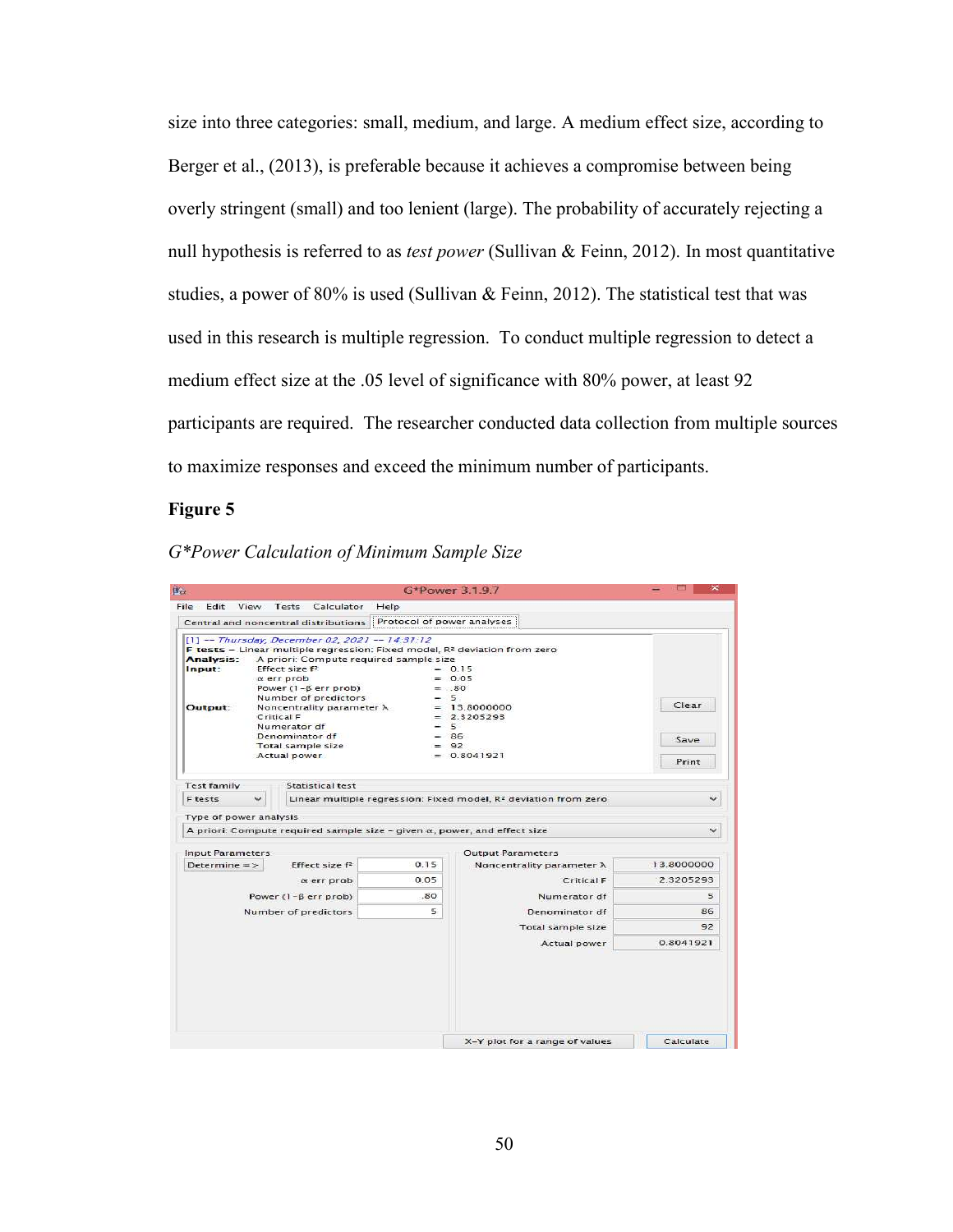### **Instrumentation**

Self-efficacy is an elusive construct (Tschannen-Moran & Hoy, 2001) so it is difficult to develop a tool to measure it. There have been questions related to the validity and reliability of past measurement tools. One of the earliest instruments to measure teacher self-efficacy is known as the Rand measure, which was designed to examine teacher characteristics and student learning. This measure was based upon the teacher's locus of control or the belief that reinforcement of instructional strategies was an internal mechanism within the teacher's control (Tschannen-Moran & Hoy 2001). Current standards of measurement utilize quantitative methods with Likert-type scales that depict the range of skills, competencies, and tasks that span across the activities teachers are expected to perform.

The primary data source that was used to collect teacher perceptions and answer research questions was a comprehensive survey. The developers of established surveys granted approval to the researcher to use their data sources in the study. Modified versions of the Teacher Sense of Efficacy Scale (TSES; Tschannen-Moran & Woolfolk, 2001), the Technological, Pedagogical, and Content Knowledge framework (TPACK; Koehler and Mishra, 2008) and Teacher Blended Practice Profile (Parks et al., 2016) were utilized. The surveys were used as data sources to answer research questions and obtain a quantifiable measure of self-efficacy. Teachers provided their efficacious beliefs on instructional strategies, classroom management, and student engagement.

 Elements of the blended practice profile, TSES, and TPACK were consolidated to serve the purposes of this study. The Likert scale has been modified to (28) statements that range on a scale from one to five  $(1-5)$  and was delineated in sections to indicate the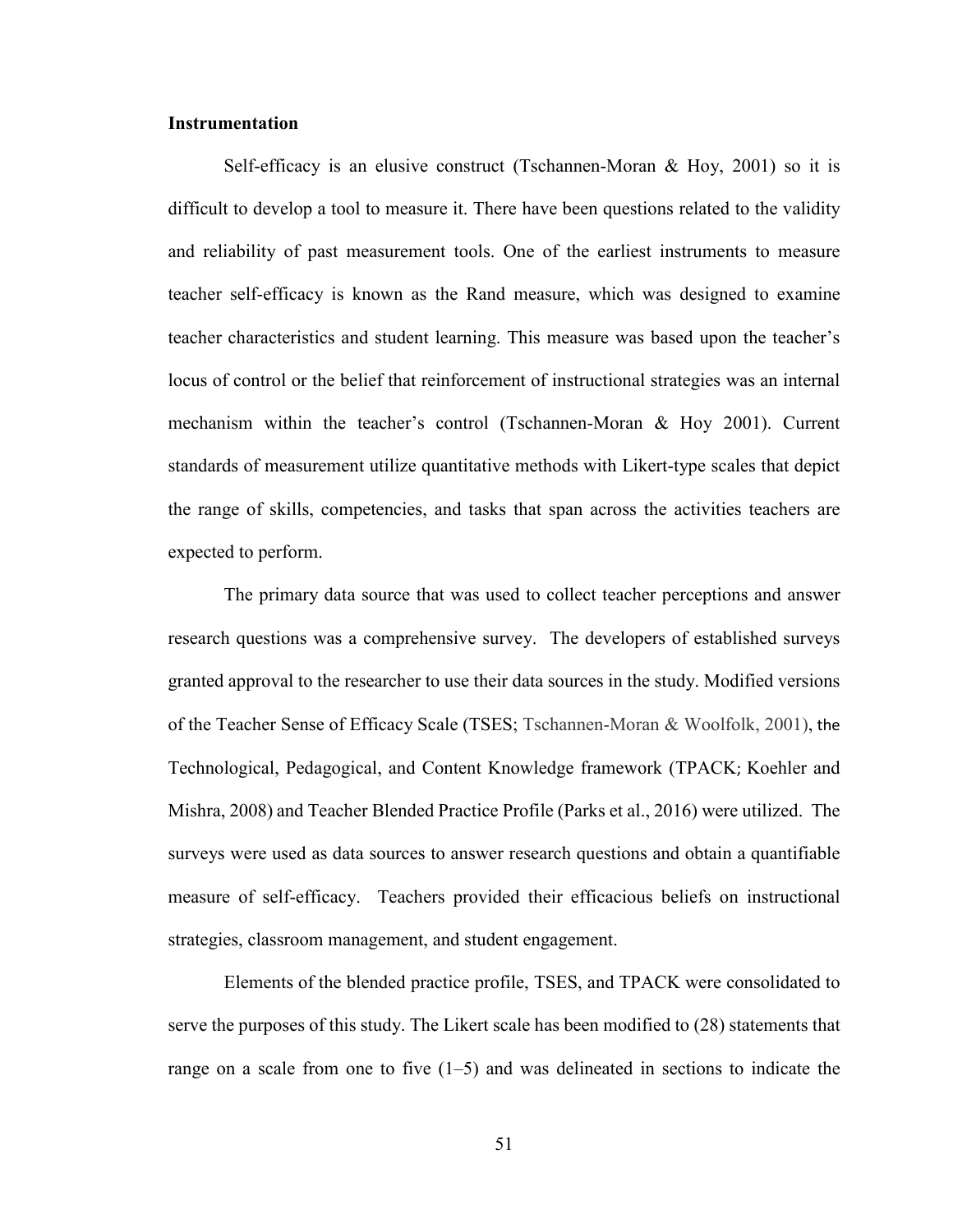teachers' level of confidence and belief in their abilities to produce desired outcomes. A portion of the scale measures teachers' use of instructional strategies across the domains of *student engagement, instructional strategies, and classroom management*, all within the context of blended professional development. The final section assesses teachers' ability and perceptions of ways to incorporate technology or digital-age enhancements into instruction.

 Self-efficacy measurement tools are created based on the perceptions of what teachers feel they can do in terms of knowledge, skills, and pedagogical enhancement. The Teacher Sense of Efficacy Scale (TSES) is a compilation and revision of Bandura and Rand's earlier instruments (Tschannen-Moran & Hoy 2001). The instrument identifies three main areas of self- efficacy: instructional strategies, classroom management, and student engagement. Tschannen-Moran and McMasters (2009) used the instrument to analyze the impact of professional learning on teacher efficacy. The study investigated the influence of professional development on implementation of instructional strategies. It was discovered that teachers' perceptions of self- efficacy and reading instruction were strongly correlated (Tschannen-Moran & McMasters, 2009). Several subsequent studies including a meta-analysis of the impact of professional development on teacher self-efficacy and positive classroom outcomes yielded similar results across diversified content areas (Kim & Seo, 2018).

 The TPACK framework of the instrument focuses on technological, pedagogical, and content knowledge. This content was incorporated into the scale to closely examine the technological components of virtual professional development. The interplay of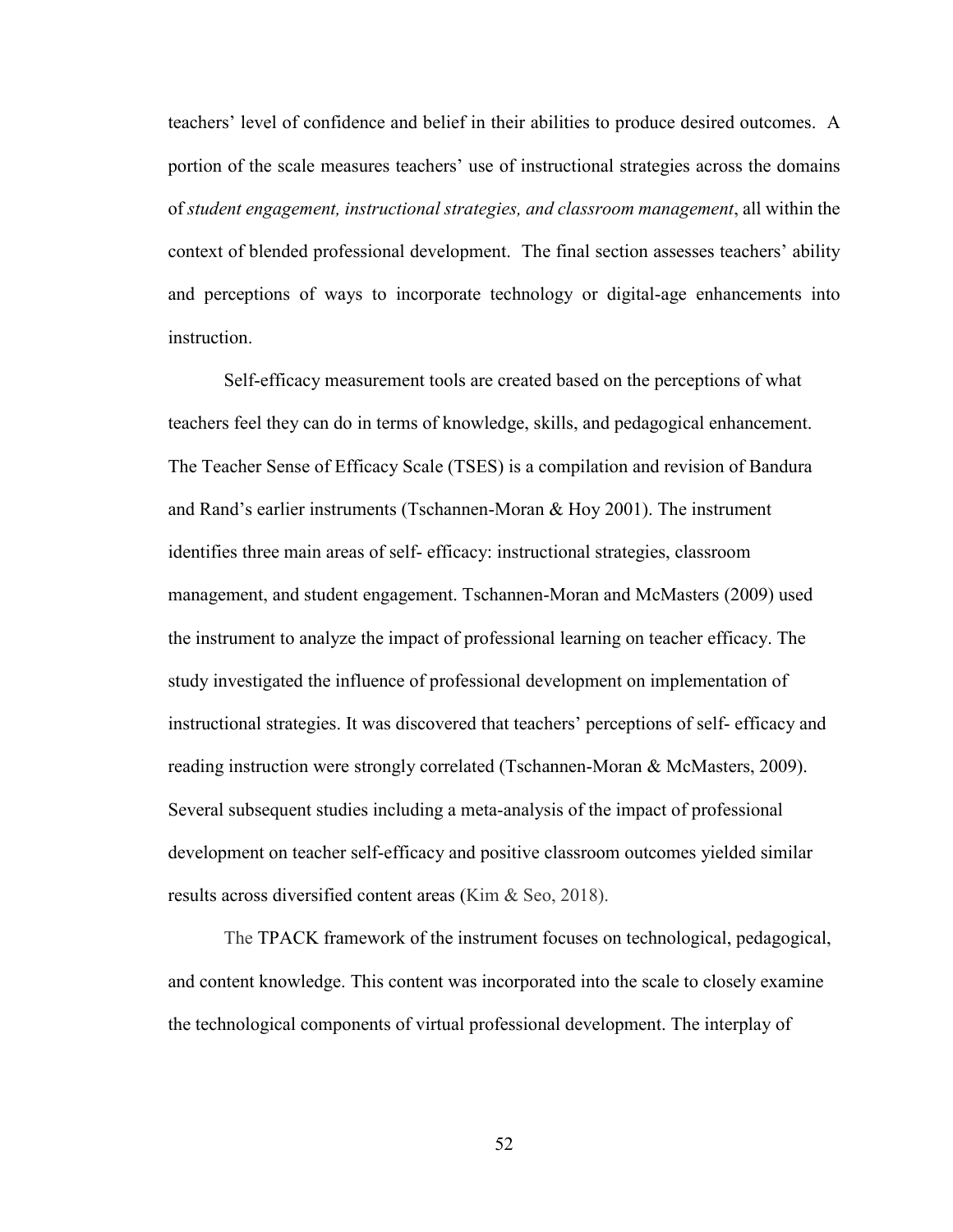relationships and interactions among technological tools and pedagogical practices is vital to blended professional learning models.

 The Blended Practice Profile is a teacher self-assessment tool that was used in a study to determine teachers' perceptions of their level of skills, abilities, and strengths in a blended learning environment (Parks et al., 2016). Researchers examined the impact of virtual professional development on teacher practice. Self-reported data was used with the goal of establishing a baseline of growth and generating a professional developmental pathway for teachers. Findings from the yearlong study found that teachers' newly acquired skills were sustained through practice and collaboration via discussion and sharing of learned practices with peers via blended PD.

### **Reliability and Validity**

 The Likert scale survey is an efficient instrument that captures attitudes, perceptions, and behaviors (Hartley & Maclean, 2006). Conversely, there has been debate about the consistency in responses, outliers, and the lack of in-depth responses (Joshi et al, 2015). The reliability and validity of Likert scales are largely dependent on the content of the survey. According to Hartley and Maclean (2006), reliability and validity are vastly improved when secondary forms of data are made available. Additionally, more than one statistical analysis was conducted to cross-reference results.

 To strengthen the reliability and validity of the study, Cronbach's alpha was administered to support internal consistency. Cronbach's alpha is the most widely used instrument to test homogeneity and determine internal consistency (Shuttleworth, 2016). Additionally, I had a fellow researcher review the instrument, and the survey was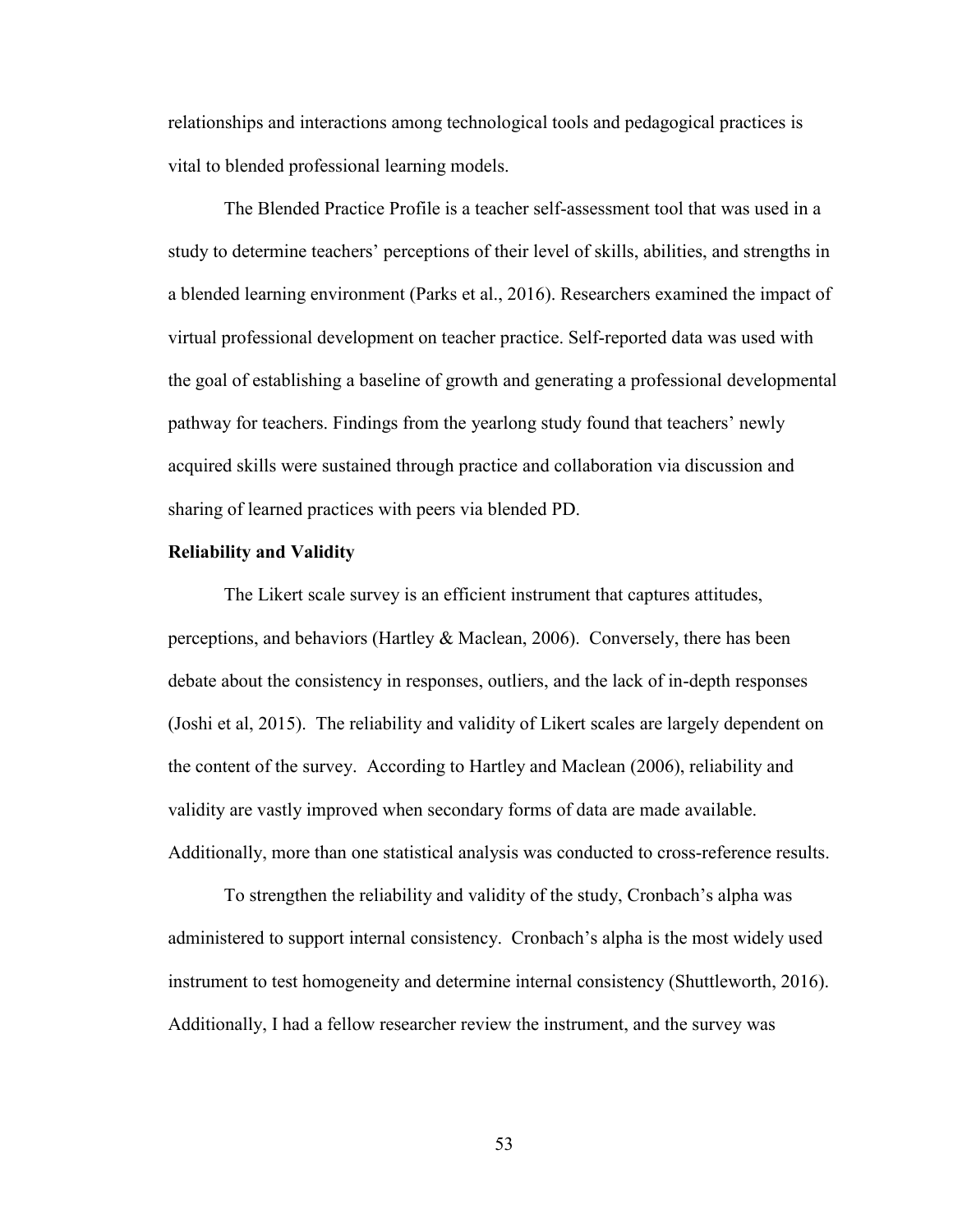administered to the researcher to check for clarity of statements, validity, and appropriateness of content.

Coefficient Cronbach's alpha is a measure that assesses reliability of the instrument, as well as the reliability score for each category indicated in the instrument. A score at or above .80 is considered an acceptable high score of reliability. The Teachers Sense of Efficacy Scale measures high reliability with a Cronbach's alpha of .90 (Schmidt et al., 2009; Tschannen-Moran & Hoy, 2001).

 Joshi et. al (2015) asserted that the validity of the Likert scale is driven by the applicability of the topic and the respondent's level of understanding of the questions and statements. Additionally, measures of central tendencies provided an overview and the dispersion of the data. Inter-rater reliability methods supported calculation of ratings and provided an additional layer of reliability (Creswell & Creswell, 2018). Mean scale scores of 4.0 and higher are indicative of moderate-to-high levels of efficacy.

### **Procedures for Data Collection**

 Emails were sent to teachers of 25 school districts in Long Island, representing a cross section of Nassau County school districts and a potential pool of 2500 participants.

 A 28-item survey was electronically administered to a pool of 2500 K–12 teachers. The survey included statements that participants would rank on a 5-point Likert scale to express their views on self-efficacy and blended professional learning. Statements ranged from the mode of delivery and content to measures of satisfaction. The last item of the survey provided an opportunity for participants to share additional information or expand on any particular response. The survey was developed based on the TSES framework in the context of blended professional learning and covered the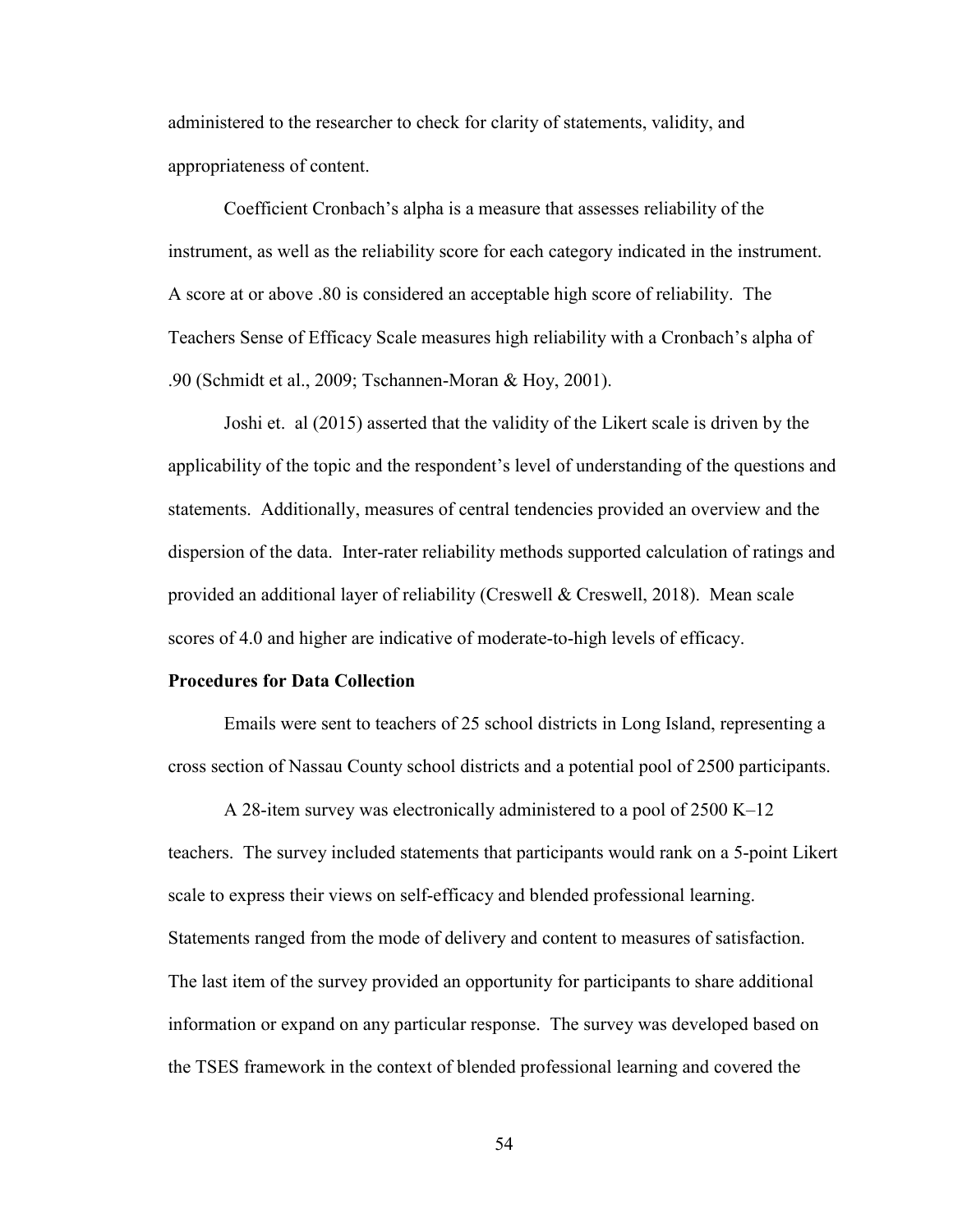following three domains: instructional strategies, classroom management, and student engagement.

The following procedural steps of the study were performed:

- 1. Explain and describe the purpose of the study and obtain electronic consent via email from participants for participation.
- 2. Administer the Microsoft Forms survey to participants via email for completion.
- 3. Retrieve data and convert to an Excel format to organize data.
- 4. Upload data to SPSS software.
- 5. Establish labels and code data based on categories and assign numerical values based on categories and themes.
- 6. Check for assumptions (histogram and normal distribution)
- 7. Run statistical tests (multiple regression).
- 8. Examine and identify the statistical significance of relationships and correlations ( $p < .05$ ), among variables.
- 9. Analyze and summarize findings with the goal of outlining key factors of effective and impactful professional learning that supports teacher- efficacy.
- 10. Provide further insight by addressing any limitations of the study and implications for further research.

## **Research Ethics**

Ethics in research must guide every study. For the purposes of this study, the following considerations were considered:

• Beneficence and respect for persons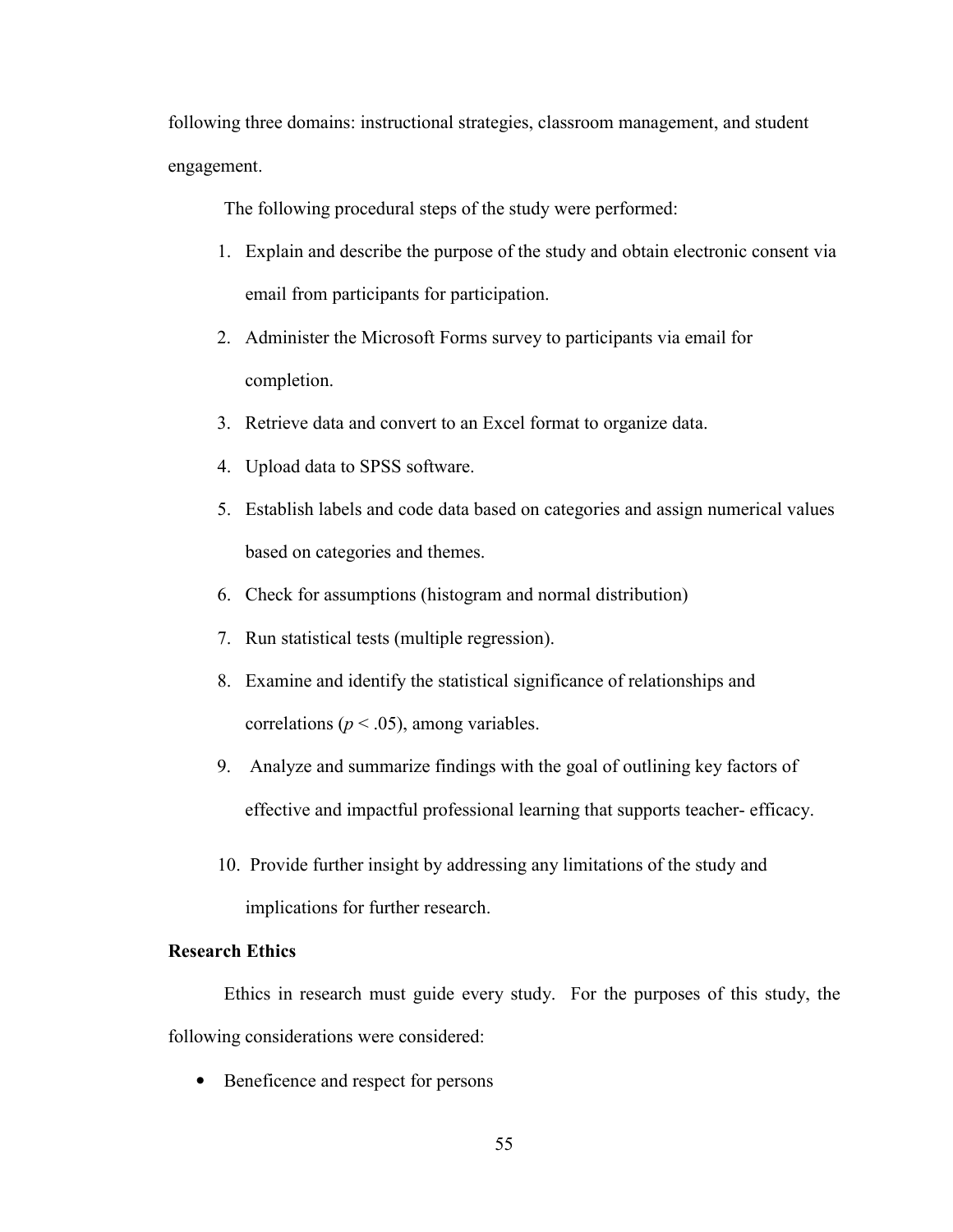- Informed consent
- Confidentiality and data protection
- Conflict of interest
- **Integrity** 
	- (McGinn, 2018)

 To adhere to all guidelines, I provided teachers with transparent information regarding the purpose of the study and will obtain written consent from each participant. I have maintained confidentiality and have been mindful of my role as a researcher. In doing so, I did not infuse biased opinions or influence results or findings. Maintaining protection and ensuring that no harm comes to any of the participants because of participation, is essential to the implementation of the study. It is crucial to safeguard ethics in research to avoid distractions and maintain an objective focus on the phenomena that is being studied.

## **Researcher's Role**

 In my role as a researcher, it is important to maintain an objective perspective and prevent my professional role or prior experience as a facilitator of professional development to influence analysis or interpretation of data. To reduce any potential bias, the researcher used a standardized, peer-reviewed scale, which was administered electronically for data collection purposes. Additionally, the researcher had minimal contact with the participants, a practice that enabled them to respond to survey questions and engage in the study independent of the researcher. Moreover, process and procedures were also outlined to replicate the study independent of the researcher.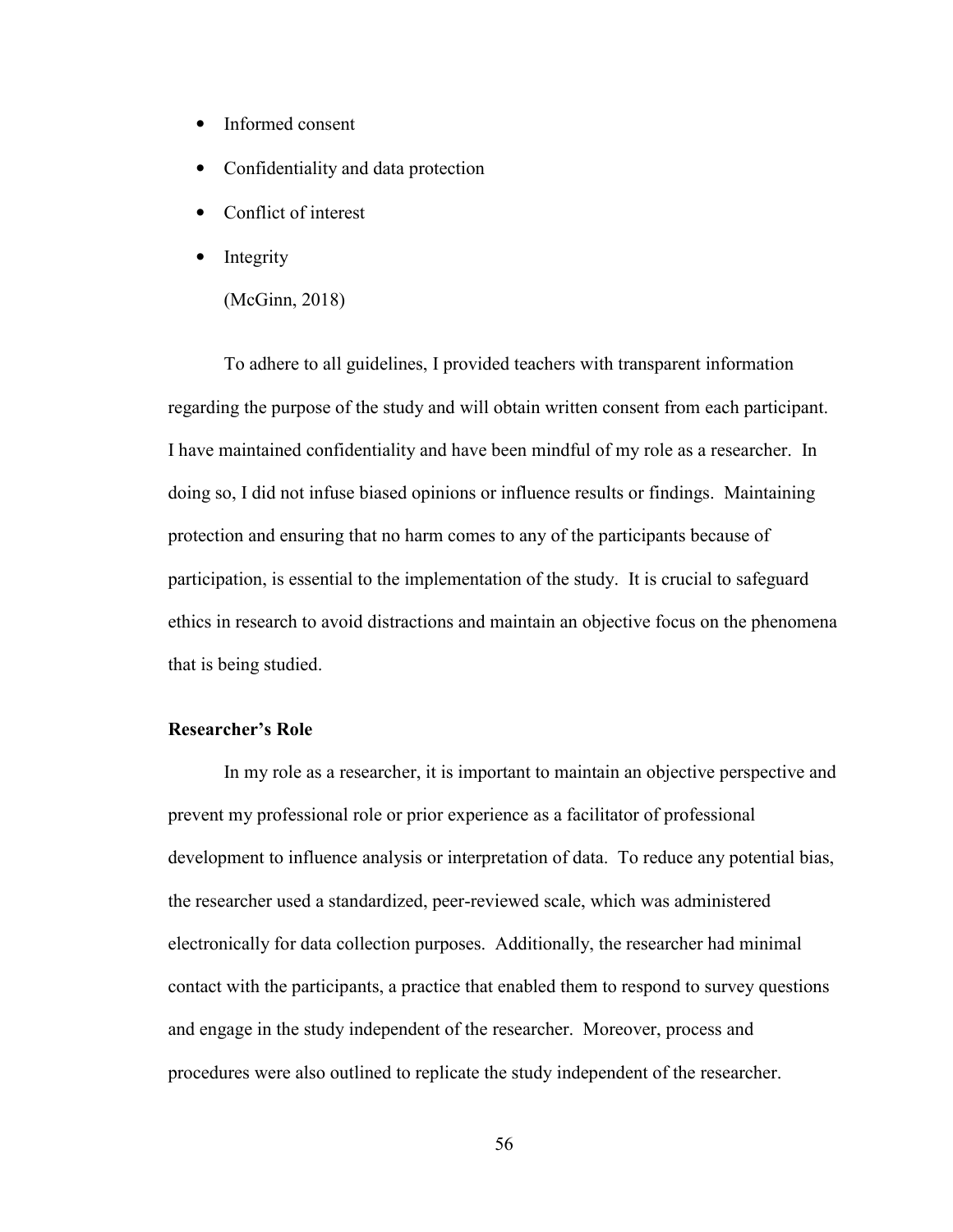# **Conclusion**

Chapter 3 presents the methodology and procedures employed within the context of this study. A quantitative, correlational research design was used to collect and analyze data. This nonexperimental design was selected to gain insight and examine teachers' perceptions of the effects of blended professional learning on self-efficacy and instructional practices. The instrument that was utilized for data collection purposes combines the Teacher's Sense of Efficacy Scale, TPACK, and the Blended Practice Profile to address areas of interest in the study. The next chapter outlines the results of the study.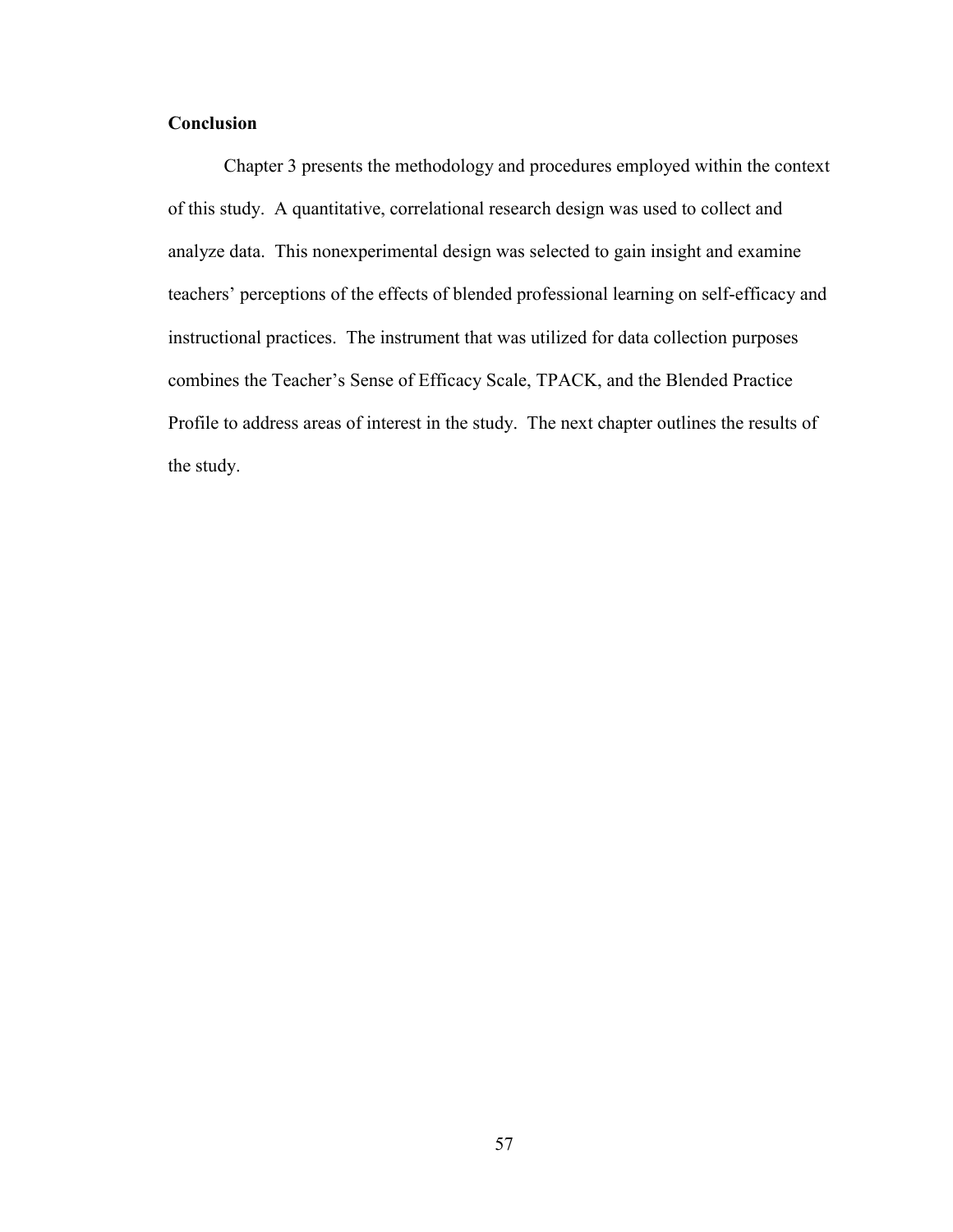### **CHAPTER 4: RESULTS**

## **Introduction**

 The purpose of this research was to explore teacher perceptions of blended models of professional development and their impact on teacher efficacy. Specifically, the research addressed the relationship among the amount of time that teachers spent receiving training in blended professional learning, the years of teaching experience, and the subjects taught.

 Teacher efficacy was initially studied through the lens of Bandura's (1986) social learning theories. Bandura outlined four types of experiences that contribute to an individual's self-efficacy, including professional development, mastery experiences, vicarious experiences, verbal persuasion, and physiological and affective states (Bandura, 1986).

 This chapter outlines the results of the multiple regression analysis conducted based on the results of survey data. The following research questions and hypotheses were addressed:

**RQ1**: What is the relationship between teacher self-efficacy and blended professional learning?

**RQ2** Is teacher self-efficacy influenced by the amount of time spent receiving blended professional learning, by the years of teaching experience or by the subjects taught? **H0:** There is no significant relationship between teachers' self-efficacy and blended professional learning.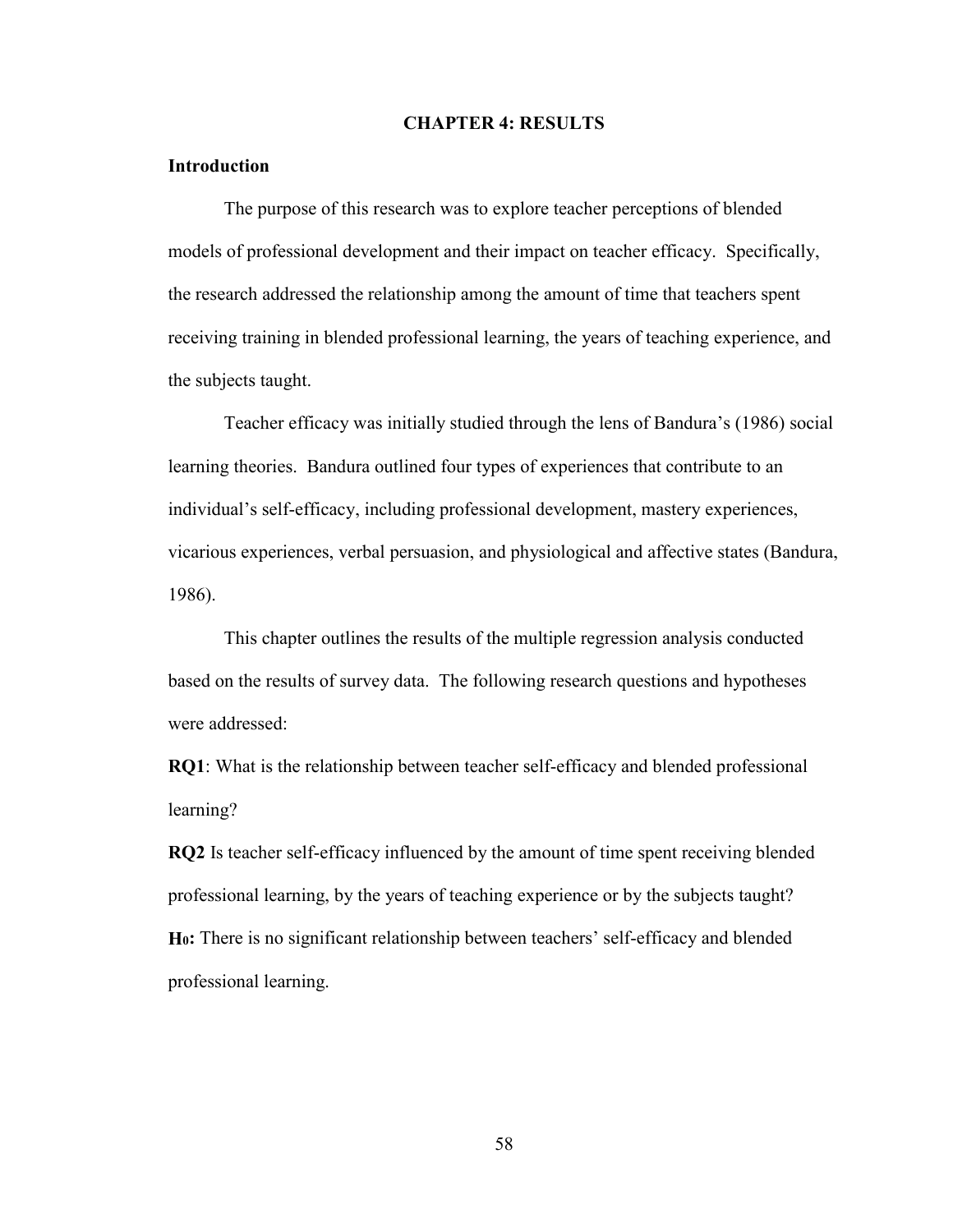**H0:** There is no significant relationship between teachers' self-efficacy and the amount of time spent receiving blended professional learning, years of teaching experience, or subjects taught.

**H1**: There is a significant relationship between teachers' self-efficacy and blended professional learning.

**H2**: There is a significant relationship among teachers' self-efficacy and the amount of time spent receiving blended professional learning, years of teaching experience, and subjects taught.

The following is a presentation of the study's population as well as a demographic description of the sample. Demographic descriptions included frequencies and percentages for categorical (nominal) data. Also presented are the test results of the parametric assumptions for the statistical analysis and the results of statistical testing. The subsequent chapter provides a discussion of the results of this study.

### **Data Collection**

The participants in the study represented a cross-section of K–12 suburban school districts across Nassau County, Long Island. Teachers were selected to participate in the study via email invitations. One hundred eighty-two teachers started the survey; however, there were 69 who did not complete the survey and had to be removed from the analysis. Thus, there were  $N = 112$  complete cases for analysis.

Most teachers (96, or 85.7%) had been teaching for over 10 years. This was followed by 13 teachers  $(11.6\%)$ , who had taught 6–10 years, and three teachers  $(2.7\%)$ who had taught 0–5 years. Table 4 depicts these percentages.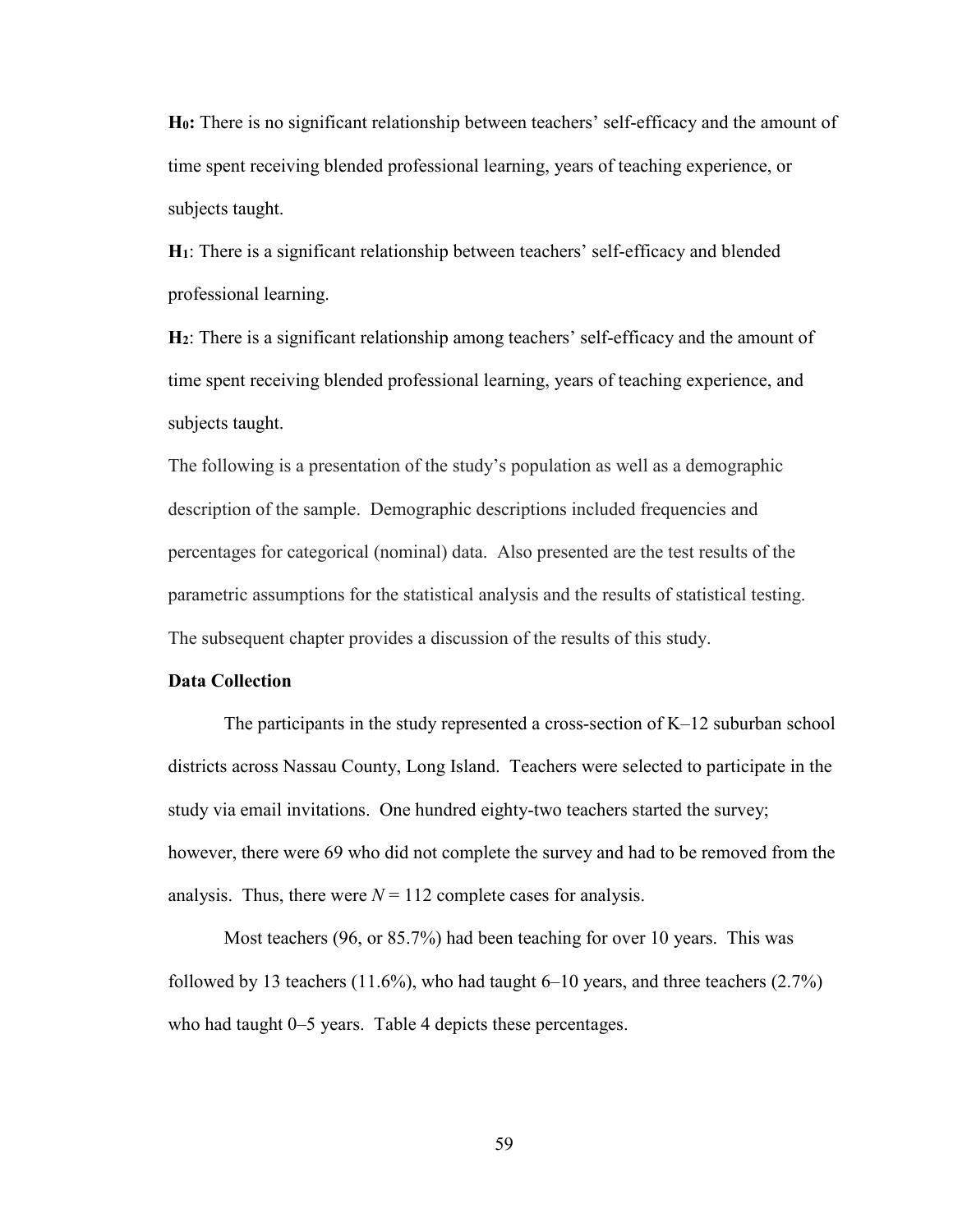# **Table 4**

*Years of Teaching*

|               | Frequency | Percent |
|---------------|-----------|---------|
| $0 - 5$ years |           | 2.7     |
| $6-10$ years  | 13        | 11.6    |
| Over 10 years | 96        | 85.7    |
| Total         | 112       | 100.0   |

*Note.* This table depicts years of teaching experience for all the participants.

 Because of the low sample size in the category of 0–5 years of teaching, this variable had to be recoded for the purpose of regression. The variable Over 10 Years of Teaching was created as a dichotomous variable coded as 1 for yes or 0 for no.

Regarding the level of education, most (84, or 75.0%) had a master's degree.

This was followed by a postgraduate degree, (25 or 22.3%), and three teachers (2.7%) who had a doctorate degree (Table 5).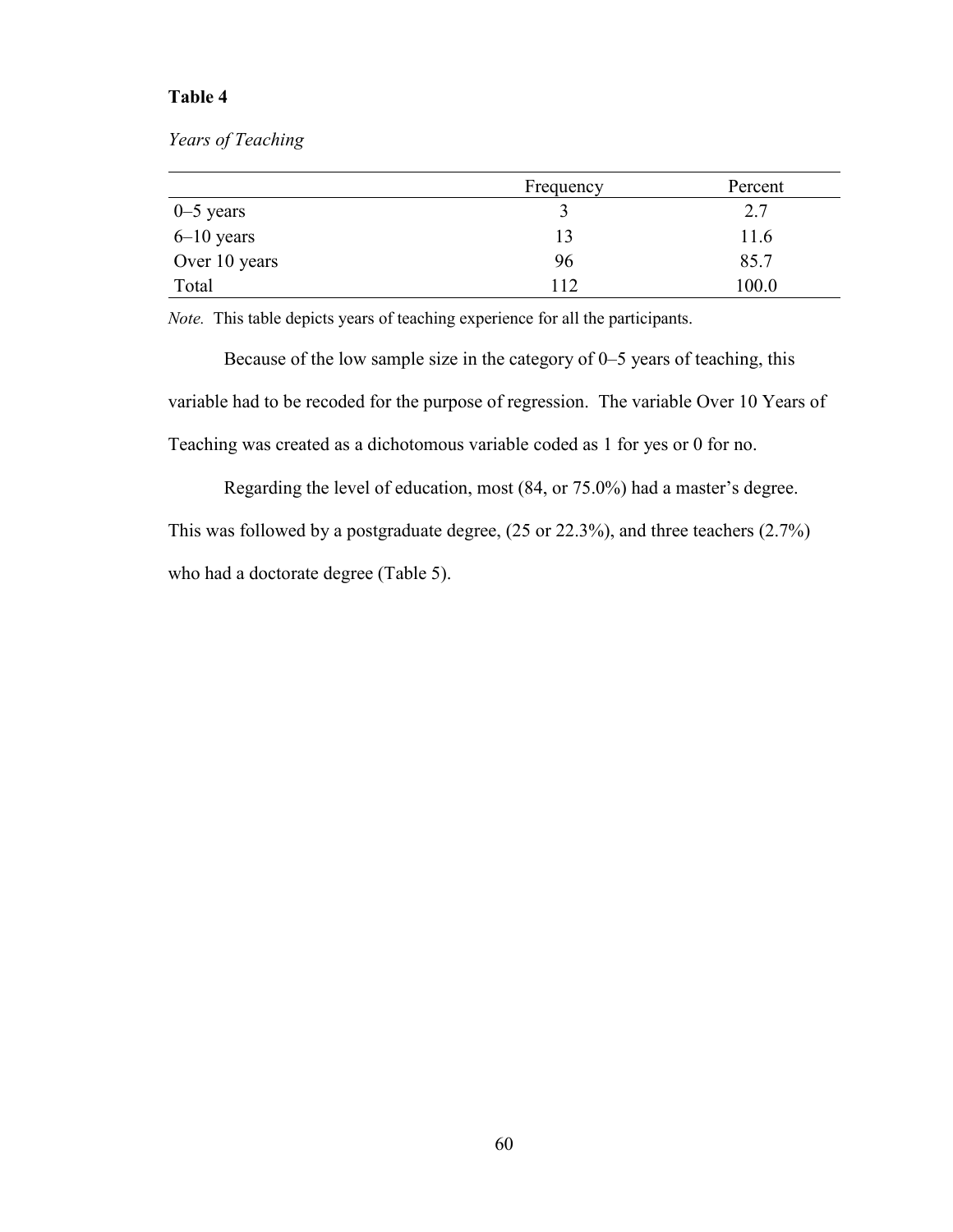## **Table 5**

## *Participant's Level of Education*

|                     | Frequency | Percent |
|---------------------|-----------|---------|
| Doctorate           |           | 2.7     |
| Master's Degree     | 84        | 75.0    |
| Postgraduate Degree | 25        | 22.3    |
| Total               | 112       | 100.0   |

*Note.* This table outlines the educational level of all 112 participants.

Regarding subjects taught, among the 112 teachers sampled, there were 17 English teachers (15.2%), 17 math (15.2%), nine physical education (8.0%), eight art

(7.1%), eight science (7.1%), seven social studies (6.3%), and one music teacher

(0.9%). The remaining 45 teachers (40.2%) taught some other subjects (Table 6).

# **Table 6**

| Subjects Taught by Participants |  |  |
|---------------------------------|--|--|

|                       | Frequency | Percent |
|-----------------------|-----------|---------|
| <b>AIS</b>            | 45        | 40.2    |
| English               | 17        | 15.2    |
| Math                  | 17        | 15.2    |
| Physical Education    | 9         | 8.0     |
| Art                   | 8         | 7.1     |
| Science               | 8         | 7.1     |
| <b>Social Studies</b> | 7         | 6.3     |
| Music                 |           | .9      |
| Total                 | 112       | 100.0   |

To make the comparisons of subjects taught easier, especially with small groups, some categories were combined. Specifically, the following groups were created: Core (math, science, social studies, and English), Specials (art, music, and physical education)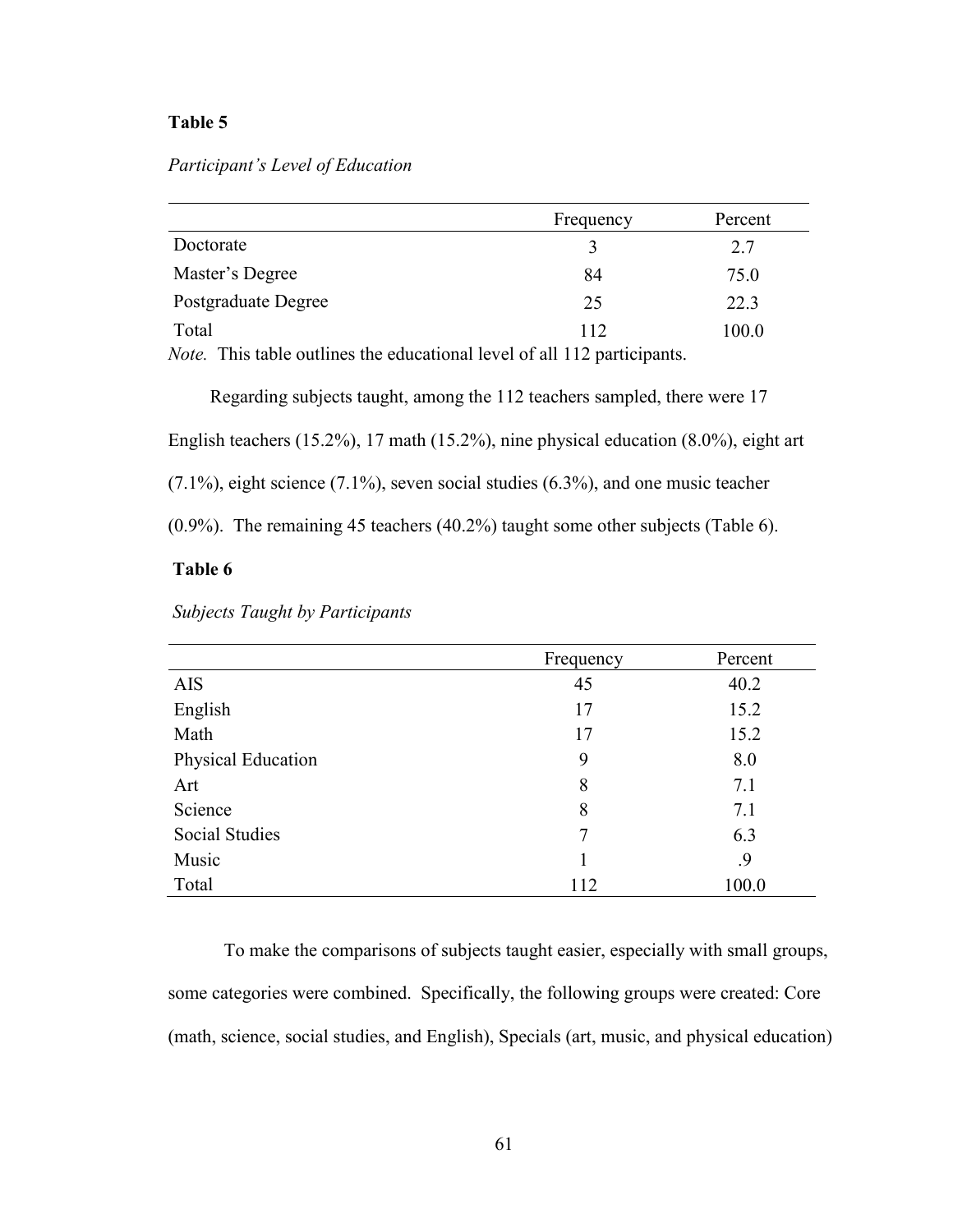#### *Regrouped Instructional Subjects*

|          | Frequency | Percent |
|----------|-----------|---------|
| Core     | 49        | 43.8    |
| Specials | 18        | 16.1    |
| AIS      | 45        | 40.2    |
| Total    | 112       | 100.0   |

and AIS (academic intervention services). There were 49 core (43.8%), 18 specials

(16.1%), and 45 AIS subjects (40.2%) taught (Table 7).

 The greatest number of hours of blended professional learning that teachers received ranged between 11 and 20 hours, (55 teachers or 49.1%). This was followed by  $0-10$  hours, (40 teachers or 35.7%), and over 20 hours, (17 teachers or 15.2%). This is represented in Table 8 below.

## **Table 8**

*Hours of Blended Professional Development per School Year*

|               | Frequency | Percent |
|---------------|-----------|---------|
| $0-10$ hours  | 40        | 35.7    |
| $11-20$ hours | 55        | 49.1    |
| Over 20 hours | 17        | 15.2    |
| Total         | 112       | 100.0   |

A simple linear regression was conducted to assess the relationship between blended professional learning and teacher- efficacy. The results of the regression suggested that 1% of the variance could be attributed to blended professional learning  $R<sup>2</sup>= .01, F (2, 109) = .783, p = .460$ . Statistical significance was not found in this model,  $(\beta = -0.08, p = 0.592)$  The results of the linear regression can be found below in table 9.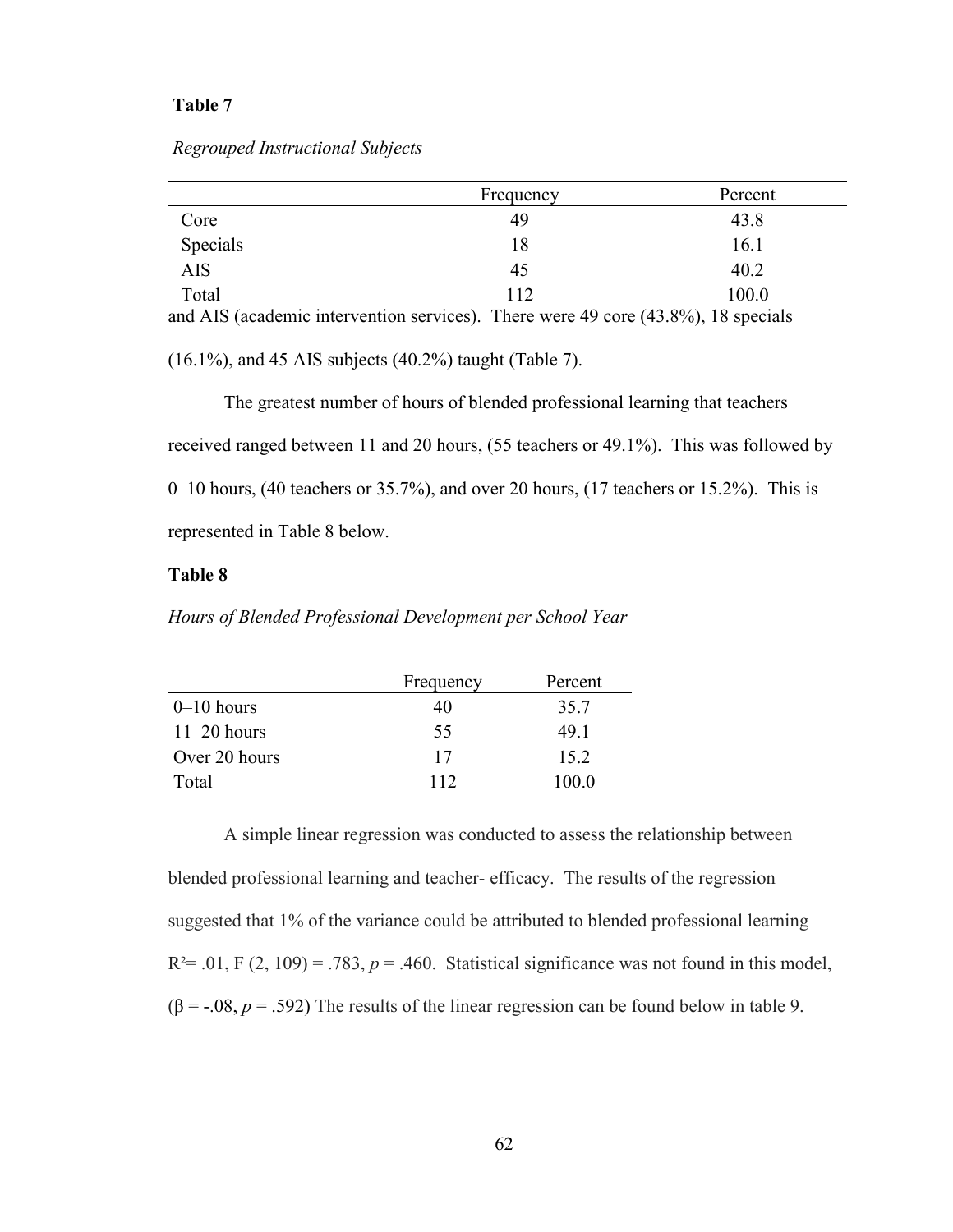|  |  |  | Self- Efficacy and Blended Professional Learning |
|--|--|--|--------------------------------------------------|
|  |  |  |                                                  |

|                        | Coefficients |      | Standardized |        |      |  |
|------------------------|--------------|------|--------------|--------|------|--|
|                        |              |      | Coefficients |        |      |  |
|                        | В            | SE   |              |        |      |  |
| (Constant)             | 4.230        | .128 |              | 32.998 | .000 |  |
| Blended PD 0-10 hours  | $-.082$      | .153 | $-.075$      | - 537  | .592 |  |
| Blended PD 11-20 hours | .055         | .147 | .053         | .376   | .707 |  |
| Blended Pd over 20     |              |      |              |        |      |  |
| hours**                |              |      |              |        |      |  |

 $R^2 = .01$ , F (2, 109) = .783, p = .460 \*\*Reference category

*Note.* Dependent Variable: Teacher Efficacy

Self-efficacy ranged from 1.50 to 5.00 ( $M = 4.23$ ,  $SD = 0.53$ ). Self-efficacy statistics by the number of years teaching are depicted in Table 9. Teachers who taught 6–10 years had the greatest self-efficacy ( $M = 4.26$ ,  $SD = 0.30$ ). This was followed by over 10 years ( $M = 4.22$ ,  $SD = 0.55$ ), and 0–5 years ( $M = 4.20$ ,  $SD = 0.53$ ).

## **Table 10**

*Self-Efficacy by Years Teaching* 

| How long have you been teaching? |    | M    |     |
|----------------------------------|----|------|-----|
| $0 - 5$ years                    |    | 4.20 |     |
| $6-10$ years                     |    | 4.26 | .30 |
| Over 10 years                    | 96 |      | .55 |
|                                  |    |      |     |

Regarding self-efficacy by educational level, the greatest self-efficacy was found with teachers having a master's degree ( $M = 4.29$ ,  $SD = 0.42$ ). This was followed by postgraduate ( $M = 4.105$ ,  $SD = 0.79$ ), and doctorate ( $M = 4.05$ ,  $SD = 0.46$ ). See Table 7.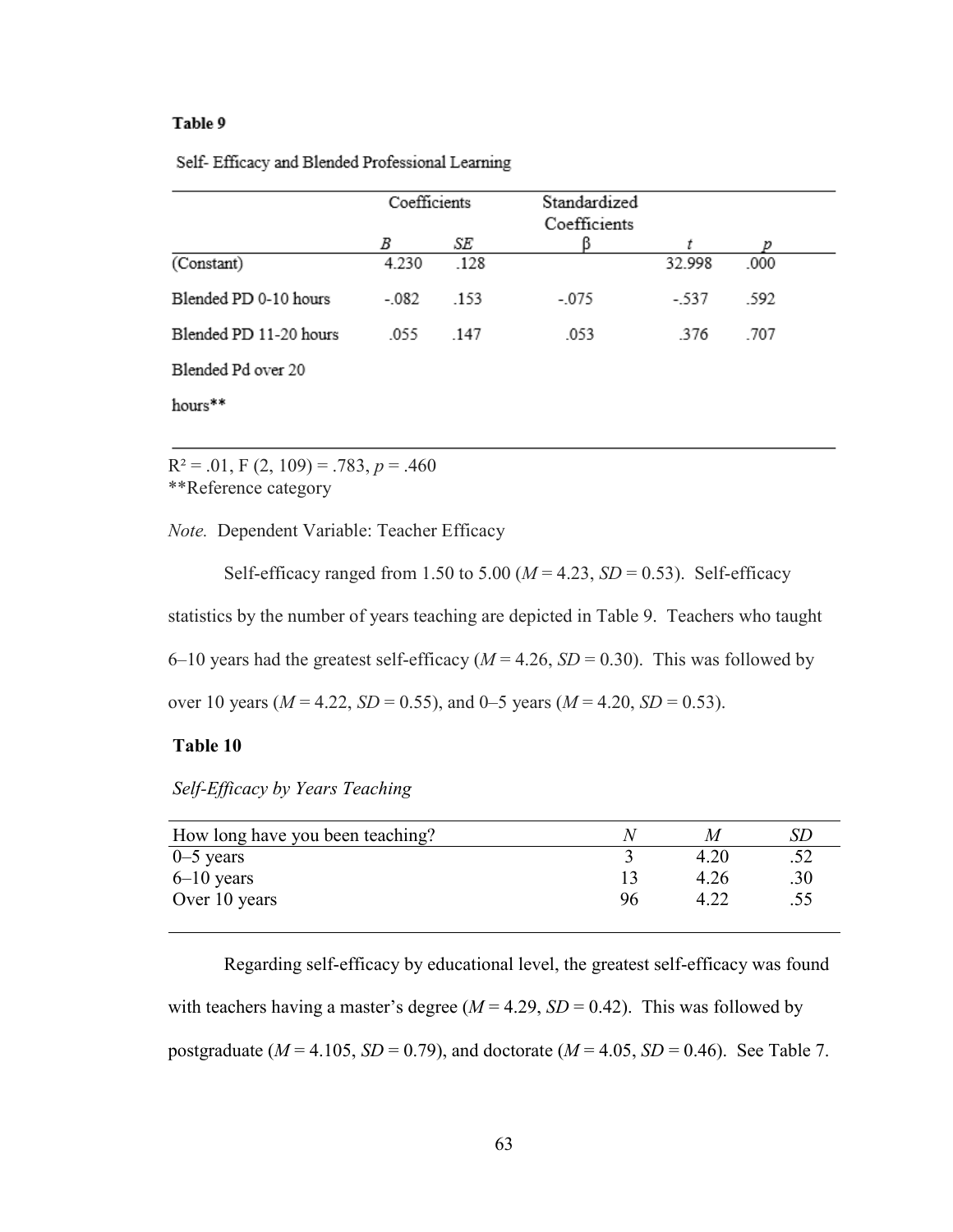*Self-Efficacy by Educational Level* 

| What is your highest level of education? | Λı |      | SD   |
|------------------------------------------|----|------|------|
| Doctorate                                |    | 4.05 | 0.46 |
| Master's Degree                          | 84 | 4.29 | 0.42 |
| Postgraduate Degree                      | 25 | 4 05 | በ 79 |

Self-efficacy by subject taught is provided in Table 11. The greatest self-efficacy was

found in the AIS group ( $M = 4.34$ ,  $SD = 0.49$ ). This was followed by Specials ( $M = 4.18$ ,

 $SD = 0.68$ ), while Core ( $M = 4.14$ ,  $SD = 0.53$ ) had the least self-efficacy.

## **Table 12**

*Self-Efficacy by Subject* 

| Subjects Regrouped | Ν  | M    | <b>SD</b> |
|--------------------|----|------|-----------|
| Core               | 49 | 4.14 | 0.53      |
| Specials           | 18 | 4.18 | 0.68      |
| <b>AIS</b>         | 45 | 4.34 | 0.49      |
|                    |    |      |           |

 Self-efficacy by number of blended professional learning hours received is provided in Table 12. The greatest mean self-efficacy was found in the 11–20 hours group ( $M = 4.29$ ,  $SD = 0.48$ ). This was followed by over 20 hours ( $M = 4.23$ ,  $SD = 0.79$ ), and the 0–10 hours group ( $M = 4.15$ ,  $SD = 0.45$ ), which had the least self-efficacy.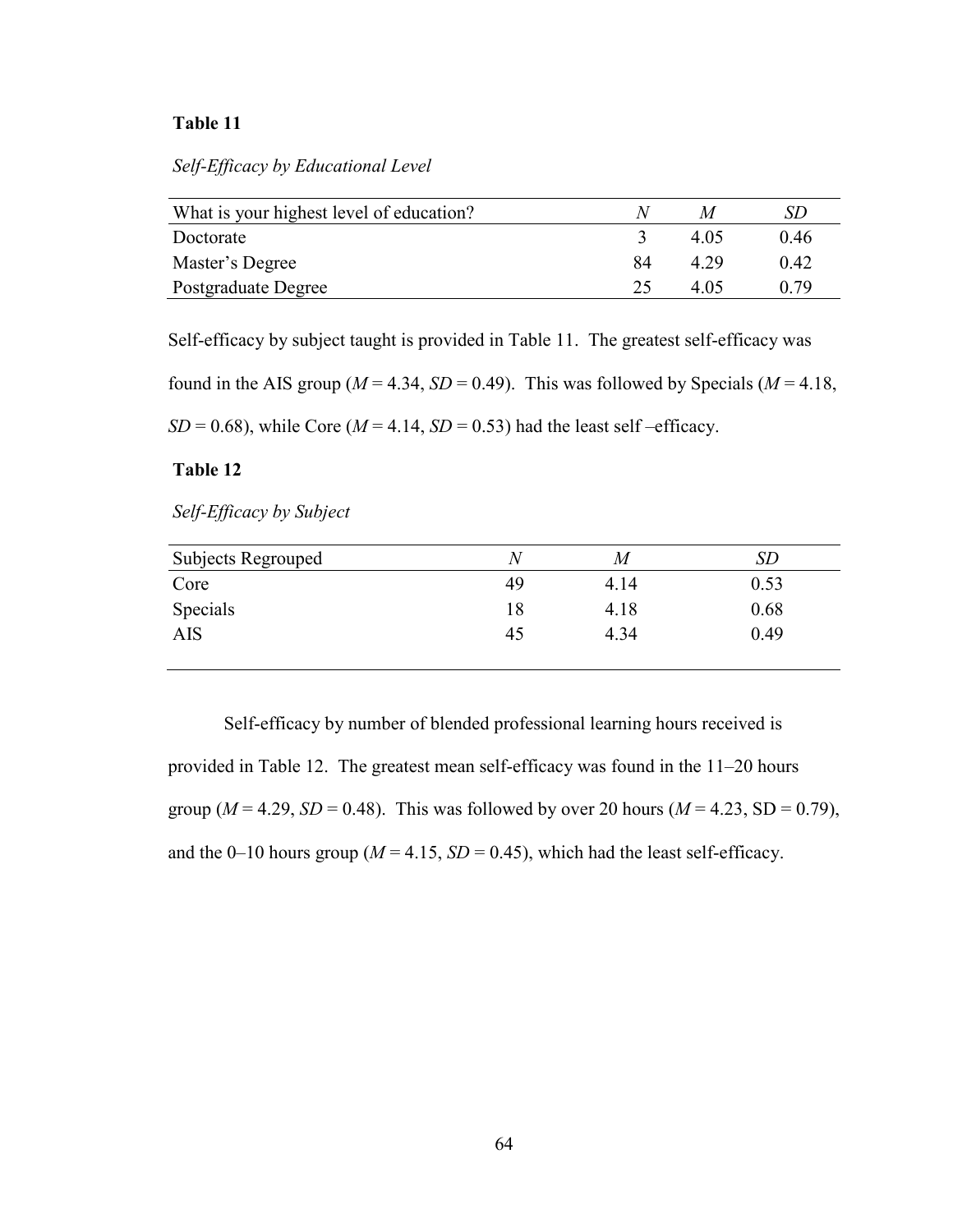| N   | M     | SD. |
|-----|-------|-----|
| 40  | 4 1 5 | .45 |
| 55. | 4.29  | .48 |
| 17  | 4.23  | -79 |
|     |       |     |

#### *Self-Efficacy by Hours of Blended Processional Learning*

To measure self-efficacy, the Teacher Sense of Efficacy Scale (TSES) was used. The instrument included 28 items measured on a five-point Likert scale ranging from  $1 =$ strongly disagree to  $5 =$  strongly agree. The mean response of these items was computed to create an overall measure of teachers' self-efficacy. The reliability was assessed by calculating Cronbach's alpha, a measure of internal consistency. The scale showed good reliability with Cronbach's alpha = .931.

As indicated in Table 13 below, the participants' level of efficacy was measured based on responses on a scale of 0–5 for each item. All items in the scale were categorized into three groups as indicated (student engagement, instructional strategies, and classroom management). Teachers reported high levels of efficacy across all subscales. The highest mean score was associated with the respondent's feelings of efficacy related to blended professional development activities (4.6), followed by the efficacy of student engagement and classroom management (4.5) and instructional strategies  $(4.4)$ .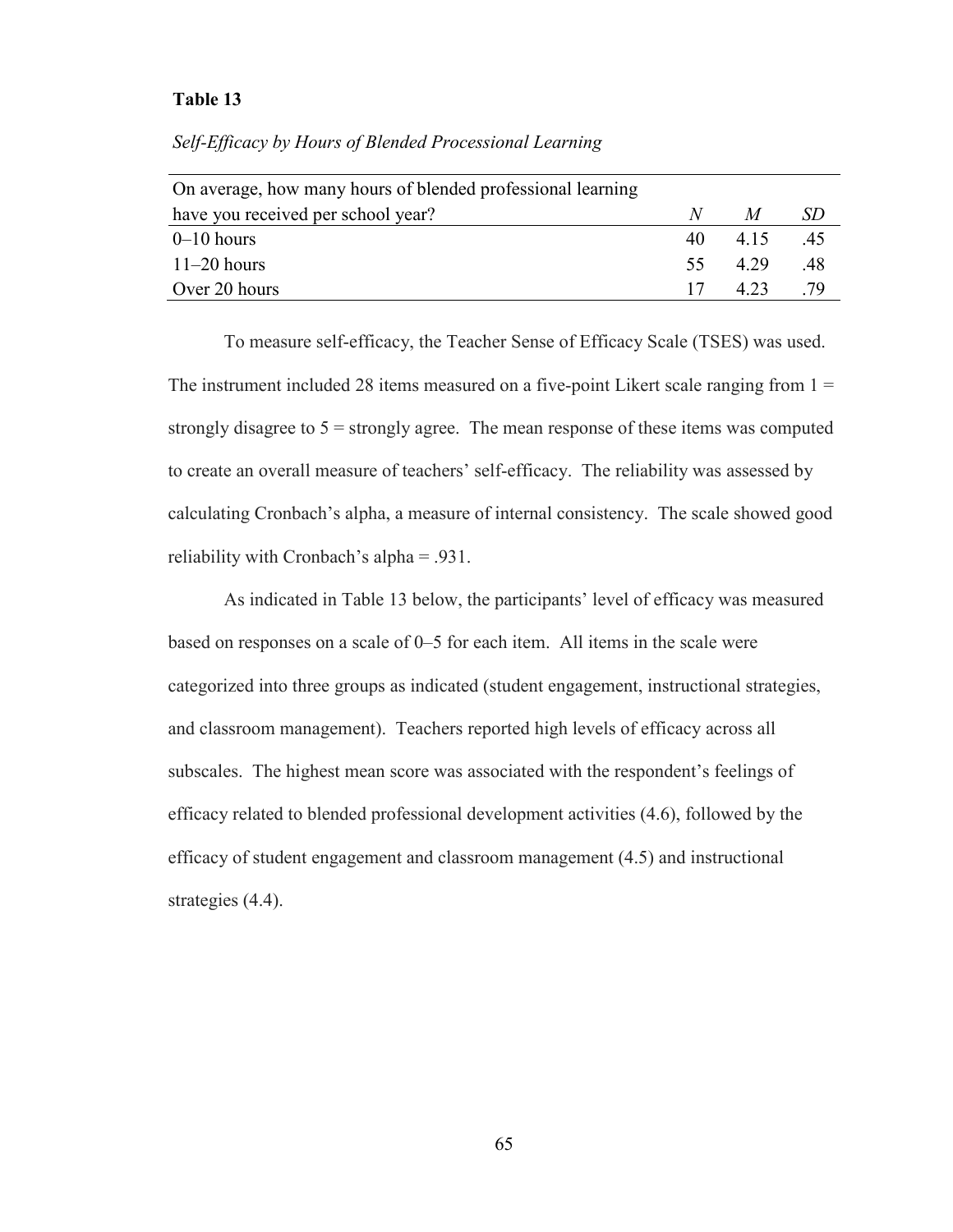## *TSES Scores across Subscales*

|                                         | Mean | <b>SD</b> | Frequency | Percent |
|-----------------------------------------|------|-----------|-----------|---------|
| <b>Student Engagement</b>               | 4.5  | .77       | 94        | 84%     |
| <b>Instructional Strategies</b>         | 4.4  | .83       | 87        | 78%     |
| <b>Classroom Management</b>             | 45   | .75       | 93        | 83%     |
| <b>Blended Professional</b><br>Learning | 4.6  | .74       | 100       | 90%     |

*Note.* The range of the efficacy scale is  $0-5$ .  $N = 112$ .

## **Results**

Multiple regression was conducted to address the following research questions and hypotheses:

**RQ1**: What is the relationship between teacher self-efficacy and blended professional learning?

**RQ2**: Is teacher self-efficacy influenced by the amount of time spent receiving blended professional learning, years of teaching experience, and subjects taught?

**H0:** There is no significant relationship between teachers' self-efficacy and the amount of time spent receiving training in blended professional learning, years of teaching experience, or subjects taught.

**H1**: There is a significant relationship among teachers' self-efficacy and the amount of time spent receiving training in blended professional learning, years of teaching experience, and subjects taught.

Following Field's (2018) guidelines, the parametric assumptions for multiple regression were tested. Linearity and homoscedasticity were confirmed as assessed by a plot of standardized residuals against the predicted values (Figure 6).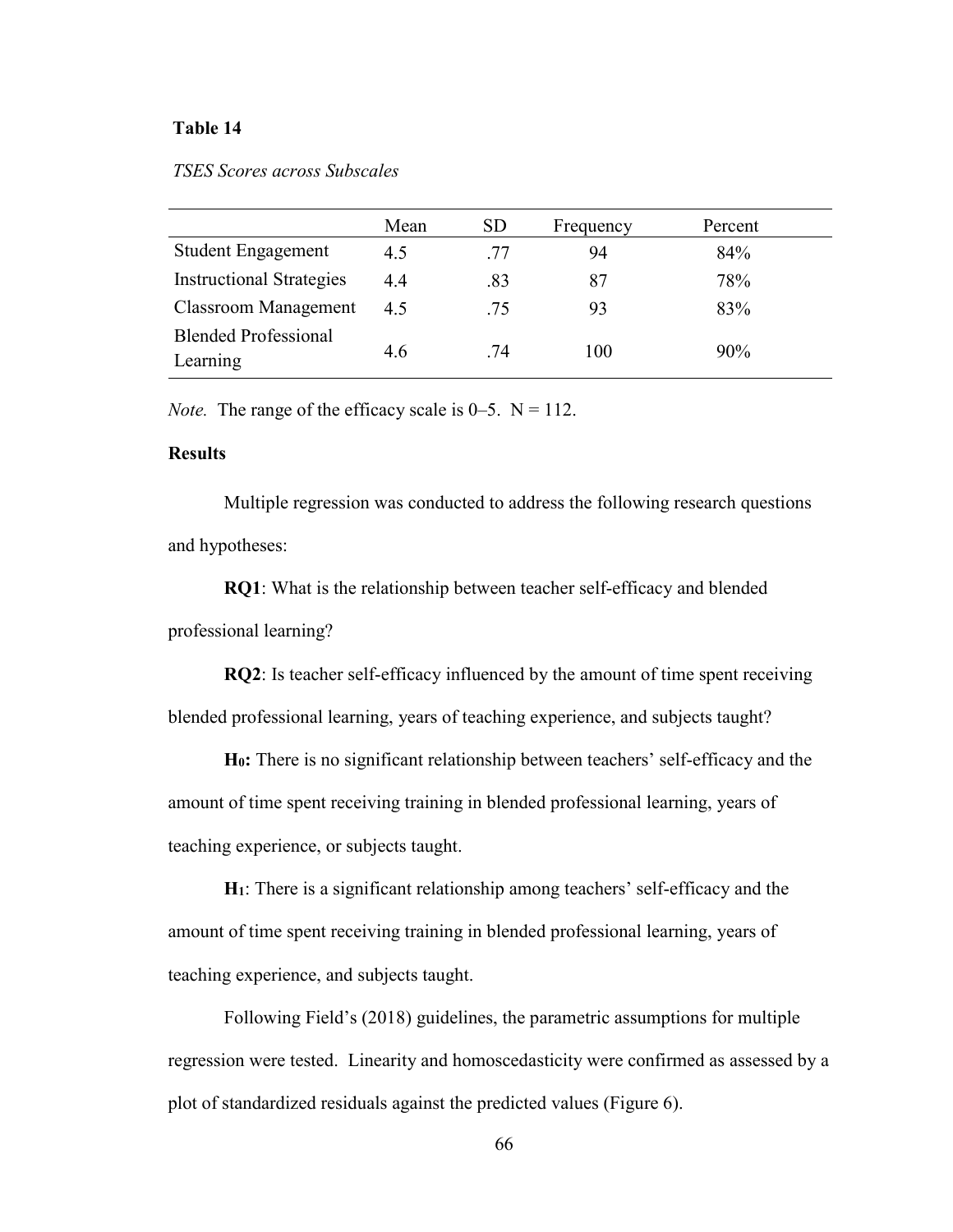## **Figure 6**



*Scatterplot of Standardized and Regression Residuals* 

The independence of residuals was confirmed, as assessed by a Durbin-Watson statistic of 2.193. There was no evidence of multicollinearity, as assessed by tolerance values greater than 0.1. There were no standardized residuals greater than  $\pm$  3 standard deviations. The assumption of normality was met, as assessed by a histogram (Figure 7).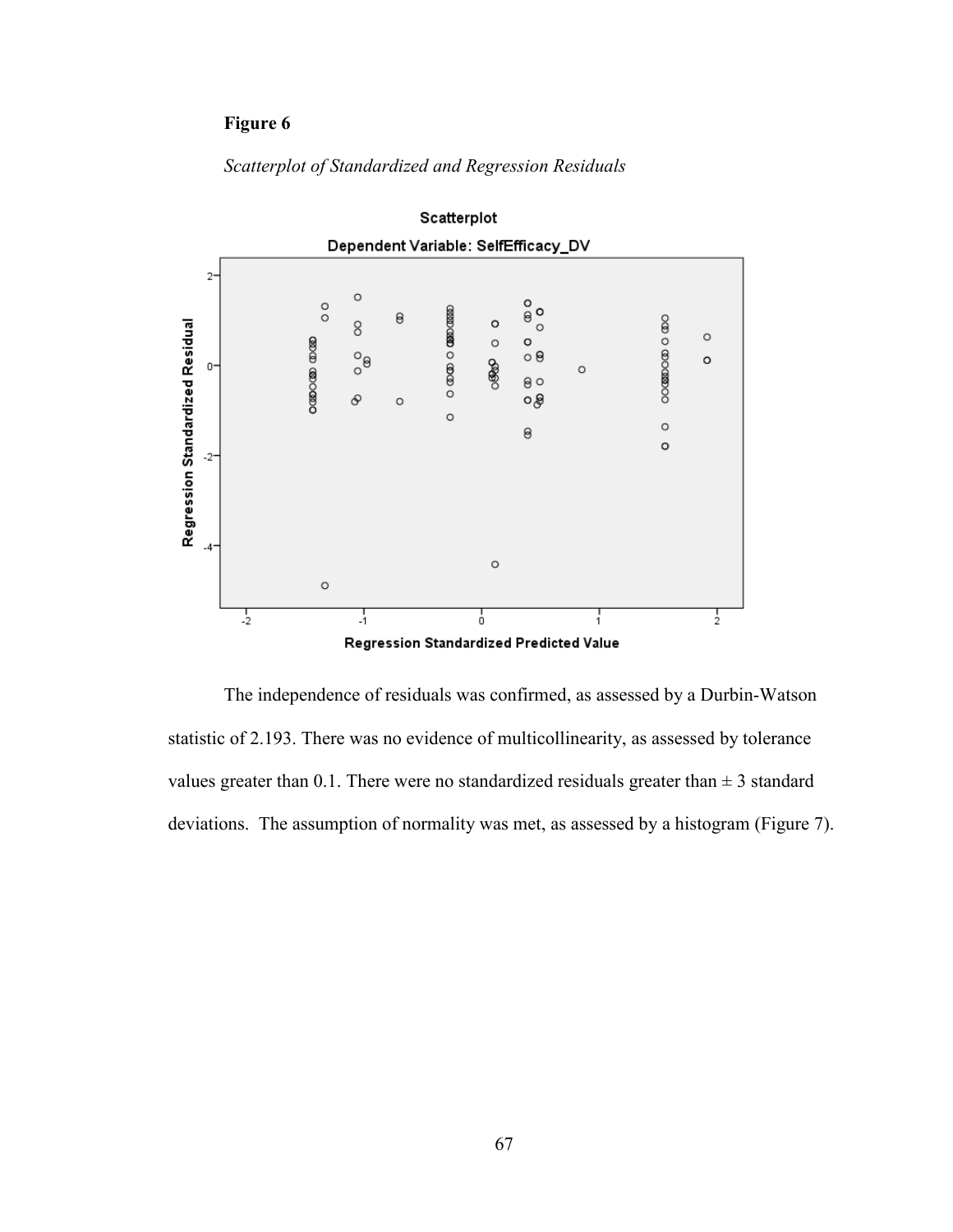# **Figure 7**

## *Histogram of Regression Residuals*



The regression model was not significant,  $F(5, 111) = 0.984$ ,  $p = .431$ . None of the predictors were significant (*p >*.05). Regression coefficients are depicted in Table 15.

## Table 15

Regression Analysis Coefficients Table\*

|                               | Unstandardized<br>Coefficients |      | Standardized<br>Coefficients |              |      | Collinearity<br>Statistics |       |  |
|-------------------------------|--------------------------------|------|------------------------------|--------------|------|----------------------------|-------|--|
|                               | В                              | SE   | ß                            | t            | Ď    | Tolerance                  | VIF   |  |
| (Constant)                    | 4.322                          | .181 |                              | 23.923       | -000 |                            |       |  |
| Blended PD 0-10 hours         | $-.011$                        | .160 | $-.010$                      | $-072$       | -943 | .422                       | 2.370 |  |
| Blended PD 11-20 hours        | .118                           | .151 | .112                         | .780         | .437 | .434                       | 2.306 |  |
| Blended PD over 20<br>hours** | **                             |      |                              |              |      |                            |       |  |
| Over 10 years teaching        | $-.040$                        | .145 | $-.026$                      | $-273$       | .785 | .965                       | 1.036 |  |
| Core                          | $-.203$                        | .112 | $-.192$                      | $-1.807$     | 074  | .801                       | 1.248 |  |
| Specials                      | $-160$                         | .154 | $-112$                       | $-1.039$ 301 |      | .773                       | 1.293 |  |
| AIS                           | **                             |      |                              |              |      |                            |       |  |

 $*E(5, 111) = 0.984, p = .431, R^2 = .044$ 

\*\* Reference category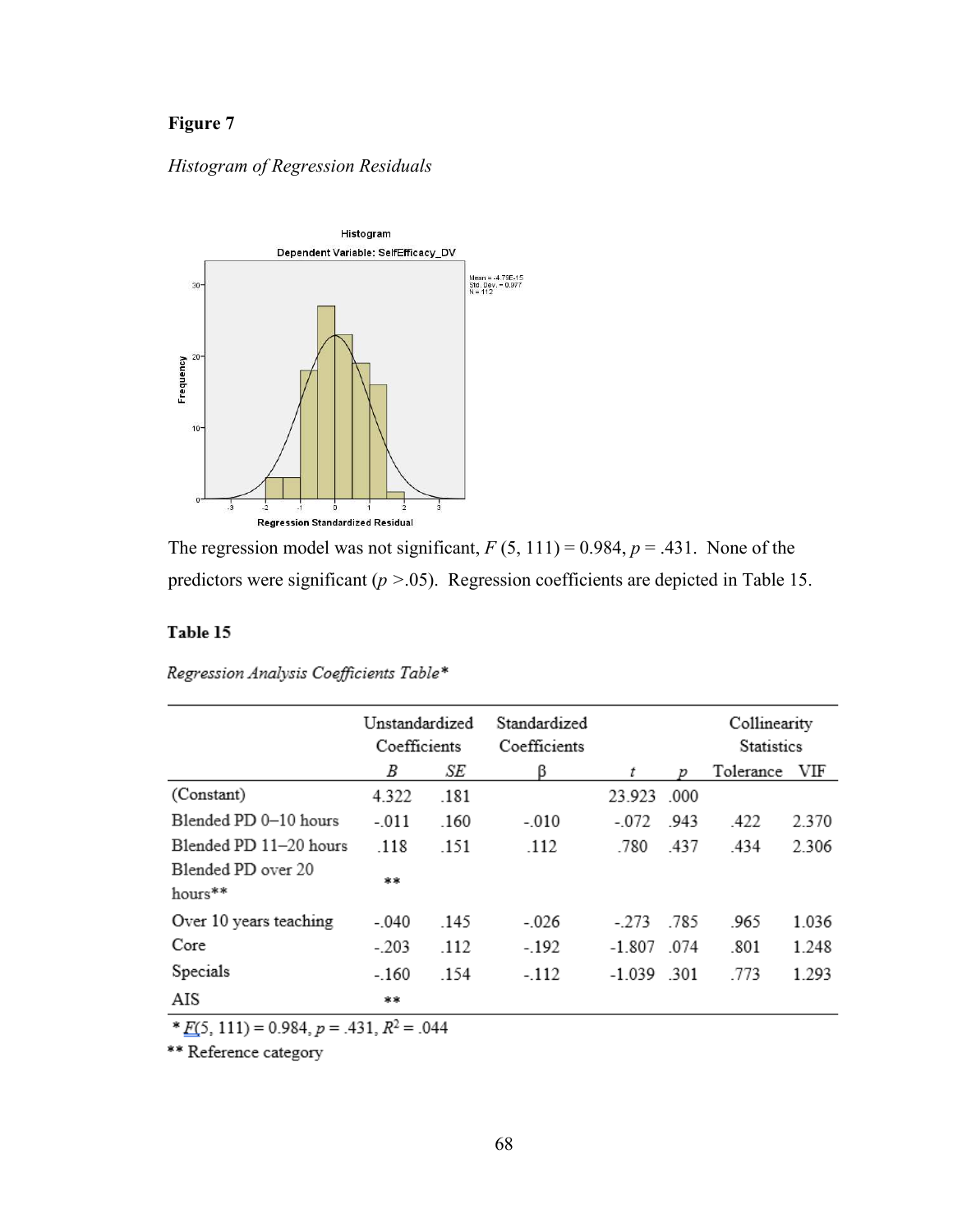Table 15 outlines the results from the multiple regression analysis. In this analysis, blended professional development, years of teaching, and subjects taught outline the independent variables studied. Across all variables, statistical significance was not identified  $(p = .431)$ . This analysis suggests that there is no correlation among the variables, and self-efficacy is not impacted by the number of hours of blended professional development, number of years teaching, or subjects taught. The independent variables could account for only 4% variance in teacher efficacy in this model.

Research Question 1: What is the relationship between teacher self-efficacy and blended professional learning?

Efficacy scale scores were used to determine levels of efficacy across three subscales: student engagement, instructional practices, and classroom management. The relationship responses of 112 participants and results of multiple regression analysis suggest there were no relationships that rose to the level of statistical significance ( $p =$ .431).

Research Question 2: Is teacher efficacy impacted by the amount of time spent receiving blended professional learning, years of teaching experience, or subjects taught?

Descriptive statistics by group level were calculated. Teachers who taught 6–10 years had the greatest self-efficacy. This was followed by over 10 years and then 0–5 years ( $M = 4.20$ ,  $SD = 0.53$ ) with the least level of self-efficacy. Regarding self-efficacy by educational level, the greatest self-efficacy was found with teachers having a master's degree. This was followed by postgraduate, and doctorate.

Regarding self-efficacy by subject taught, the greatest self-efficacy was found in the AIS category ( $M = 4.34$ ,  $SD = 0.49$ ). This was followed by Specials, and Core had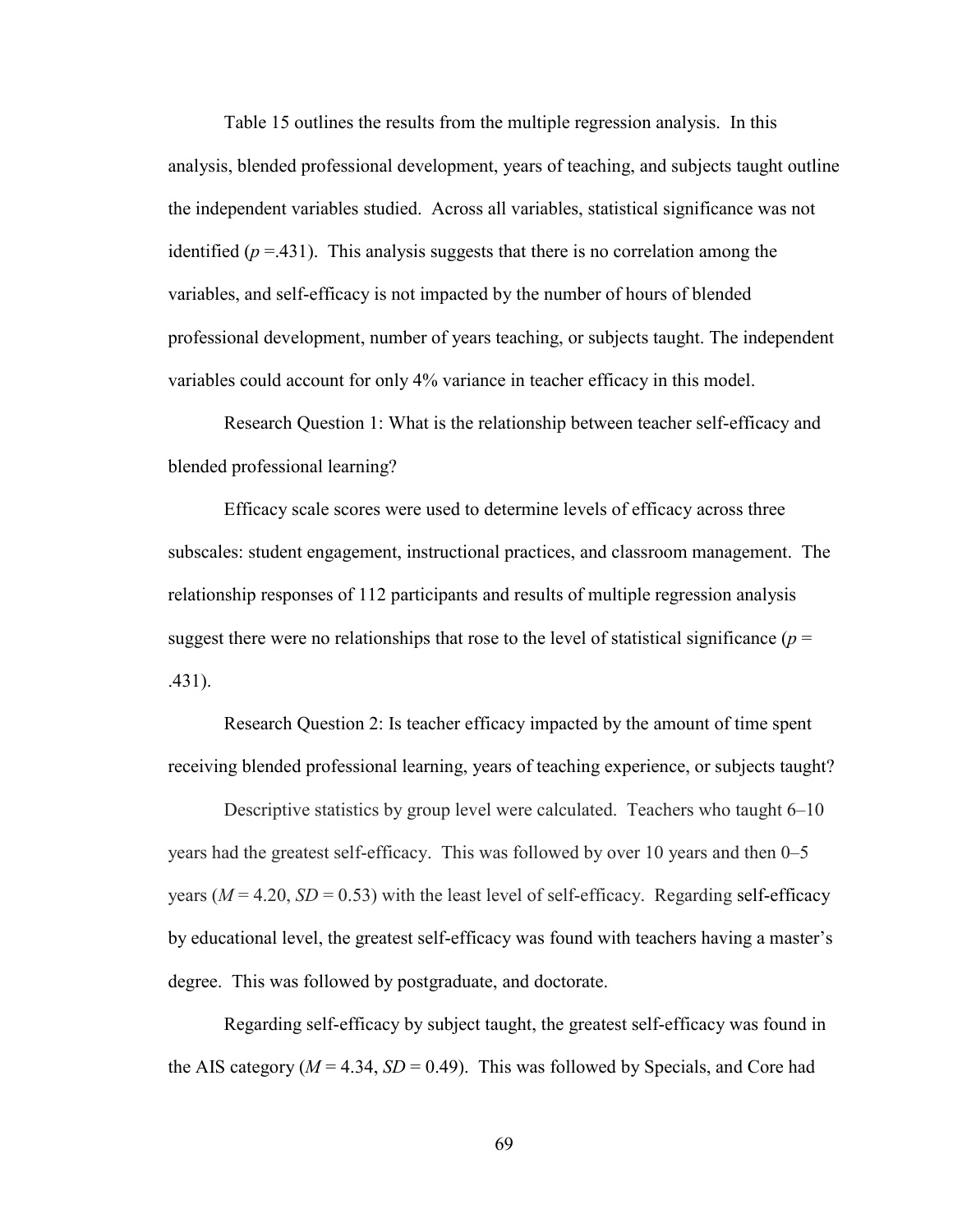the least level of self-efficacy. Regarding self-efficacy by the number of hours of blended professional learning, the greatest mean self-efficacy was found in the 11–20 hours group ( $M = 4.29$ ,  $SD = 0.48$ ). This was followed by over 20 hours, ( $M = 4.23$ , SD  $= 0.79$ ) and the 0–10 hours group ( $M = 4.15$ ,  $SD = 0.45$ ), which reported the least selfefficacy.

Results of multiple regression analysis revealed no significant findings regarding the relationship between teachers' self-efficacy and the amount of time spent receiving training in blended professional learning, years of teaching experience, or subjects taught. **Summary** 

The purpose of this research was to explore the impact of blended models of professional development on teacher efficacy. The findings of Chapter 4 outlined descriptive statistics, demographics, and data from TSES. Multiple regression analysis was conducted to ascertain correlations between number of hours of blended PD, years of experience, level of education, and teacher efficacy. The subsequent chapter will highlight the researcher's interpretation and discussion of the study's results and findings.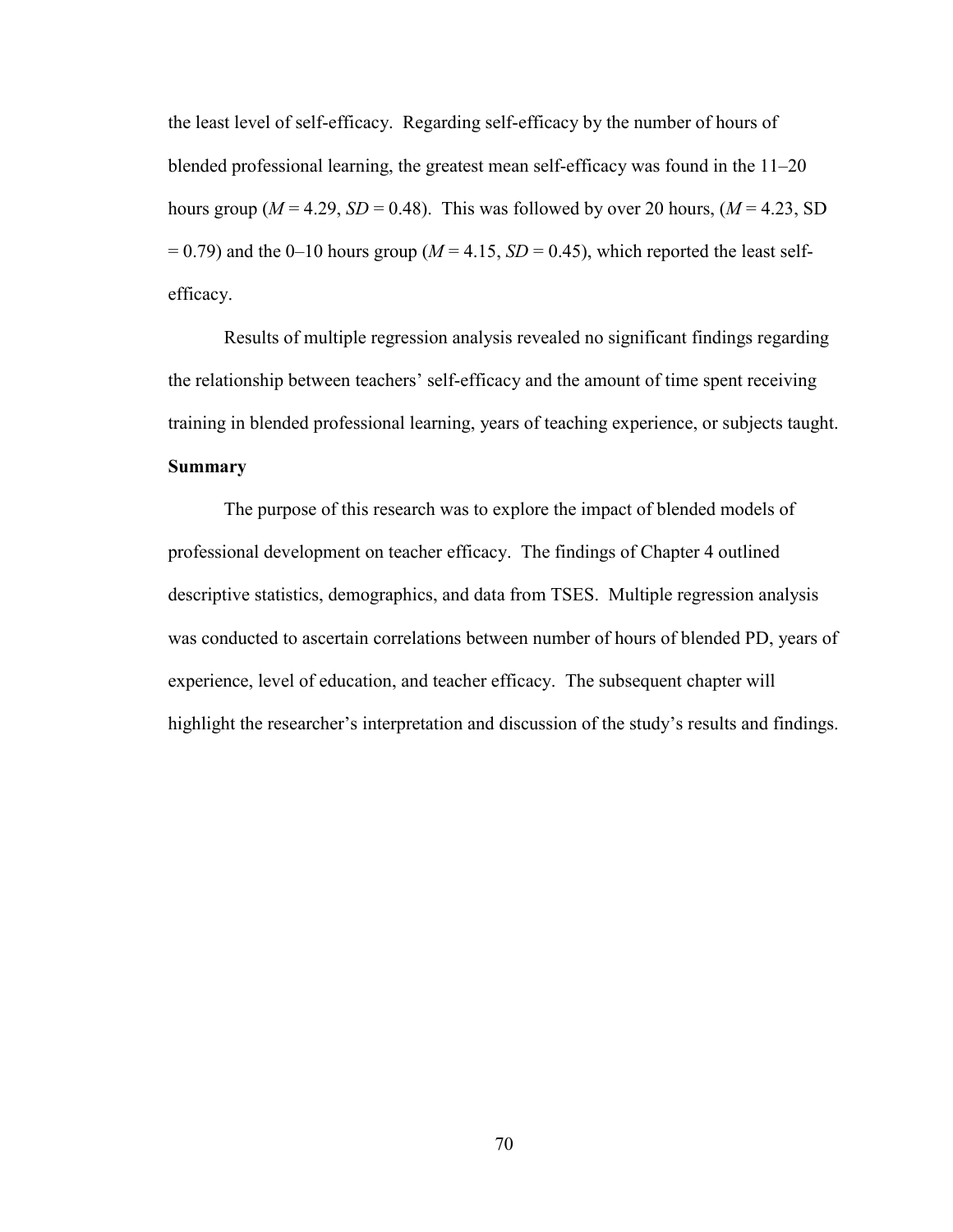#### **CHAPTER 5: DISCUSSION**

#### **Introduction**

This study sought to examine the impact and influence of blended professional learning on teacher efficacy. Professional learning supports efficacy as a key factor that influences beliefs and the types of activities that promote certain proficiencies. Years of experience, subjects taught, level of education, and the number of hours of blended professional learning were taken into consideration for the purpose of data analysis. This chapter provides a discussion of the findings and results that emerged from the study. Limitations, recommendations for future practice and future research, and a summarizing conclusion will be outlined.

#### **Implications of the Findings**

Research Question 1 sought to determine the relationship between teacher efficacy and blended professional learning.

The results of this study were mixed. A multiple regression analysis was employed to explore the relationship of self-efficacy and blended professional learning. Results from the multiple regression analysis revealed no level of statistical significance regarding the relationship between teachers' self-efficacy and blended professional development, as indicated in Table 14.

 Results from the Teacher's Sense of Efficacy Scale (TSES), which measured each participant's level of efficacy based on responses across the subscales of teacher efficacy—student engagement, instructional strategies, and classroom management revealed high levels of self-efficacy on all three subscales. These results suggest a positive relationship between self- efficacy and blended professional learning.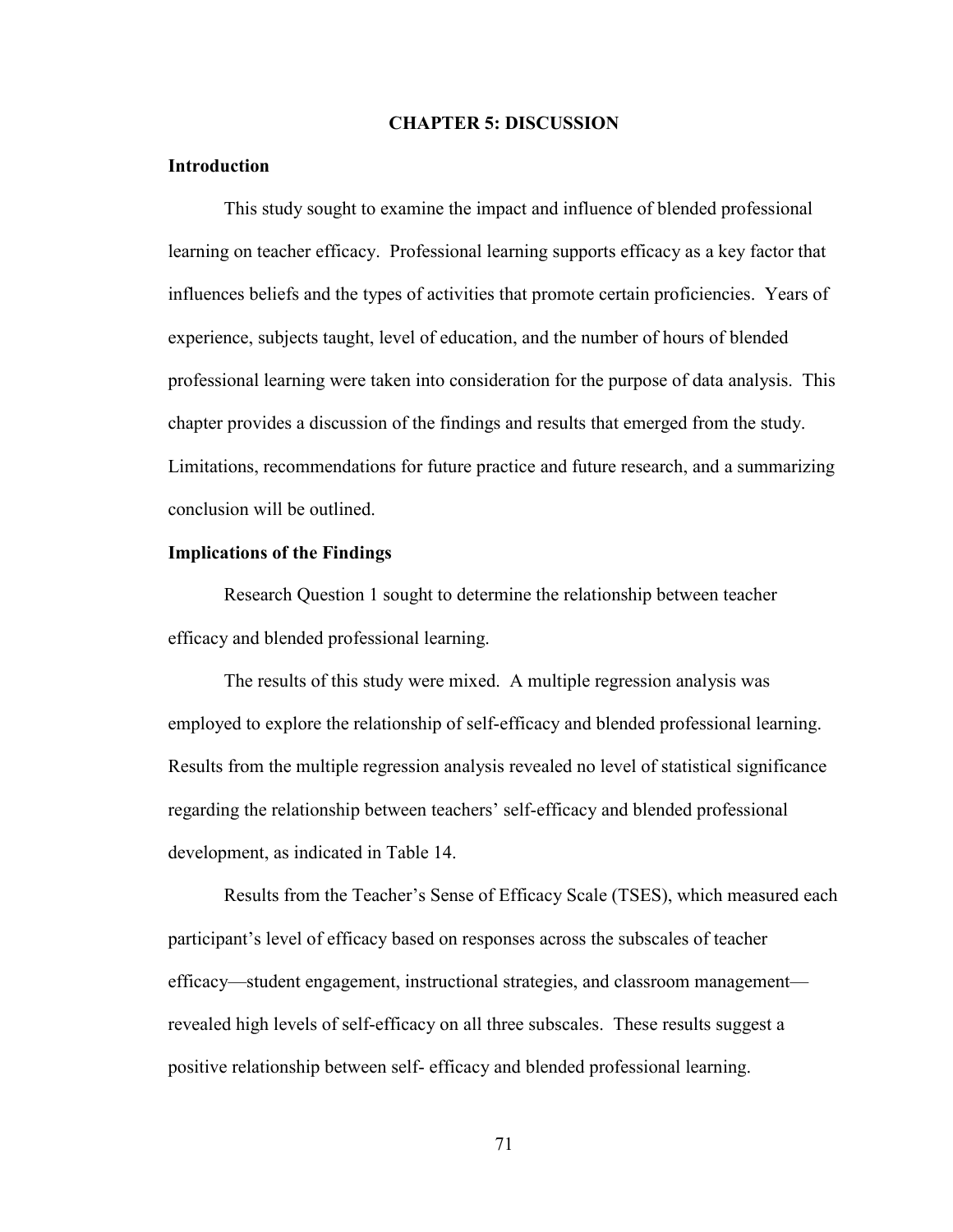#### **Interpretation of the Results**

 These findings support prior research indicating that professional development that is flexible and rooted in authenticity fosters transformative practices and develops self-efficacy (Smith et al., 2017). The theoretical principles of CoPs (communities of practice) support development of teacher efficacy through vicarious teacher-centered learning experiences (Trust & Horrocks, 2019).

 Learning that can be directly transferred to the classroom for use supports increased efficacy (Nese et al., 2019). All factors indicated on the subscales (engagement, instructional strategies, and classroom management) are basic skills that teachers practice daily and are rooted in real world experiences. Within the framework of social cognitive theory and CoP, teachers collaborate with one another and are given the opportunity to practice and internalize new skills and increase self-efficacy in the process. As outlined below, the researcher's insight and analysis are provided in the participants' responses from the teacher-efficacy scale.

On specific scale items (TSES 8, 11, 15, 19, and 21) that highlight teachers' perspectives of blended professional learning as a major factor of enhanced teaching and learning, a high efficacy score of 4.60 (on a 0–5 scale) was achieved. Ninety percent of the teachers responded favorably on self-efficacy on all subscales: student engagement, instructional strategies, and classroom management. Findings indicate that there was a positive relationship between teacher efficacy and blended professional learning. Teachers indicated that blended professional learning provided the ability to be "creative," and that it "supported technological competencies" and the development of efficacy.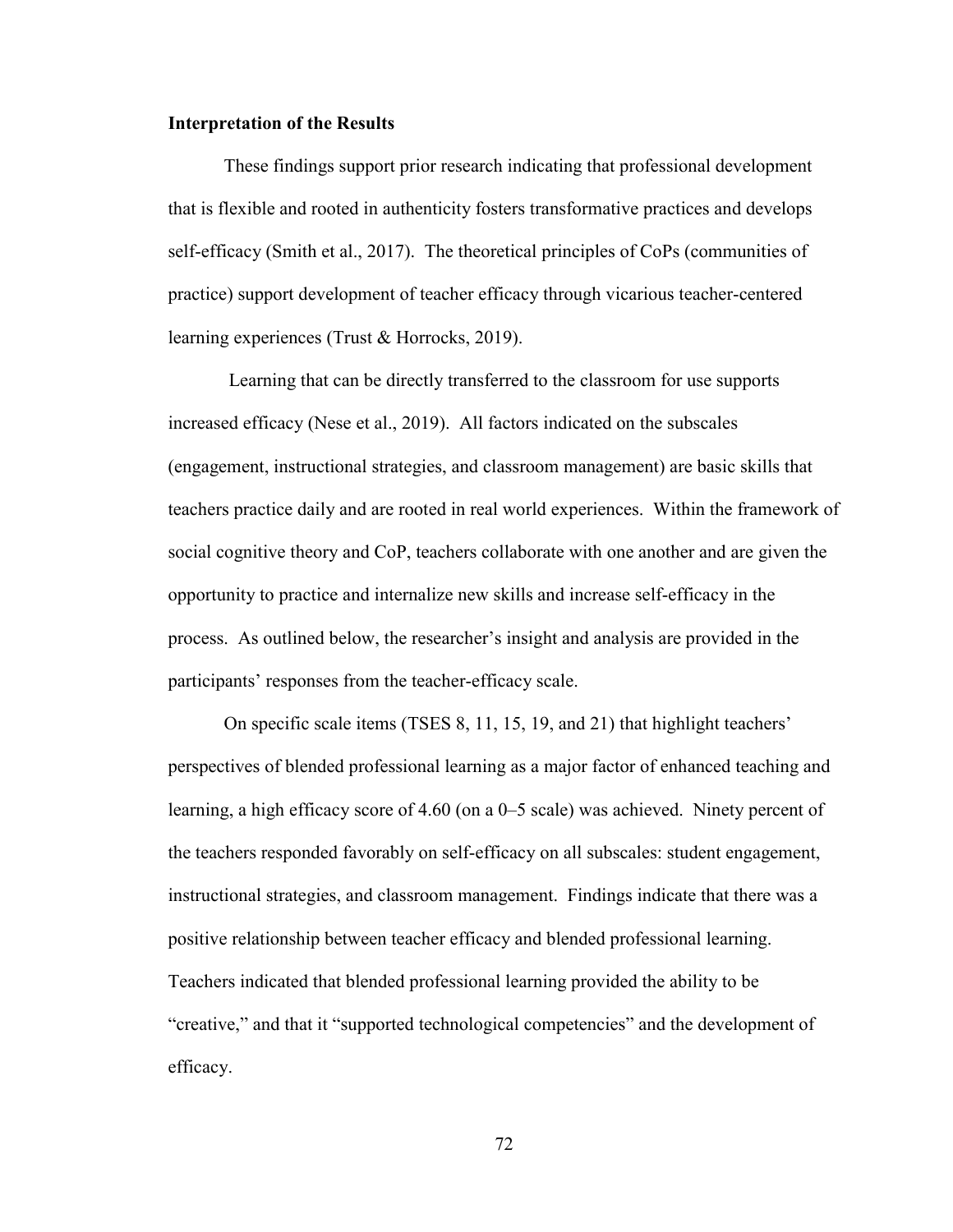On TSES scale items 7, 19, 24, and 27, which highlighted self-efficacy and student engagement, a mean efficacy score of 4.5 was noted. Respondents reported levels of satisfaction and competence in motivating students, teaching to individual learning styles, and providing collaborative experiences for students, all of which contributed to increased efficacy. These findings suggest that self-efficacy was influenced by professional learning because the teachers' ability to promote student engagement was enhanced.

On TSES scale items 9, 10, 14, 22 and 26, which highlighted self-efficacy and instructional strategies, a mean efficacy score of 4.4 was noted. Respondents reported confidence in their ability to "provide technological based strategies," and "differentiation of instruction" to meet diverse instructional needs and the development of strategies that foster "problem solving and critical-thinking skills."

On the subscale that measured self-efficacy and classroom management, items 5, 7, 13, and 20 produced a self–efficacy score of 4.5. Teachers reported that they were confident in their skills to "foster an environment conducive to learning" and "effectively manage disruptive behaviors." These results suggest that professional learning influences self-efficacy by supporting development of classroom management strategies for teachers.

The final item on the TSES provided participants the opportunity to provide open feedback on blended learning and their thoughts on impacting efficacy. Teachers provided insightful feedback and indicated professional learning that incorporates "collaborative teacher centered experiences" inclusive of the specific needs of teachers, which take into account authentic daily classroom practices, support self- efficacy.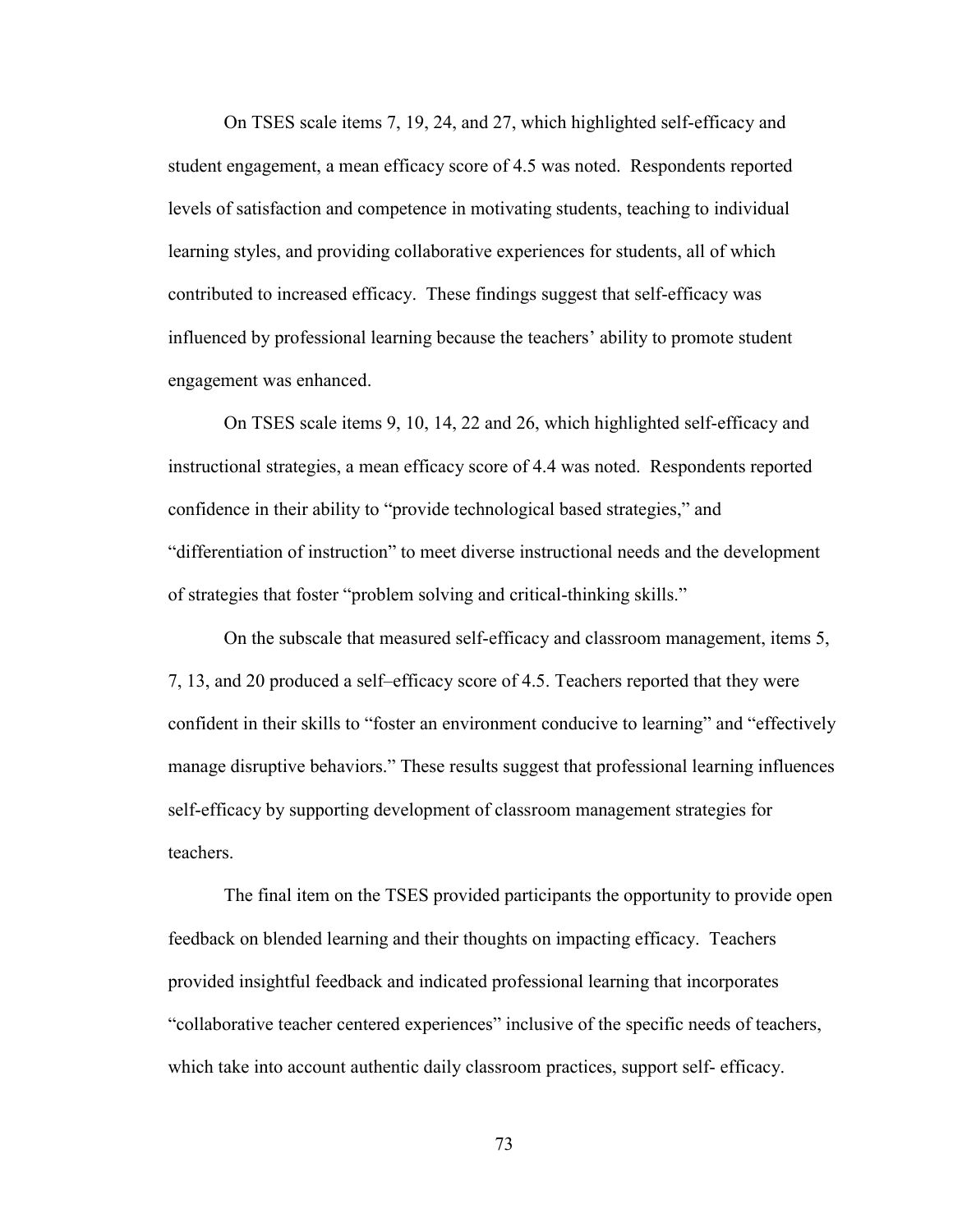Often times, traditional top-down district led formats of professional learning do not incorporate these components that are deemed effective in bolstering efficacy. Over the past 2 years, flexible formats such as blended professional learning have become the primary mode of delivery. This trend provides a flexible model of learning to address this disparity.

From the analysis results, out of 112 participants, 96 had been teaching for more than 10 years, 13 between 6 and 10 years, and 3 participants between 0 and 5 years. The self-efficacy scale scores for years of experience ranged from 1.50 to 5.00, where teachers with 6–10 years had the highest self-efficacy score of 4.26, followed by those with over 10 years of teaching experience with 4.22 and 0–5 years with 4.20. The results show that teachers with 6–10 years of experience reported higher efficacy in areas of instructional strategies. This could account for teachers feeling more confident after having gained a level of experience in their area of expertise. These educators are experienced but still early enough in their careers to maintain a level of excitement and openness to trying new strategies.

Based on Bandura's social cognitive theory (2001), experience, knowledge, and skills affect self-efficacy. This theory maintains that learning is a social behavior expressed in social contexts through the ongoing, everchanging, and reciprocal interactions of an individual, their environment, and other learners. Teachers with more experience have higher efficacy because they have many years of learning in which they observed human behavior, social interactions, and practice. Because teachers with high efficacy levels have many years of experience, they tend to have a high positive belief that they can achieve any task irrespective of the skill level (Kim  $\&$  Seo, 2018). This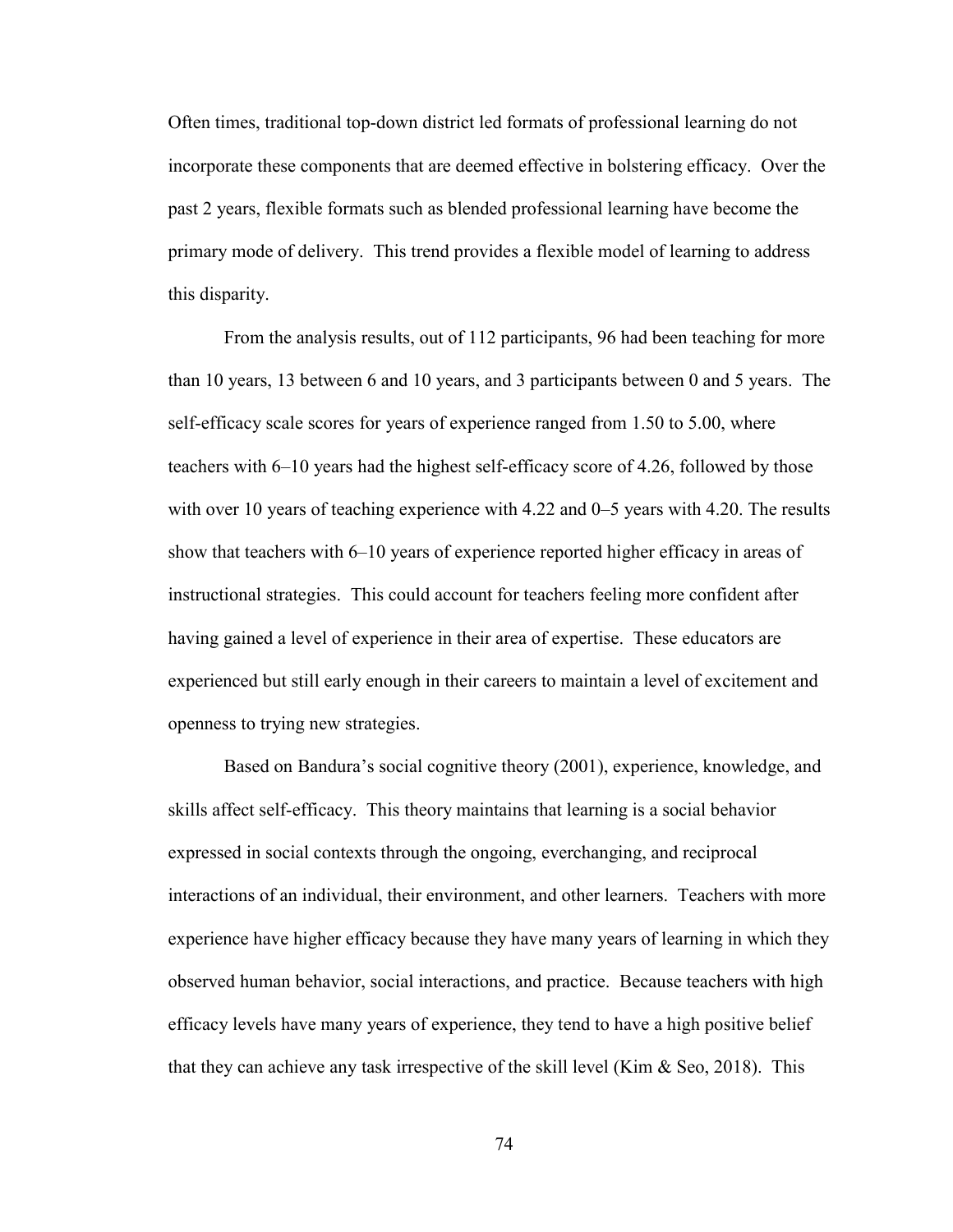held true for teachers with over 10 years of experience as well, because their efficacy scores ranked second (4.22). The fact that their scores were not the highest may be attributed to the fact that veteran teachers (the over-10-years group) may not have been as open to professional learning experiences as less experienced teachers.

From the analysis results, on a scale of 0–5, teachers with the highest self-efficacy in terms of educational levels held masters' degrees (4.29 efficacy score). Teachers with masters' degrees were also the highest number of participants ( $N = 84$ ). Teachers with doctorate and postgraduate degrees had a self-efficacy score of 4.05. Teachers with masters' degrees shared higher self-efficacy scores, which shows that education may be aligned with achieving professional learning goals. The teachers' level of performance increases as education level increases to a certain degree, and then gradually declines.

Research Question 2 asked whether efficacy is influenced by the amount of time spent receiving blended professional learning, by the years of teachers' experience, and by the subjects taught. According to the results from the multiple regression analysis there was no correlation across the variables. Data analysis revealed no relationships that produced statistical significance  $F(5, 111) = 0.984$ ,  $p = .431$ ,  $R^2 = .044$ , and the regression model showed only 4% of variance that could be attributed to the independent variables tested in the model. The results of Research Question 2 are discussed below.

Regarding self-efficacy measured by hours of blended professional learning received, teachers with 11–20 hours earned the highest self-efficacy score (4.29), followed by teachers who had over 20 hours with a score of 4.23 and teachers with less than 10 hours, who scored at 4.15. In analyzing the results, the teachers with the most hours have the most experience in blended professional learning and would be expected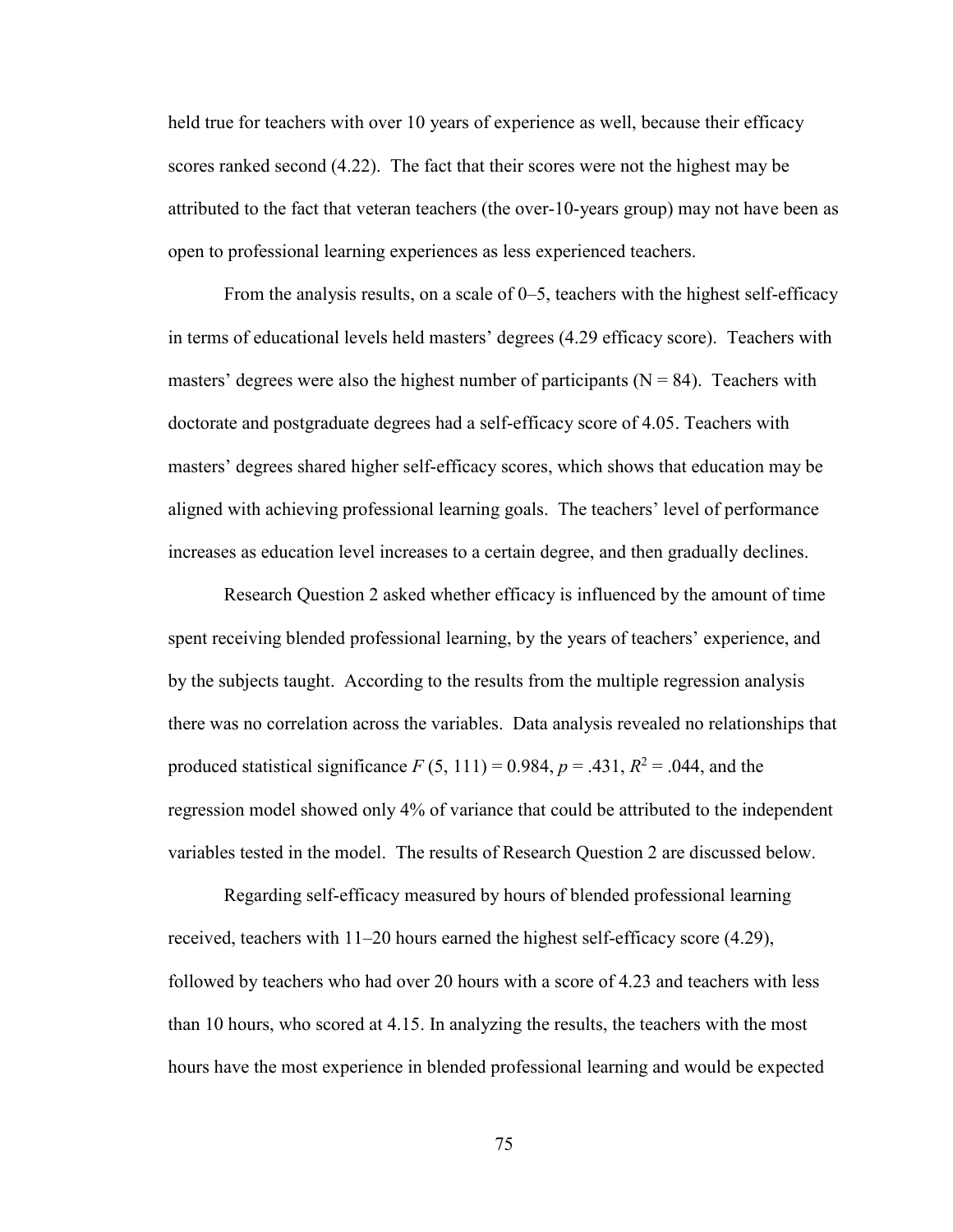to have the highest level of efficacy. However, teachers in this category may have reached a plateau in learning and may have considered blended PD as their norm, and therefore fell to second place.

Results for hours of blended learning align with educational levels and selfefficacy, which shows a progression of teacher efficacy to a certain level and then a gradual decline. Within this category, teachers with the highest numbers of hours of blended professional development also had the highest levels of self-efficacy. Teachers with less experience and training represented the least amount of self-efficacy. These findings suggest hours of blended professional learning support teacher efficacy.

Teachers with 6–10 years of experience had a higher efficacy at 4.26, followed by those with over 10 years of teaching experience with a score of 4.22 and 0–5 years with the lowest score of 4.20. These findings indicate that when a teacher has less teaching experience, self-efficacy is lower. Teachers with the highest level of teaching experience (over 10 years) were slightly lower in their efficacy scores than the 6-10 years teaching experience group. This could possibly be attributed to more veteran teachers not feeling as confident or as eager as novice teachers to learn new strategies for providing instruction.

 The TSES survey questions revealed that 88% of teachers responded favorably with high efficacy scale scores on items 19, 23, 26, and 27. These questions indicated satisfaction with blended learning, alternative strategies, competencies with digital tools, and teacher-centered collaboration.

 Regarding subjects taught, AIS represented the highest level of efficacy (4.34) followed by Specials with a score of 4.18 and the Core with a score of 4.14. These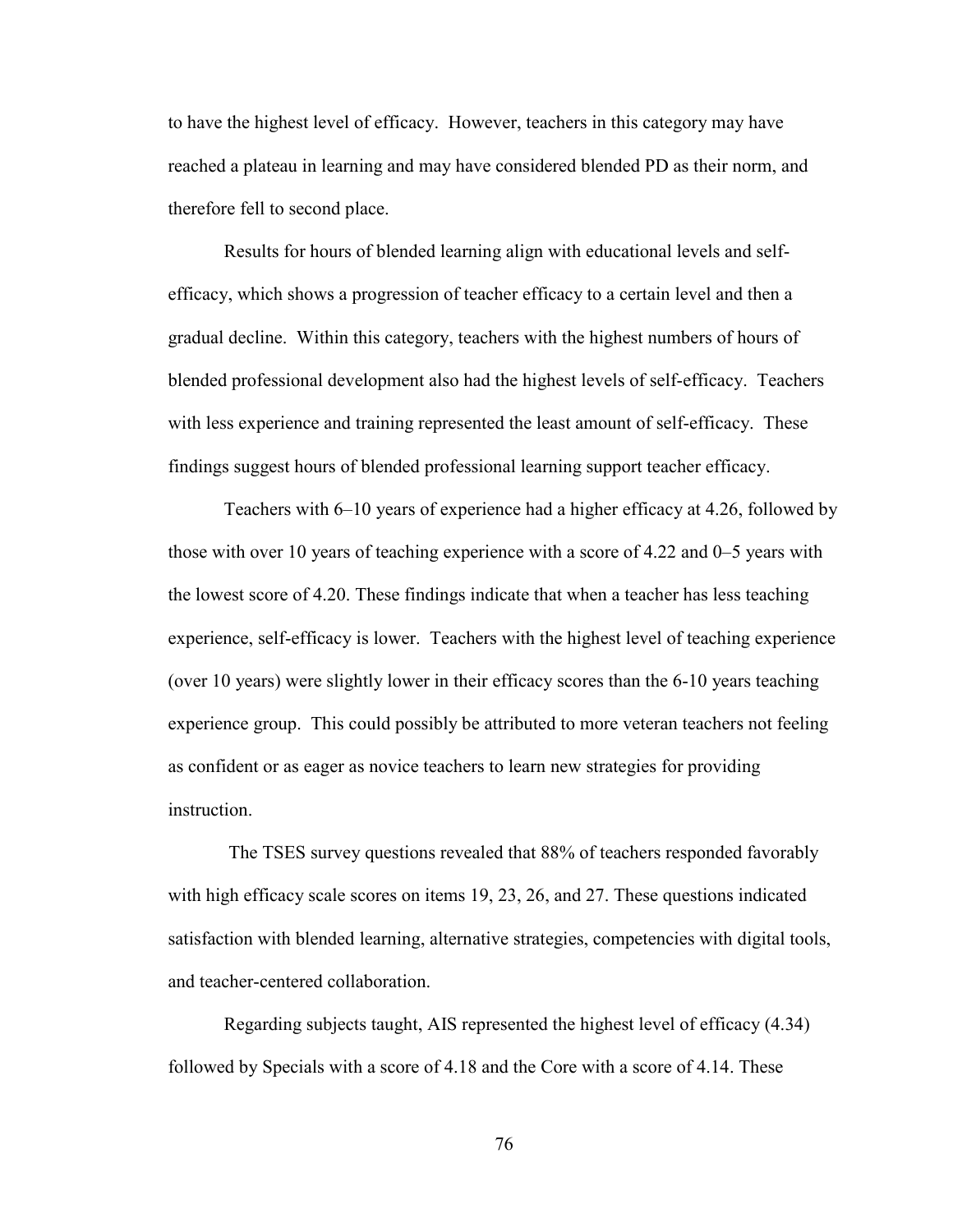findings align with the situational learning theory, which places emphasis on learning within a group (CoP) context by discussing, sharing, and practicing behaviors in authentic environments (Lave & Wenger, 1991). Often, AIS teachers provide additional support to students in small groups in diversified modalities, thus upholding the concept of blended professional development. This culture on learning provides the context for efficacy because educators come together for a common purpose where new knowledge is learned and applied (Amendum & Liebfreund, 2019).

 To provide further insight, the subject category of Specials includes subjects such as arts, music, and physical education, which provide a format that supports flexibility of learning that may afford higher self-efficacy scores than alternate core subjects, which are accountable to stringent standardized assessment protocols. Teachers may experience more pressure when they are accountable to stringent protocols than when they teach subjects that support a more natural progression of self- efficacy.

According to the data, teachers who taught AIS had a higher self-efficacy level than those who taught Core and Specials. Teachers who also taught Specials experienced higher self-efficacy than those who taught core subjects. Therefore, it can be suggested that the type of subject taught can influence a teacher's self-efficacy.

According to the research data, self-efficacy is also influenced by the hours spent receiving blended professional learning. Teachers with 11–20 hours of blended professional learning had the highest self-efficacy of 4.29. Teachers with over 20 hours of professional blended learning had a self-efficacy of 4.23, which is higher than those with 0–10 hours of learning. These findings were upheld on the TSES, which suggest hours spent receiving blended professional learning can positively influence teacher self-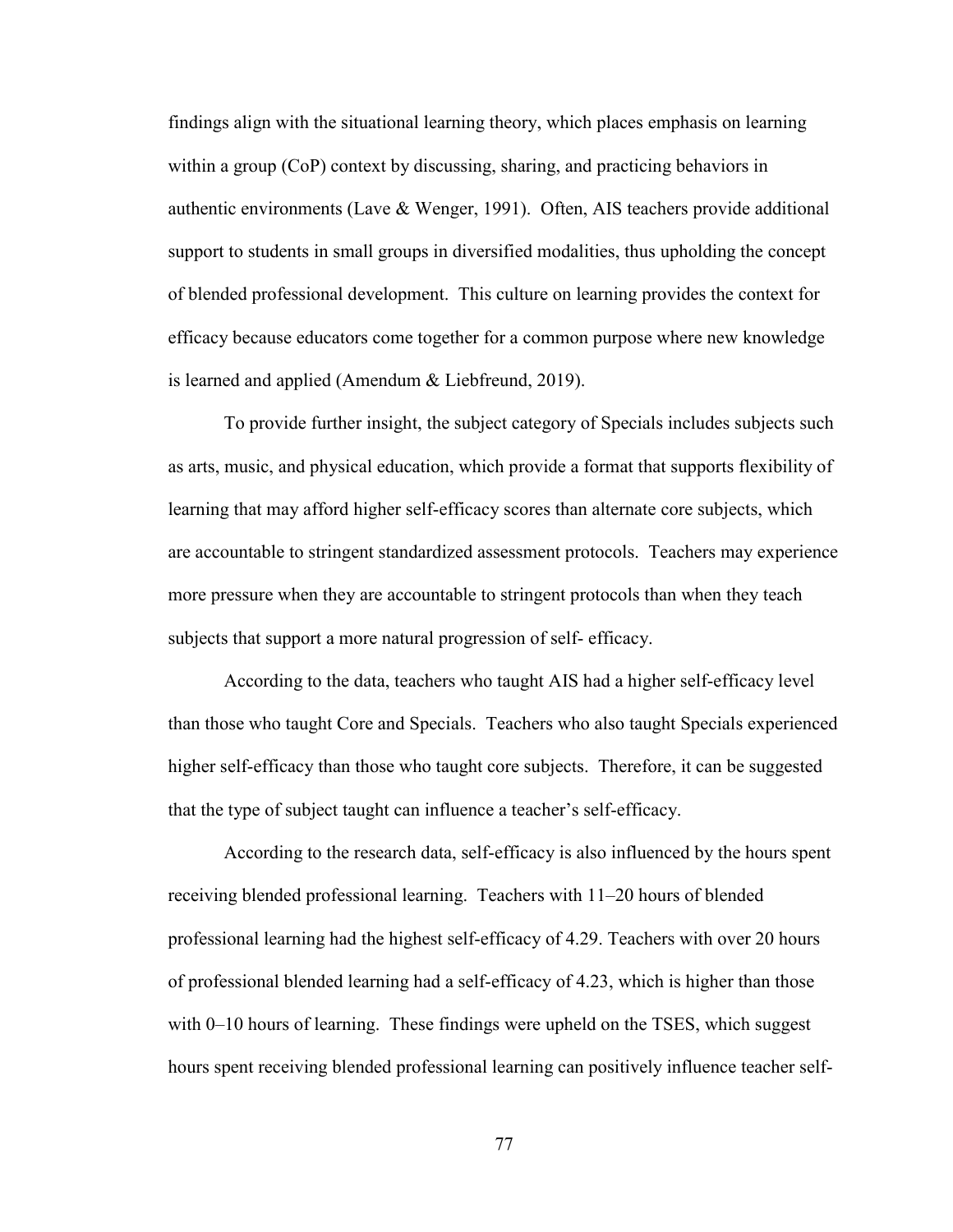efficacy. However, the multiple regression indicated no statistically significant findings regarding the relationship between teachers' self-efficacy and the amount of time spent receiving blended professional training, years of teaching experience, or the subjects taught by teachers.

#### **Relationship to Prior Research**

Professional development that is of sustained duration and provides the time needed to model a skill, practice the skill in the classroom, and collaborate and reflect, supports efficacy (Azukas, E, 2019; Tschannen-Moran &McMaster, 2009). Effective professional learning cannot be a one-time occurrence. It must be continuous and as teachers continue to develop skills, efficacy is enhanced. This supports the findings of this research that connects increased hours of blended professional learning to increased self-efficacy. Higher efficacy scores were noted for teachers with higher number of hours spent on blended professional development.

Blended professional learning offers opportunities for continued learning and greater flexibility for teachers. Blended professional learning, provides a foundation for communities of practice based on the social cognitive theory of Bandura (1993). According to Rice and Dawley (2007), teachers reported that traditional district-led professional learning in contrast to blended models was inadequate and left teachers feeling ineffective. This report of lower self-efficacy is supported by the findings of this study that teachers with 0–10 hours of blended professional learning experienced less self-efficacy.

The study agrees with the literature that professional development is important because it improves teacher's knowledge and practice and students' learning outcomes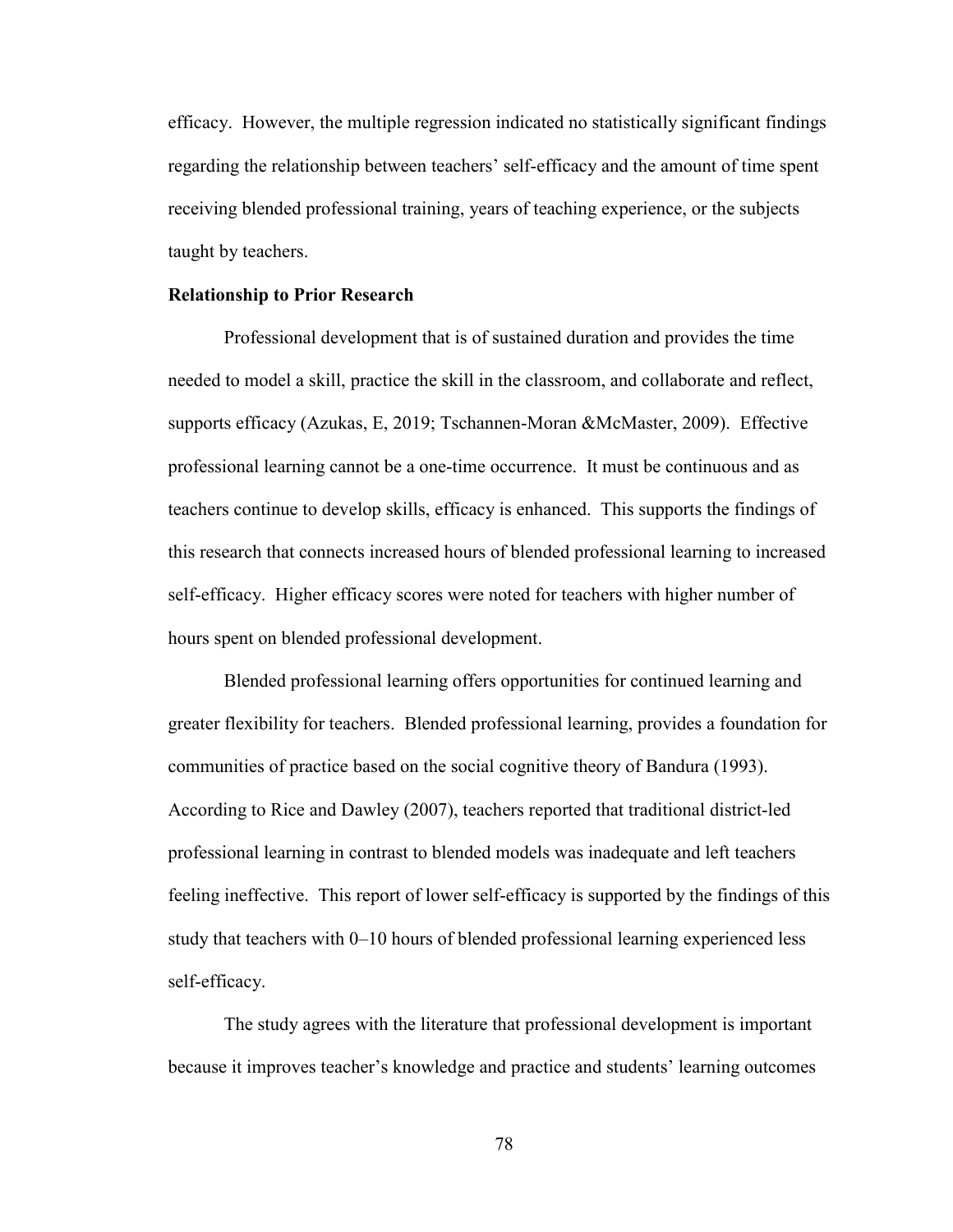(Darling-Hammond et al., 2017). Professional development enhances teacher's knowledge and pedagogy while addressing the evolving and transformative needs of the 21st-century learner. The literature is supported by the study because the study shows that teachers who have undergone professional development have higher self-efficacy compared to those without.

The study's findings also support the prior literature related to social cognitive theory. According to Bandura's social cognitive theory (1998), focuses on the triadic interplay of personal factors, environmental influences, and behaviors and plays a vital role for teachers who enter the learning environment with a set of experiences, insights, and skills and use these variables to make meaning of new situations. These factors influence self-efficacy. According to the theory, people with high self-efficacy believe that they can achieve a task irrespective of the skill level (Bandura, 1998). People who have low self-efficacy may not have a positive belief in their abilities to complete a task regardless of the level. This study supports prior scholarship relating to teachers who have more years of teaching experience and higher self-efficacy than those who had little to no experience in teaching.

Findings from the study do not mirror the conclusions of prior research that professional development experiences tend to result in a greater understanding of subjects in the classroom. Martin et al., (2018) indicated that professional development helped practitioners think deeply about all subjects including literature and mathematics and then bring this deeper knowledge back to the classroom. According to the results of the study, teachers who taught core subjects such as mathematics and English had lower selfefficacy, as opposed to subjects that do not fall under the stringent accountability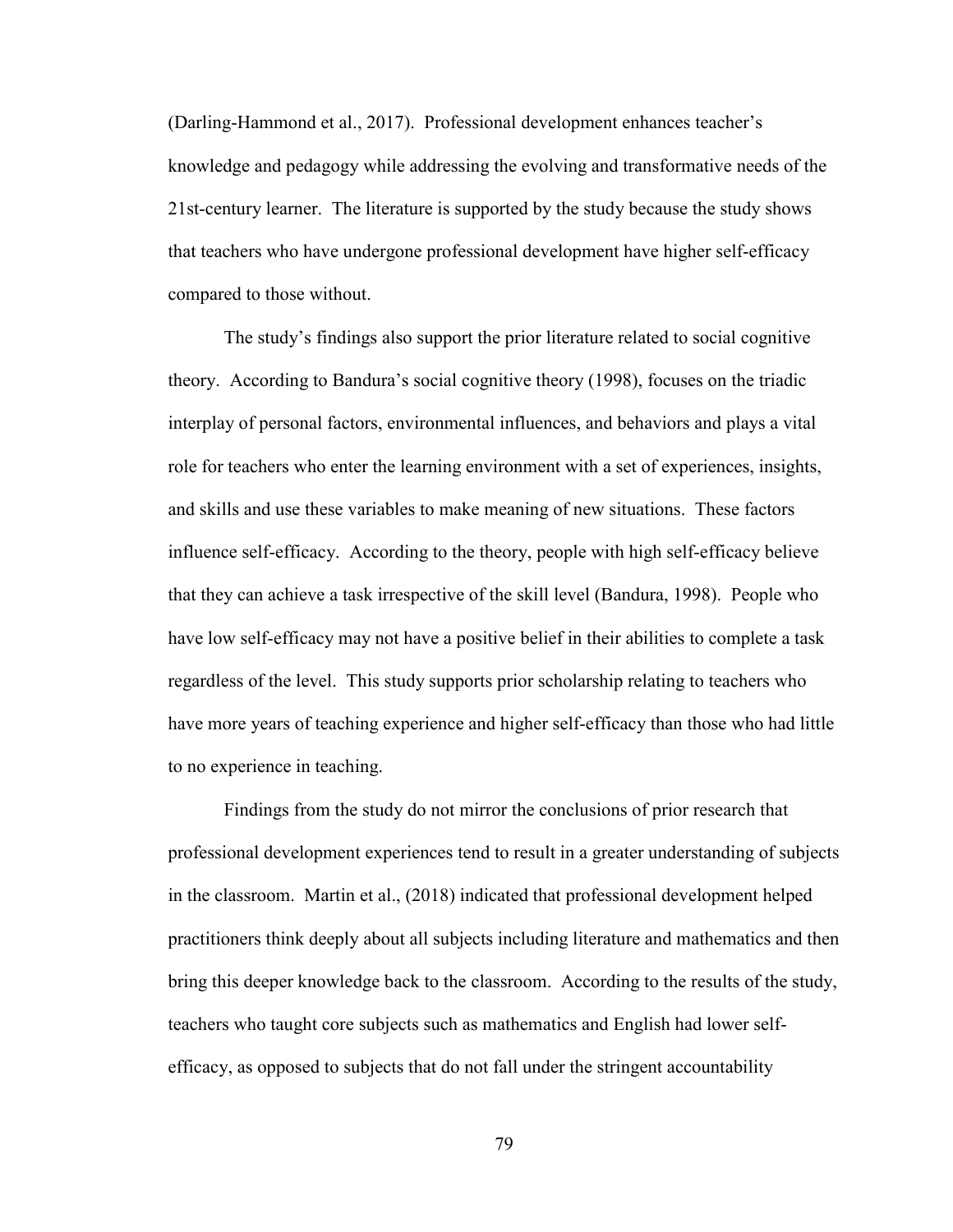protocols of standardized assessments. The participants in the current study were teachers who had already undergone professional development but not pre- and posttest interventions, which is why the results from prior research and the current study contradict each other.

#### **Limitations of the Study**

 Sixty-nine responses were incomplete and were not included in the study. Initially, 181 responses were included, and 112 complete responses were received. Additional responses that were representative of the targeted population may have generated results that were more generalizable. The additional data may have impacted the results and added more variance in the responses and the educators' beliefs of selfefficacy. Self-reporting factors of the study might have contributed to respondents answering survey questions in a way that could be deemed favorable and acceptable but not reliable. Face-to-face administration of the survey would have provided an opportunity to pose follow-up questions and gain further insight into certain answers. This may have possibly reduced the potential for inaccuracy in the participant responses.

 Another limitation of the study is the limited sample size. Because the survey was administered electronically, participants may have inadvertently deleted the email or may not have prioritized completion of the survey. One-time data collection could have impacted the responses. Survey completion at different points in the school year might provide more robust results and variance in findings.

 Conducting research during the COVID-19 pandemic provided another limitation. Teachers were overwhelmed with the challenges of providing instruction and ensuring the needs of their students were met, which impacted their ability to be fully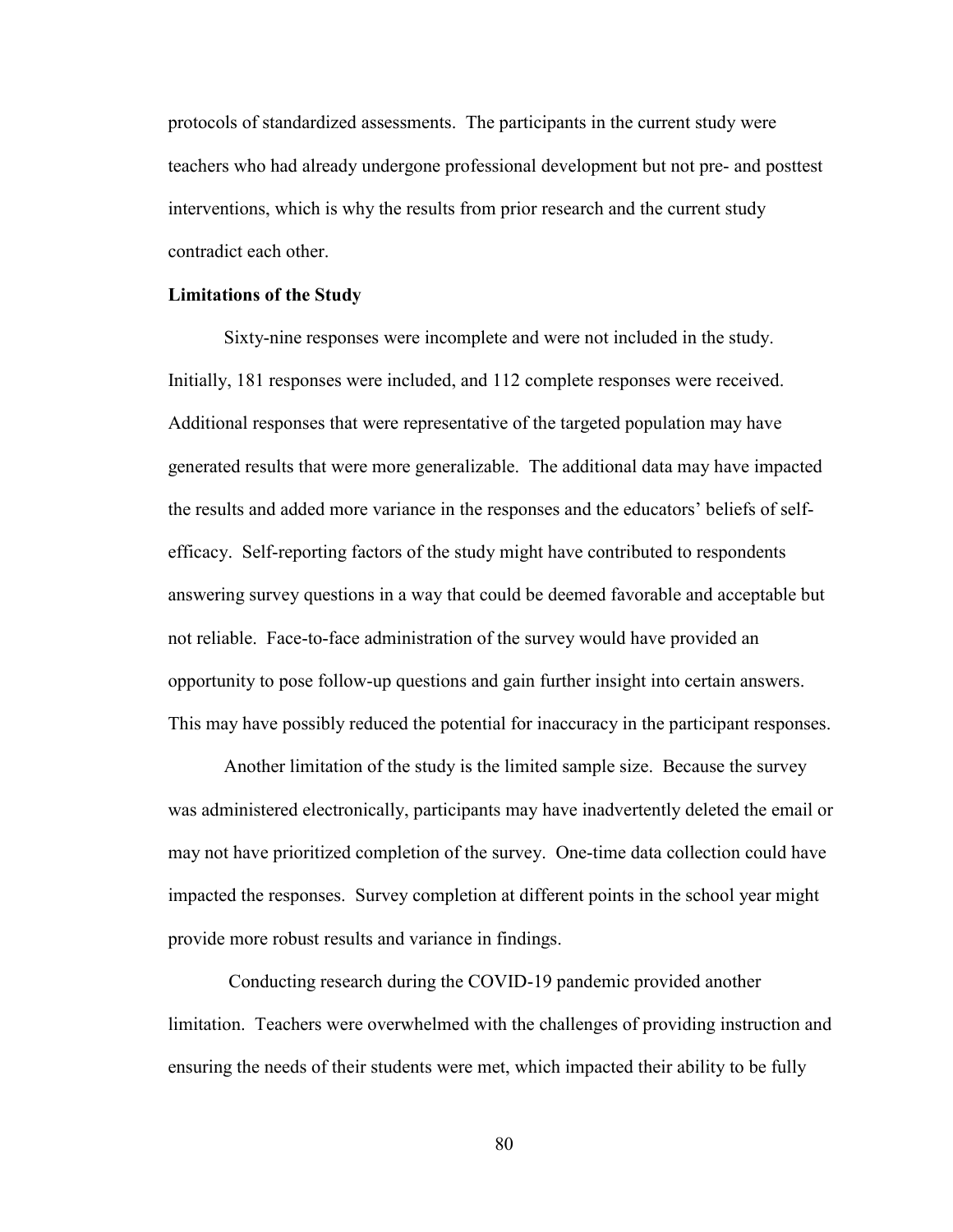engaged in the study. Time constraints provided an ongoing concern as routine day-today classroom responsibilities required additional time in a COVID-19-impacted learning environment.

 Threats to external validity might include the number of participants who did not complete the survey in its entirety. Participants could have preferred a different format of data collection, and this preference could have adversely impacted their responses or ability to be fully engaged in the study.

 Another threat to external validity could be the interaction between history and treatment. This could be attributed to the current COVID-19 global pandemic that might impact how participants responded to questions.

 One threat to internal validity may be the different locations of the participants. Participants were exposed to administration of the electronic surveys in various locations, thereby increasing the potential for variance in protocols and the chance that results were adversely impacted.

 Because of COVID-19 distancing restrictions, all components of the study were conducted virtually. This impacted the ability to engage all teachers if some may have preferred an in-person format. Additionally, some participants may have encountered issues accessing the digital survey and as a result were not able to provide the needed data.

#### **Recommendations for Future Practice**

Based on this study and prior research, professional learning that is collaborative, teacher-centered, targeted, flexible, and ongoing promotes self-efficacy. Collective efficacy captures shared group beliefs in their abilities to impact change (Tschannen-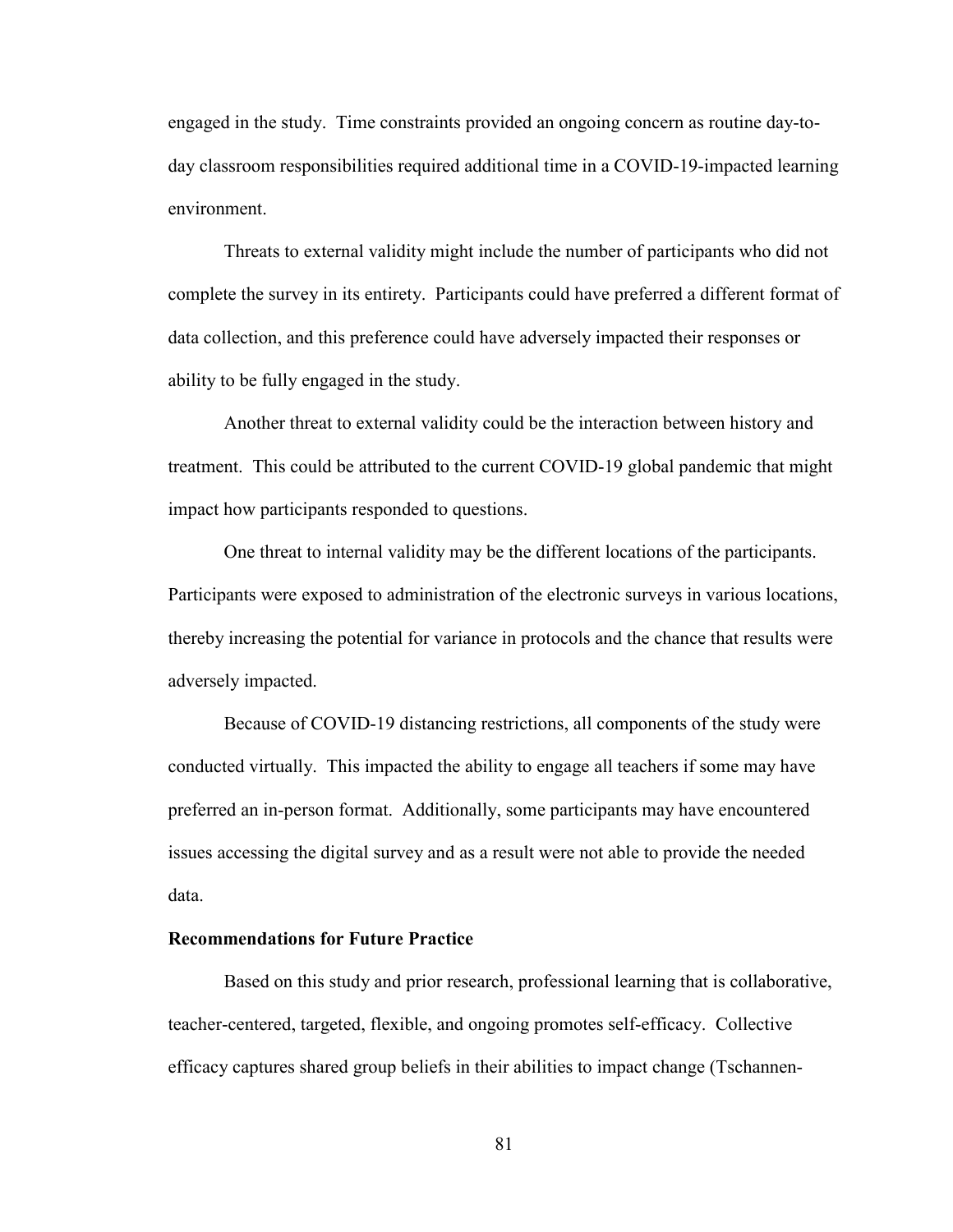Moran & McMaster 2009). Models of professional learning that support collective efficacy should be incorporated to improve teacher practice.

 Highly efficacious teachers benefit from collaborative and flexible vicarious learning experiences that emphasize modeling, sharing of practices and strategies, and specific needs that are relevant to authentic classroom experiences (Darling-Hammond  $\&$ Hyler, 2017).

 As referenced earlier, the final question on the TSES survey allowed respondents the opportunity to provide open feedback. Responses indicated self-efficacy is best supported by practices that are inclusive of "teacher-centered experiences," "teacher engagement," "decision-making," "subject-specific," "collegial circles," and flexible options and formats. These factors that support efficacy must be incorporated into meaningful models of blended professional learning.

 This preliminary study has implications for K–12 educators, building and district level administrators, and policymakers. This study could form the basis for the initial development of standardized protocols for professional development that incorporates a blend of virtual and face-to-face best practices. Key components built around the framework of CoPs (Smith et al., 2017) that transcend virtual and face-to-face professional learning formats should be incorporated. Crucial factors such as collaboration, shared practices, discourse, and modeling are essential components that should be included to support efficacy.

 Equally important would be to examine the role of the principal and school leaders and find ways to incorporate a more active role in teacher development to promote meaningful professional learning experiences that foster high teacher efficacy. Teachers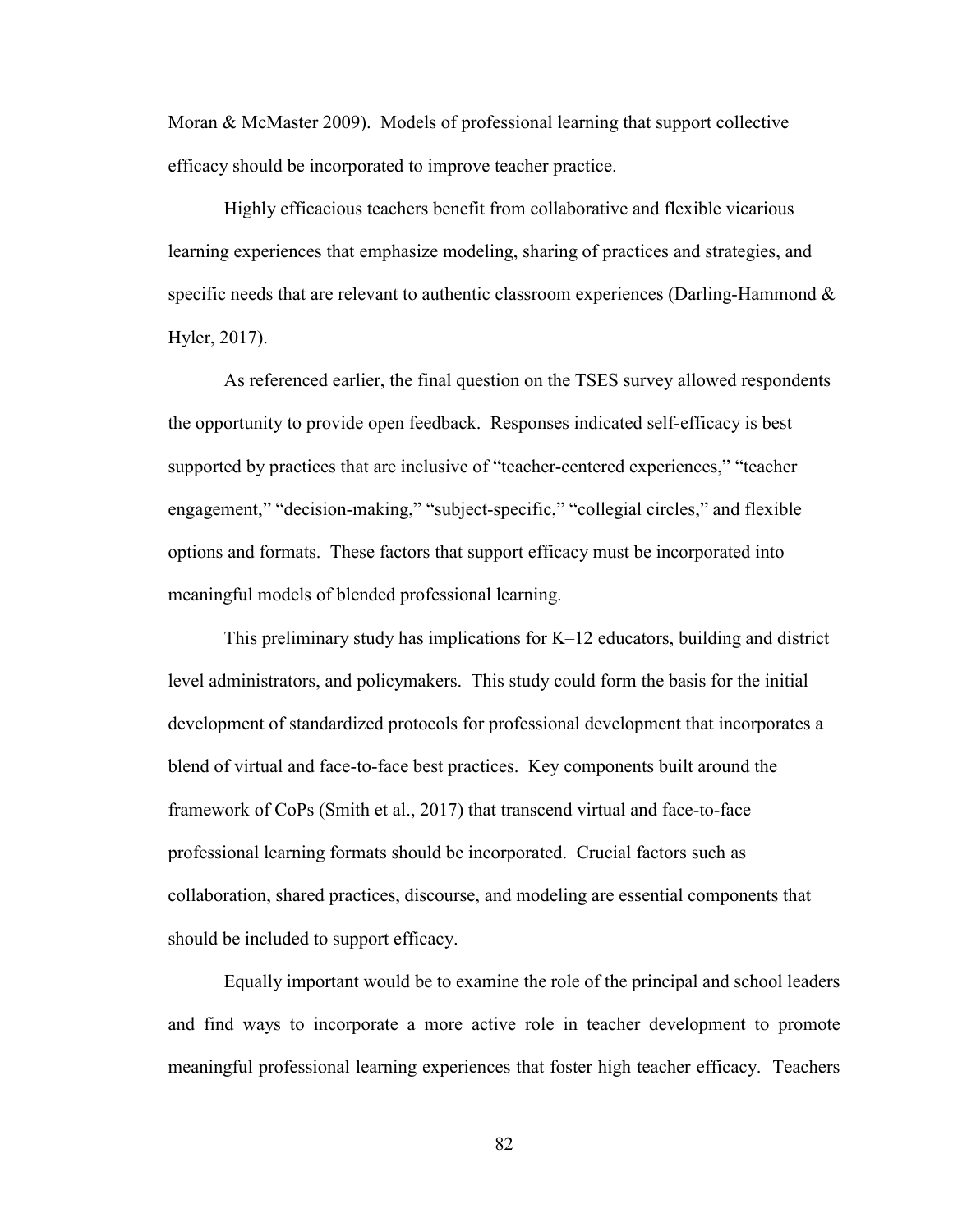may value the decisions of school leaders who are viewed as practitioners and not exclusively as managers.

#### **Recommendations for Future Research**

Based on the findings of the study, future research should explore blended models of professional development and the impact on efficacy with a greater sample size. This would strengthen results and make findings more generalizable to the targeted population. A mixed-methods approach that includes the addition of interviews or observations would fill missing information and provide crucial insight into gaps in the data. An extension of the study would be to examine the impact on student performance. The addition of the extra variable (student achievement) would test the correlation of professional learning, efficacy, and student success.

 Additionally, conducting this study post pandemic may provide different results and findings that may be more representative of the impact of efficacy on blended professional learning models.

### **Conclusion**

 Overall, teachers prefer professional learning experiences that incorporate collaboration with colleagues and the sharing of practices and strategies. When professional development is focused, ongoing, teacher-centered and collaborative, teachers perceive an increase in feelings of confidence, empowerment, and enhanced pedagogical practices (Nese et al, 2019). Collaborative interactions serve as the underpinnings of CoPs and are a central theme of the findings of this study. The discussion of professional learning must continue to evolve and make sense for the practitioner who engages in the practice on a day-to-day basis. Additional exploration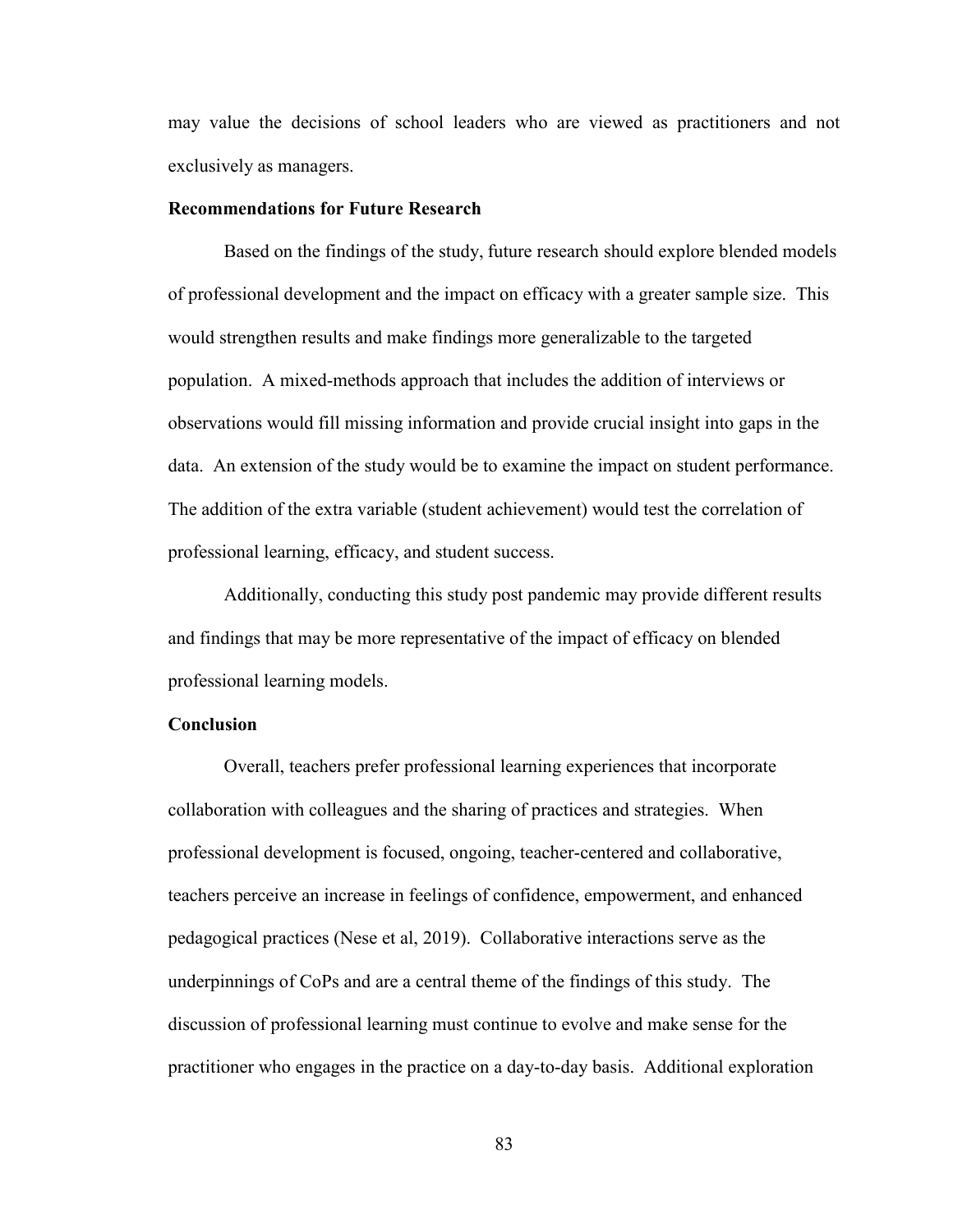would require a deeper dive into the development of a model of best practices for blended professional development that includes autonomy, collaboration, and teacher input into decision-making regarding topics and modes of professional learning.

 Combined with collaborative and teacher-centered features that support effective delivery of professional learning, this study suggests that years of experience, time dedicated to training teachers, and specific content impact teacher-efficacy. This valuable data can be used to inform instructional practices and ways that educators build competencies.

 Development and implementation of requirements for professional learning would help to create a professional standard of expectations for all to follow. Preliminary findings must be further explored to establish outcomes that can be generalized and serve as a standardized model of best practices for blended professional learning that bolsters teacher efficacy.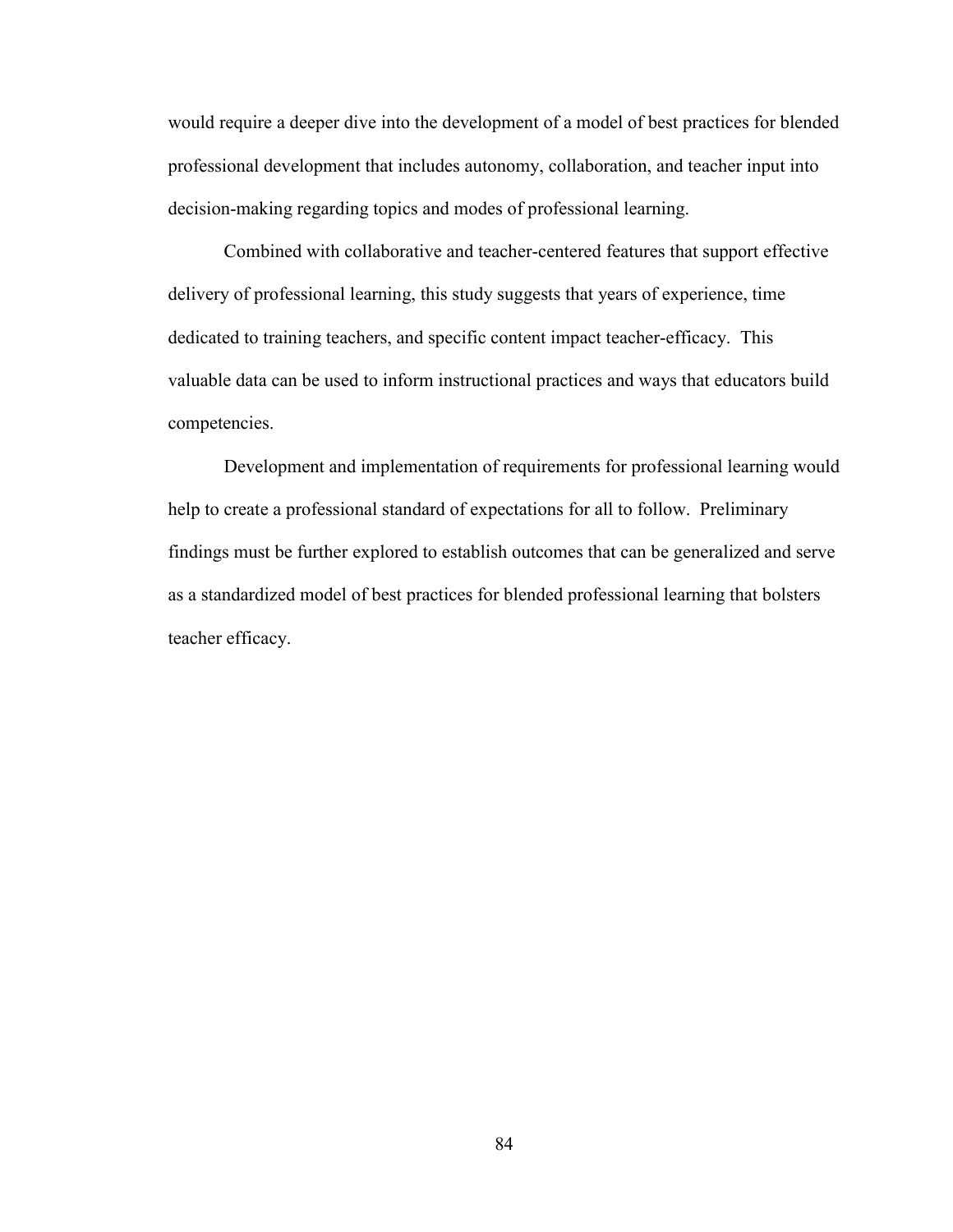## **APPENDIX A**

Date: 2-25-2022

IRB #: IRB-FY2022-198 Title: Teacher Perceptions of the Impact of Blended Professional Development on Teacher-Efficacy and Practice. Creation Date: 12-14-2021 End Date: Status: Approved Principal Investigator: Sonia Hood Review Board: St John's University Institutional Review Board Sponsor:

| Submission Type Initial          | Review Type Exempt             | <b>Decision Exempt</b>              |
|----------------------------------|--------------------------------|-------------------------------------|
|                                  |                                |                                     |
| <b>Key Study Contacts</b>        |                                |                                     |
| <b>Member</b> Anthony Annunziato | Role Co-Principal Investigator | Contact annunzia@stjohns.edu        |
| Member Sonia Hood                | Role Principal Investigator    | Contact<br>sonia.hood19@stjohns.edu |
| Member Sonia Hood                | <b>Role Primary Contact</b>    | Contact<br>sonia.hood19@stjohns.edu |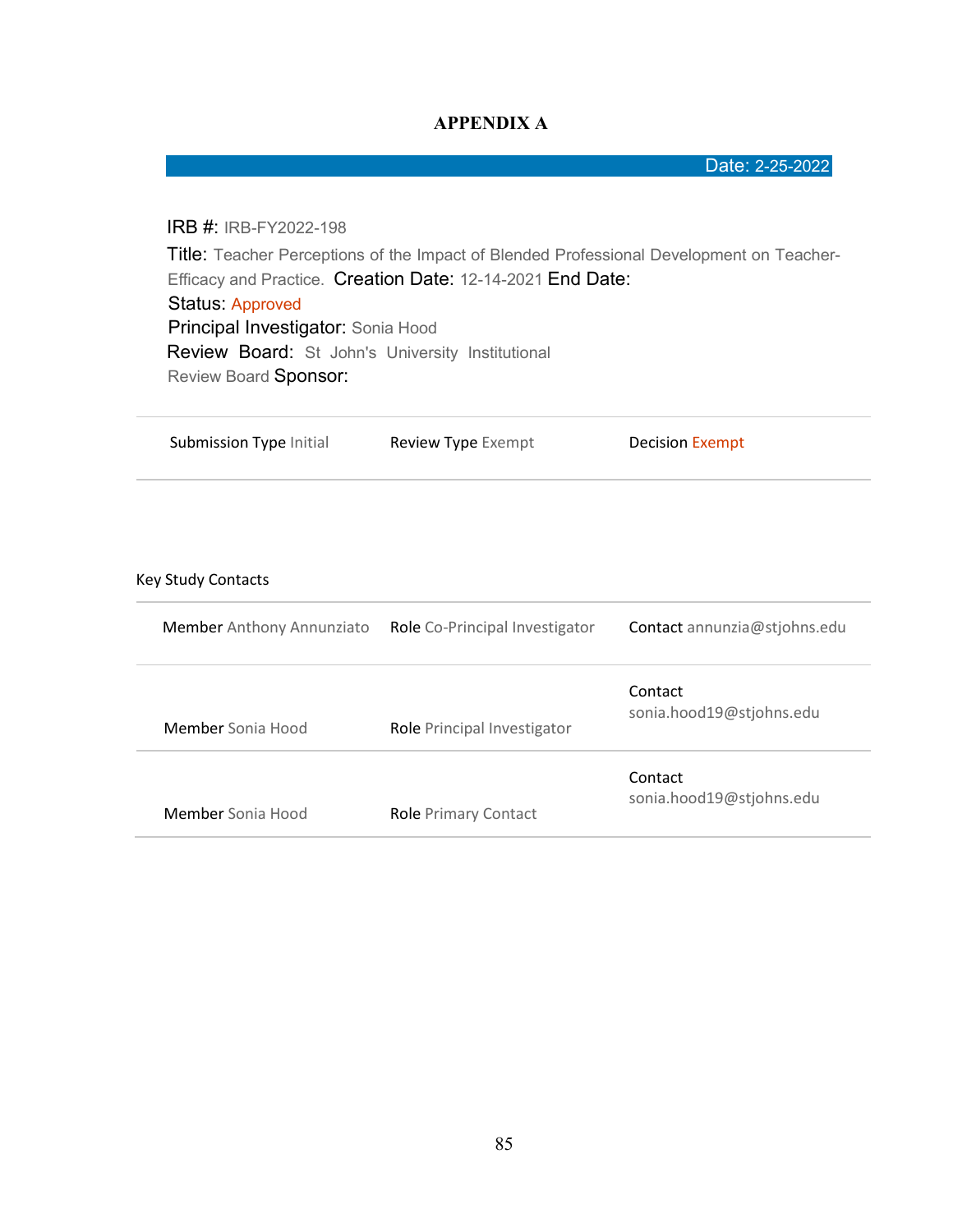#### **APPENDIX B**

#### **Teachers' Sense of Efficacy Scale**

**Directions**: The questionnaire is designed to gain an understanding of your professional learning experiences. Please complete the survey below based on your **blended** (virtual and in person) professional development experiences. Your responses will be kept confidential.

**KEY: 1**- Strongly disagree **2**- Disagree **3**- Somewhat agree **4**- Agree **5-** Strongly Agree

1. How long have you been teaching? \_\_\_\_\_\_ 0-5 years \_\_\_\_\_\_\_ 6-10 years \_\_\_\_\_\_\_over 10 years

2. Which subject do you teach?

\_\_\_\_Math

\_\_\_\_Science

\_\_\_\_ELA

\_\_\_\_Social Studies

\_\_\_\_Music

\_\_\_\_AIS

\_\_\_\_Other (Indicate subject) \_\_\_\_\_\_\_\_\_\_\_\_\_\_\_\_\_\_\_\_\_\_\_\_\_\_\_\_\_\_

3. What is your highest level of education?

\_\_\_\_ Bachelor's Degree

\_\_\_\_ Master's Degree

\_\_\_\_ Postgraduate

\_\_\_\_ Doctorate

4. On average, how many **hours** of blended professional learning have you received per school year by month? 0-10 hours \_\_\_\_\_\_\_\_\_ 11-20 hours \_\_\_\_\_\_\_ over 20 hours

| 5. I can control disruptive behaviors in the classroom.                                                |              | $\mathcal{P}$  | 3              | 4              | 5 |
|--------------------------------------------------------------------------------------------------------|--------------|----------------|----------------|----------------|---|
| 6. I can use technology-based resources to motivate students.                                          | $\mathbf{1}$ | $\overline{2}$ | 3              | 4              | 5 |
| 7. I can create an environment conducive to learning.                                                  |              | $\overline{2}$ | 3              | 4              | 5 |
| 8. I can adjust my instruction using technology- based strategies<br>to meet the needs of my students. | $\mathbf{1}$ | $\overline{2}$ | 3              | $\overline{4}$ | 5 |
| 9. Lean craft collaborative activities.                                                                | $\mathbf{1}$ | $\overline{2}$ | $\overline{3}$ | $\overline{4}$ | 5 |
| 10. I can provide appropriate challenges for all my students.                                          | $\mathbf{1}$ | 2              | 3              | 4              | 5 |
| 11. Blended professional development has been effective.                                               | $\mathbf{1}$ | $\mathcal{P}$  | 3              | 4              | 5 |
| 12. I can use technology to foster student creativity.                                                 | 1            | $\mathcal{P}$  | 3              | 4              | 5 |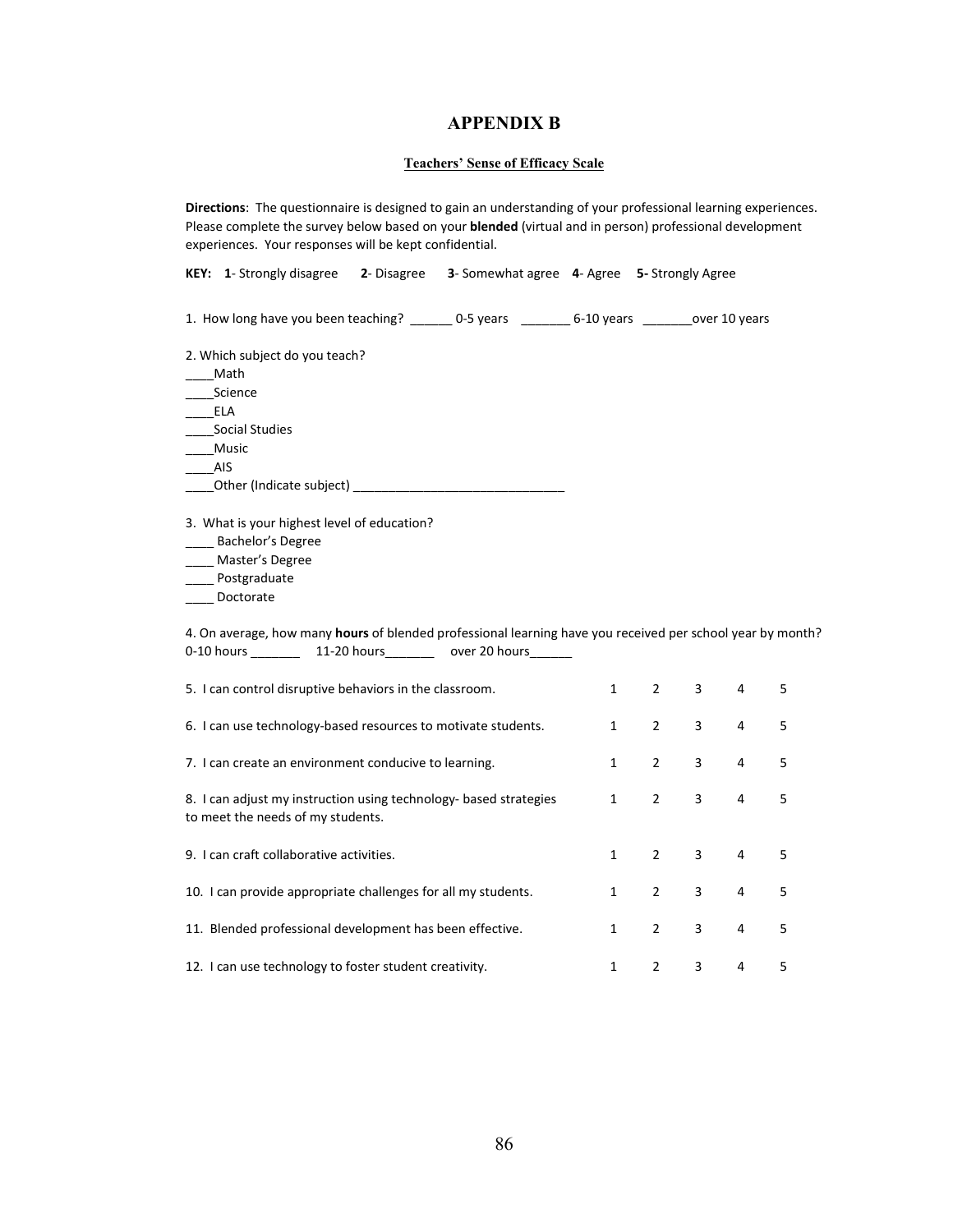## **APPENDIX B**

| 13. I can use technology to control disruptive behaviors.                                             | $\mathbf{1}$ | 2              | 3 | 4              | 5 |
|-------------------------------------------------------------------------------------------------------|--------------|----------------|---|----------------|---|
| 14. I can provide alternate explanations and examples to support<br>student learning.                 | $\mathbf{1}$ | $\overline{2}$ | 3 | $\overline{4}$ | 5 |
| 15. I can use technology to provide challenging learning<br>experiences.                              | $\mathbf{1}$ | $\overline{2}$ | 3 | 4              | 5 |
| 16. I can use technology to provide challenging learning<br>experiences                               | $\mathbf{1}$ | $\overline{2}$ | 3 | 4              | 5 |
| 17. I can implement a variety of technology- based assessment<br>strategies.                          | $\mathbf{1}$ | $\overline{2}$ | 3 | 4              | 5 |
| 18. Blended professional learning has positively impacted<br>instructional practices in my classroom. | 1            | $\overline{2}$ | 3 | 4              | 5 |
| 19. I can implement alternative /non-traditional strategies<br>to support learning.                   | $\mathbf{1}$ | $\overline{2}$ | 3 | $\overline{4}$ | 5 |
| 20. I can use technology to establish a classroom management<br>system.                               | 1            | $\overline{2}$ | 3 | $\overline{4}$ | 5 |
| 21. Blended PD has enhanced my teaching and learning.                                                 | $\mathbf{1}$ | 2              | 3 | 4              | 5 |
| 22. I can differentiate learning in the classroom.                                                    | $\mathbf{1}$ | $\overline{2}$ | 3 | 4              | 5 |
| 23. I can use a variety of strategies to improve students'<br>learning experiences.                   | 1            | $\overline{2}$ | 3 | 4              | 5 |
| 24. I can adapt my teaching to meet the needs of different<br>learning styles.                        | $\mathbf{1}$ | 2              | 3 | 4              | 5 |
| 25. I can assess student learning in multiple ways.                                                   | $\mathbf{1}$ | $\overline{2}$ | 3 | 4              | 5 |
| 26. I can use a wide range of effective teaching strategies                                           | $\mathbf{1}$ | 2              | 3 | 4              | 5 |
| 27. I can differentiate classroom activities using digital tools.                                     | $\mathbf{1}$ | 2              | 3 | 4              | 5 |

28. Please provide any additional information that you would like to share related to your professional development experiences:

\_\_\_\_\_\_\_\_\_\_\_\_\_\_\_\_\_\_\_\_\_\_\_\_\_\_\_\_\_\_\_\_\_\_\_\_\_\_\_\_\_\_\_\_\_\_\_\_\_\_\_\_\_\_\_\_\_\_\_\_\_\_\_\_\_\_\_\_\_\_\_\_\_\_\_\_\_\_\_\_\_\_\_\_\_\_\_

\_\_\_\_\_\_\_\_\_\_\_\_\_\_\_\_\_\_\_\_\_\_\_\_\_\_\_\_\_\_\_\_\_\_\_\_\_\_\_\_\_\_\_\_\_\_\_\_\_\_\_\_\_\_\_\_\_\_\_\_\_\_\_\_\_\_\_\_\_\_\_\_\_\_\_\_\_\_\_\_\_\_\_\_\_\_\_

\_\_\_\_\_\_\_\_\_\_\_\_\_\_\_\_\_\_\_\_\_\_\_\_\_\_\_\_\_\_\_\_\_\_\_\_\_\_\_\_\_\_\_\_\_\_\_\_\_\_\_\_\_\_\_\_\_\_\_\_\_\_\_\_\_\_\_\_\_\_\_\_\_\_\_\_\_\_\_\_\_\_\_\_\_\_\_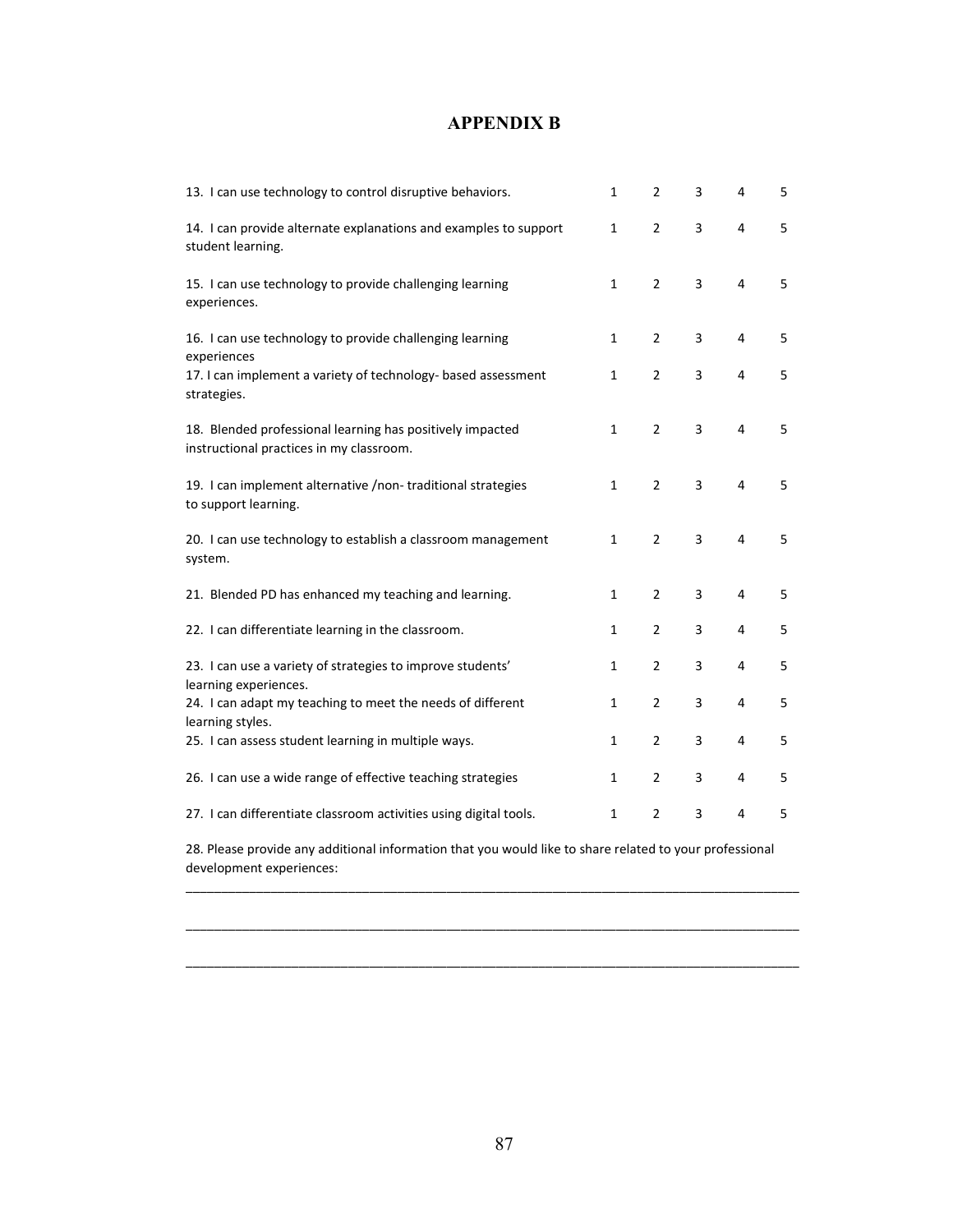## **APPENDIX C**

### **CONSENT STATEMENT FOR PARTICIPATION in STUDY**

**Researcher's Name**: Sonia Hood **Affiliated Institution**: St. John's University **Phone Number**: (516) 860-8340 **Email:** Sonia.hood19@my.stjohns.edu

#### **Purpose:**

The purpose of this consent is to formally accept the invitation to be a participant in a research study to improve Professional Development practices and protocols. This study is being conducted for a final research project, in a graduate course at St. John's University. Acknowledging consent means that you are agreeing to participate in interviews, surveys and or video conferencing connected to professional development activities. You can elect to remain as an anonymous participant. If this is your preference, your identity will be protected.

#### **Description of Procedures:**

Your participation is acknowledgement of your involvement in an interview and or survey to provide your professional opinion, thoughts, and beliefs on professional development. This is inclusive of your instructional practices and the impact that it may have on student learning. All interactions will be conducted virtually or via telephone.

#### **Participation & Confidentiality:**

Your participation in the research is completely voluntary. Refusal to participate will involve no penalty or loss to you. You may terminate your participation at any time. Your interview responses will be confidential. Only the researcher will have access to the information you provide. Any information obtained from this study will be used for educational purposes specific to this project but will not identify project participants in any way and no identifiable information will be used.

#### **Risks:**

There are no foreseeable risks associated with this project. You can skip or refuse to any question and can withdraw from the study at any time prior to completion.

### **Benefits:**

There are no direct benefits to participating in this project. Findings can be shared with you to assist in your professional planning as an educator. Your involvement and engagement will help with completion of the study.

### **Contact Information:**

If you have any questions concerning participation in this study, please contact Sonia Hood via email at Sonia.hood19@my.stjohns.edu or telephone at XXX-XXX-XXXX

#### **Statement of Consent:**

By signing below, I agree to participate in this research. I understand that I agree to audio/ video recording via zoom platform and my identity will be protected.

Print Name Date

 $\_$  , and the set of the set of the set of the set of the set of the set of the set of the set of the set of the set of the set of the set of the set of the set of the set of the set of the set of the set of the set of th

 $\_$  , and the state of the state of the state of the state of the state of the state of the state of the state of the state of the state of the state of the state of the state of the state of the state of the state of the

Signature Date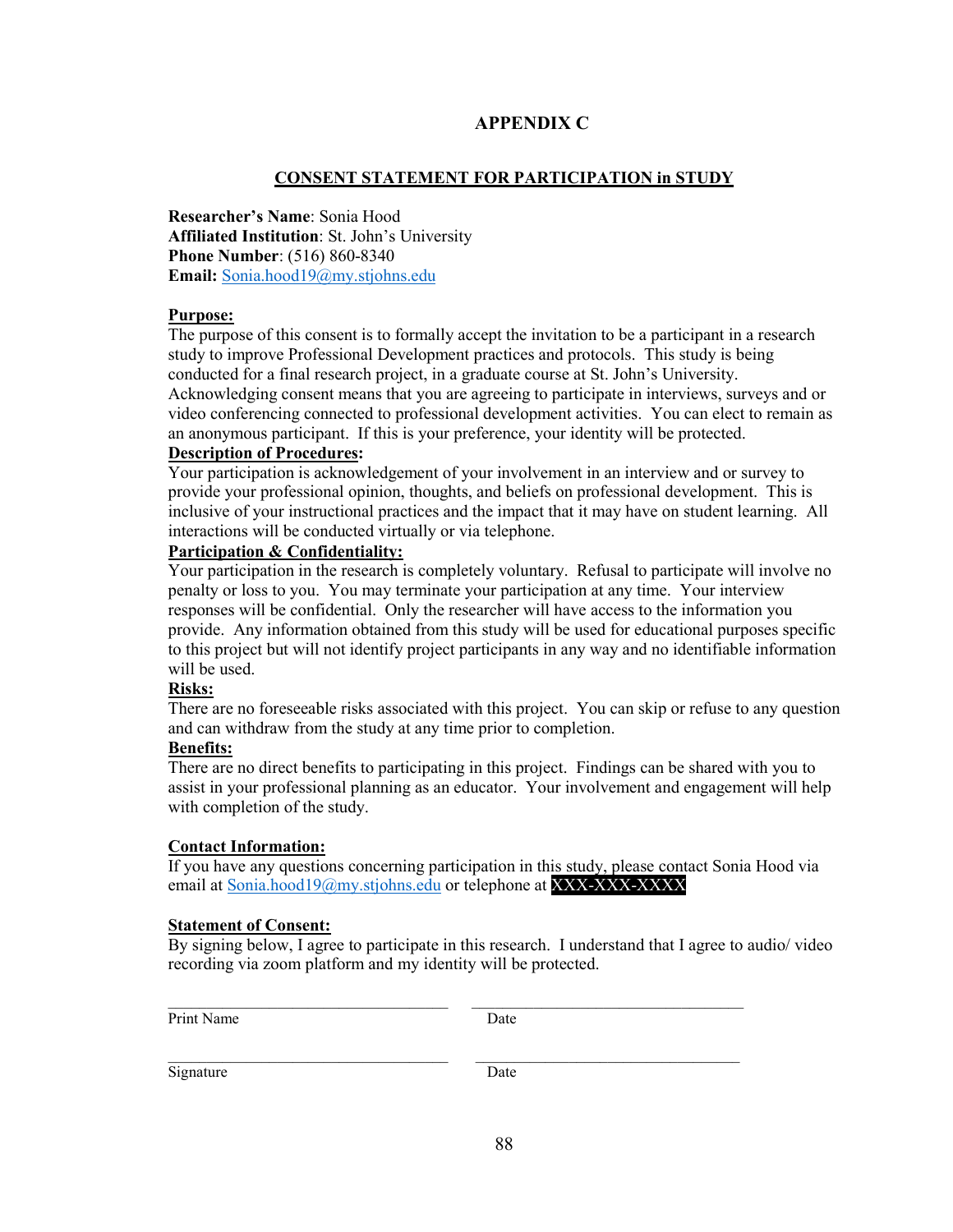## **APPENDIX D**

sonia hood email and To: dschmidt@iastate.edu

Hello Dr Scmidt,

I am a doctoral student at St. Johns University located in New York. I would like to request permission to use your TPACK survey for use in my research on professional development. I am attempting to discern and analyze teacher's perceptions of self efficacy as it relates to technology. This survey would be ideal as it covers all areas.

With your approval, I will be administering the survey to teachers in a Nassau County K-12 school district. If additional information is required, please let me know.

Thank you, Sonia Hood

**Crawford, Denise A [SOE]** <dschmidt@iastate.edu> Tue, Nov 2, 2021 at 9:45 AM To: sonia hood

Dear Sonia,

Thank you for your interest in our TPACK survey. You have our permission to use the survey for your research.

Good luck!

Denise Crawford

Denise A. Schmidt-Crawford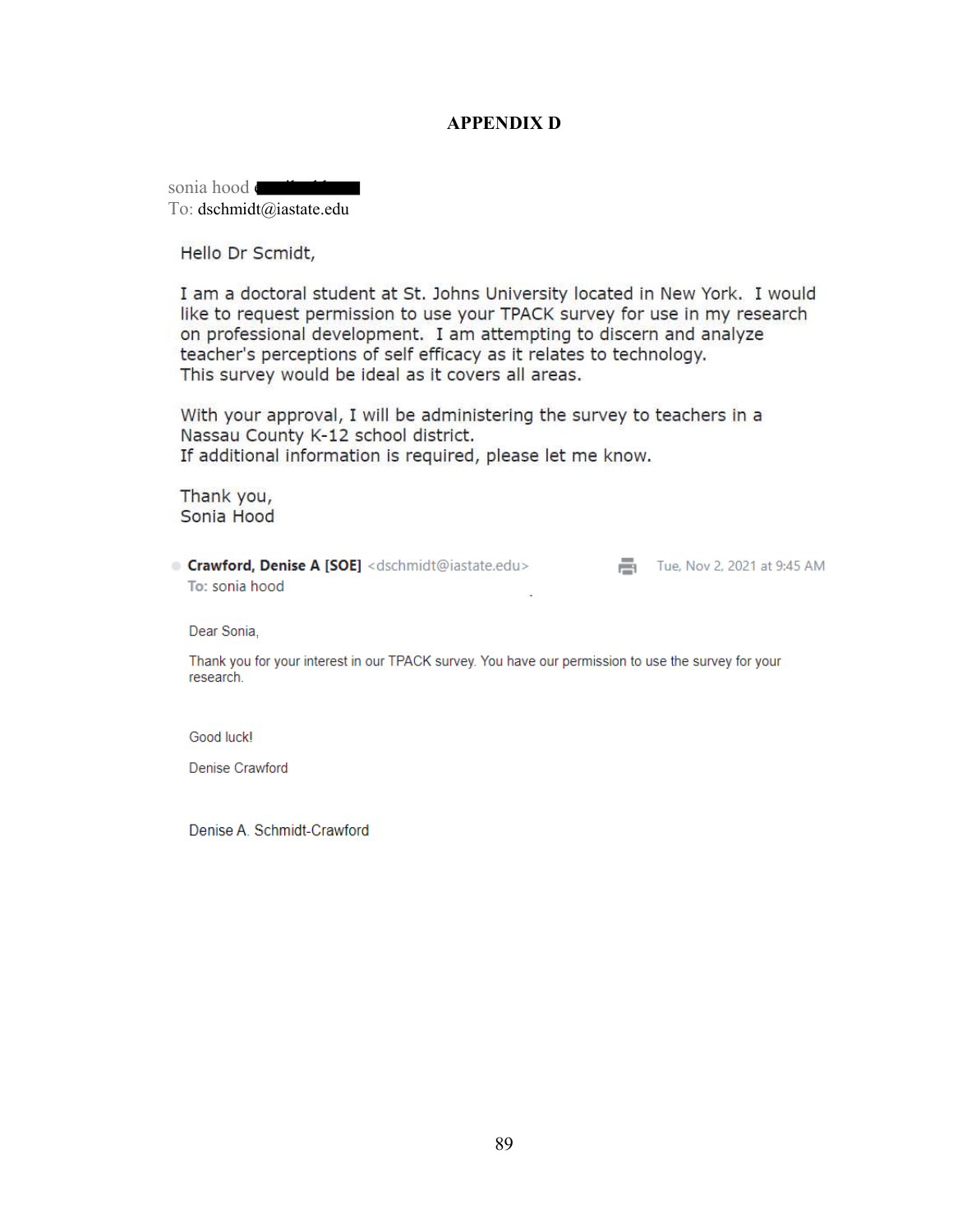## **APPENDIX E**



Anita Woolfolk Hoy, Ph.D. Professor

Psychological Studies in Education

Dear

You have my permission to use the *Teachers' Sense of Efficacy Scale* in your research. A copy the scoring instructions can be found at:

http://u.osu.edu/hoy.17/research/instruments/

Best wishes in your work,

anita Woolfolk Hoy

Anita Woolfolk Hoy, Ph.D. Professor Emeritus

College of Education Phone 614- 292-3774 29 West Woodruff Avenue www.coe.ohio-state.edu/ahoy FAX 614-292-7900 Columbus, Ohio 43210-1177 **https://www.fragmus.org/columbus, Ohio 43210-1177** http://www.fragmus.com/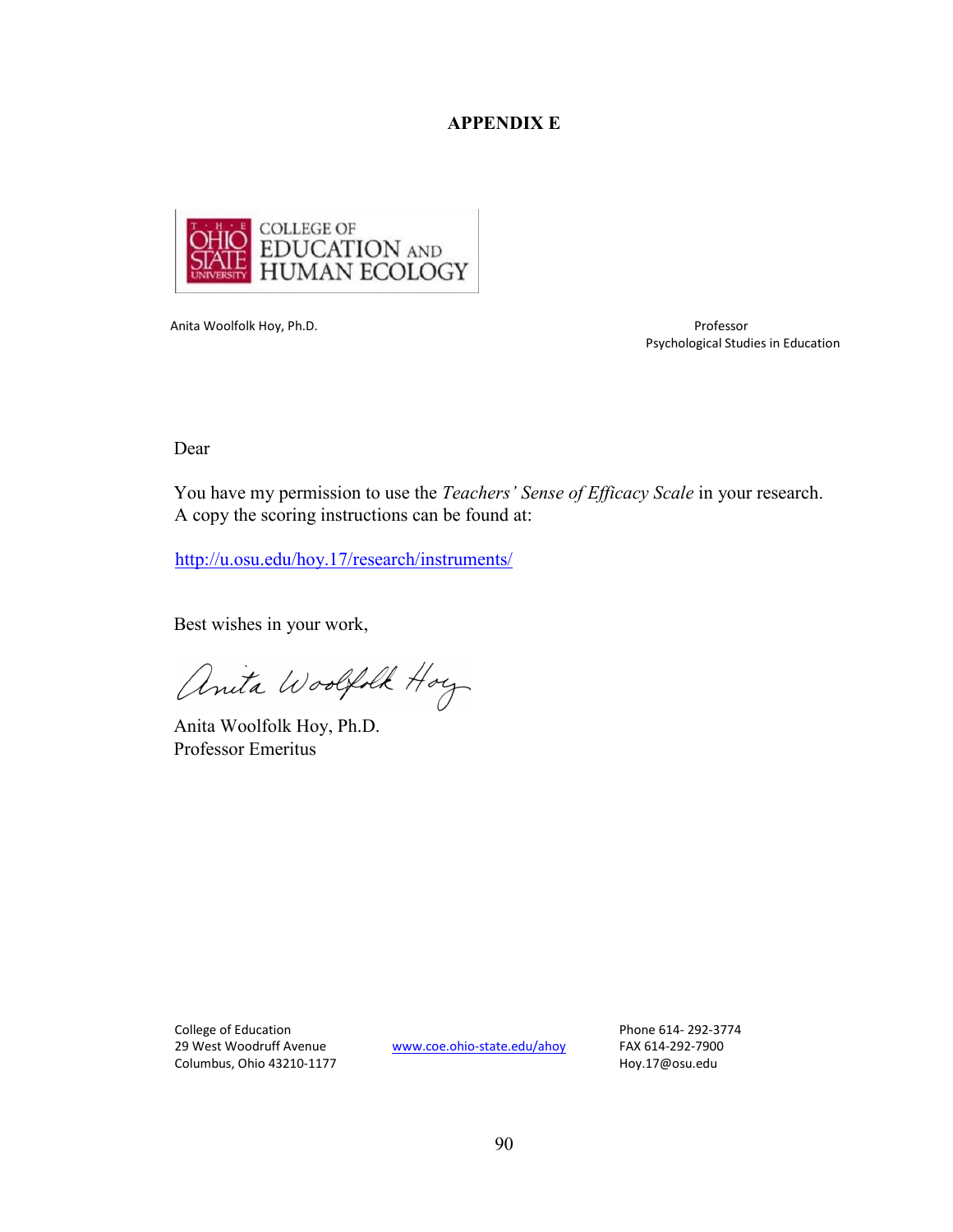#### **REFERENCES**

Artino, A., R. (2012). Academic self-efficacy: From educational theory to instructional

practice*. Perspectives on Medical Education 1*, 76–85.

- Azorín, C., Harris, A., & Jones, M. (2020). Taking a distributed perspective on leading professional learning networks. *School Leadership & Management*, *40*(2-3), 111–127.
- Azukas, E. (2019). Cultivating a blended community of practice to promote personalized learning. *Journal of Online Learning Research 5*(3), 275–310.
- Bandura, A. (1986). Social Foundations of Thought and Action. Englewood Cliffs, NJ: Prentice-Hall.
- Bandura, A. (1993). Perceived self-efficacy in cognitive development and functioning. *Educational Psychologist*, *28*(2), 117–148.
- Bandura, A. (1998). Health promotion from the perspective of social cognitive theory. Psychology and Health, 13(4), 623-649.
- Bandura, A. (2001). Social cognitive theory: An agentic perspective *Annual Review of Psychology*, 52
- Bishop, J., & Verleger, M. (2013). The Flipped Classroom: A Survey of the Research.
- Blitz, C. L (2013). Can online learning communities achieve the goals of traditional professional learning communities? What the literature says. (REL 2013– 003). Washington, DC: U.S. Department of Education, Institute of Education Sciences, National Center for Education Evaluation and Regional Assistance,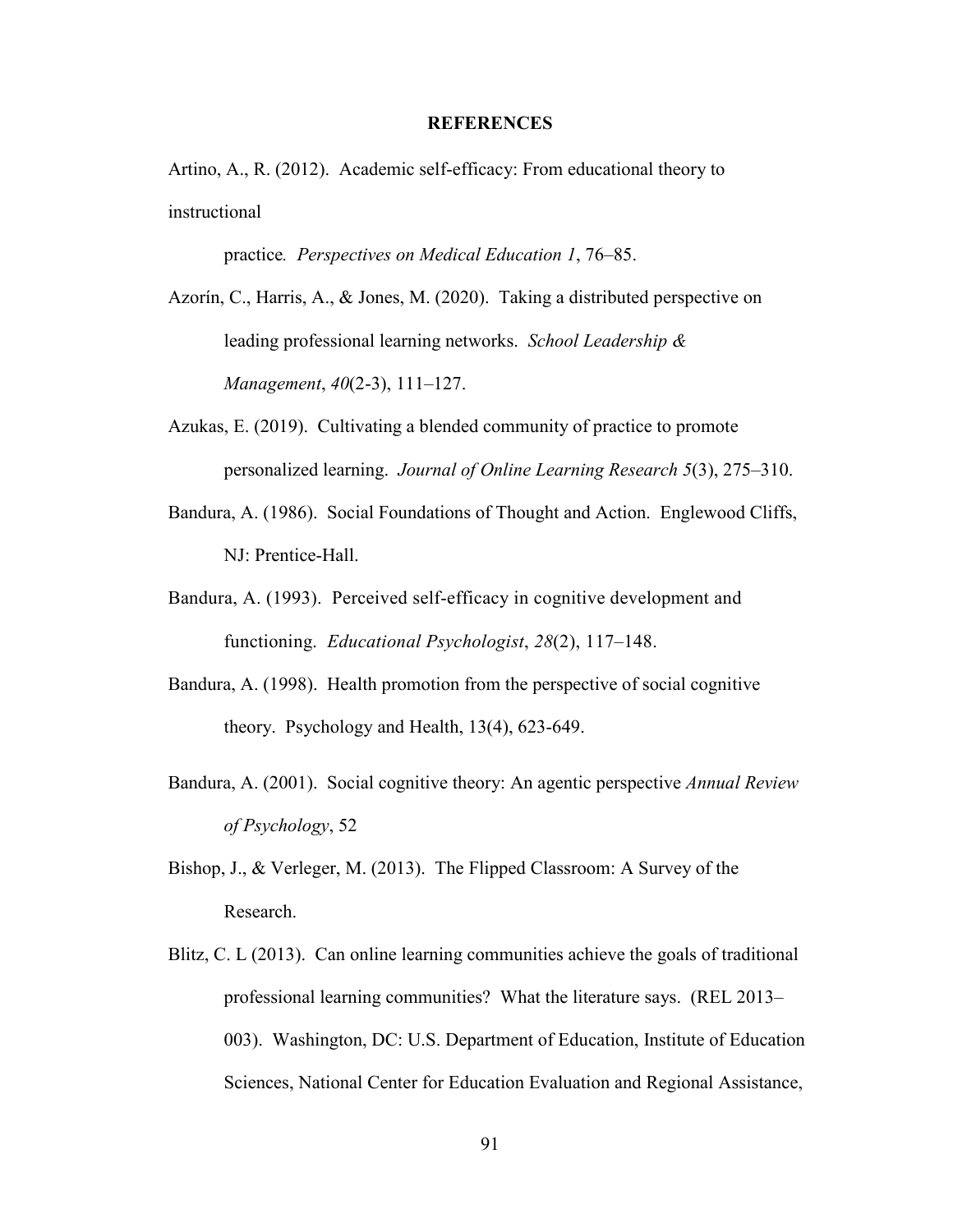Regional Educational Laboratory Mid-Atlantic. Retrieved from http://ies.ed.gov/ncee/edlabs.

- Castaño-Muñoz, J., Kalz, M., Kreijns, K., & Punie, Y. (2018). Who is taking MOOCs for teachers' professional development on the use of ICT? A crosssectional study from Spain. *Technology, Pedagogy and Education*, *27*(5), 607-624.
- City, E. A., Elmore, R. F., Fiarman, S. E., & Teitel, L. (2009). *Instructional rounds in education*: *A network approach to improving teaching and learning.* Harvard Education Press. Cambridge, Mass.
- Dille, K. B., & Rokenes, F. M. (2021). Teachers' professional development in formal online communities: A scoping review. *Teaching and Teacher Education*, *105*, 103431. DOI:10.1007/978-1-84996-133-2\_11
- Elmore, Richard (2002). *Bridging the gap between standards and achievement: The imperative for professional development in education* (Paper presentation) The Albert Shanker Institute, Washington, D. C.
- Guskey, T. R. (2002). *Professional development and teacher change. Teachers and teaching: Theory and practice*, (8) 381- 391.

http://dx.doi.org/10.1080/135406002100000512

- Darling- Hammond, L., Hyler, M. E., Gardner, M. (2017). Effective teacher professional development. *Learning Policy Institute.*
- Darling-Hammond, L, & Hyler, M. E. (2020) Preparing educators for the time of COVID and beyond, European Journal of Teacher Education, 43:4, 457- 465, DOI: 10.1080/02619768.2020.1816961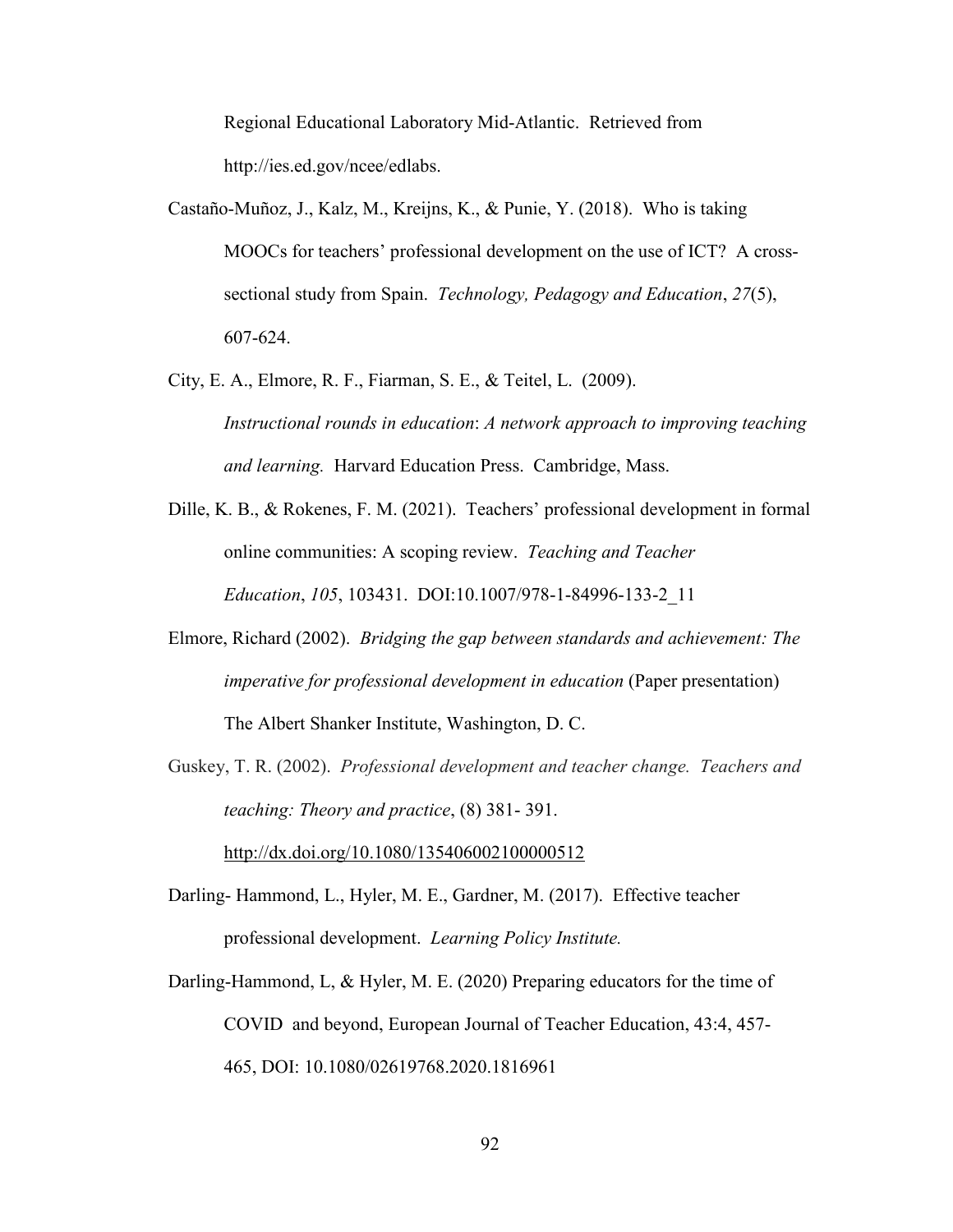- Kim, K. R., & Seo, E. H. (2018). The relationship between teacher efficacy and students' academic achievement: A meta-analysis. *Social Behavior and Personality: An International Journal, 46*(4), 529–540.
- Koehler, M. J., & Mishra, P. (2008). Introducing TPACK: In AACTE Committee on Innovation & Technology. *Handbook of technological pedagogical content knowledge for educators*, New York, NY: Routledge, 3-29
- Knowles, M. S. (1978). Andragogy: Adult Learning Theory in Perspective. *Community College Review*, *5*(3), 9–20.

https://doi.org/10.1177/009155217800500302

- Knowles, M. S. (1977) *Adult learning processes: Pedagogy and andragogy*, Religious Education, *72*(2), 202-211
- Krutka, D. G., Carpenter, J. P., & Trust, T. (2017). Enriching professional learning networks: A framework for identification, reflection, and intention. *TechTrends*, *61*(3), 246-252.
- Lave, J., & Wenger, E. (1991). Situated learning*: Legitimate peripheral participation.*
- Loewus, L (2011) https://www.edweek.org/leadership/marzano-on-developingteachers/2011/10
- Martin, C., Polly, D., Mraz, M., & Algozzine, R. (2018). Teacher perspectives on literacy and mathematics professional development. *Issues in teacher education*, *27*(1), 94-105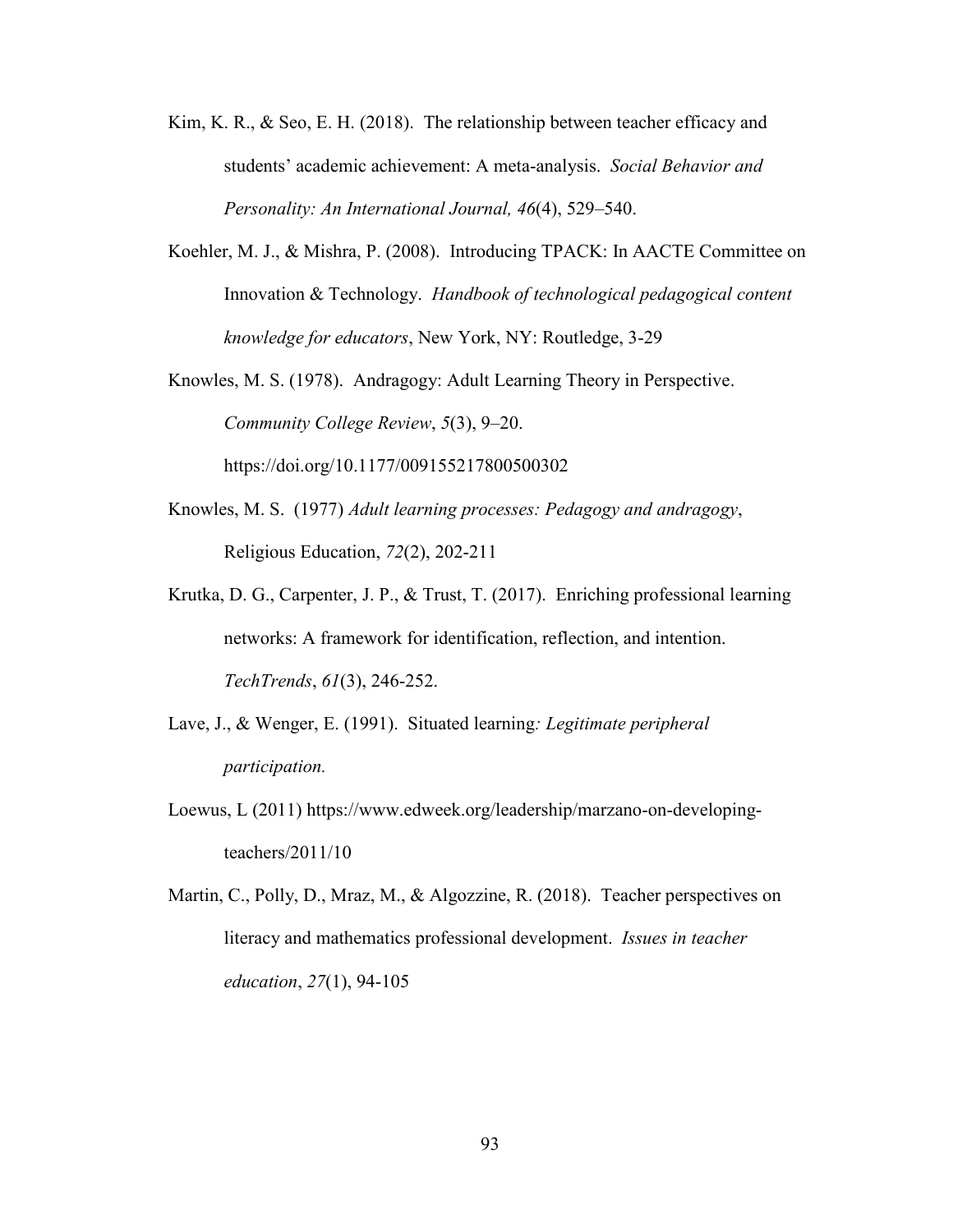- Moore, Robinson, Sheffield, Phillips (2017) Journal of Online Learning Research Mastering the Blend: A Professional Development Program for K-12 Teachers (2017) 3(2), 145-173
- New York, NY: Cambridge University Press.
- Nordgren, K., Kristiansson, M., Liljekvist, Y., & Bergh, D. (2021). Collegial collaboration when planning and preparing lessons: A large-scale study exploring the conditions and infrastructure for teachers' professional development. *Teaching and Teacher Education*, *108*, 103513.
- Parks, Rebecca A., Oliver, W., & Carson, E. (2016). The status of middle and high school instruction: examining professional development, social desirability, and teacher readiness for blended pedagogy in the southeastern united states. *Journal of Online Learning Research, 2*(2), 79-101.
- Sabawoola, R & Mishra, P (2021). Learning pedagogy in the post covid-19 ERA. Institute of Distance and Open Learning. Volume 50(1) 9-23
- Santos, D., & Miguel, L. (2019). The Relationship between Teachers' Beliefs, Teachers' Behaviors, and Teachers' Professional Development: A Literature Review. *International Journal of Education and Practice*, *7*(1), 10-18.
- Sprott, R. A. (2019). Factors that foster and deter advanced teachers' professional development. *Teaching and Teacher Education*, *77*, 321-331.
- Thomas R. Guskey and Kwang Suk Yoon, What Works in Professional Development? Phi Delta Kappan, Vol. 90, No. 07, March 2009, pp. 495-500.
- Trust, T., Carpenter, J. P., & Krutka, D. G. (2017). Moving beyond silos: Professional learning networks in higher education. *The Internet and Higher Education*, *35*, 1-11.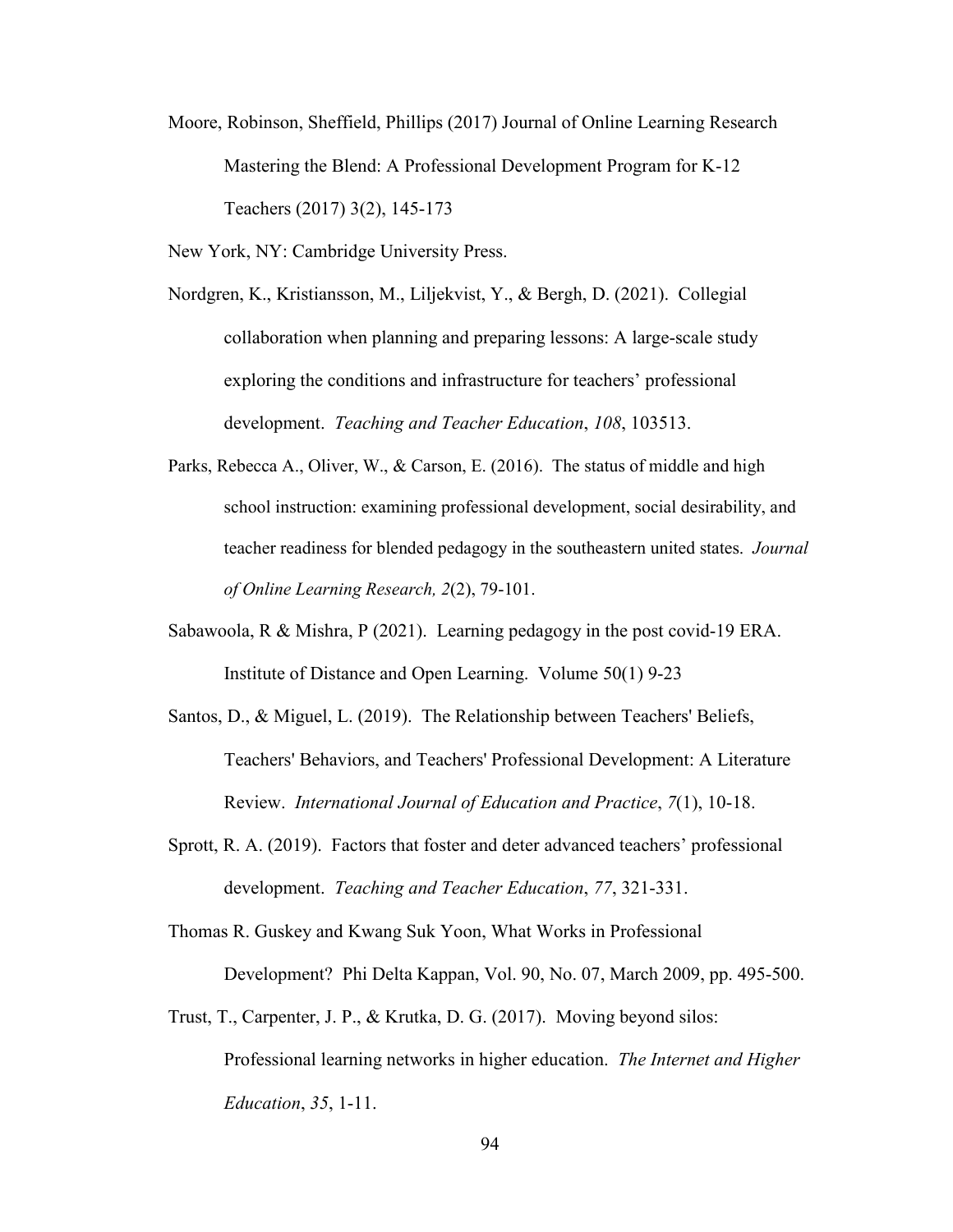- Tschannen-Moran, M., McMaster, P. (2009). Sources of self-efficacy: Four professional development Formats and their relationship to self- efficacy and implementation of a new teaching strategy. *The Elementary School Journal*, 110 (*2*), 228-245
- Valiandes, S., & Neophytou, L. (2018). Teachers' professional development for differentiated instruction in mixed-ability classrooms: investigating the impact of a development program on teachers' professional learning and on students' achievement. *Teacher Development*, *22*(1), 123-138.
- Wenger, E. (2000) *Communities of Practice: Learning, Meaning and Identity* Cambridge UK: Cambridge University Press
- Wenger, E. (2010). Social learning systems and communities of practice. *Communities of Practice and Social Learning Systems: The Career of a Concept*, 179-195.
- Wenger, E., & Snyder, W. M. (2000). Communities of practice: The organizational frontier. *Harvard Business Review, 78*, 139-145.
- Zainuddin, Z. and S. H. Halili (2016). Flipped Classroom Research and Trends. *International Review of Research in Open and Distributed Learning,* (*17*), 3.